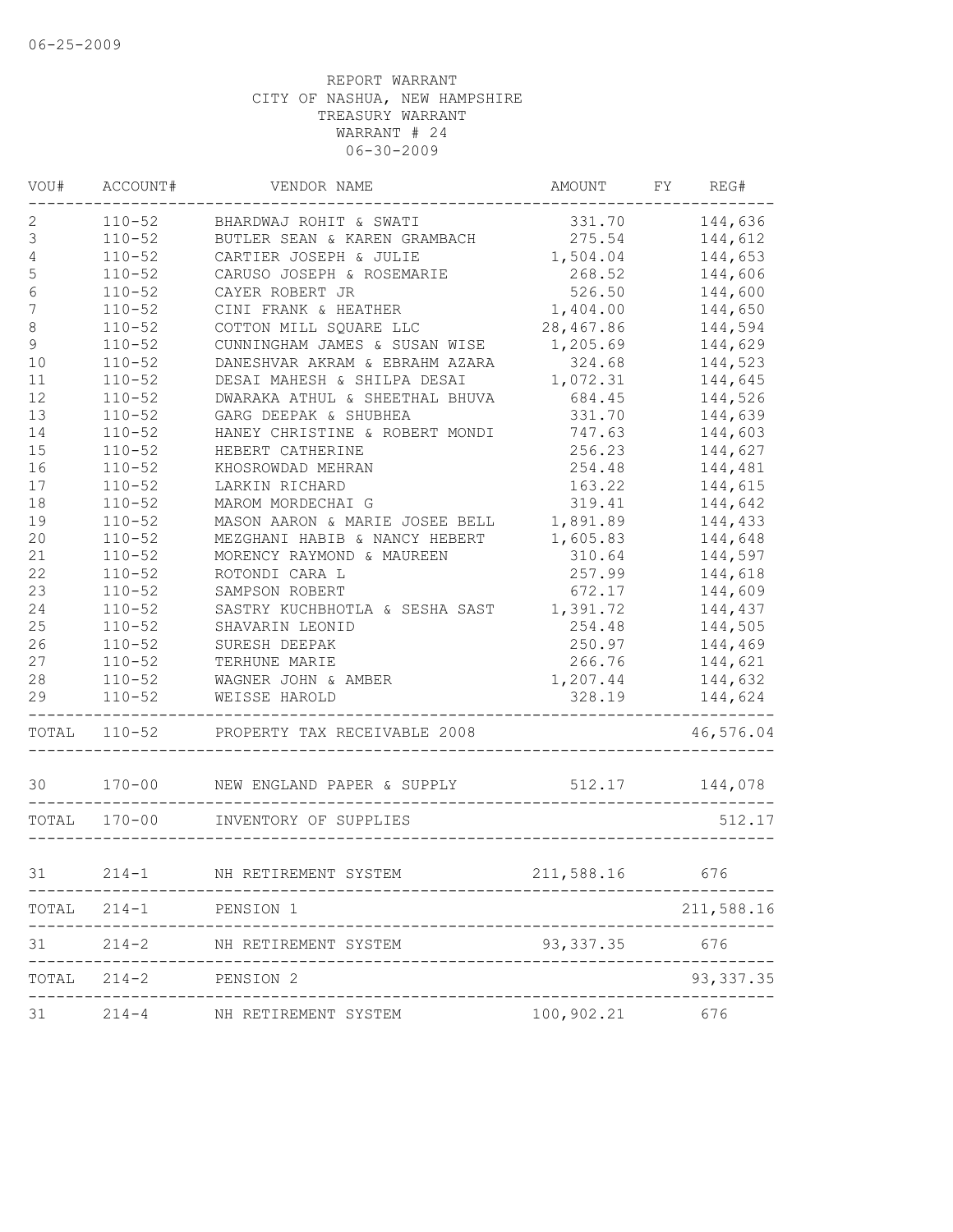| VOU#                                                                                 | ACCOUNT#                                                                                                                                                                                 | VENDOR NAME                                                                                                                                                                                                                                                                                   | AMOUNT                                                                                                                                                              | FY<br>REG#                                                                                                                                              |
|--------------------------------------------------------------------------------------|------------------------------------------------------------------------------------------------------------------------------------------------------------------------------------------|-----------------------------------------------------------------------------------------------------------------------------------------------------------------------------------------------------------------------------------------------------------------------------------------------|---------------------------------------------------------------------------------------------------------------------------------------------------------------------|---------------------------------------------------------------------------------------------------------------------------------------------------------|
|                                                                                      |                                                                                                                                                                                          | TOTAL 214-4 PENSION 4 - POLICE                                                                                                                                                                                                                                                                |                                                                                                                                                                     | 100,902.21                                                                                                                                              |
| 31                                                                                   | $214 - 5$                                                                                                                                                                                | NH RETIREMENT SYSTEM                                                                                                                                                                                                                                                                          | 187,751.38                                                                                                                                                          | 676                                                                                                                                                     |
|                                                                                      | TOTAL 214-5                                                                                                                                                                              | PENSION 4 - FIRE                                                                                                                                                                                                                                                                              |                                                                                                                                                                     | 187,751.38                                                                                                                                              |
| 31                                                                                   | $214 - 8$                                                                                                                                                                                | NH RETIREMENT SYSTEM                                                                                                                                                                                                                                                                          | 1,408.66                                                                                                                                                            | 676                                                                                                                                                     |
|                                                                                      | $TOTAL 214-8$                                                                                                                                                                            | PENSION 8                                                                                                                                                                                                                                                                                     |                                                                                                                                                                     | 1,408.66                                                                                                                                                |
| 32<br>33<br>34                                                                       |                                                                                                                                                                                          | 214-BD FEDERAL RESERVE BANK OF CLEVEL<br>214-BD FEDERAL RESERVE BANK OF CLEVEL<br>214-BD FEDERAL RESERVE BANK OF CLEVEL                                                                                                                                                                       | 300.00<br>550.00<br>100.00                                                                                                                                          | 143,875<br>143,877<br>143,880                                                                                                                           |
|                                                                                      | TOTAL 214-BD                                                                                                                                                                             | BONDS DEDUCTION                                                                                                                                                                                                                                                                               |                                                                                                                                                                     | 950.00                                                                                                                                                  |
| 35<br>36<br>37<br>38<br>39<br>40<br>41<br>42<br>43<br>$4\,4$<br>45<br>46<br>47<br>48 | $214-DC$<br>$214-DC$<br>$214-DC$<br>$214 - DC$<br>$214-DC$<br>$214-DC$<br>$214-DC$<br>$214 - DC$<br>$214-DC$<br>$214-DC$<br>$214-DC$<br>$214-DC$<br>$214-DC$<br>TOTAL 214-DC<br>$214-FS$ | ALLEN STACEY L<br>BARRETT LORI<br>BIANCHI ROBERT<br>COSTANTINI SHELLEY<br>COTE KEITH<br>DAVIDSON PATRICIA<br>HAMILTON DENNIS L<br>HAMILTON TINA<br>HODGDON CYNTHIA<br>MAILLOUX SHAWN<br>MENARD PAUL<br>ROMAINE RACHEL<br>SULLIVAN DAVID<br>DEPENDENT CARE DEDUCTION<br>BENEFIT STRATEGIES INC | 961.55<br>384.64<br>258.00<br>384.65<br>961.55<br>185.00<br>480.80<br>96.16<br>192.31<br>140.05<br>192.31<br>516.23<br>96.08<br>------------------<br>22,287.00 688 | 144,250<br>144,251<br>144,006<br>143,931<br>144,090<br>144,130<br>144,253<br>144,254<br>144,091<br>144,131<br>144,092<br>144,255<br>144,214<br>4,849.33 |
|                                                                                      | TOTAL 214-FS                                                                                                                                                                             | FLEXIBLE SPENDING ACCOUNT -                                                                                                                                                                                                                                                                   |                                                                                                                                                                     | 22,287.00                                                                                                                                               |
| 49<br>50<br>51<br>52                                                                 | $255 - 00$<br>$255 - 00$<br>$255 - 00$<br>$255 - 00$                                                                                                                                     | STATE OF NH-MV<br>STATE OF NH-MV<br>STATE OF NH-MV<br>STATE OF NH-MV                                                                                                                                                                                                                          | -----------------------<br>10,126.33<br>12,398.31<br>9,987.56<br>17,276.10                                                                                          | 665<br>667<br>668<br>674                                                                                                                                |
| 53<br>54<br>55<br>56<br>57<br>58                                                     | $255 - 00$<br>$255 - 00$<br>$255 - 00$<br>$255 - 00$<br>$255 - 00$<br>$255 - 00$                                                                                                         | STATE OF NH-MV<br>STATE OF NH-MV<br>STATE OF NH-MV<br>STATE OF NH-MV<br>STATE OF NH-MV<br>STATE OF NH-MV                                                                                                                                                                                      | 17,009.16<br>11,166.35<br>13,964.50<br>10,010.76<br>10,443.41<br>10,895.12                                                                                          | 678<br>681<br>682<br>684<br>690<br>692                                                                                                                  |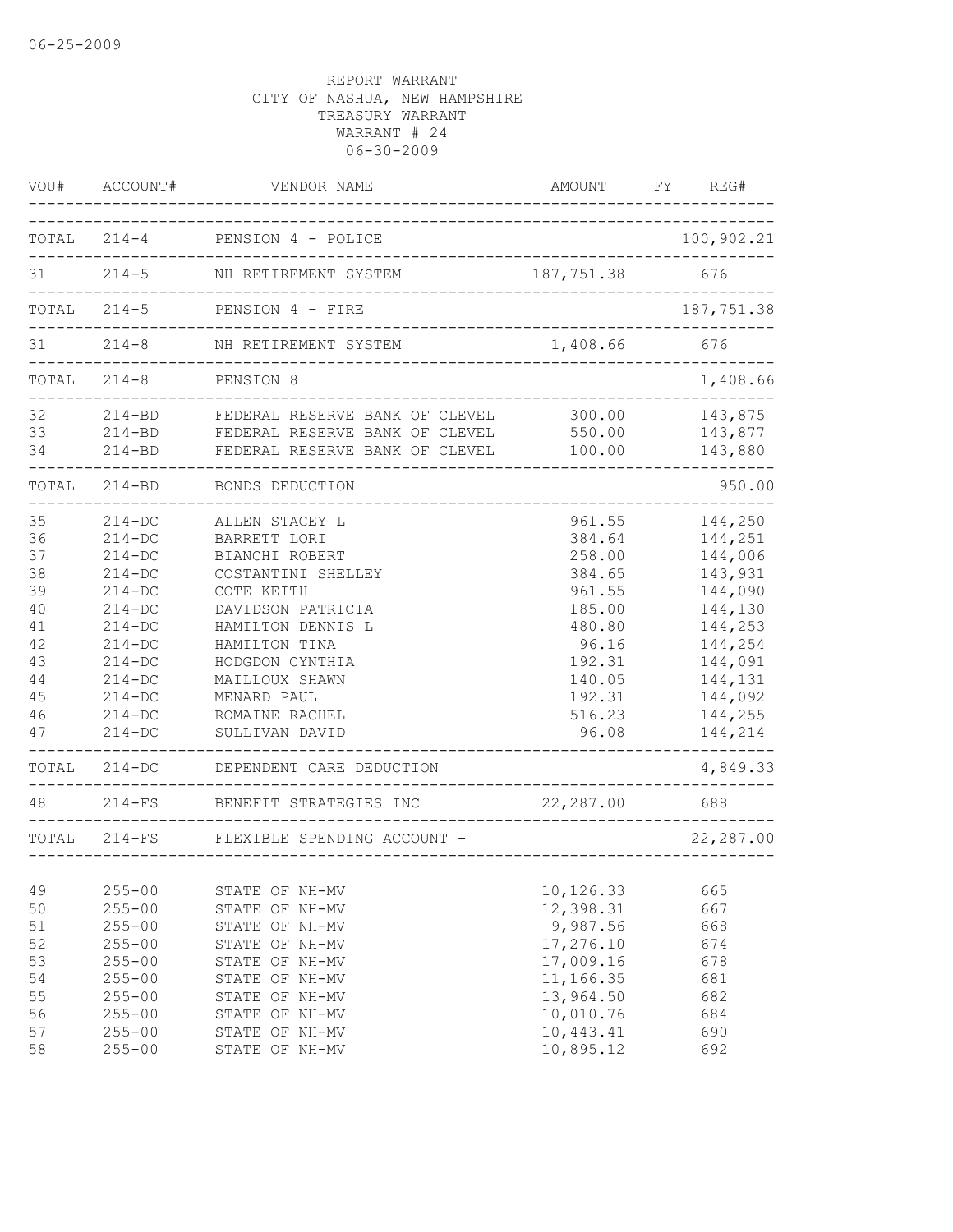| VOU#             | ACCOUNT#                 | VENDOR NAME                      | AMOUNT          | FY. | REG#               |
|------------------|--------------------------|----------------------------------|-----------------|-----|--------------------|
| TOTAL            | $255 - 00$               | STATE MVR                        |                 |     | 123, 277.60        |
| 59               | $255 - 05$               | STATE OF NH                      | 77.00           |     | 144,788            |
| TOTAL            | $255 - 05$               | STATE OF NH-FBI FINGERPRNT FEE   |                 |     | 77.00              |
| 212,41<br>212,41 | $286 - 01$<br>$286 - 01$ | GILBEAU BERNICE<br>YOUNG REBECCA | 10.00<br>300.00 |     | 144,662<br>144,666 |
| TOTAL            | $286 - 01$               | SCHL-ELEMEN SUMMER SCHOOL        |                 |     | 310.00             |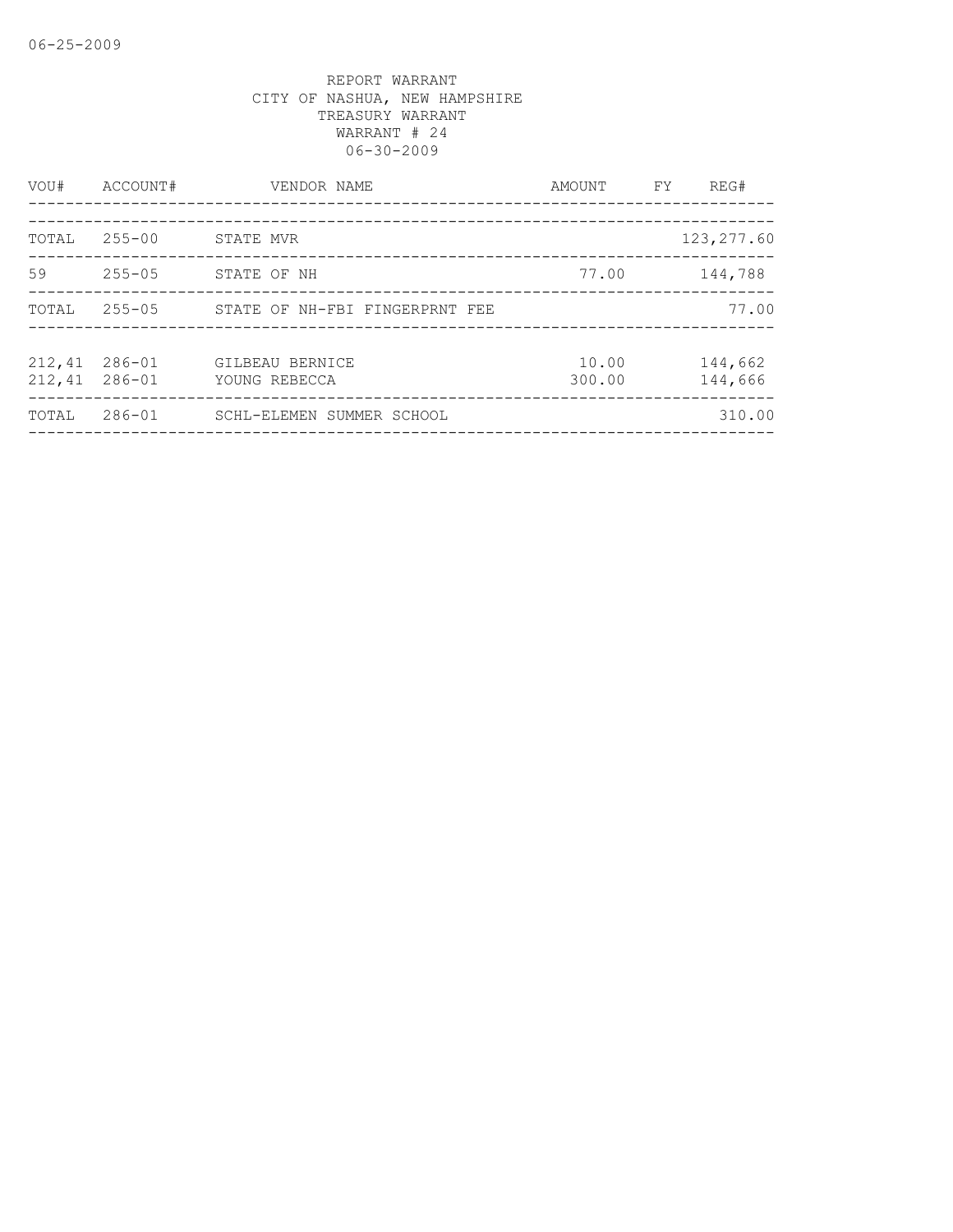| VOU#      | ACCOUNT#  | VENDOR NAME                                                           | <b>AMOUNT</b>    | FY | REG#           |
|-----------|-----------|-----------------------------------------------------------------------|------------------|----|----------------|
|           |           | 212,419 3047-49075 PETTY CASH<br>212,420 3047-49075 WALMART COMMUNITY | 1,620.00 144,710 |    | 277.58 144,243 |
| TOTAL 304 |           | ALTERNATIVE SCHOOL                                                    |                  |    | 1,897.58       |
| 60        | 305-59100 | JEYNES MIKE                                                           | 200.00           |    | 144,264        |
| 61        | 305-59100 | MCLEAN JIM                                                            | 100.00           |    | 144,099        |
| 62        | 305-59100 | O'NEIL TIM                                                            | 150.00           |    | 144,106        |
| 63        | 305-59100 | WALLENT FRANK J                                                       |                  |    | 462.50 143,956 |
| 64        | 305-59100 | WEATHERS JOHN                                                         | 62.50            |    | 144,142        |
| 65        | 305-96900 | TURNSTONE CORPORATION 75, 250.45 143, 928                             |                  |    |                |
| TOTAL 305 |           | SRF - CIVIC & COMM ACTIVITIES                                         |                  |    | 76,225.45      |
|           |           |                                                                       |                  |    |                |
| 66        |           | 308-06 HARVARD PILGRIM/FIRST SENIORIT 43,673.20                       |                  |    | 687            |
| 67        | 308-83010 | ANTHEM BLUE CROSS BLUE SHIELD                                         | 53,980.85        |    | 670            |
| 67        | 308-83011 | ANTHEM BLUE CROSS BLUE SHIELD                                         | 220.29           |    | 670            |
| 68        | 308-83011 | ANTHEM BLUE CROSS BLUE SHIELD                                         | 2,161.57         |    | 685            |
| 69        | 308-83012 | ANTHEM BLUE CROSS BLUE SHIELD                                         | 206,888.24       |    | 670            |
| 70        | 308-83012 | ANTHEM BLUE CROSS BLUE SHIELD                                         | 195, 444.35      |    | 685            |
| 71        | 308-83013 | ANTHEM BLUE CROSS BLUE SHIELD                                         | 181, 133.54      |    | 670            |
| 72        | 308-83013 | ANTHEM BLUE CROSS BLUE SHIELD                                         | 160,092.09       |    | 685            |
| 73        | 308-83016 | HARVARD PILGRIM HEALTH CARE                                           | 57,674.98        |    | 671            |
| 74        | 308-83016 | HARVARD PILGRIM HEALTH CARE                                           | 53, 129. 43      |    | 686            |
| 75        | 308-83017 | HARVARD PILGRIM HEALTH CARE                                           | 53, 339.19       |    | 671            |
| 76        | 308-83017 | HARVARD PILGRIM HEALTH CARE                                           | 25,935.34        |    | 686            |
| 77        | 308-83018 | ANTHEM BLUE CROSS BLUE SHIELD                                         | 78,455.61        |    | 670            |
| 78        | 308-83018 | ANTHEM BLUE CROSS BLUE SHIELD                                         | 88, 912.15       |    | 685            |
| 79        | 308-83019 | ANTHEM BLUE CROSS BLUE SHIELD                                         | 51,389.49        |    | 670            |
| 80        | 308-83019 | ANTHEM BLUE CROSS BLUE SHIELD                                         | 44,026.58        |    | 685            |
| 81        | 308-83020 | NORTHEAST DELTA                                                       | 18,606.64        |    | 673            |
| 82        | 308-83020 | NORTHEAST DELTA                                                       | 16,254.34        |    | 689            |
| 83        | 308-83021 | NORTHEAST DELTA                                                       | 3,585.96         |    | 673            |
| 84        | 308-83021 | NORTHEAST DELTA                                                       | 3,678.95         |    | 689            |
| 85        | 308-83023 | HOLISTIC SELF CARE CENTER                                             | 350.00           |    | 144,248        |
| 86        | 308-83025 | BUCK CONSULTANTS LLC                                                  | 11,061.10        |    | 144,810        |
| 87        | 308-83028 | BENEFIT STRATEGIES INC                                                | 4,044.00         |    | 675            |
| 88        | 308-83040 | CONNECTICUT UNDERWRITERS INC                                          | 492.00           |    | 144,795        |
| 89        | 308-83041 | COLLIMORE CULLEN PLLC                                                 | 11, 418.40       |    | 144,216        |
| 90        | 308-83041 | GALLAGHER CALLAHAN & GARTRELL                                         | 581.50           |    | 144,440        |
| 91        | 308-83053 | APPLE SERVICES NASHUA                                                 | 2,431.83         |    | 143,942        |
| 92        | 308-83053 | ASSOCIATED RADIOLOGISTS PA<br>W/                                      | 49.00            |    | 144,138        |
| 93        | 308-83053 | FOUNDATION MEDICAL PARTNERS                                           | 218.00           |    | 144,160        |
| 94        | 308-83053 | FOUR SEASONS ORTHOPAEDIC CTR                                          | 4,074.00         |    | 144,167        |
| 95        | 308-83053 | JORDAN PATRICK                                                        | 321.18           |    | 144,035        |
| 96        | 308-83053 | NASHUA ANESTHESIA PARTNERS<br>W                                       | 1,000.00         |    | 144,170        |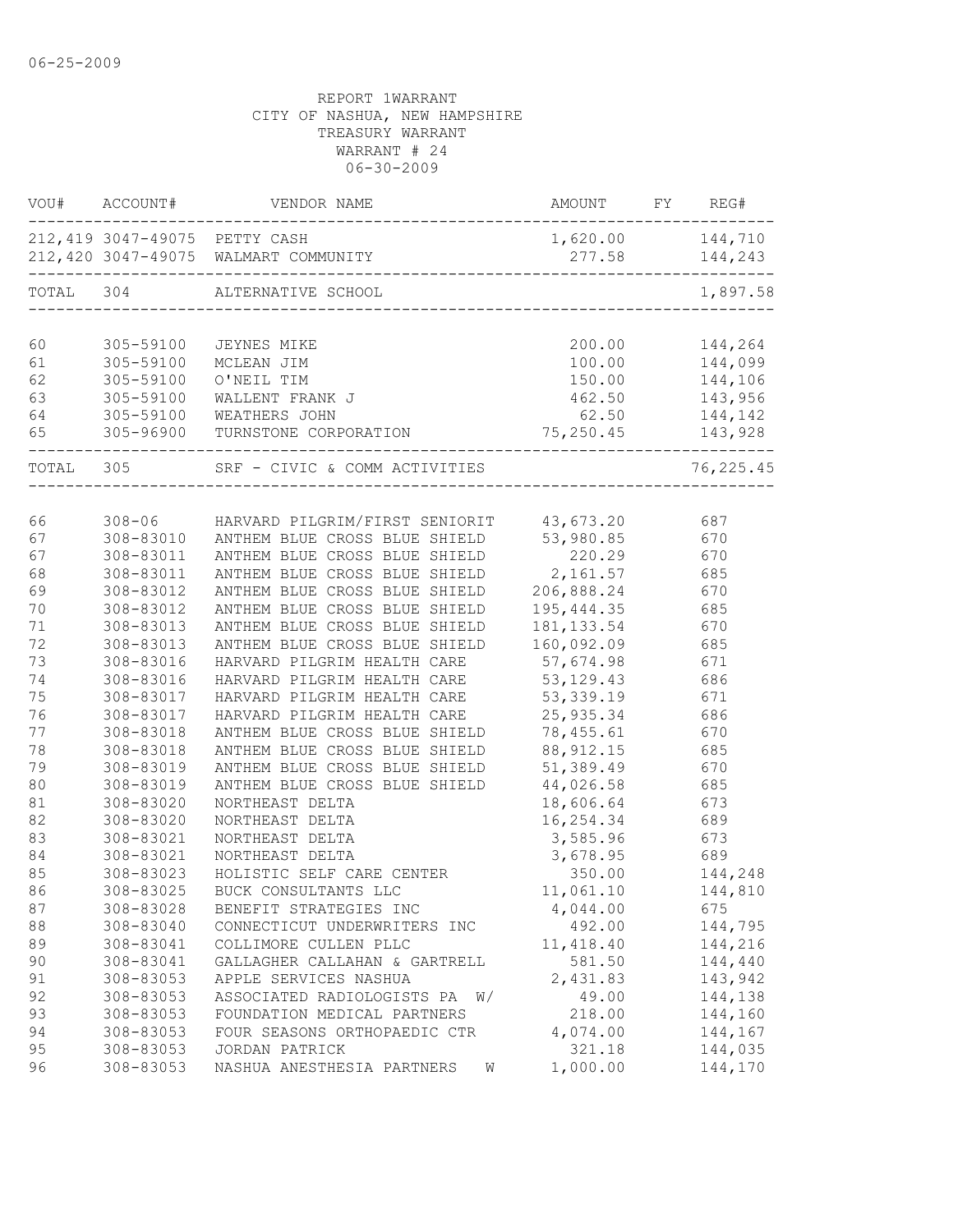| WOU#      | ACCOUNT#           | VENDOR NAME                                  | AMOUNT    | FY | REG#         |
|-----------|--------------------|----------------------------------------------|-----------|----|--------------|
| 97        | 308-83053          | RS MEDICAL                                   | 80.00     |    | 143,896      |
| 98        | 308-83053          | SO NH REGIONAL MEDICAL CENTER 8,371.33       |           |    | 144,140      |
| 99        | 308-83053          | ST JOSEPH'S HOSPITAL                         | 239.25    |    | 143,938      |
| 100       | 308-83053          | STONERIVER PHARMACY SOLUTIONS                | 10.73     |    | 144,157      |
| 101       | 308-83054          | APPLE SERVICES NASHUA                        | 1,173.00  |    | 143,942      |
| 102       | 308-83054          | ASSOCIATED RADIOLOGISTS PA W/                | 478.00    |    | 144,138      |
| 103       | 308-83054          | CAPITAL ORTHOTICS & PROSTHETIE               | 366.00    |    | 144,438      |
| 104       | 308-83054          | CONCORD HOSPITAL<br>W/C                      | 28,052.50 |    | 144,159      |
| 105       | 308-83054          | DARTMOUTH-HITCHCOCK CLINIC                   | 209.00    |    | 144,182      |
| 106       | 308-83054          | DERRY IMAGING CENTER LLC                     | 1,200.00  |    | 144,429      |
| 107       | 308-83054          | FOUNDATION MEDICAL PARTNERS                  | 314.00    |    | 144,160      |
| 108       | 308-83054          | FOUR SEASONS ORTHOPAEDIC CTR                 | 978.00    |    | 144,167      |
| 109       | 308-83054          | LAVOIE LEONARD                               | 39.83     |    | 144,579      |
| 110       | 308-83054          | MONTY CONRAD R                               | 154.00    |    | 144,576      |
| 111       | 308-83054          | MORIARTY KEVIN S DC                          | 74.00     |    | 144,151      |
| 112       | 308-83054          | NASHUA RADIOLOGY PA                          | 45.00     |    | 144,139      |
| 113       | 308-83054          | OCCUPATIONAL HEALTH CTRS SOUTH               | 1,270.53  |    | 144,032      |
| 114       | 308-83054          | ROCKINGHAM ORTHOPADIC ASSOCIAT               | 213.92    |    | 144,124      |
| 115       | 308-83054          | RS MEDICAL                                   | 80.00     |    | 143,896      |
| 116       | 308-83054          | SJ PHYSICIAN SERVICES                        | 100.00    |    | 143,890      |
| 117       | 308-83054          | SO NH REGIONAL MEDICAL CENTER                | 18,256.64 |    | 144,140      |
| 118       | 308-83054          | ST JOSEPH'S HOSPITAL                         | 2,833.25  |    | 143,938      |
| 119       | 308-83054          | SURGICAL MONITORING SERVICES I               | 1,584.60  |    | 144,591      |
| 120       | 308-83054          | TORTORELLO NARISA                            | 276.65    |    | 144,132      |
| 121       | 308-83054          | WALGREEN CO<br>W/C                           | 30.48     |    | 144,148      |
| 122       | 308-83054          | WOLF RALPH R MD W/C                          | 109.00    |    | 144,146      |
| 123       | 308-83054          | XRAY PROFESSIONAL ASSOCIATION                | 54.00     |    | 144,041      |
| 124       | 308-83055          | GRANITE PHYSIATRY PLLC                       | 800.00    |    | 144,582      |
| 125       | 308-83056          | NATIONAL SAFETY COUNCIL                      | 270.00    |    | 144,811      |
| 126       | 308-83056          | OCCUPATIONAL DRUG TESTING LLC                | 1,375.00  |    | 144,133      |
| 127       | 308-83056          | STANLEY CONVERGENT SECURITY SO               | 315.00    |    | 144,804      |
| 128       | 308-83058          | DARROW CIVIL ENGINEERING PLLC                | 17,000.00 |    | 144,601      |
| 129       | 308-83058          | ST JOSEPH BUSINESS & HEALTH                  | 108.00    |    | 144,019      |
| 130       | 308-83063          | MARVELL PLATE GLASS INC                      | 403.00    |    | 144,163      |
| 131       | 308-83064          | GATE CITY COLLISION CENTER                   | 425.60    |    | 144,162      |
| 132       | 308-83064          | MAC MULKIN CHEVROLET INC                     | 1,576.21  |    | 144,679      |
| 133       | 308-83070          | TREASURER STATE OF NH                        | 200.00    |    | 144,825      |
| 134       | 308-83075          | DEVINE MILLIMET & BRANCH PA                  | 1,507.02  |    | 144,143      |
|           |                    |                                              |           |    | 144,440      |
|           |                    | 136 308-83077 AMERICAN STOP LOSS             | 59,578.50 |    | 672          |
| TOTAL 308 |                    | SRF - INSURANCE<br>------------------------- |           |    | 1,527,427.64 |
|           |                    |                                              |           |    |              |
|           | 3086-82025         | NH RETIREMENT SYSTEM                         | 390.87    |    | 676          |
|           | 3086-83009         | NORTHEAST DELTA                              | 152.27    |    | 673          |
|           | 212,421 3086-91040 | COTE RICHARD                                 | 31.35     |    | 144,274      |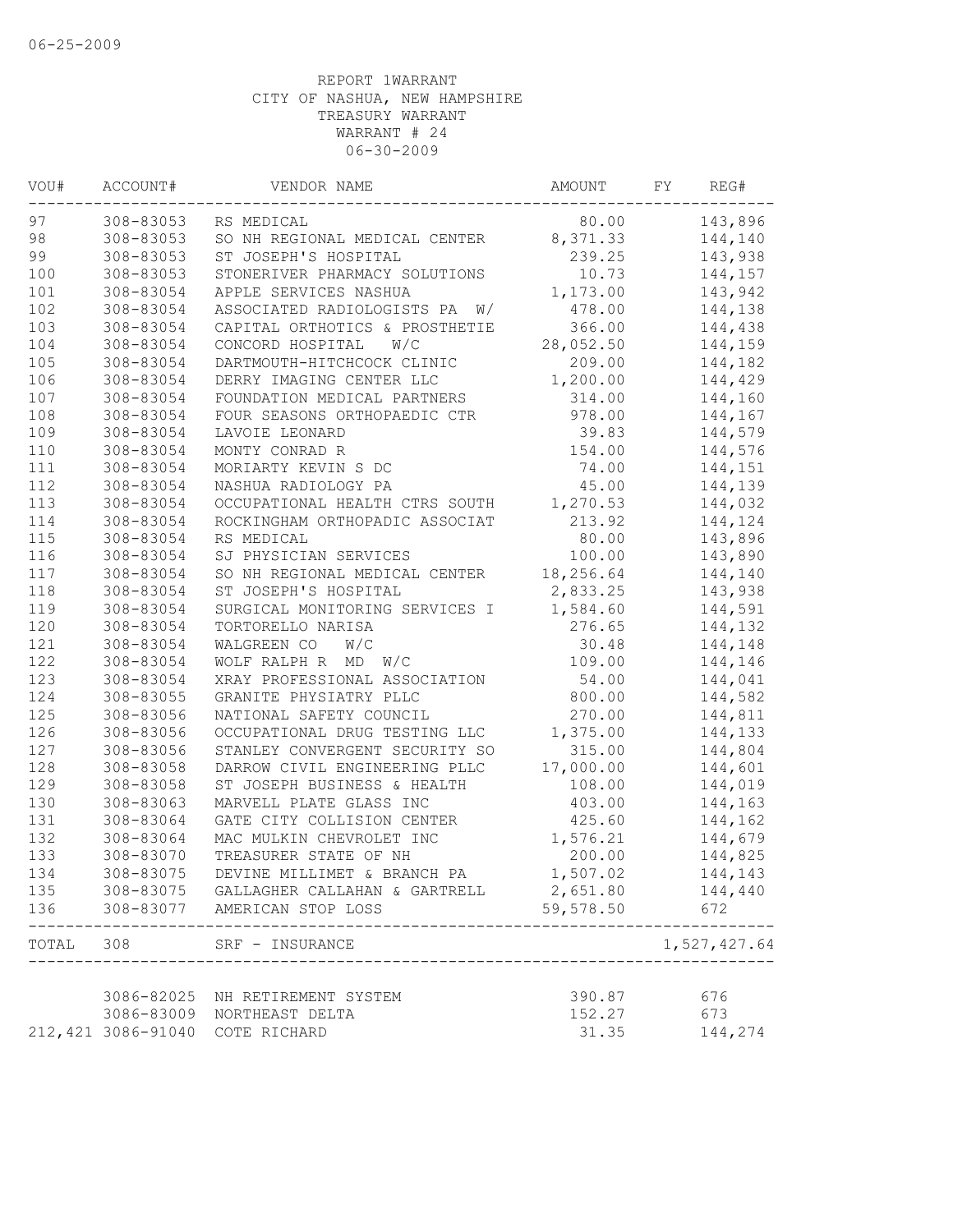|       | VOU# ACCOUNT#       |                                                                    | AMOUNT FY REG# |           |
|-------|---------------------|--------------------------------------------------------------------|----------------|-----------|
|       |                     | TOTAL 308 JAVITS GRANT PROGRAM                                     | 574.49         |           |
|       |                     |                                                                    |                |           |
|       |                     | 212, 422 3097-41015 STAPLES BUSINESS ADVANTAGE                     | 89.35          | 144,196   |
|       | 212, 423 3097-49075 | CENTRAL PAPER                                                      | 7,951.84       | 144,330   |
|       | 212, 424 3097-49085 | ALL RIGHT PROVISIONS, INC.                                         | 54.00          | 144,404   |
|       | 212, 425 3097-49085 | COCA COLA                                                          | 2,597.00       | 144,294   |
|       | 212,426 3097-49085  | COSTA FRUIT & PRODUCE CO INC                                       | 12,388.63      | 144,706   |
|       | 212, 427 3097-49085 | DOUBLE N INC                                                       | 2,561.00       | 144,316   |
|       | 212,428 3097-49085  | FANTINI BAKING CO., INC.                                           | 4,197.14       | 144,383   |
|       | 212,428 3097-49085  | FANTINI BAKING CO., INC.                                           | 1,937.65       | 144,384   |
|       | 212,429 3097-49085  | GARELICK FARMS-LYNN                                                | 27, 139. 12    | 144,128   |
|       | 212,429 3097-49085  | GARELICK FARMS-LYNN                                                | 4,263.50       | 144,129   |
|       | 212,430 3097-49085  | GILL'S PIZZA CO.                                                   | 10,183.00      | 144,365   |
|       | 212, 431 3097-49085 | M SAUNDERS INC                                                     | 6,645.38       | 144,352   |
|       | 212,431 3097-49085  | M SAUNDERS INC                                                     | 1,043.39       | 144,353   |
|       | 212, 432 3097-49085 | NEW ENGLAND ICE CREAM                                              | 684.16         | 144,376   |
|       | 212, 433 3097-49085 | OTIS SPUNKMEYER INC                                                | 134.40         | 144,284   |
|       | 212,434 3097-707    | BOURGEOIS CATHERINE                                                | 21.00          | 144,657   |
|       | 212,435 3097-707    | CANTARA DEBORAH                                                    | 8.65           | 144,656   |
|       | 212,436 3097-707    | MAYNARD DONNA F                                                    | 15.25          | 144,291   |
|       | 212,437 3097-707    | READ SANDRA M.                                                     | 82.40          | 144,516   |
|       | 212,438 3097-74092  | GRANITE STATE SEWER AND                                            | 400.00         | 144,270   |
|       | 212,439 3097-74092  | HOBART SERVICE                                                     | 378.50         | 143,926   |
|       | 3097-82025          | NH RETIREMENT SYSTEM                                               | 5, 411.75      | 676       |
|       | 3097-83009          | NORTHEAST DELTA                                                    | 1,539.70       | 673       |
|       | 212,440 3097-91005  | AXNE EVA                                                           | 123.75         | 144,323   |
|       | 212,441 3097-91005  |                                                                    |                |           |
|       | 212,442 3097-91005  | BURGESS DOREEN                                                     | 19.25          | 144,349   |
|       |                     | DONOVAN BEVERLY                                                    | 228.66         | 144,271   |
|       | 212,443 3097-91005  | <b>GUSTIN KAREN</b>                                                | 96.14          | 144,339   |
|       | 212,444 3097-91005  | JOHNSON LINDA                                                      | 227.70         | 144,492   |
|       | 212,445 3097-91005  | KIMBELL JEANETTE                                                   | 191.13         | 144,299   |
|       | 212,446 3097-91005  | LOGAN ANN                                                          | 29.84          | 144,410   |
|       |                     | 212,447 3097-91005 REARDON JHOSEY                                  | 36.30          | 144,423   |
|       |                     | TOTAL 309 SRF - FOOD SERVICES<br>--------------------------------- |                | 90,679.58 |
|       |                     |                                                                    |                |           |
|       |                     | 212,448 3098-49075 CENTRAL PAPER                                   | 15.35          | 144,330   |
|       |                     | 212,449 3098-49085 M SAUNDERS INC                                  | 3,363.15       | 144,353   |
| TOTAL | 309                 | FRESH FRUIT & VEGETABLE GRANT                                      |                | 3,378.50  |
|       |                     | 212,450 3117-64192 INNOCORP LTD                                    | 1,097.10       | 144,520   |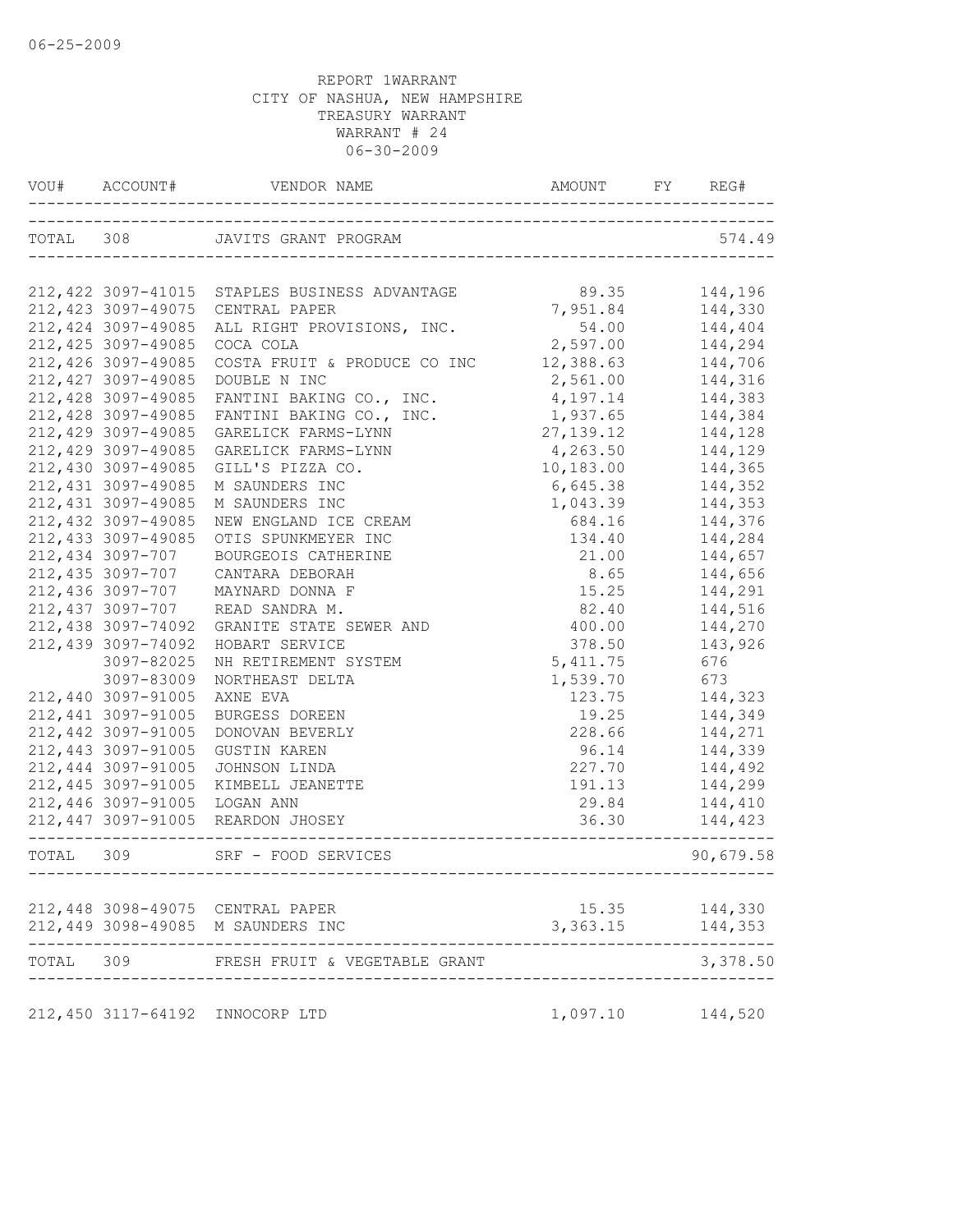|                                                             | VOU# ACCOUNT#                                                                                     | VENDOR NAME                                                                                                                                                                                                                | AMOUNT FY REG#<br>______________                                                     |                                                                                             |
|-------------------------------------------------------------|---------------------------------------------------------------------------------------------------|----------------------------------------------------------------------------------------------------------------------------------------------------------------------------------------------------------------------------|--------------------------------------------------------------------------------------|---------------------------------------------------------------------------------------------|
| TOTAL 311                                                   |                                                                                                   | DRIVER'S EDUCATION                                                                                                                                                                                                         |                                                                                      | 1,097.10                                                                                    |
|                                                             |                                                                                                   | 212,451 3118-49050 BARNES & NOBLE INC<br>212,452 3118-49050 CARTRIDGE WORLD                                                                                                                                                |                                                                                      | 399.50 143,883<br>719.94 144,386                                                            |
| TOTAL 311                                                   |                                                                                                   | SUMMER SCHOOL                                                                                                                                                                                                              |                                                                                      | 1,119.44                                                                                    |
| 141<br>142<br>143<br>144<br>145<br>146<br>147<br>148<br>149 | 312-41015<br>312-43005<br>$312 - 46025$<br>312-46025<br>$312 - 705$<br>$312 - 705$<br>$312 - 705$ | CARDINAL TRACKING INC<br>PRINTGRAPHICS OF MAINE<br>ALEC'S SHOE STORE INC<br>BEN'S UNIFORMS<br>BENNETT ISABELA<br><b>BOWE JAMES</b><br>CORRIGAN MANDY<br>312-705 D & R TOWING INC<br>312-705 TILDEN AUTOMOTIVE & TRUCK CTRS | 483.56<br>850.00<br>318.80<br>305.00<br>60.00<br>200.00<br>35.00<br>435.00<br>190.00 | 144,031<br>669<br>144,036<br>144,701<br>144,585<br>144,567<br>144,549<br>144,678<br>144,119 |
| TOTAL 312                                                   |                                                                                                   | SRF - FINANCIAL SERVICES                                                                                                                                                                                                   |                                                                                      | 2,877.36                                                                                    |
| TOTAL 312                                                   |                                                                                                   | 212,453 3122-49050 BARNES & NOBLE INC<br>212,454 3122-64045 COMPUTER HUT OF N E INC<br>ADULT ED/CONTINUING ED                                                                                                              | 1,356.86 143,883<br>6, 267.25                                                        | 144,699<br>7,624.11                                                                         |
| TOTAL 324                                                   |                                                                                                   | 3245-82025 NH RETIREMENT SYSTEM<br>YOUTH SAFE HAVEN-PAL                                                                                                                                                                    | 235.31 676                                                                           | 235.31                                                                                      |
|                                                             | 212,456 3250-53100 NRPC                                                                           | 212,455 3250-49075 JACK'S PIZZA                                                                                                                                                                                            | 5,000.00                                                                             | 112.00 144,183<br>144,669                                                                   |
| TOTAL 325                                                   |                                                                                                   | SAFE ROUTES TO SCHOOL                                                                                                                                                                                                      |                                                                                      | 5,112.00                                                                                    |
|                                                             |                                                                                                   | 3269-82025 NH RETIREMENT SYSTEM                                                                                                                                                                                            | 212.48 676                                                                           |                                                                                             |
|                                                             |                                                                                                   | TOTAL 326 NH ALTERNATE ASSESSMENT COACH                                                                                                                                                                                    |                                                                                      | 212.48                                                                                      |
|                                                             |                                                                                                   | 212,457 3289-49035 NORTHEAST FOUNDATION FOR CHILD 551.25                                                                                                                                                                   |                                                                                      | 144,302                                                                                     |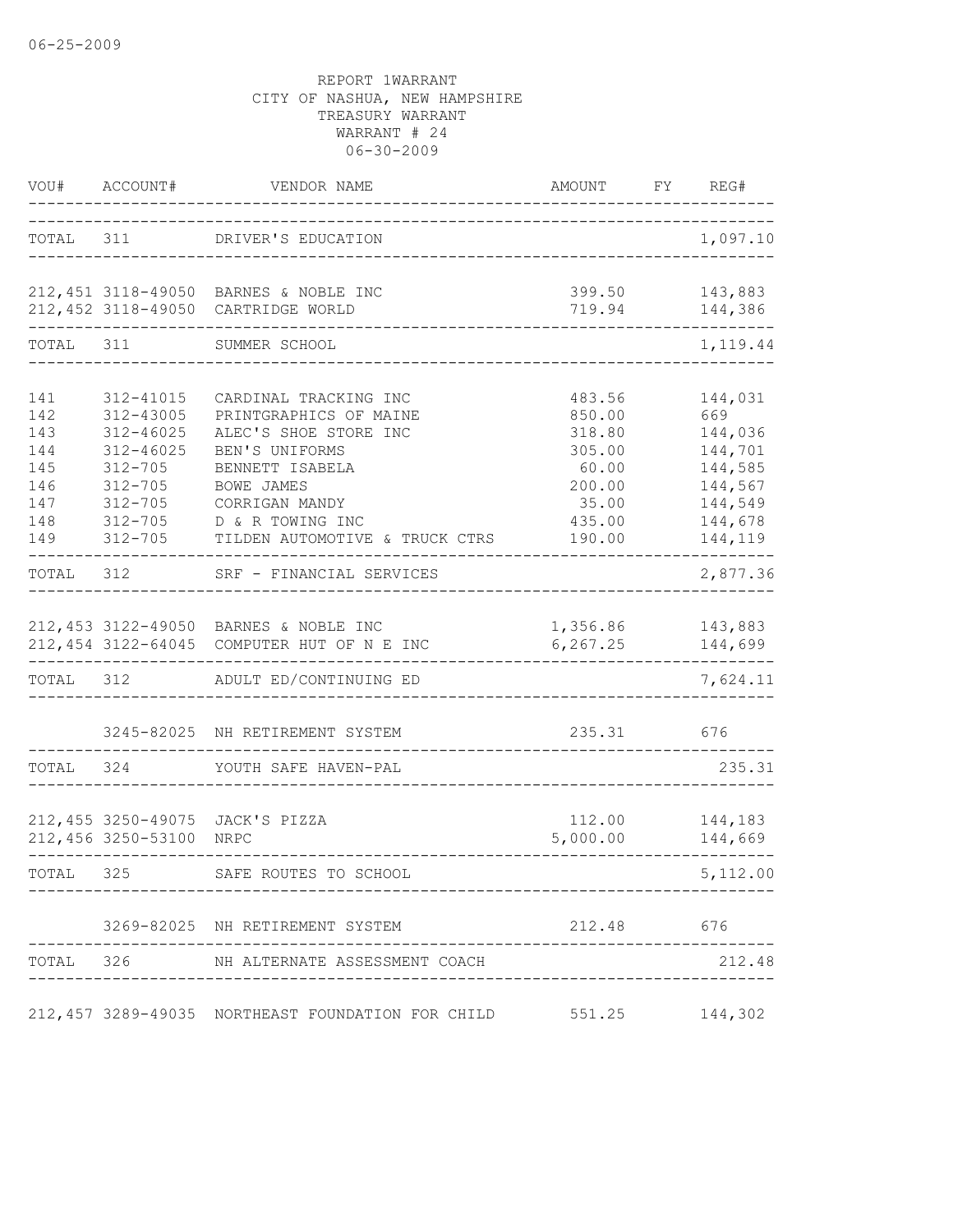|           |                             | VOU# ACCOUNT# VENDOR NAME                                                | AMOUNT FY REG# |                          |
|-----------|-----------------------------|--------------------------------------------------------------------------|----------------|--------------------------|
|           |                             | TOTAL 328 TITLE IIA CORRECTIVE ACTION                                    |                | 551.25                   |
| 151       | 331-59100                   | COMCAST                                                                  | 107.00         | 144,790                  |
| 152       | 331-78007                   | CARPARTS OF NASHUA                                                       | 30.81 143,913  |                          |
|           | 153 331-78007               | TOYOTA OF NASHUA                                                         |                | 99.95 144,238            |
|           | 154 331-82030               | NH RETIREMENT SYSTEM                                                     | 4,553.48       | 676                      |
|           |                             | TOTAL 331 SRF - POLICE DEPARTMENT                                        |                | 4,791.24                 |
|           | 212,458 3319-91040          | KEANE THERESA                                                            | 44.70          | 144,314                  |
|           | 212,459 3319-91040          | KORN KRISTA                                                              |                | 44.70 144,488            |
|           | 212,460 3319-91040          | ROGER MARIA                                                              |                | 42.70 144,322            |
|           |                             | 212,461 3319-91040 TURNER PAMELA                                         |                | 42.70    144,280         |
| TOTAL 331 |                             | TITLE I SCHL IMPR-FES                                                    |                | 174.80                   |
|           |                             | 155 332-64192 WISE EL SANTO CO, INC                                      | 937.06 144,649 |                          |
|           |                             | TOTAL 332 SRF - FIRE DEPARTMENT                                          |                | 937.06                   |
|           |                             | 212,462 3329-53102 EDWARDS EDUCATIONAL SERVICES, 3,137.06 144,413        |                |                          |
|           |                             | TOTAL 332 TITLE I SCHL IMPRV LEDGE ST                                    |                | 3,137.06                 |
|           |                             | 212,463 3339-49050 CAMBIUM LEARNING INC                                  | 203.97 144,373 |                          |
|           |                             | TOTAL 333 TITLE I SCHL IMPRV MT PLEASANT                                 |                | 203.97                   |
|           |                             |                                                                          |                |                          |
|           |                             | 212,464 3359-49075 DUNCKLEE LISA                                         | 49.50          | 144,409                  |
|           | 212, 465 3359-49075         | MCINTYRE MAURA                                                           | 31.92          | 143,992                  |
|           |                             | 212,466 3359-49075 PIKE STEPHANIE<br>212,467 3359-49075 SCHOOL SPECIALTY | 128.51         | 98.73 144,412<br>144,292 |
|           |                             | 3359-82025 NH RETIREMENT SYSTEM                                          | 302.90 676     |                          |
|           |                             | 3359-83009 NORTHEAST DELTA                                               | 48.41 673      |                          |
|           | --------------------------- | TOTAL 335 TITLE IB READ 1ST MT PLEASANT                                  |                | 659.97                   |
|           |                             | 212,467 3369-49075 SCHOOL SPECIALTY                                      |                | 486.40 144,292           |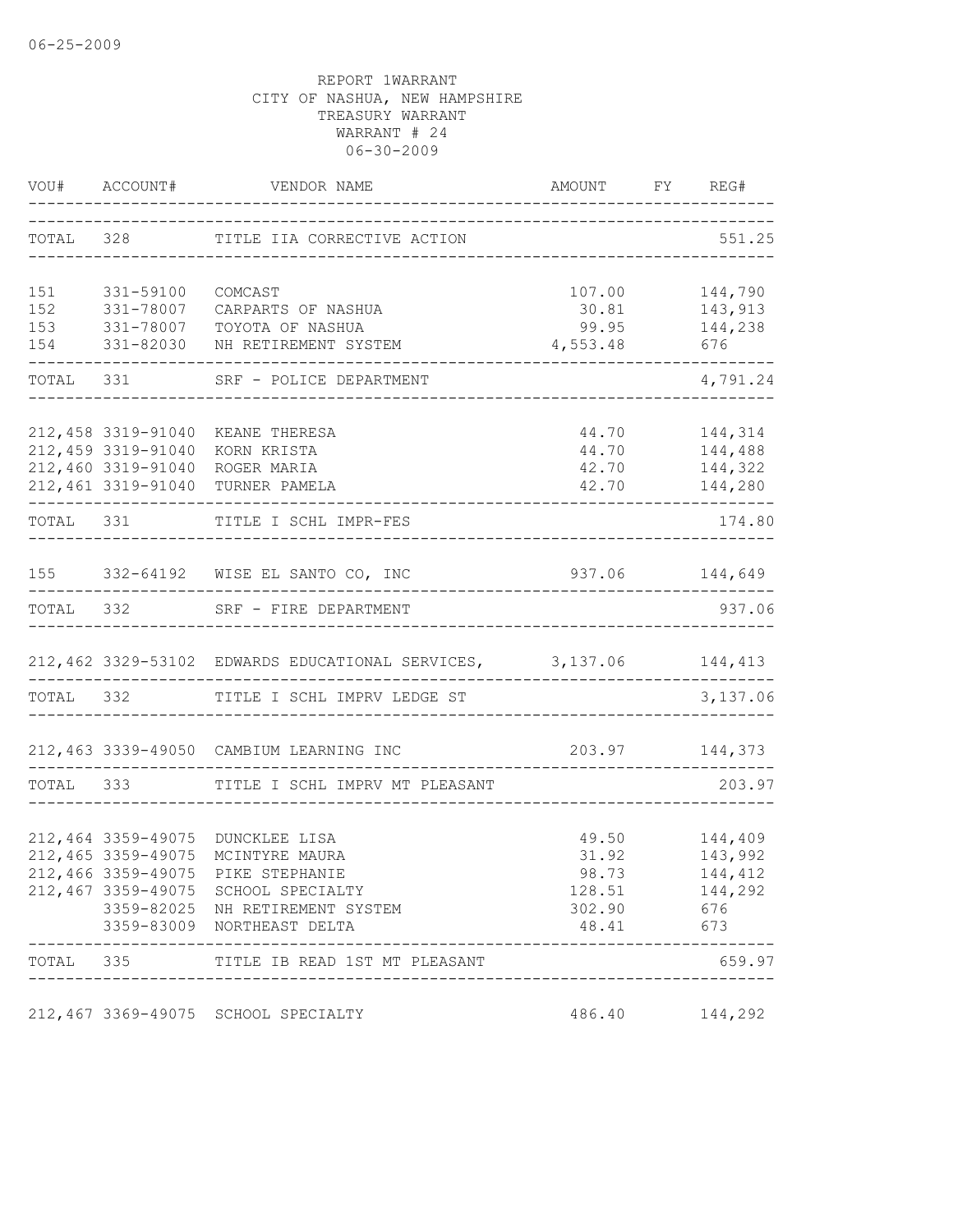|                            |                                           | VOU# ACCOUNT# VENDOR NAME             | AMOUNT FY REG#                                                           |                    |
|----------------------------|-------------------------------------------|---------------------------------------|--------------------------------------------------------------------------|--------------------|
| TOTAL 336<br>------------- |                                           | TITLE I SCHL IMPRV DR CRISP           | __________________________________<br>__________________________________ | 486.40             |
|                            |                                           | 212,468 3389-49075 INDIANA UNIVERSITY | 1,548.75 144,401                                                         |                    |
| TOTAL 338                  |                                           | TITLE IV SDF YOUTH COUNCIL            |                                                                          | 1,548.75           |
| 158                        | 341-01962                                 | HARBOR HOMES INC                      | 2,974.00                                                                 | 144,071            |
| 158                        | 341-01968                                 | HARBOR HOMES INC                      | 23, 133.00                                                               | 144,071            |
| 158                        | 341-01969                                 | HARBOR HOMES INC                      | 1,827.49                                                                 | 144,071            |
| 159                        | 341-31045                                 | VIGROUX KERRAN                        | 180.00                                                                   | 144,218            |
| 160                        | 341-41015                                 | CROOKER PATRICIA                      | 51.92                                                                    | 144,225            |
| 161                        | 341-41015                                 | TREASURER STATE OF NH                 | 1,113.00                                                                 | 144,819            |
| 162                        | 341-47010                                 | AMERICAN ACADEMY OF PEDIATRICS        | 293.50                                                                   | 143,885            |
| 163                        | 341-49050                                 | JOURNEYWORKS PUBLISHING               | 2,461.00                                                                 | 144,355            |
| 164                        | 341-53025                                 | DOCHSTADER CANDACE                    | 720.00                                                                   | 144,197            |
| 165                        | 341-91025                                 | CONLEY ASHLEY                         | 940.06                                                                   | 144,242            |
| 166                        | 341-91025                                 | VIGROUX KERRAN                        | 80.90                                                                    | 144,218            |
| 167                        | 341-91025                                 | VILLIOTTI JOCELYN                     | 176.00                                                                   | 144,075            |
| 168                        | 341-94014                                 | CROOKER PATRICIA                      | 85.22                                                                    | 144,225            |
| TOTAL 341                  |                                           | SRF - COMMUNITY SERVICES              |                                                                          | 34,036.09          |
| 169                        | 342-01346                                 | WENDT BETTY                           |                                                                          | 11.97 144,207      |
| 170                        | 342-01940                                 | IJAZ FOQIA                            |                                                                          | 120.61 144,240     |
| 171                        | 342-91025                                 | CARON CHRISTINE                       | 283.03                                                                   | 144,025            |
| 172                        | 342-91025                                 | LOSIER NICOLE                         | 28.35                                                                    | 144,209            |
| 173                        | 342-91025                                 | PORRES LUIS                           | 75.90                                                                    | 144,067            |
| 174                        | 342-91025                                 | WENDT BETTY                           | 77.25<br>_________________________________                               | 144,207            |
|                            | __________________<br>TOTAL 342           | SRF - COMMUNITY HEALTH                |                                                                          | 597.11             |
|                            |                                           |                                       |                                                                          |                    |
|                            |                                           | 212,469 3440-49075 AC MOORE INC       | 73.54                                                                    | 144,329            |
|                            |                                           | 212,470 3440-49075 BAKER ALEXIS       | 43.56                                                                    | 144,388            |
|                            | 212, 471 3440-49075                       | CHANDLER MELISSA                      | 40.71                                                                    | 144,364            |
|                            | 212, 472 3440-49075                       | COGSWELL CATHERINE                    | 74.96                                                                    | 144,326            |
|                            | 212, 473 3440-49075                       | GARELICK FARMS-LYNN                   | 437.42                                                                   | 144,129            |
|                            | 212, 474 3440-49075                       | HAMM LINDA                            | 133.57                                                                   | 144,328            |
|                            | 212, 475 3440-49075                       | HARDING LARRY                         | 72.00                                                                    | 144,337            |
|                            | 212,476 3440-49075                        | J & A HANDY CRAFTS INC                | 402.42                                                                   | 144,422            |
|                            | 212, 477 3440-49075                       | JACK'S PIZZA                          | 90.00                                                                    | 144,183            |
|                            | 212, 478 3440-49075                       | LIQUID PLANET WATERPARK               | 1,630.00                                                                 | 144,714            |
|                            | 212, 479 3440-49075<br>212,480 3440-49075 | MARKET BASKET<br>NEW ENGLAND AQUARIUM | 212.63<br>1,073.37                                                       | 144,061<br>144,712 |
|                            |                                           |                                       |                                                                          |                    |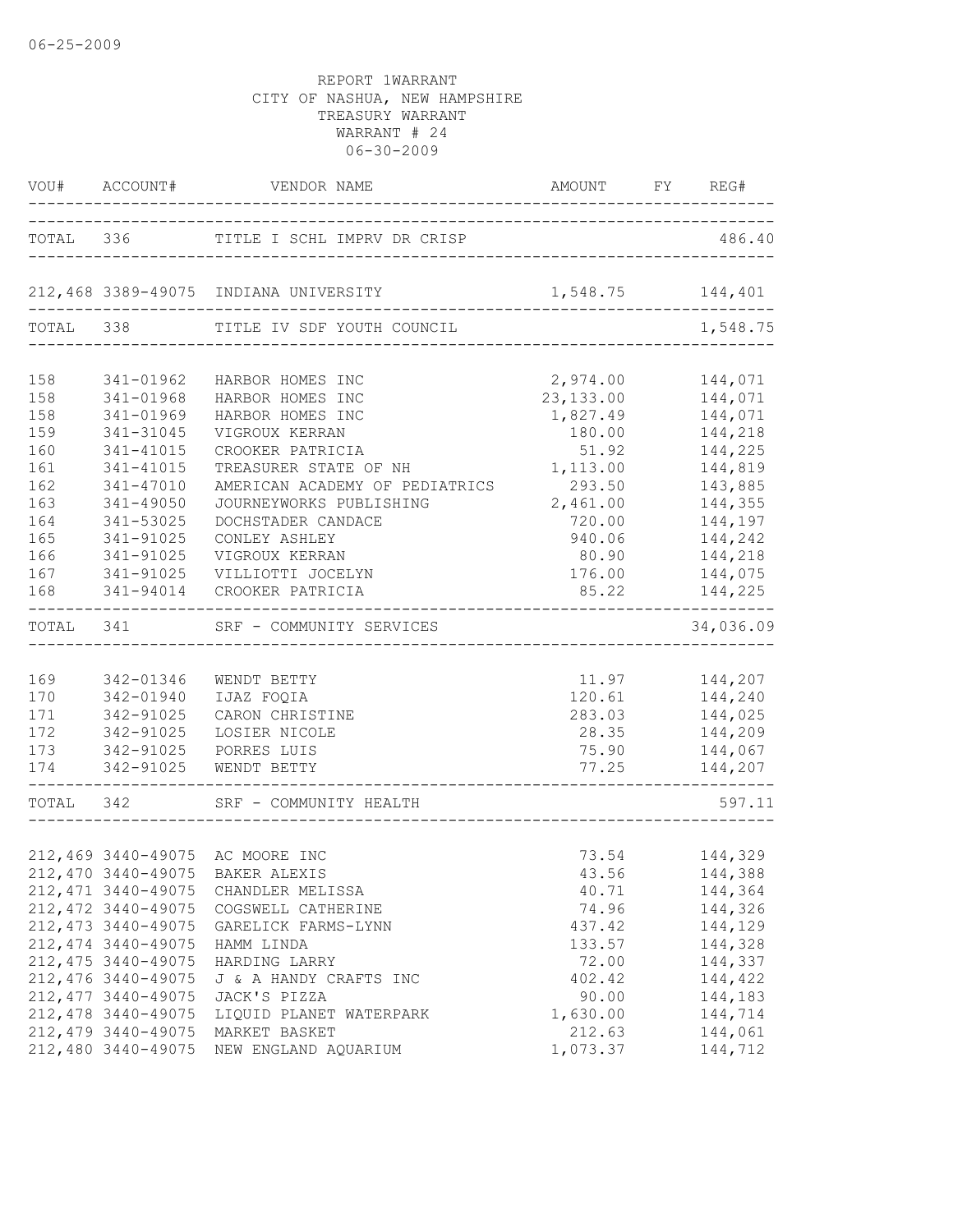| VOU#      | ACCOUNT#           | VENDOR NAME                               | AMOUNT                     | FY | REG#      |
|-----------|--------------------|-------------------------------------------|----------------------------|----|-----------|
|           | 212,481 3440-49075 | SAM'S CLUB                                | 289.79                     |    | 144,846   |
|           | 212,482 3440-49075 | SEACOAST SCIENCE CENTER                   | 885.00                     |    | 144,713   |
|           | 212,483 3440-49075 | STAPLES BUSINESS ADVANTAGE                | 218.83                     |    | 144,156   |
|           | 212,484 3440-49075 | STARKS JONATHAN                           | 19.00                      |    | 144,665   |
|           | 212,485 3440-49075 | WALMART COMMUNITY                         | 288.96                     |    | 144,243   |
|           | 212,486 3440-49075 | WATER TRANSPORTATION ALTERNATI            | 673.75                     |    | 144,711   |
|           | 212,487 3440-53103 | DANIEL WEBSTER COLLEGE                    | 916.66                     |    | 144,496   |
|           | 212,488 3440-55020 | FIRST STUDENT INC                         | 1,693.00                   |    | 144,320   |
|           | 212,489 3440-91040 | CEPAITIS JOHN                             | 171.33                     |    | 144,275   |
| TOTAL 344 |                    | AFTER SCHOOL PROGRAM                      |                            |    | 9,440.50  |
|           | 3449-82025         | NH RETIREMENT SYSTEM                      | 1,197.32                   |    | 676       |
|           | 3449-83009         | NORTHEAST DELTA                           | 96.82                      |    | 673       |
| TOTAL     | 344                | TITLE IV SDF 21ST CENTURY                 |                            |    | 1,294.14  |
|           |                    |                                           |                            |    |           |
|           | 3468-49075         | CITIZENS BANK                             | 611.67                     |    | 683       |
|           | 212,490 3468-49075 | FIRST STUDENT INC                         | 434.30                     |    | 144,320   |
|           | 212,491 3468-49075 | REYNOLDS MARGARET                         | 121.72                     |    | 144,282   |
|           | 212,492 3468-53102 | MEASURED PROGRESS INC                     | 8,407.75                   |    | 144,380   |
|           | 3468-82025         | NH RETIREMENT SYSTEM                      | 569.78                     |    | 676       |
|           | 3468-83009         | NORTHEAST DELTA                           | 96.82                      |    | 673       |
|           | 3468-91040         | CITIZENS BANK                             | 2,252.86                   |    | 683       |
| TOTAL     | 346                | SMALLER LEARNING COMMUNITY                |                            |    | 12,494.90 |
|           |                    | 3509-82025 NH RETIREMENT SYSTEM           | 2,932.72                   |    | 676       |
| TOTAL     | 350                | TITLE 11A TEACHER QUALITY                 |                            |    | 2,932.72  |
|           |                    |                                           |                            |    |           |
| 182       | $352 - 46005$      | LACROSSE UNLIMITED TEAM SALES             | 820.00                     |    | 144,607   |
| 183       | $352 - 46005$      | RED BRICK CLOTHING CO                     | 3,902.75                   |    | 144,105   |
| 184       | 352-59050          | MELANSON DENNIS                           | 700.00                     |    | 143,916   |
| 185       |                    | 352-59050 NICHOLSON MORRIS                | 700.00                     |    | 143,985   |
| 186       |                    | 352-705 CHUGH AMRITA                      | 280.00                     |    | 144,414   |
| 187       |                    | 352-705 FIGUERA CAROL                     | 35.00                      |    | 144,267   |
| 188       |                    | 352-705 LAVINE HOLLY                      | 70.00                      |    | 144,354   |
| 189       | 352-705 WONG ANN   |                                           | 70.00                      |    | 144,558   |
|           |                    | TOTAL 352 SRF - PARKS AND RECREATION      | -------------------------- |    | 6,577.75  |
|           |                    | 212,493 3539-49075 DURACO EXPRESS CHICAGO | 114.45                     |    | 144,517   |
|           |                    |                                           |                            |    |           |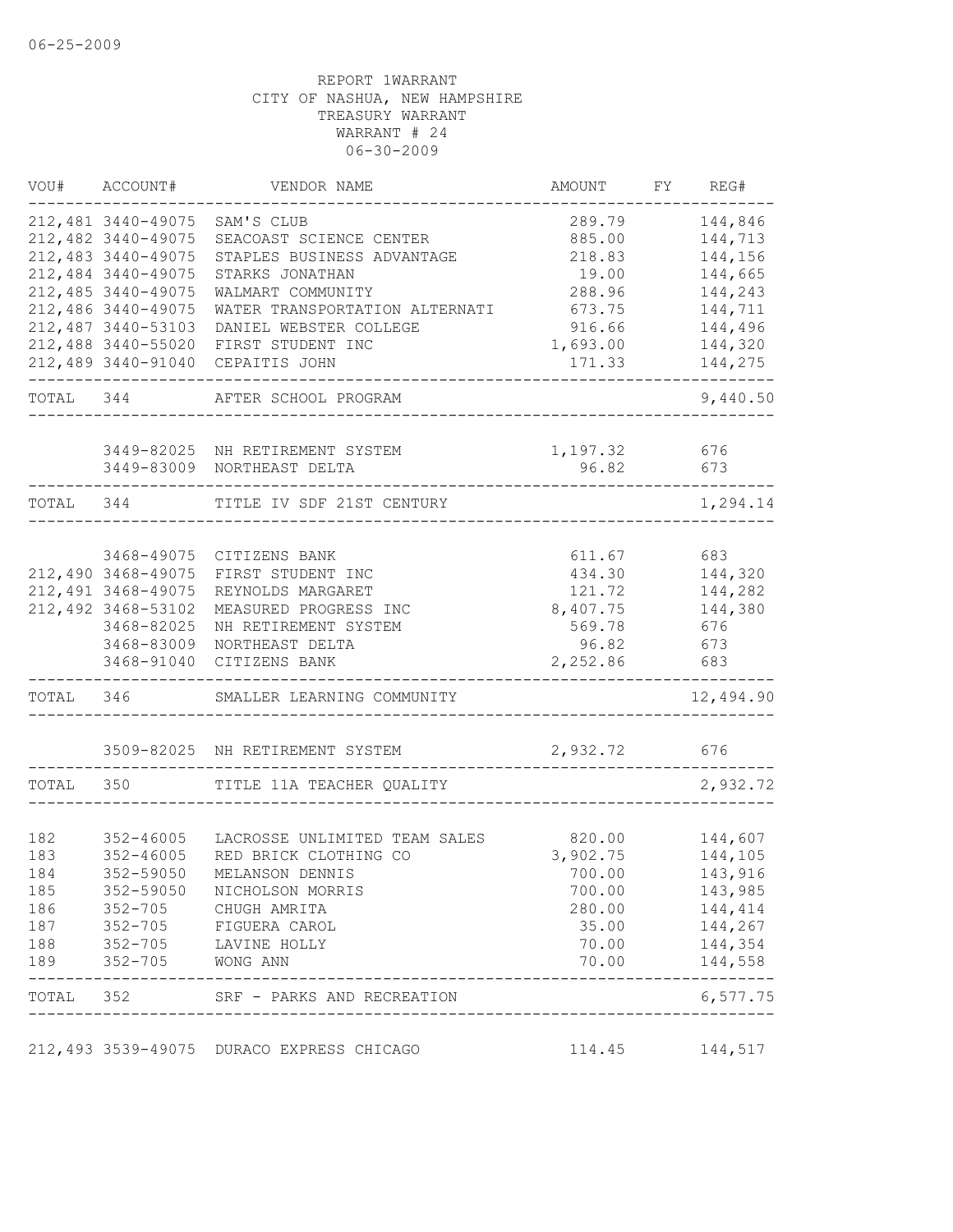| VOU#      | ACCOUNT#                                 | VENDOR NAME                                               | AMOUNT             | FY | REG#               |
|-----------|------------------------------------------|-----------------------------------------------------------|--------------------|----|--------------------|
|           |                                          | 212,494 3539-49075 JOSTENS INC                            | 35.43              |    | 144,288            |
|           |                                          | 212,495 3539-49075 SCHOOL SPECIALTY                       | 451.76             |    | 144,292            |
|           | 212,496 3539-49075                       | STAPLES BUSINESS ADVANTAGE                                | 419.81             |    | 144,156            |
| TOTAL 353 |                                          | ADULT BASIC EDUCATION                                     |                    |    | 1,021.45           |
|           |                                          |                                                           |                    |    |                    |
|           | 212,497 3559-49035<br>212,498 3559-49035 | FOLLETT LIBRARY RESOURCES<br>HM RECEIVABLES CO LLC        | 855.52<br>1,006.62 |    | 143,923<br>144,507 |
|           | 212,499 3559-49035                       | WILSON LANGUAGE TRAINING CORP                             | 1,837.50           |    | 144,362            |
|           | 3559-83009                               | NORTHEAST DELTA                                           | 139.81             |    | 673                |
|           | 212,500 3559-91040                       | HEALEY CHARLES                                            | 53.50              |    | 144,311            |
| TOTAL     | 355                                      | TITLE IB READING 1ST FES                                  |                    |    | 3,892.95           |
|           |                                          |                                                           |                    |    |                    |
|           |                                          | 3609-82025 NH RETIREMENT SYSTEM                           | 575.12 676         |    |                    |
| TOTAL     | 360                                      | DROP OUT PREVENTION/ALT ED                                |                    |    | 575.12             |
|           |                                          |                                                           |                    |    |                    |
|           |                                          | 212,501 3687-49085 ALL RIGHT PROVISIONS, INC.             | 232.50             |    | 144,404            |
| TOTAL     | 368                                      | SUMMER FEEDING PROGRAM                                    |                    |    | 232.50             |
| 192       |                                          | 371-53160 BELLETETES INC                                  | 222.12             |    | 144,044            |
| 193       |                                          | 371-53160 GRANITE STATE CONCRETE CO INC                   | 643.50             |    | 144,210            |
| TOTAL     | 371                                      | SRF - COMMUNITY DEVELOPMENT                               |                    |    | 865.62             |
| 194       | 373-53025                                | LOAN PACKAGING LLC                                        | 1,280.00           |    | 144,118            |
| TOTAL     | 373                                      | SRF - ECONOMIC DEVELOPMENT                                |                    |    | 1,280.00           |
|           |                                          |                                                           |                    |    |                    |
| 195       |                                          | 374-07030 MUNOZ CONSTRUCTION INC & KAREN 3,500.00 144,718 |                    |    |                    |
| 196       | 374-07035                                | SOUCY LEO & HARRY WELLS & SONS                            | 5,195.00           |    | 144,717            |
| 197       | 374-0705P                                | CITY OF NASHUA/PETTY CASH SLIP                            | 23.90              |    | 143,878            |
| 198       | 374-0705P                                | HURD SANDRA                                               | 84.70              |    | 144,134            |
| 199       | 374-07340                                | STAPLES BUSINESS ADVANTAGE                                | 228.48             |    | 144,235            |
| 200       | 374-07340                                | TELEGRAPH PUBLISHING COMPANY                              | 256.90             |    | 144,689            |
| 201       | 374-07620                                | CAMERALAND                                                | 2.34               |    | 144,212            |
| 202       | 374-07620                                | SHEEHAN KEVIN                                             | 750.00             |    | 144,716            |
| 203       | 374-07620                                | TACKETT EUGENE                                            | 400.00             |    | 144,715            |
| 204       | 374-08237                                | HOME DEPOT CREDIT SERVICES                                | 373.02             |    | 144,771            |
| 205       |                                          | 374-08237 KINNEY TOWING & TRANSPORTATION                  | 100.00             |    | 144,066            |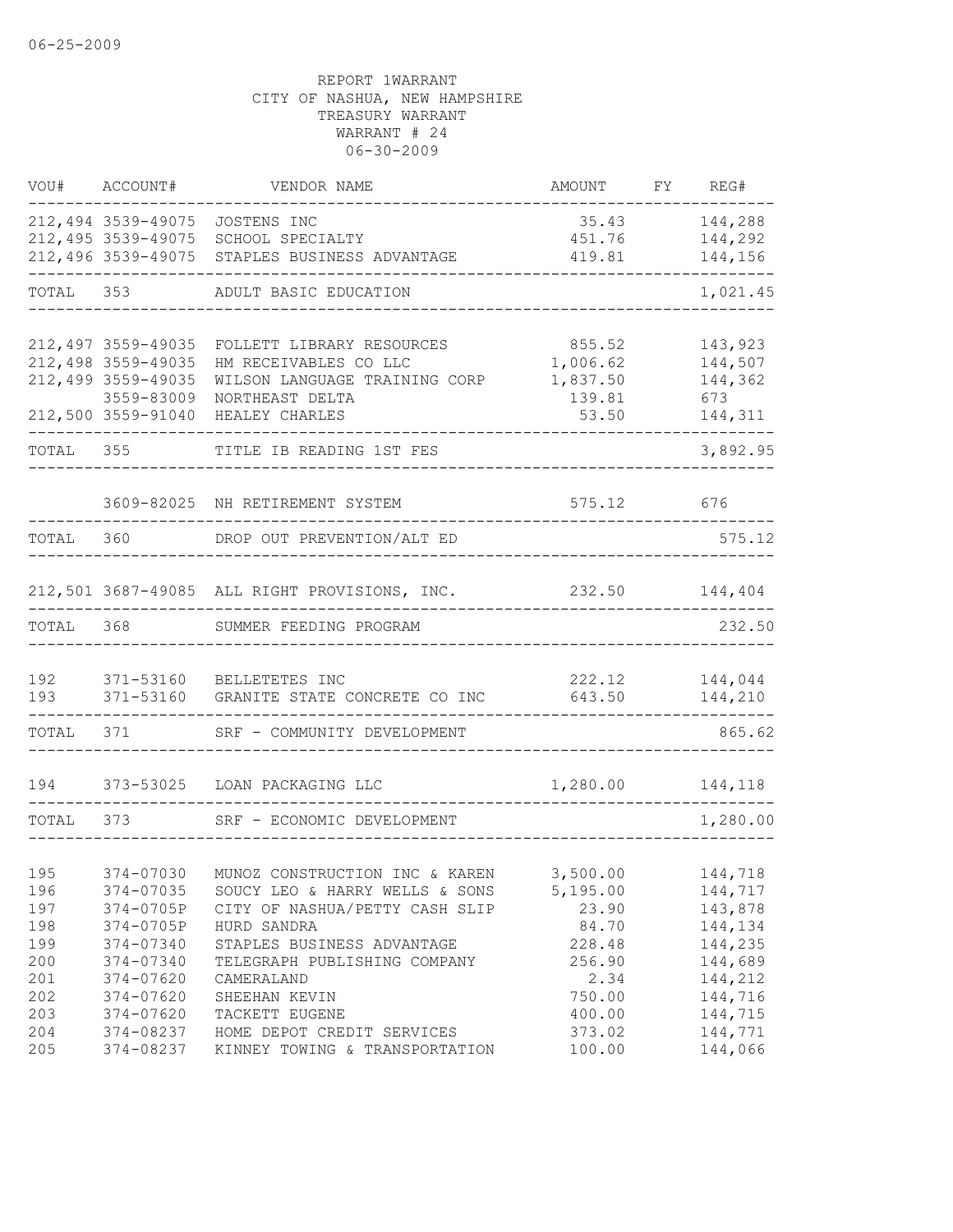| VOU#  | ACCOUNT#  | VENDOR NAME                              | AMOUNT    | FY | REG#      |
|-------|-----------|------------------------------------------|-----------|----|-----------|
| 206   |           | 374-09031 AMBI CIRCUIT BOARD ELECTRONICS | 225.00    |    | 144,120   |
| 207   | 374-09031 | OCCUPATIONAL DRUG TESTING LLC 70.00      |           |    | 144,133   |
| 208   | 374-09031 | TRANSIT MANAGEMENT OF NASHUA             | 164.54    |    | 677       |
| 209   | 374-09031 | TRANSIT MANAGEMENT OF NASHUA             | 157.80    |    | 691       |
| 210   | 374-09031 | TRI STATE FIRE PROTECTION LLC            | 228.00    |    | 144,229   |
| 211   | 374-09061 | ARAMARK UNIFORM SERVICES                 | 89.28     |    | 143,996   |
| 212   | 374-09061 | KINNEY TOWING & TRANSPORTATION           | 150.00    |    | 144,066   |
| 213   | 374-09071 | TRANSIT MANAGEMENT OF NASHUA I           | 20.00     |    | 144,719   |
| 214   | 374-09091 | BALDWIN FILTERS                          | 132.46    |    | 143,978   |
| 215   | 374-09091 | BEST FORD/BEST CYCLE                     | 22.98     |    | 143,914   |
| 216   | 374-09091 | CUMMINS NORTHEAST INC                    | 609.32    |    | 144,189   |
| 217   | 374-09091 | GILLIG LLC                               | 1,435.80  |    | 144,147   |
| 218   | 374-09091 | GRAINGER                                 | 5.17      |    | 143,951   |
| 219   | 374-09091 | HOME DEPOT CREDIT SERVICES               | 131.50    |    | 144,771   |
| 220   | 374-09091 | NAPA AUTO PARTS                          | 58.09     |    | 144,171   |
| 221   | 374-09091 | NORTHERN BUS SALES INC                   | 262.00    |    | 144,029   |
| 222   | 374-09091 | PRINT FACTORY                            | 81.93     |    | 143,881   |
| 223   | 374-09091 | RYDER FLEET PRODUCTS.COM INC             | 104.38    |    | 144,174   |
| 224   | 374-09091 | TRANSIT MANAGEMENT OF NASHUA I           | 3.72      |    | 144,719   |
| 225   | 374-09104 | PSNH                                     | 235.46    |    | 144,821   |
| 226   | 374-09112 | NATIONAL GRID                            | 33.42     |    | 144,798   |
| 226   | 374-09115 | NATIONAL GRID                            | 57.07     |    | 144,798   |
| 227   | 374-09120 | PENNICHUCK WATER                         | 49.47     |    | 144,775   |
| 227   | 374-09124 | PENNICHUCK WATER                         | 37.03     |    | 144,775   |
| 228   | 374-09133 | FAIRPOINT COMMUNICATIONS                 | 152.40    |    | 144,812   |
| 229   | 374-09201 | TRANSIT MANAGEMENT OF NASHUA             | 16,668.43 |    | 677       |
| 230   | 374-09201 | TRANSIT MANAGEMENT OF NASHUA             | 16,501.10 |    | 691       |
| 231   | 374-09209 | TRANSIT MANAGEMENT OF NASHUA             | 839.97    |    | 677       |
| 232   | 374-09209 | TRANSIT MANAGEMENT OF NASHUA             | 839.95    |    | 691       |
| 233   | 374-09211 | AFSCME COUNCIL 93                        | 846.45    |    | 144,791   |
| 234   | 374-09211 | AMERITAS LIFE INSURANCE CORP             | 1,200.00  |    | 144,843   |
| 235   | 374-09211 | EDWARD JONES                             | 4,244.63  |    | 144,799   |
| 236   | 374-09213 | SOUTHERN NH MEDICAL CENTER               | 1,102.56  |    | 144,841   |
| 237   | 374-09221 | FIRST TRANSIT INC                        | 16,650.00 |    | 143,953   |
| 238   | 374-09261 | ARAMARK UNIFORM SERVICES                 | 99.60     |    | 143,996   |
| 239   | 374-09261 | TRANSIT MANAGEMENT OF NASHUA I           | 32.15     |    | 144,719   |
| 239   | 374-09262 | TRANSIT MANAGEMENT OF NASHUA I           | 12.04     |    | 144,719   |
| 240   | 374-59188 | ASAP ENVIRONMENTAL INC                   | 470.00    |    | 144,231   |
| 241   | 374-59188 | INSTITUTE FOR ENVIRONMENTAL ED           | 2,775.00  |    | 144,211   |
| TOTAL | 374       | SRF - URBAN PROGRAMS                     |           |    | 77,713.04 |
|       |           |                                          |           |    |           |
| 242   | 375-45050 | J S MACK LIBRARY                         | 2.07      |    | 144,807   |
| 243   | 375-95005 | THE BUTTERFLY PLACE                      | 275.00    |    | 144,833   |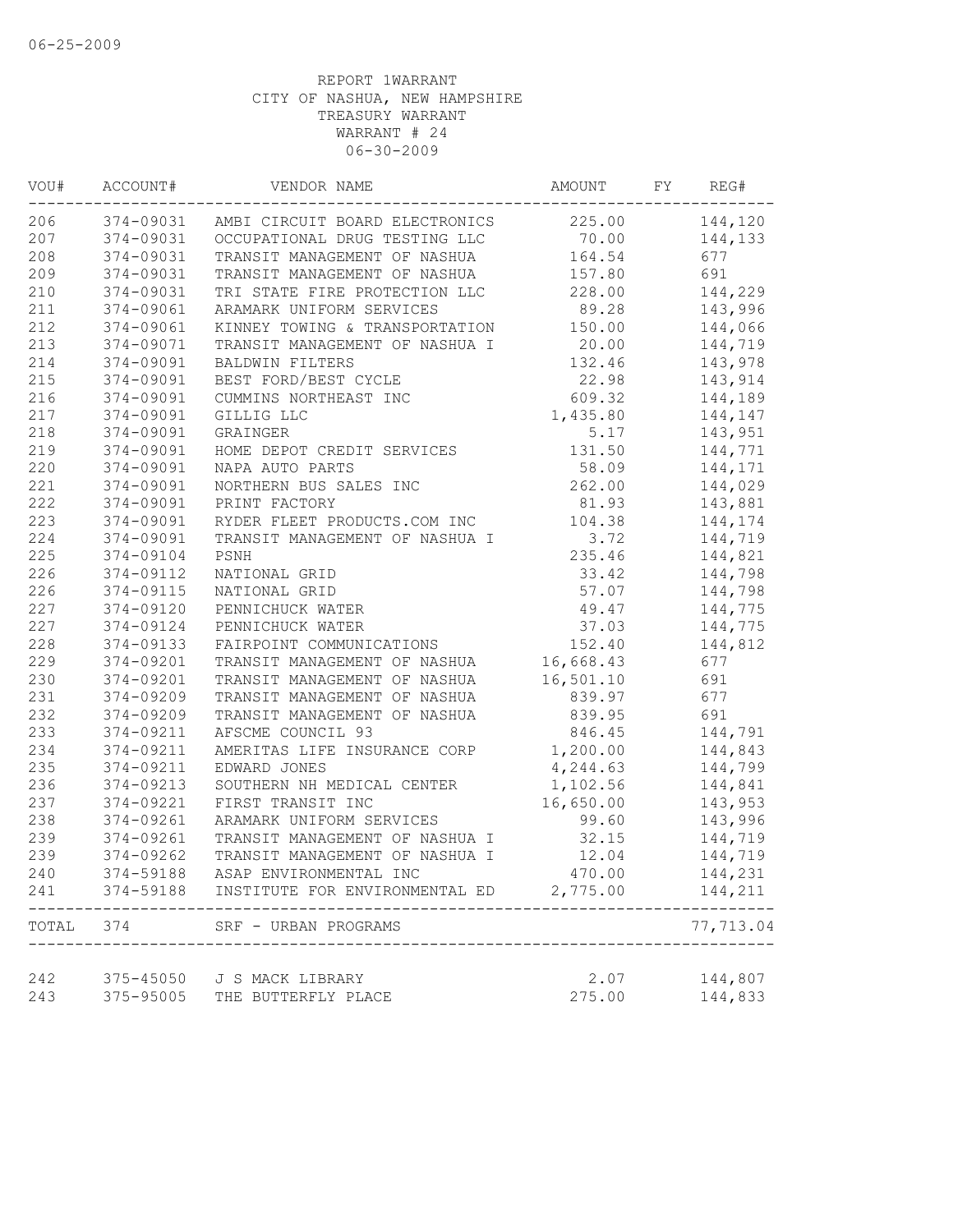| TOTAL 375 SRF - PUBLIC LIBRARIES<br>277.07<br>-----------------------------<br>6.54<br>144,827<br>212,502 3769-31005<br>ONE COMMUNICATIONS<br>212,503 3769-42010<br>28.98<br>144,720<br>PETTY CASH<br>212,504 3769-49035<br>467.10<br>144,289<br><b>BORDERS</b><br>212,505 3769-49035<br>INTERNATIONAL READING ASSOC<br>52.80<br>144,247<br>212,506 3769-49035<br>144,697<br>352.12<br>SCHOLASTIC INCORPORATED<br>212,507 3769-49035<br>449.25<br>144,008<br>TOADSTOOL BOOKSHOP<br>212,508 3769-49050<br>1,134.49<br>144,345<br>GANDER PUBLISHING<br>212,509 3769-49050<br>316.52<br>144,277<br>MICHAUD CYNTHIA<br>212,510 3769-49050<br>144,290<br>PARADIS KELLEY I<br>66.99<br>212,511 3769-49050<br>PEARSON EDUCATION<br>156.06<br>144,357<br>212,512 3769-49050<br>170.22<br>144,272<br>PELLETIER VIVIAN<br>212,513 3769-49050<br>PETTY CASH<br>59.89<br>144,720<br>212,514 3769-49050<br>46.93<br>REALLY GOOD STUFF INC<br>144,278<br>3,601.08<br>144,292<br>212,515 3769-49050<br>SCHOOL SPECIALTY<br>212,516 3769-49050<br>187.97<br>144,156<br>STAPLES BUSINESS ADVANTAGE<br>212,517 3769-49075<br>144,512<br>126.25<br>FOWLER LORI<br>212,518 3769-53101<br>2,905.00<br>144,503<br>ACES<br>212,519 3769-53101<br>144,508<br>ATS PROJECT SUCCESS<br>168.00<br>212,520 3769-53101<br>1,582.65<br>CLUB Z! TUTORING SERVICES<br>144,500<br>212,521 3769-53101<br>CROWDER LUCIE L<br>153.68<br>144,256<br>212,522 3769-53101<br>1,275.00<br>144,510<br>FOWLER LORI<br>212,523 3769-53101<br>2,250.00<br>LAUGHTERS JACQUELYN<br>144,501<br>212,524 3769-56020<br>3,323.00<br>FIRST CHURCH<br>143,974<br>212,525 3769-63085<br>144,026<br>HB COMMUNICATIONS INC<br>10,242.62<br>1,267.48<br>3769-82025<br>NH RETIREMENT SYSTEM<br>676<br>3769-83009<br>91.40<br>NORTHEAST DELTA<br>673<br>212,526 3769-94030<br>2,200.20<br>144,324<br>LINDAMOOD-BELL<br>TOTAL 376<br>32,682.22<br>TITLE I ESEA<br>22,678.60 144,699<br>212,527 3897-64045 COMPUTER HUT OF N E INC<br>TOTAL 389<br>GEN VOCATIONAL ED<br>22,678.60<br>212,528 3909-54025<br>2,140.95<br>FLAG-WORKS DBA/AMERICAN COWBOY<br>144,056<br>3909-82025<br>478.93<br>676<br>NH RETIREMENT SYSTEM<br>3909-83009<br>NORTHEAST DELTA<br>152.27<br>673<br>3909-91040<br>CITIZENS BANK<br>2,904.20<br>683<br>212,529 3909-91040<br>75.00<br>WORCESTER POLYTECHNIC INSTITUT<br>144,425<br>212,530 3909-95075 AMERICAN CULINARY FEDERATION<br>75.00<br>144,668 | VOU# ACCOUNT# | )U# ACCOUNT# VENDOR_NAME AND AMOUNT FY REC |  | FY REG# |
|------------------------------------------------------------------------------------------------------------------------------------------------------------------------------------------------------------------------------------------------------------------------------------------------------------------------------------------------------------------------------------------------------------------------------------------------------------------------------------------------------------------------------------------------------------------------------------------------------------------------------------------------------------------------------------------------------------------------------------------------------------------------------------------------------------------------------------------------------------------------------------------------------------------------------------------------------------------------------------------------------------------------------------------------------------------------------------------------------------------------------------------------------------------------------------------------------------------------------------------------------------------------------------------------------------------------------------------------------------------------------------------------------------------------------------------------------------------------------------------------------------------------------------------------------------------------------------------------------------------------------------------------------------------------------------------------------------------------------------------------------------------------------------------------------------------------------------------------------------------------------------------------------------------------------------------------------------------------------------------------------------------------------------------------------------------------------------------------------------------------------------------------------------------------------------------------------------------------------------------------------------------------------------------------------------------------------------------------------------------------------------------------------------------|---------------|--------------------------------------------|--|---------|
|                                                                                                                                                                                                                                                                                                                                                                                                                                                                                                                                                                                                                                                                                                                                                                                                                                                                                                                                                                                                                                                                                                                                                                                                                                                                                                                                                                                                                                                                                                                                                                                                                                                                                                                                                                                                                                                                                                                                                                                                                                                                                                                                                                                                                                                                                                                                                                                                                  |               |                                            |  |         |
|                                                                                                                                                                                                                                                                                                                                                                                                                                                                                                                                                                                                                                                                                                                                                                                                                                                                                                                                                                                                                                                                                                                                                                                                                                                                                                                                                                                                                                                                                                                                                                                                                                                                                                                                                                                                                                                                                                                                                                                                                                                                                                                                                                                                                                                                                                                                                                                                                  |               |                                            |  |         |
|                                                                                                                                                                                                                                                                                                                                                                                                                                                                                                                                                                                                                                                                                                                                                                                                                                                                                                                                                                                                                                                                                                                                                                                                                                                                                                                                                                                                                                                                                                                                                                                                                                                                                                                                                                                                                                                                                                                                                                                                                                                                                                                                                                                                                                                                                                                                                                                                                  |               |                                            |  |         |
|                                                                                                                                                                                                                                                                                                                                                                                                                                                                                                                                                                                                                                                                                                                                                                                                                                                                                                                                                                                                                                                                                                                                                                                                                                                                                                                                                                                                                                                                                                                                                                                                                                                                                                                                                                                                                                                                                                                                                                                                                                                                                                                                                                                                                                                                                                                                                                                                                  |               |                                            |  |         |
|                                                                                                                                                                                                                                                                                                                                                                                                                                                                                                                                                                                                                                                                                                                                                                                                                                                                                                                                                                                                                                                                                                                                                                                                                                                                                                                                                                                                                                                                                                                                                                                                                                                                                                                                                                                                                                                                                                                                                                                                                                                                                                                                                                                                                                                                                                                                                                                                                  |               |                                            |  |         |
|                                                                                                                                                                                                                                                                                                                                                                                                                                                                                                                                                                                                                                                                                                                                                                                                                                                                                                                                                                                                                                                                                                                                                                                                                                                                                                                                                                                                                                                                                                                                                                                                                                                                                                                                                                                                                                                                                                                                                                                                                                                                                                                                                                                                                                                                                                                                                                                                                  |               |                                            |  |         |
|                                                                                                                                                                                                                                                                                                                                                                                                                                                                                                                                                                                                                                                                                                                                                                                                                                                                                                                                                                                                                                                                                                                                                                                                                                                                                                                                                                                                                                                                                                                                                                                                                                                                                                                                                                                                                                                                                                                                                                                                                                                                                                                                                                                                                                                                                                                                                                                                                  |               |                                            |  |         |
|                                                                                                                                                                                                                                                                                                                                                                                                                                                                                                                                                                                                                                                                                                                                                                                                                                                                                                                                                                                                                                                                                                                                                                                                                                                                                                                                                                                                                                                                                                                                                                                                                                                                                                                                                                                                                                                                                                                                                                                                                                                                                                                                                                                                                                                                                                                                                                                                                  |               |                                            |  |         |
|                                                                                                                                                                                                                                                                                                                                                                                                                                                                                                                                                                                                                                                                                                                                                                                                                                                                                                                                                                                                                                                                                                                                                                                                                                                                                                                                                                                                                                                                                                                                                                                                                                                                                                                                                                                                                                                                                                                                                                                                                                                                                                                                                                                                                                                                                                                                                                                                                  |               |                                            |  |         |
|                                                                                                                                                                                                                                                                                                                                                                                                                                                                                                                                                                                                                                                                                                                                                                                                                                                                                                                                                                                                                                                                                                                                                                                                                                                                                                                                                                                                                                                                                                                                                                                                                                                                                                                                                                                                                                                                                                                                                                                                                                                                                                                                                                                                                                                                                                                                                                                                                  |               |                                            |  |         |
|                                                                                                                                                                                                                                                                                                                                                                                                                                                                                                                                                                                                                                                                                                                                                                                                                                                                                                                                                                                                                                                                                                                                                                                                                                                                                                                                                                                                                                                                                                                                                                                                                                                                                                                                                                                                                                                                                                                                                                                                                                                                                                                                                                                                                                                                                                                                                                                                                  |               |                                            |  |         |
|                                                                                                                                                                                                                                                                                                                                                                                                                                                                                                                                                                                                                                                                                                                                                                                                                                                                                                                                                                                                                                                                                                                                                                                                                                                                                                                                                                                                                                                                                                                                                                                                                                                                                                                                                                                                                                                                                                                                                                                                                                                                                                                                                                                                                                                                                                                                                                                                                  |               |                                            |  |         |
|                                                                                                                                                                                                                                                                                                                                                                                                                                                                                                                                                                                                                                                                                                                                                                                                                                                                                                                                                                                                                                                                                                                                                                                                                                                                                                                                                                                                                                                                                                                                                                                                                                                                                                                                                                                                                                                                                                                                                                                                                                                                                                                                                                                                                                                                                                                                                                                                                  |               |                                            |  |         |
|                                                                                                                                                                                                                                                                                                                                                                                                                                                                                                                                                                                                                                                                                                                                                                                                                                                                                                                                                                                                                                                                                                                                                                                                                                                                                                                                                                                                                                                                                                                                                                                                                                                                                                                                                                                                                                                                                                                                                                                                                                                                                                                                                                                                                                                                                                                                                                                                                  |               |                                            |  |         |
|                                                                                                                                                                                                                                                                                                                                                                                                                                                                                                                                                                                                                                                                                                                                                                                                                                                                                                                                                                                                                                                                                                                                                                                                                                                                                                                                                                                                                                                                                                                                                                                                                                                                                                                                                                                                                                                                                                                                                                                                                                                                                                                                                                                                                                                                                                                                                                                                                  |               |                                            |  |         |
|                                                                                                                                                                                                                                                                                                                                                                                                                                                                                                                                                                                                                                                                                                                                                                                                                                                                                                                                                                                                                                                                                                                                                                                                                                                                                                                                                                                                                                                                                                                                                                                                                                                                                                                                                                                                                                                                                                                                                                                                                                                                                                                                                                                                                                                                                                                                                                                                                  |               |                                            |  |         |
|                                                                                                                                                                                                                                                                                                                                                                                                                                                                                                                                                                                                                                                                                                                                                                                                                                                                                                                                                                                                                                                                                                                                                                                                                                                                                                                                                                                                                                                                                                                                                                                                                                                                                                                                                                                                                                                                                                                                                                                                                                                                                                                                                                                                                                                                                                                                                                                                                  |               |                                            |  |         |
|                                                                                                                                                                                                                                                                                                                                                                                                                                                                                                                                                                                                                                                                                                                                                                                                                                                                                                                                                                                                                                                                                                                                                                                                                                                                                                                                                                                                                                                                                                                                                                                                                                                                                                                                                                                                                                                                                                                                                                                                                                                                                                                                                                                                                                                                                                                                                                                                                  |               |                                            |  |         |
|                                                                                                                                                                                                                                                                                                                                                                                                                                                                                                                                                                                                                                                                                                                                                                                                                                                                                                                                                                                                                                                                                                                                                                                                                                                                                                                                                                                                                                                                                                                                                                                                                                                                                                                                                                                                                                                                                                                                                                                                                                                                                                                                                                                                                                                                                                                                                                                                                  |               |                                            |  |         |
|                                                                                                                                                                                                                                                                                                                                                                                                                                                                                                                                                                                                                                                                                                                                                                                                                                                                                                                                                                                                                                                                                                                                                                                                                                                                                                                                                                                                                                                                                                                                                                                                                                                                                                                                                                                                                                                                                                                                                                                                                                                                                                                                                                                                                                                                                                                                                                                                                  |               |                                            |  |         |
|                                                                                                                                                                                                                                                                                                                                                                                                                                                                                                                                                                                                                                                                                                                                                                                                                                                                                                                                                                                                                                                                                                                                                                                                                                                                                                                                                                                                                                                                                                                                                                                                                                                                                                                                                                                                                                                                                                                                                                                                                                                                                                                                                                                                                                                                                                                                                                                                                  |               |                                            |  |         |
|                                                                                                                                                                                                                                                                                                                                                                                                                                                                                                                                                                                                                                                                                                                                                                                                                                                                                                                                                                                                                                                                                                                                                                                                                                                                                                                                                                                                                                                                                                                                                                                                                                                                                                                                                                                                                                                                                                                                                                                                                                                                                                                                                                                                                                                                                                                                                                                                                  |               |                                            |  |         |
|                                                                                                                                                                                                                                                                                                                                                                                                                                                                                                                                                                                                                                                                                                                                                                                                                                                                                                                                                                                                                                                                                                                                                                                                                                                                                                                                                                                                                                                                                                                                                                                                                                                                                                                                                                                                                                                                                                                                                                                                                                                                                                                                                                                                                                                                                                                                                                                                                  |               |                                            |  |         |
|                                                                                                                                                                                                                                                                                                                                                                                                                                                                                                                                                                                                                                                                                                                                                                                                                                                                                                                                                                                                                                                                                                                                                                                                                                                                                                                                                                                                                                                                                                                                                                                                                                                                                                                                                                                                                                                                                                                                                                                                                                                                                                                                                                                                                                                                                                                                                                                                                  |               |                                            |  |         |
|                                                                                                                                                                                                                                                                                                                                                                                                                                                                                                                                                                                                                                                                                                                                                                                                                                                                                                                                                                                                                                                                                                                                                                                                                                                                                                                                                                                                                                                                                                                                                                                                                                                                                                                                                                                                                                                                                                                                                                                                                                                                                                                                                                                                                                                                                                                                                                                                                  |               |                                            |  |         |
|                                                                                                                                                                                                                                                                                                                                                                                                                                                                                                                                                                                                                                                                                                                                                                                                                                                                                                                                                                                                                                                                                                                                                                                                                                                                                                                                                                                                                                                                                                                                                                                                                                                                                                                                                                                                                                                                                                                                                                                                                                                                                                                                                                                                                                                                                                                                                                                                                  |               |                                            |  |         |
|                                                                                                                                                                                                                                                                                                                                                                                                                                                                                                                                                                                                                                                                                                                                                                                                                                                                                                                                                                                                                                                                                                                                                                                                                                                                                                                                                                                                                                                                                                                                                                                                                                                                                                                                                                                                                                                                                                                                                                                                                                                                                                                                                                                                                                                                                                                                                                                                                  |               |                                            |  |         |
|                                                                                                                                                                                                                                                                                                                                                                                                                                                                                                                                                                                                                                                                                                                                                                                                                                                                                                                                                                                                                                                                                                                                                                                                                                                                                                                                                                                                                                                                                                                                                                                                                                                                                                                                                                                                                                                                                                                                                                                                                                                                                                                                                                                                                                                                                                                                                                                                                  |               |                                            |  |         |
|                                                                                                                                                                                                                                                                                                                                                                                                                                                                                                                                                                                                                                                                                                                                                                                                                                                                                                                                                                                                                                                                                                                                                                                                                                                                                                                                                                                                                                                                                                                                                                                                                                                                                                                                                                                                                                                                                                                                                                                                                                                                                                                                                                                                                                                                                                                                                                                                                  |               |                                            |  |         |
|                                                                                                                                                                                                                                                                                                                                                                                                                                                                                                                                                                                                                                                                                                                                                                                                                                                                                                                                                                                                                                                                                                                                                                                                                                                                                                                                                                                                                                                                                                                                                                                                                                                                                                                                                                                                                                                                                                                                                                                                                                                                                                                                                                                                                                                                                                                                                                                                                  |               |                                            |  |         |
|                                                                                                                                                                                                                                                                                                                                                                                                                                                                                                                                                                                                                                                                                                                                                                                                                                                                                                                                                                                                                                                                                                                                                                                                                                                                                                                                                                                                                                                                                                                                                                                                                                                                                                                                                                                                                                                                                                                                                                                                                                                                                                                                                                                                                                                                                                                                                                                                                  |               |                                            |  |         |
|                                                                                                                                                                                                                                                                                                                                                                                                                                                                                                                                                                                                                                                                                                                                                                                                                                                                                                                                                                                                                                                                                                                                                                                                                                                                                                                                                                                                                                                                                                                                                                                                                                                                                                                                                                                                                                                                                                                                                                                                                                                                                                                                                                                                                                                                                                                                                                                                                  |               |                                            |  |         |
|                                                                                                                                                                                                                                                                                                                                                                                                                                                                                                                                                                                                                                                                                                                                                                                                                                                                                                                                                                                                                                                                                                                                                                                                                                                                                                                                                                                                                                                                                                                                                                                                                                                                                                                                                                                                                                                                                                                                                                                                                                                                                                                                                                                                                                                                                                                                                                                                                  |               |                                            |  |         |
|                                                                                                                                                                                                                                                                                                                                                                                                                                                                                                                                                                                                                                                                                                                                                                                                                                                                                                                                                                                                                                                                                                                                                                                                                                                                                                                                                                                                                                                                                                                                                                                                                                                                                                                                                                                                                                                                                                                                                                                                                                                                                                                                                                                                                                                                                                                                                                                                                  |               |                                            |  |         |
|                                                                                                                                                                                                                                                                                                                                                                                                                                                                                                                                                                                                                                                                                                                                                                                                                                                                                                                                                                                                                                                                                                                                                                                                                                                                                                                                                                                                                                                                                                                                                                                                                                                                                                                                                                                                                                                                                                                                                                                                                                                                                                                                                                                                                                                                                                                                                                                                                  |               |                                            |  |         |
|                                                                                                                                                                                                                                                                                                                                                                                                                                                                                                                                                                                                                                                                                                                                                                                                                                                                                                                                                                                                                                                                                                                                                                                                                                                                                                                                                                                                                                                                                                                                                                                                                                                                                                                                                                                                                                                                                                                                                                                                                                                                                                                                                                                                                                                                                                                                                                                                                  |               |                                            |  |         |
|                                                                                                                                                                                                                                                                                                                                                                                                                                                                                                                                                                                                                                                                                                                                                                                                                                                                                                                                                                                                                                                                                                                                                                                                                                                                                                                                                                                                                                                                                                                                                                                                                                                                                                                                                                                                                                                                                                                                                                                                                                                                                                                                                                                                                                                                                                                                                                                                                  |               |                                            |  |         |
|                                                                                                                                                                                                                                                                                                                                                                                                                                                                                                                                                                                                                                                                                                                                                                                                                                                                                                                                                                                                                                                                                                                                                                                                                                                                                                                                                                                                                                                                                                                                                                                                                                                                                                                                                                                                                                                                                                                                                                                                                                                                                                                                                                                                                                                                                                                                                                                                                  |               |                                            |  |         |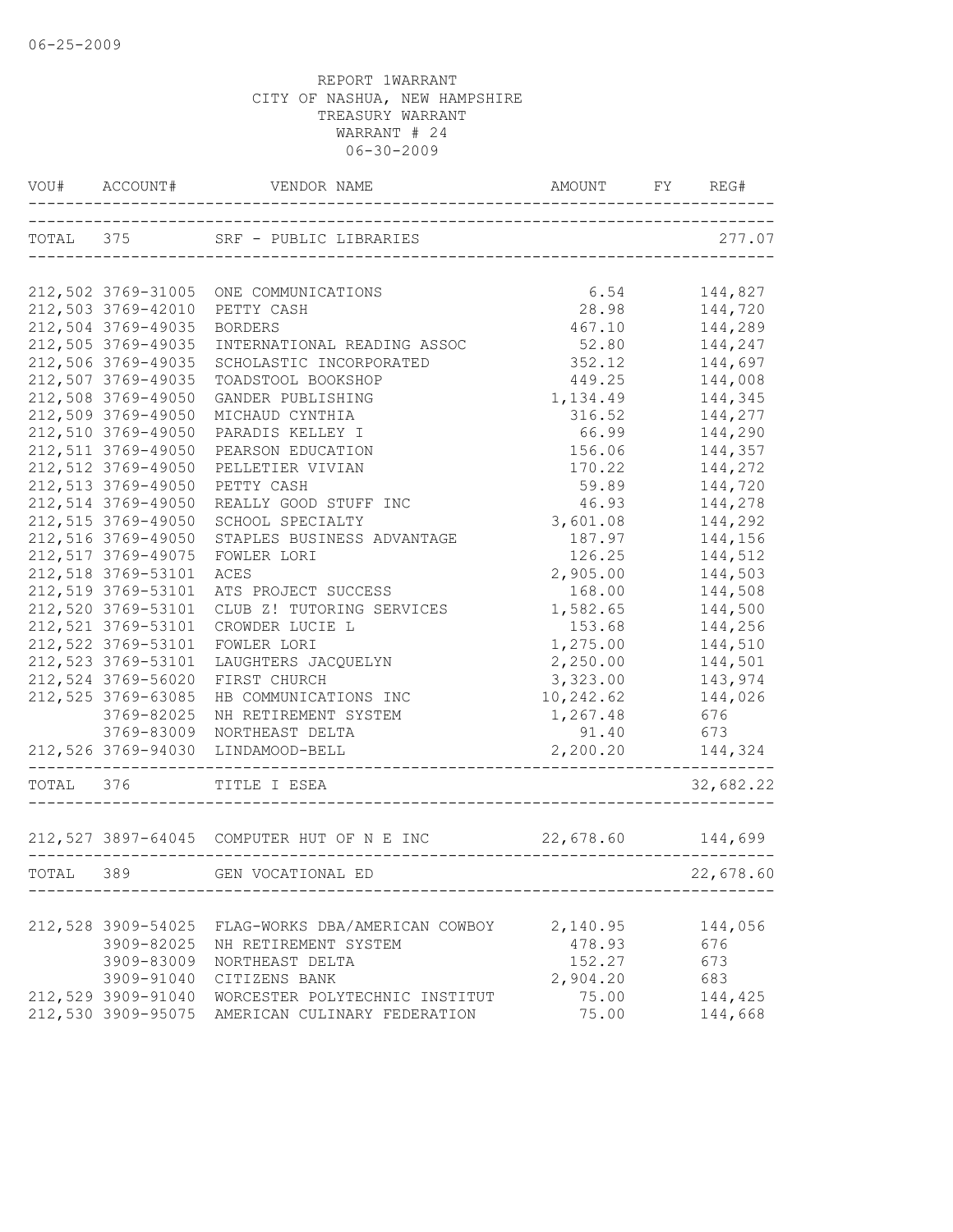| VOU# ACCOUNT#                                          | VENDOR NAME                                                                                                                       | AMOUNT FY REG#                                             |                                      |
|--------------------------------------------------------|-----------------------------------------------------------------------------------------------------------------------------------|------------------------------------------------------------|--------------------------------------|
|                                                        | TOTAL 390 VOC ED SECONDARY PERKINS                                                                                                |                                                            | 5,826.35                             |
|                                                        | 3937-82025 NH RETIREMENT SYSTEM<br>3937-83009 NORTHEAST DELTA                                                                     | 141.42 676<br>152.27 673                                   |                                      |
| TOTAL 393 DAY CARE                                     |                                                                                                                                   |                                                            | 293.69                               |
| 212,532 3959-49075<br>212,533 3959-64045<br>3959-82025 | 212,531 3959-49075 ABILITATIONS<br>CPI INC<br>HEWLETT PACKARD COMPANY<br>NH RETIREMENT SYSTEM<br>212,534 3959-91040 ROOSEN DIANNE | 27.53<br>100.00    144,338<br>949.00<br>7,703.92<br>360.00 | 144,266<br>143,984<br>676<br>144,667 |
|                                                        | TOTAL 395 IDEA BASIC SPEC ED                                                                                                      |                                                            | 9,140.45                             |
|                                                        | 3969-82025 NH RETIREMENT SYSTEM<br>-------------------                                                                            | 291.68 676                                                 |                                      |
|                                                        | TOTAL 396 IDEA PRESCHOOL SPEC ED                                                                                                  |                                                            | 291.68                               |
|                                                        | 212,535 3977-705 MERRIMACK SCHOOL DISTRICT 4,200.00 143,882                                                                       |                                                            |                                      |
|                                                        | TOTAL 397 SPECIAL ED LOCAL                                                                                                        |                                                            | 4,200.00                             |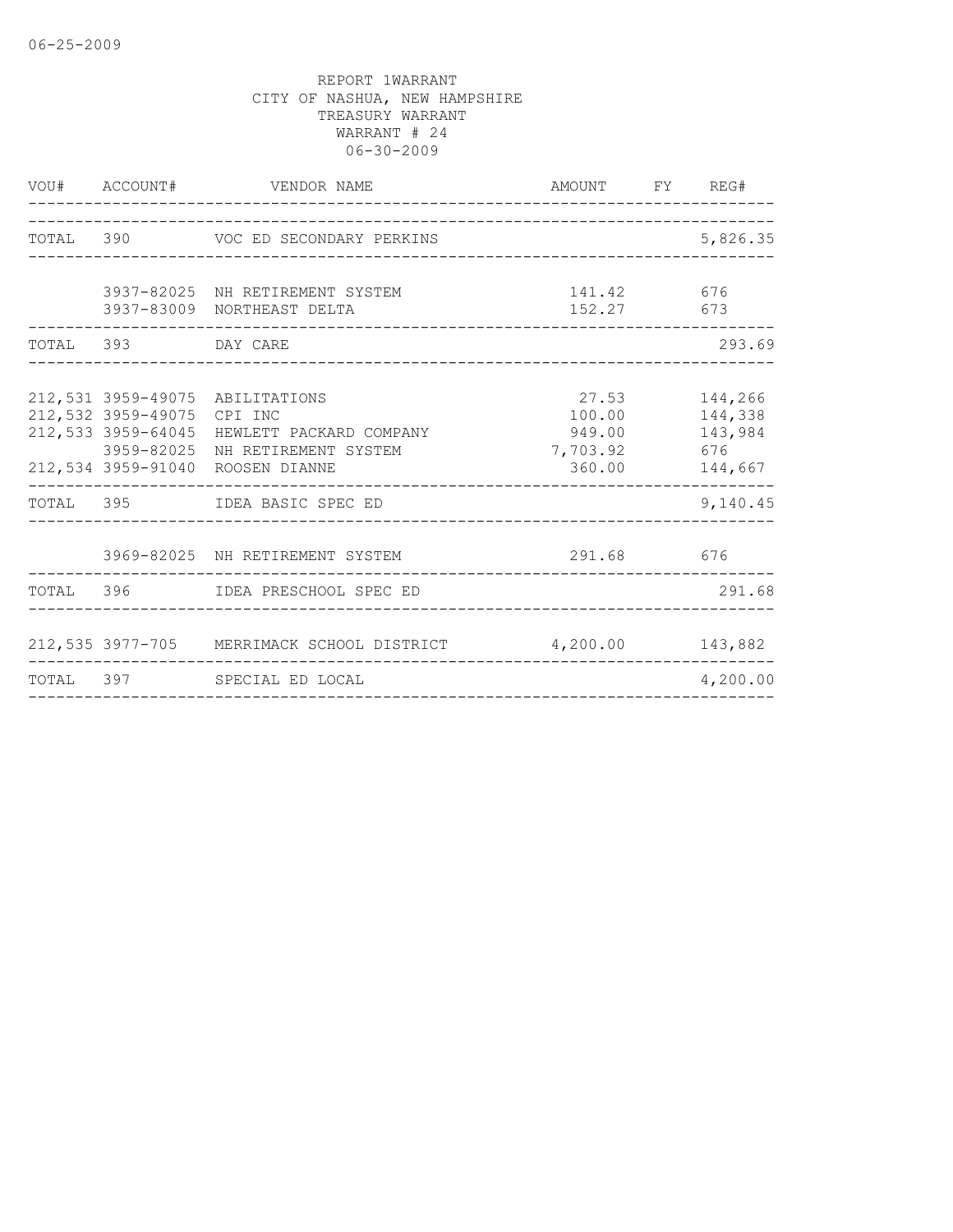|                          | VOU# ACCOUNT#                                    | VENDOR NAME                                                     | AMOUNT FY REG#                   |                                          |
|--------------------------|--------------------------------------------------|-----------------------------------------------------------------|----------------------------------|------------------------------------------|
|                          |                                                  | 252 413-203 TREASURER STATE OF NH                               | 2,356.00 144,782                 |                                          |
|                          |                                                  | TOTAL 413-20 CITY CLERK'S OFFICE<br>MARRIAGE LICENSES           |                                  | 2,356.00                                 |
|                          |                                                  | 252 413-293 TREASURER STATE OF NH                               |                                  | 38.00 144,782                            |
|                          |                                                  | TOTAL 413-29 CITY CLERK'S OFFICE<br>CIVIL UNIONS                |                                  | 38.00                                    |
|                          |                                                  | 252 413-303 TREASURER STATE OF NH                               | 7,083.00 144,782                 |                                          |
|                          |                                                  | TOTAL 413-30 CITY CLERK'S OFFICE<br>CERTIFIED COPIES            |                                  | 7,083.00                                 |
|                          |                                                  | 253   452-331   GARUTI IRENE                                    |                                  | 20.00 144,555                            |
|                          |                                                  | TOTAL 452-33 PARKS AND RECREATION<br>BASEBALL REGISTRATION FEES |                                  | 20.00                                    |
| 254<br>255<br>256<br>257 | $452 - 583$<br>452-583<br>$452 - 583$<br>452-583 | IRWIN ANN<br>KUMAR PRADEEP<br>REEDER BETH<br>SWEENEY JANCY      | 20.00<br>20.00<br>20.00<br>20.00 | 144,604<br>144,561<br>144,453<br>144,398 |
| TOTAL                    |                                                  | 452-58 PARKS AND RECREATION<br>SWIMMING CLASSES/LOCKER FEES     |                                  | 80.00                                    |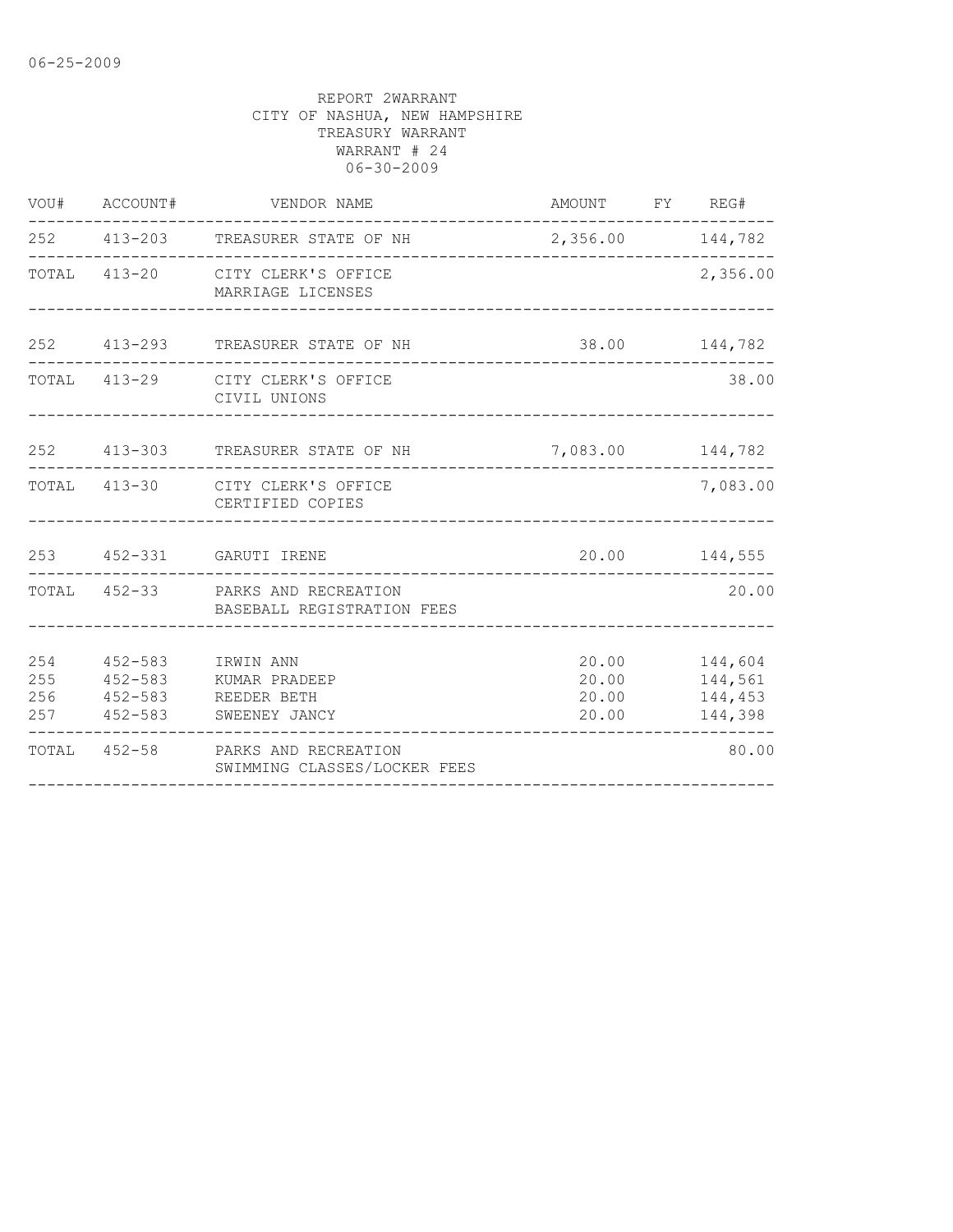| VOU#       | ACCOUNT#               | VENDOR NAME                    | <b>AMOUNT</b>    | REG#<br>FΥ     |
|------------|------------------------|--------------------------------|------------------|----------------|
| 258        | 501-53166              | ALUKONIS DAVID J               | 3,500.00         | 144,257        |
| 259        | 501-98029              | LOZEAU DONNALEE                | 160.19           | 144,721        |
| 260        | $501 - 41015$          | STAPLES BUSINESS ADVANTAGE     | 40.86            | 144,235        |
| TOTAL      | 501                    | MAYOR'S OFFICE                 |                  | 3,701.05       |
| 261        | 502-91015              | CITY OF NASHUA/PETTY CASH SLIP | 17.40            | 143,878        |
| TOTAL      | 502                    | LEGAL DEPARTMENT               |                  | 17.40          |
| 262        | 505-81035              | <b>ACTORSINGERS</b>            | 1,080.00         | 144,725        |
| 263        | 505-81015              | CITY ARTS NASHUA               | 1,000.00         | 144,727        |
| 264        | 505-81033              | COMMUNITY MUSIC SCHOOL         | 2,139.00         | 144,726        |
| 265        | 505-81037              | NASHUA CHAMBER ORCHESTRA       | 862.00           | 144,723        |
| 266        | 505-81012              | NASHUA SYMPHONY ORCHESTRA      | 5,384.00         | 144,722        |
| 267        | 505-81036              | NORTHERN BALLET THEATRE        | 3,930.00         | 144,724        |
| TOTAL      | 505                    | CIVIC & COMM. ACTIVITIES       |                  | 14,395.00      |
|            |                        |                                |                  |                |
| 268        | 506-31005              | AMERICAN TELECOM SERVICES LLC  | 1,520.00         | 144,100        |
| 269        | 506-31005              | BAYRING COMMUNICATIONS         | 2,191.40         | 144,803        |
| 270        | 506-31005              | FAIRPOINT COMMUNICATIONS       | 39.99            | 144,812        |
| TOTAL      | 506                    | TELECOMMUNICATIONS             |                  | 3,751.39       |
| 271        | $507 - 82020$          | NH RETIREMENT SYSTEM           | 321, 397.48      | 676            |
| 271        | $507 - 82025$          | NH RETIREMENT SYSTEM           | 86,737.54        | 676            |
| 271        | 507-82030              | NH RETIREMENT SYSTEM           | 123,906.88       | 676            |
| 271        | 507-82035              | NH RETIREMENT SYSTEM           | 232, 202.99      | 676            |
| 271        | $507 - 82040$          | NH RETIREMENT SYSTEM           | 69,225.98        | 676            |
| TOTAL      | 507                    | PENSIONS                       |                  | 833, 470.87    |
|            |                        |                                |                  |                |
| 272        | 512-59095              | ANACOMP INC                    | 558.46           | 143,936        |
| 273        | 512-91015              | ENWRIGHT DAWN<br>ENWRIGHT DAWN | 71.00            | 144,728        |
| 273<br>274 | 512-94005<br>512-43005 | PRINTGRAPHICS OF MAINE         | 35.00            | 144,728<br>669 |
| 275        | 512-41015              | STAPLES BUSINESS ADVANTAGE     | 850.00<br>187.13 | 144,235        |
| 275        | 512-41055              | STAPLES BUSINESS ADVANTAGE     | 714.27           | 144,235        |
| TOTAL 512  |                        | FINANCIAL SERVICES             |                  | 2,415.86       |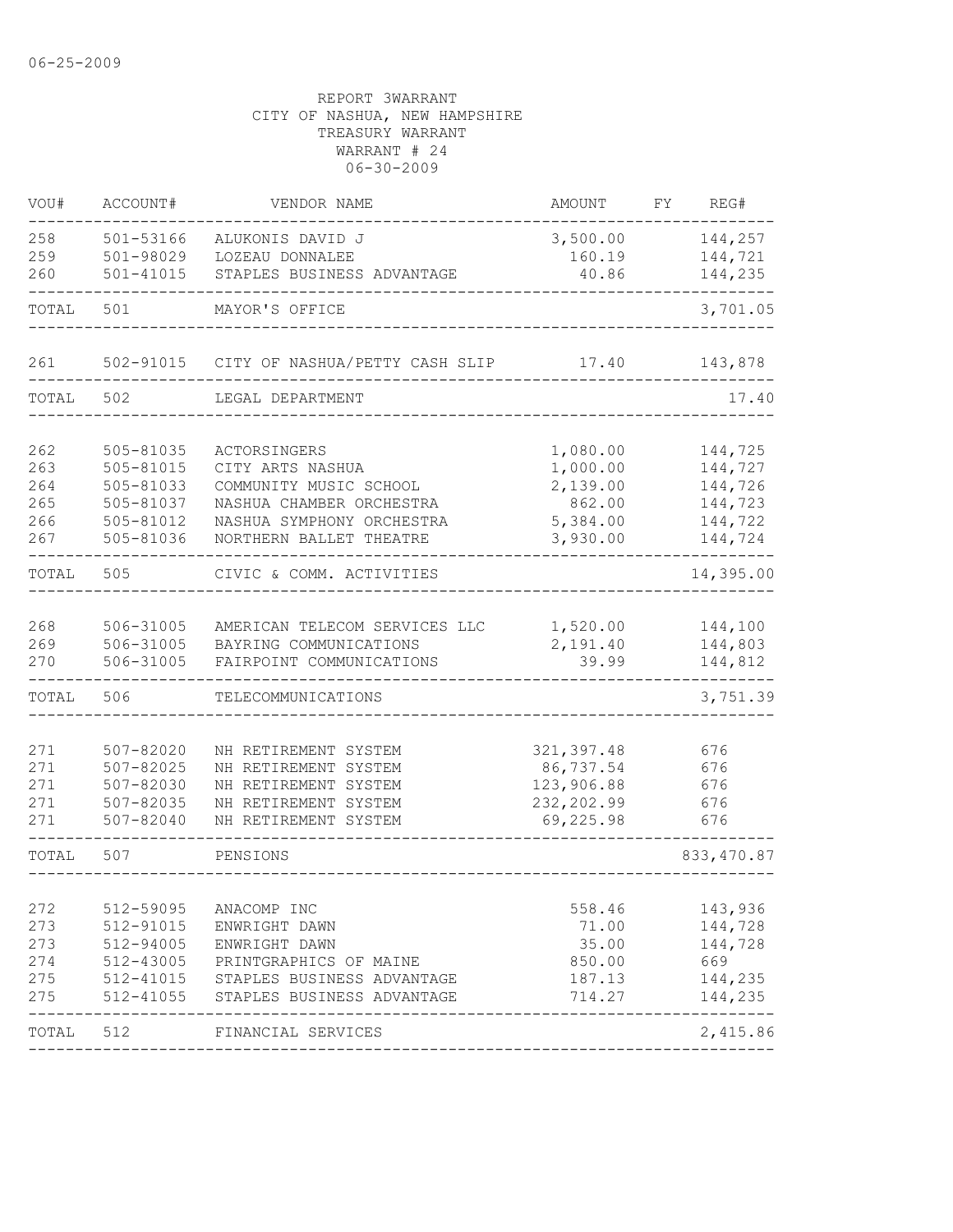| VOU#  | ACCOUNT#      | VENDOR NAME                    | AMOUNT   | FY. | REG#      |
|-------|---------------|--------------------------------|----------|-----|-----------|
| 276   | 513-94005     | BERGERON PAUL                  | 550.46   |     | 144,729   |
| 277   | 513-41015     | CITY OF NASHUA/PETTY CASH SLIP | 30.48    |     | 143,878   |
| 277   | 513-91005     | CITY OF NASHUA/PETTY CASH SLIP | 88.00    |     | 143,878   |
| TOTAL | 513           | CITY CLERK'S OFFICE            |          |     | 668.94    |
|       |               |                                |          |     |           |
| 278   | 516-72010     | CONWAY OFFICE PRODUCTS LLC     | 1,586.56 |     | 144,013   |
| 279   | 516-54016     | EAGLE-TRIBUNE PUBLISHING CO    | 383.00   |     | 144,113   |
| 280   | $516 - 45240$ | RIS PAPER COMPANY INC          | 885.54   |     | 143,981   |
| 281   | 516-54006     | TELEGRAPH PUBLISHING COMPANY   | 91.75    |     | 144,689   |
| 281   | 516-54009     | TELEGRAPH PUBLISHING COMPANY   | 1,572.15 |     | 144,689   |
| 281   | 516-54011     | TELEGRAPH PUBLISHING COMPANY   | 422.05   |     | 144,689   |
| 281   | 516-54016     | TELEGRAPH PUBLISHING COMPANY   | 1,346.25 |     | 144,689   |
| 282   | 516-54016     | THE LOWELL PUBLISHING CO       | 731.20   |     | 144,769   |
| 283   | 516-54006     | UNION LEADER CORPORATION       | 146.80   |     | 144,766   |
| 283   | 516-54016     | UNION LEADER CORPORATION       | 2,337.37 |     | 144,766   |
| TOTAL | 516           | PURCHASING DEPARTMENT          |          |     | 9,502.67  |
|       |               |                                |          |     |           |
| 284   | 517-75901     | B & S LOCKSMITH INC            | 21.65    |     | 144,110   |
| 285   | 517-59135     | BAIN PEST CONTROL SERVICE INC  | 225.00   |     | 144,695   |
| 286   | $517 - 75023$ | CITY OF NASHUA/PETTY CASH SLIP | 15.10    |     | 143,878   |
| 286   | 517-78100     | CITY OF NASHUA/PETTY CASH SLIP | 30.00    |     | 143,878   |
| 287   | 517-75160     | HARRY W WELLS & SON INC        | 1,346.87 |     | 144,336   |
| 288   | 517-59100     | HEALTH STOP INC                | 79.00    |     | 144,033   |
| 289   | 517-42015     | HOME DEPOT CREDIT SERVICES     | 23.88    |     | 144,771   |
| 289   | 517-69025     | HOME DEPOT CREDIT SERVICES     | 328.94   |     | 144,771   |
| 289   | 517-75023     | HOME DEPOT CREDIT SERVICES     | 14.46    |     | 144,771   |
| 290   | 517-75130     | J LAWRENCE HALL INC            | 4,731.29 |     | 144,704   |
| 291   | 517-42005     | OMEGA INDUSTRIAL SUPPLY INC    | 444.11   |     | 144,125   |
| 292   | 517-33005     | PENNICHUCK WATER               | 564.49   |     | 144,775   |
| 293   | 517-32005     | PUBLIC SERVICE OF NH           | 6,775.21 |     | 144,824   |
| 294   | 517-42010     | W E AUBUCHON COMPANY INC       | 35.14    |     | 143,921   |
| TOTAL | 517           | BUILDING MAINT - CITY ADMIN    |          |     | 14,635.14 |
|       |               |                                |          |     |           |
| 295   | 519-95005     | AMERICAN SOCIETY OF APPRAISERS | 575.00   |     | 144,780   |
| 296   | 519-41015     | CITY OF NASHUA/PETTY CASH SLIP | 4.78     |     | 143,878   |
| 296   | 519-64192     | CITY OF NASHUA/PETTY CASH SLIP | 10.99    |     | 143,878   |
| 297   | 519-94005     | <b>NHAAO</b>                   | 490.00   |     | 144,818   |
| 298   | 519-41005     | STAPLES BUSINESS ADVANTAGE     | 63.84    |     | 144,235   |
| 298   | 519-41010     | STAPLES BUSINESS ADVANTAGE     | 65.50    |     | 144,235   |
| 298   | 519-41015     | STAPLES BUSINESS ADVANTAGE     | 165.85   |     | 144,235   |
| 299   | 519-91005     | TURGISS GARY                   | 199.65   |     | 143,986   |
| 300   | 519-91005     | TURGISS GREG                   | 1,125.55 |     | 143,905   |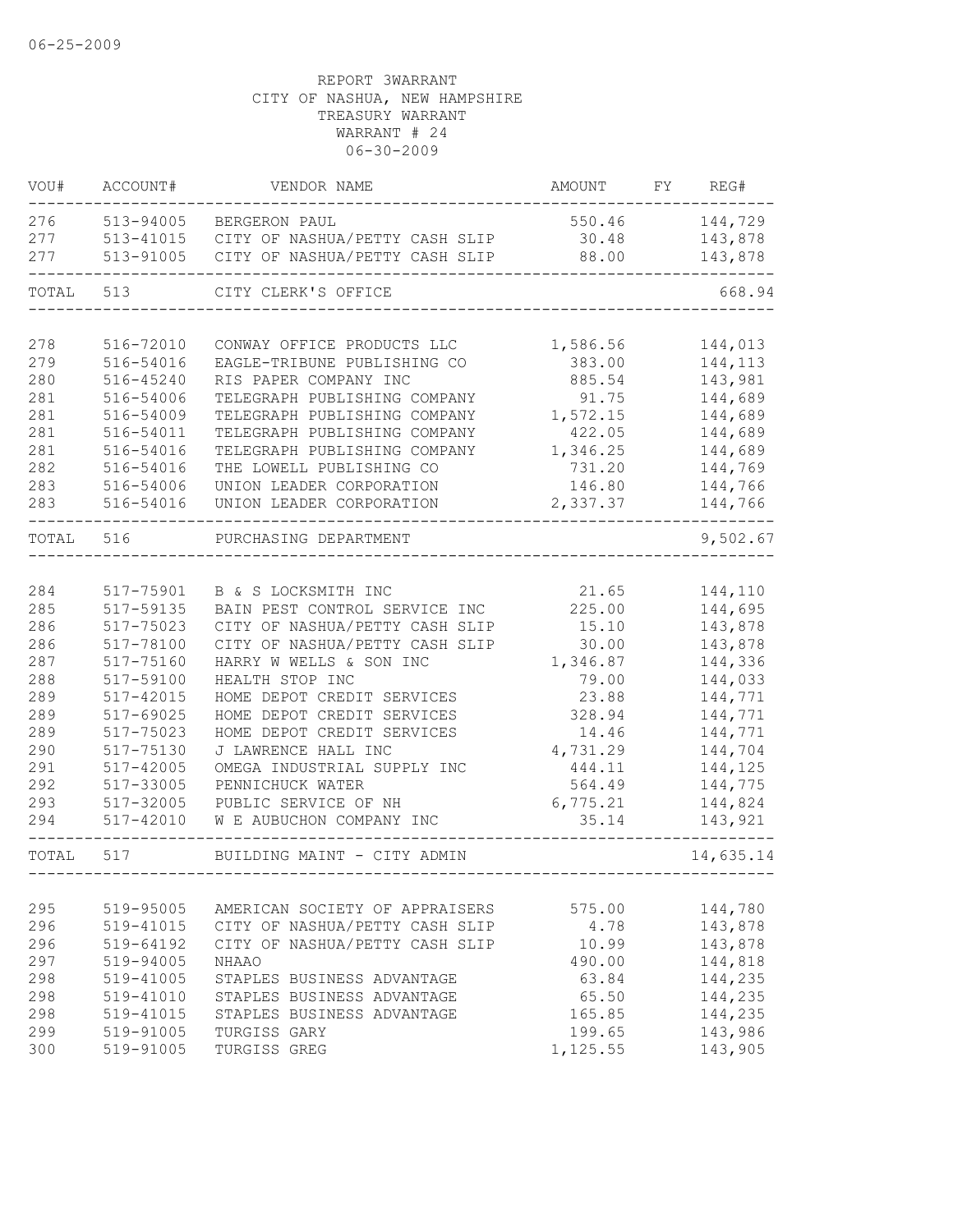|       | VOU# ACCOUNT#<br>________. | VENDOR NAME<br>____________________  | AMOUNT FY REG#<br>_______________ |           |
|-------|----------------------------|--------------------------------------|-----------------------------------|-----------|
|       | TOTAL 519                  | ASSESSORS                            |                                   | 2,701.16  |
| 301   |                            | 520-33005 PENNICHUCK WATER           | 180.93                            | 144,775   |
| TOTAL | 520                        | HUNT BUILDING                        |                                   | 180.93    |
| 302   | 522-57005                  | ADMINS INCORPORATED                  | 2,640.00                          | 144,687   |
| 303   | 522-74030                  | COCCI COMPUTER SERVICES INC          | 102.00                            | 144,051   |
| 304   | $522 - 45125$              | COMPUTER HUT OF N E INC              | 49.90                             | 144,699   |
| 304   | 522-74030                  | COMPUTER HUT OF N E INC              | 398.00                            | 144,699   |
| 305   | 522-45125                  | DELL MARKETING LP                    | 167.10                            | 143,979   |
| 306   | 522-31050                  | GOVCONNECTION INC                    | 75.51                             | 143,894   |
| 306   | $522 - 45125$              | GOVCONNECTION INC                    | 20.51                             | 143,894   |
| 307   | 522-74035                  | ISSUETRAK INC                        | 4,355.00                          | 144,116   |
| 308   | $522 - 94040$              | NATHAN LLOYD                         | 250.00                            | 144,730   |
| 309   | $522 - 41015$              | STAPLES BUSINESS ADVANTAGE           | 214.04                            | 144,235   |
| 310   | $522 - 74035$              | VMWARE INC                           | 3,565.00                          | 144,103   |
| TOTAL | 522                        | INFORMATION TECHNOLOGY               |                                   | 11,837.06 |
| 311   |                            | 523-41015 STAPLES BUSINESS ADVANTAGE | 199.98                            | 144,235   |
| TOTAL | 523                        | GIS                                  |                                   | 199.98    |
|       |                            |                                      |                                   |           |
| 312   | 524-64045                  | ACCESS A/V                           | 3,883.00                          | 144,086   |
| 313   | $524 - 64045$              | CDW GOVERNMENT INC                   | 68.99                             | 144,285   |
| 314   | 524-64045                  | HUFF & GAUTHIER INC                  | 144.60                            | 144,220   |
| 315   | $524 - 64045$              | TIGER DIRECT                         | 122.51                            | 144,016   |
| TOTAL | 524                        | COMPUTERS - CITYWIDE                 |                                   | 4,219.10  |
|       |                            |                                      |                                   |           |
| 316   |                            | 531-45175 AIRGAS EAST                | 85.34                             | 143,945   |
| 316   | 531-47010                  | AIRGAS EAST                          | 365.00                            | 143,945   |
| 317   | $531 - 46040$              | ALEC'S SHOE STORE INC                | 4,873.68                          | 144,036   |
| 317   | $531 - 46045$              | ALEC'S SHOE STORE INC                | 147.90                            | 144,036   |
| 318   | $531 - 46040$              | ALL SPORTS HEROES UNIFORMS,          | 384.09                            | 143,994   |
| 318   | 531-64080                  | ALL SPORTS HEROES UNIFORMS,          | 3,480.00                          | 143,994   |
| 319   | 531-78075                  | AMERICAN AUTO SEAT COVER INC         | 490.00                            | 143,901   |
| 320   | 531-79030                  | ASAP FIRE & SAFETY CORPORATION       | 2,943.97                          | 143,999   |
| 321   | 531-75023                  | B & S LOCKSMITH INC                  | 869.00                            | 144,110   |
| 322   | 531-59100                  | BAER ALEXANDRA                       | 51.66                             | 144,072   |
| 323   | 531-94010                  | BATTAGLIA BRIAN                      | 500.00                            | 144,739   |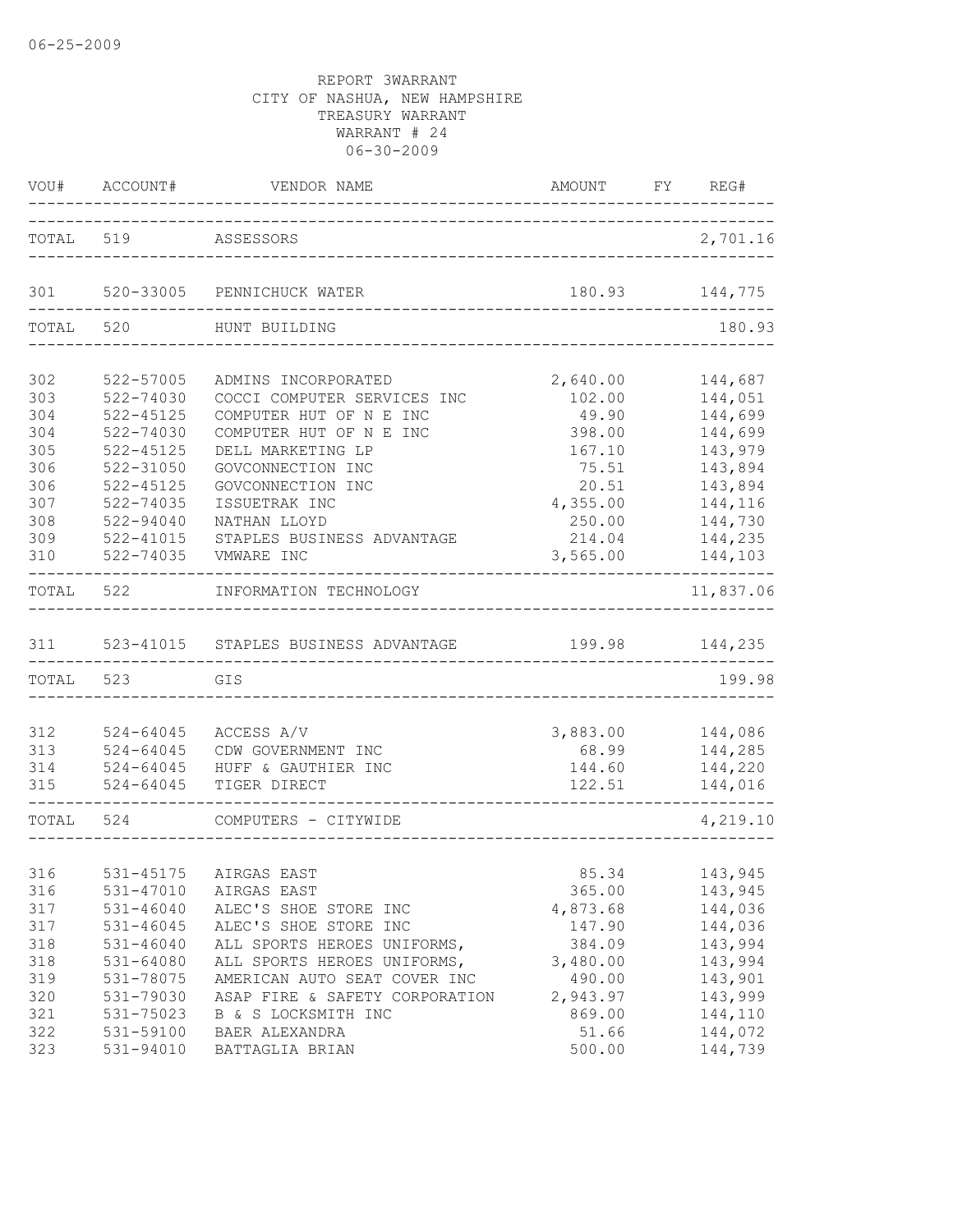| VOU# | ACCOUNT#      | VENDOR NAME                    | AMOUNT     | FY | REG#    |
|------|---------------|--------------------------------|------------|----|---------|
| 324  |               | 531-53125 BAXTER KERRY         | 250.00     |    | 144,732 |
| 325  | 531-46040     | BEN'S UNIFORMS                 | 1,671.99   |    | 144,701 |
| 325  | $531 - 46045$ | BEN'S UNIFORMS                 | 142.00     |    | 144,701 |
| 326  | 531-78007     | BEST FORD/BEST CYCLE           | 133.10     |    | 143,914 |
| 326  | 531-78075     | BEST FORD/BEST CYCLE           | 364.57     |    | 143,914 |
| 327  | 531-47010     | BOUND TREE MEDICAL LLC         | 89.01      |    | 144,098 |
| 328  | 531-45920     | CAMERALAND                     | 45.00      |    | 144,212 |
| 328  | 531-59045     | CAMERALAND                     | 18.72      |    | 144,212 |
| 329  | 531-78007     | CARPARTS OF NASHUA             | 555.78     |    | 143,913 |
| 330  | 531-91025     | CINELLI JOHN                   | 44.00      |    | 144,734 |
| 331  | 531-78007     | CREATIVE SIGNS LLC             | 2,438.00   |    | 144,150 |
| 332  | 531-78075     | DOWNTOWN COLLISON CENTER OF NA | 155.12     |    | 144,117 |
| 333  | 531-78007     | EASTERN SPECIALTY PRODUCTS     | 1,324.90   |    | 144,680 |
| 334  | $531 - 42000$ | F W WEBB COMPANY               | 497.50     |    | 143,966 |
| 335  | 531-31025     | FAIRPOINT COMMUNICATIONS       | 143.64     |    | 144,812 |
| 336  | 531-48015     | FLEET SERVICES                 | 727.79     |    | 144,093 |
| 337  | 531-75023     | GATE CITY FENCE CO INC         | 550.00     |    | 144,017 |
| 338  | 531-45220     | GLOBAL EQUIPMENT CO            | 48.91      |    | 144,493 |
| 339  | 531-78065     | GOODYEAR AUTO SERVICE CENTER   | 1,694.88   |    | 143,886 |
| 339  | 531-78100     | GOODYEAR AUTO SERVICE CENTER   | 80.96      |    | 143,886 |
| 340  | 531-91025     | GOULDING KAREN                 | 61.60      |    | 144,735 |
| 341  | $531 - 41015$ | GRANITE STATE STAMPS INC       | 59.69      |    | 144,188 |
| 342  | 531-74050     | GYM SERVICES INC               | 19.00      |    | 143,895 |
| 343  | 531-69025     | HOME DEPOT CREDIT SERVICES     | 124.28     |    | 144,792 |
| 344  | 531-53056     | IPMA-HR                        | 4,363.00   |    | 144,230 |
| 345  | 531-75130     | J LAWRENCE HALL INC            | 905.90     |    | 144,704 |
| 346  | 531-46040     | LEVESQUE GLENN                 | 41.05      |    | 144,741 |
| 347  | $531 - 69025$ | LOWE'S                         | 148.00     |    | 144,793 |
| 348  | 531-68020     | MAC MULKIN CHEVROLET INC       | 121,863.76 |    | 144,679 |
| 349  | $531 - 46040$ | MALONEY JAMES                  | 229.27     |    | 144,740 |
| 350  | $531 - 49025$ | MATTHEW BENDER & CO INC        | 247.10     |    | 144,200 |
| 351  | 531-78007     | MAYNARD & LESIEUR INCORPORATED | 1,125.00   |    | 144,684 |
| 352  | 531-64360     | MHQ MUNICIPAL VEHICLES         | 5,257.70   |    | 144,108 |
| 353  | 531-53125     | MOLINARI JOSEPH                | 200.00     |    | 144,738 |
| 354  | 531-78075     | NASHUA HARLEY DAVIDSON         | 2,262.03   |    | 143,944 |
| 355  | 531-34015     | NATIONAL GRID                  | 779.56     |    | 144,798 |
| 356  | 531-78007     | NEW G.H. BERLIN OIL COMPANY    | 206.53     |    | 144,087 |
| 357  | 531-95000     | NEW HAMPSHIRE BAR ASSOC        | 600.00     |    | 144,787 |
| 358  | 531-95000     | NHBA COURT FEES SERVICE        | 455.00     |    | 144,801 |
| 359  | 531-78007     | NORTHERN FOREIGN CAR PARTS INC | 2,068.89   |    | 144,708 |
| 360  | 531-53045     | OCCUPATIONAL DRUG TESTING LLC  | 60.00      |    | 144,133 |
| 361  | $531 - 46040$ | PAGE ROBERT                    | 84.20      |    | 144,731 |
| 362  | 531-64040     | PC MALL GOV INC                | 923.62     |    | 144,301 |
| 363  | 531-53125     | PEACH CHRISTOPHER              | 239.40     |    | 144,736 |
| 364  | 531-66030     | PITNEY BOWES INCORPORATED      | 372.00     |    | 144,698 |
| 365  | 531-32035     | PSNH                           | 384.63     |    | 144,821 |
| 366  | 531-94005     | PUBLIC SAFETY GROUP            | 405.00     |    | 144,484 |
| 367  | 531-78007     | ROBBINS AUTO PARTS             | 278.15     |    | 144,442 |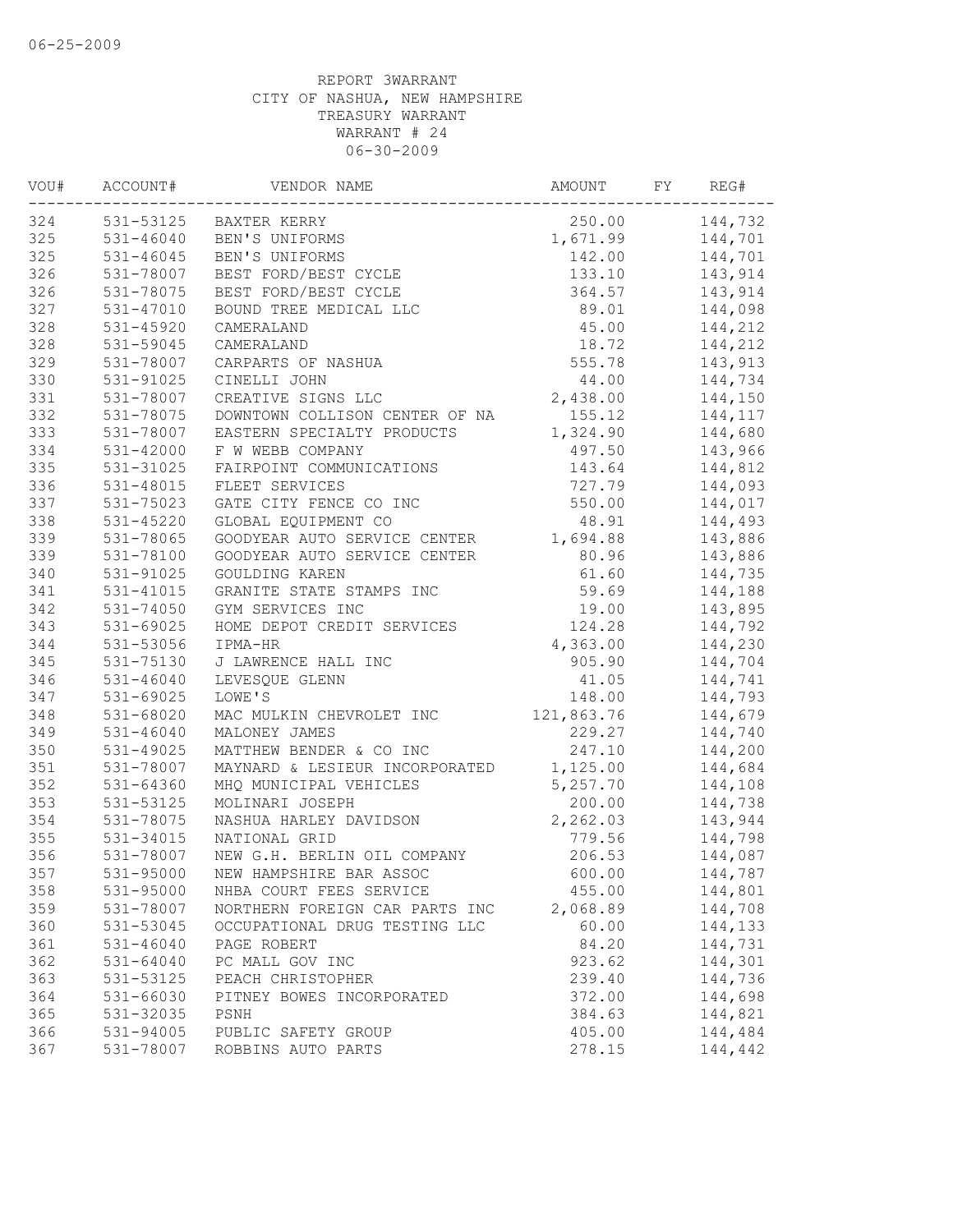| 531-98025<br>144,778<br>SAM'S CLUB DIRECT<br>291.45<br>531-41005<br>STAPLES BUSINESS ADVANTAGE<br>457.90<br>144,235<br>531-41015<br>2,885.84<br>144,235<br>STAPLES BUSINESS ADVANTAGE<br>$531 - 46030$<br>20.00<br>143,962<br>STAR PACKER BADGES<br>531-31035<br>1,125.00<br>STATE OF NEW HAMPSHIRE<br>144,786<br>144,733<br>531-91070<br>SWEENEY STEPHEN<br>834.34<br>531-41015<br>TAB PRODUCTS CO<br>65.63<br>143,965<br>260.90<br>144,646<br>$531 - 45125$<br>TESSCO INC<br>531-94010<br>500.00<br>THERRIEN TODD<br>144,737<br>531-78007<br>TOWERS MOTOR PARTS CORP<br>2,925.93<br>144,177<br>531-95000<br>TREASURER STATE OF NH<br>75.00<br>144,763<br>$531 - 74145$<br>TREASURER STATE OF NH<br>165.00<br>143,995<br>531-31025<br>86.02<br>144,802<br>VERIZON WIRELESS<br>922.58<br>144,802<br>531-31040<br>VERIZON WIRELESS<br>531-74035<br>175.76<br>143,971<br>WEST PAYMENT CENTER<br>TOTAL 531<br>POLICE DEPARTMENT<br>-------------------------<br>532-75023<br>364.89<br>144,449<br>AE MECHANICAL INC<br>532-59195<br>250.00<br>144,742<br>ANDRADE JOSEPH<br>532-78100<br>17.96<br>144,044<br>BELLETETES INC<br>532-98005<br>331.00<br>144,212<br>CAMERALAND<br>532-75023<br>CARROT TOP INDUSTRIES<br>377.48<br>143,903<br>532-78020<br>CHELMSFORD AUTO ELECTRIC INC<br>89.00<br>143,912<br>532-72060<br>374.00<br>144,745<br>CITIZENS BANK<br>532-74055<br>899.99<br>CITIZENS BANK<br>144,745<br>532-78020<br>D & R TOWING INC<br>70.00<br>144,678<br>389<br>2,525.00<br>532-78095<br>DONOVAN EQUIPMENT CO INC<br>143,932<br>390<br>532-53055<br>FIRE SERVICE TESTING CO INC<br>520.00<br>144,068<br>391<br>532-64080<br>FIRE TECH & SAFETY OF NEW ENGL<br>3,149.00<br>144,181<br>392<br>532-94010<br>143,889<br>HAYNES MARK JR<br>100.00<br>393<br>532-75023<br>HOME DEPOT CREDIT SERVICES<br>35.67<br>144,771<br>394<br>9,352.00<br>532-46030<br>INDUSTRIAL PROTECTION SERVICES<br>143,943<br>395<br>532-64080<br>INNOVATIVE FIRE TRAINING SOLUT<br>557.00<br>144,000<br>396<br>532-49025<br>INTERNATIONAL CODE COUNCIL, IN<br>144,222<br>498.25<br>397<br>532-59135<br>J P PEST SERVICES<br>85.00<br>144,097<br>398<br>532-78007<br>JACK YOUNG COMPANY, INC<br>32.42<br>144,217<br>532-53065<br>1,094.40<br>144,021<br>399<br>JONES & BARTLETT PUBLISHERS IN<br>400<br>532-75023<br>JUST ASK JOE YARD MAINTENANCE<br>375.00<br>144,261<br>401<br>144,020<br>532-94010<br>50.00<br>LEIGHTON RYAN<br>402<br>144,817<br>532-75023<br>M.P. RIOUX CONSTRUCTION LLC<br>874.29<br>403<br>532-59195<br>250.00<br>144,743<br>MCNAMARA BEAVAN<br>404<br>144,095<br>532-78100<br>MINUTEMAN TRUCKS INC<br>507.81<br>405<br>532-47010<br>MOORE MEDICAL LLC<br>281.93<br>144,180<br>406<br>532-34015<br>NATIONAL GRID<br>584.21<br>144,798<br>407<br>532-94010<br>NATIONAL REGISTRY OF EMTS<br>210.00<br>144,746<br>532-42005<br>NEW ENGLAND PAPER & SUPPLY<br>187.26<br>144,078 | VOU# | ACCOUNT# | VENDOR NAME | AMOUNT | FY<br>REG# |
|-----------------------------------------------------------------------------------------------------------------------------------------------------------------------------------------------------------------------------------------------------------------------------------------------------------------------------------------------------------------------------------------------------------------------------------------------------------------------------------------------------------------------------------------------------------------------------------------------------------------------------------------------------------------------------------------------------------------------------------------------------------------------------------------------------------------------------------------------------------------------------------------------------------------------------------------------------------------------------------------------------------------------------------------------------------------------------------------------------------------------------------------------------------------------------------------------------------------------------------------------------------------------------------------------------------------------------------------------------------------------------------------------------------------------------------------------------------------------------------------------------------------------------------------------------------------------------------------------------------------------------------------------------------------------------------------------------------------------------------------------------------------------------------------------------------------------------------------------------------------------------------------------------------------------------------------------------------------------------------------------------------------------------------------------------------------------------------------------------------------------------------------------------------------------------------------------------------------------------------------------------------------------------------------------------------------------------------------------------------------------------------------------------------------------------------------------------------------------------------------------------------------------------------------------------------------------------------------------------------------------------------------------------------------------------------------------------------------------------------------------------------------------------------------------------------------------------------------------------------------------------------|------|----------|-------------|--------|------------|
|                                                                                                                                                                                                                                                                                                                                                                                                                                                                                                                                                                                                                                                                                                                                                                                                                                                                                                                                                                                                                                                                                                                                                                                                                                                                                                                                                                                                                                                                                                                                                                                                                                                                                                                                                                                                                                                                                                                                                                                                                                                                                                                                                                                                                                                                                                                                                                                                                                                                                                                                                                                                                                                                                                                                                                                                                                                                                   | 368  |          |             |        |            |
|                                                                                                                                                                                                                                                                                                                                                                                                                                                                                                                                                                                                                                                                                                                                                                                                                                                                                                                                                                                                                                                                                                                                                                                                                                                                                                                                                                                                                                                                                                                                                                                                                                                                                                                                                                                                                                                                                                                                                                                                                                                                                                                                                                                                                                                                                                                                                                                                                                                                                                                                                                                                                                                                                                                                                                                                                                                                                   | 369  |          |             |        |            |
|                                                                                                                                                                                                                                                                                                                                                                                                                                                                                                                                                                                                                                                                                                                                                                                                                                                                                                                                                                                                                                                                                                                                                                                                                                                                                                                                                                                                                                                                                                                                                                                                                                                                                                                                                                                                                                                                                                                                                                                                                                                                                                                                                                                                                                                                                                                                                                                                                                                                                                                                                                                                                                                                                                                                                                                                                                                                                   | 369  |          |             |        |            |
|                                                                                                                                                                                                                                                                                                                                                                                                                                                                                                                                                                                                                                                                                                                                                                                                                                                                                                                                                                                                                                                                                                                                                                                                                                                                                                                                                                                                                                                                                                                                                                                                                                                                                                                                                                                                                                                                                                                                                                                                                                                                                                                                                                                                                                                                                                                                                                                                                                                                                                                                                                                                                                                                                                                                                                                                                                                                                   | 370  |          |             |        |            |
|                                                                                                                                                                                                                                                                                                                                                                                                                                                                                                                                                                                                                                                                                                                                                                                                                                                                                                                                                                                                                                                                                                                                                                                                                                                                                                                                                                                                                                                                                                                                                                                                                                                                                                                                                                                                                                                                                                                                                                                                                                                                                                                                                                                                                                                                                                                                                                                                                                                                                                                                                                                                                                                                                                                                                                                                                                                                                   | 371  |          |             |        |            |
|                                                                                                                                                                                                                                                                                                                                                                                                                                                                                                                                                                                                                                                                                                                                                                                                                                                                                                                                                                                                                                                                                                                                                                                                                                                                                                                                                                                                                                                                                                                                                                                                                                                                                                                                                                                                                                                                                                                                                                                                                                                                                                                                                                                                                                                                                                                                                                                                                                                                                                                                                                                                                                                                                                                                                                                                                                                                                   | 372  |          |             |        |            |
|                                                                                                                                                                                                                                                                                                                                                                                                                                                                                                                                                                                                                                                                                                                                                                                                                                                                                                                                                                                                                                                                                                                                                                                                                                                                                                                                                                                                                                                                                                                                                                                                                                                                                                                                                                                                                                                                                                                                                                                                                                                                                                                                                                                                                                                                                                                                                                                                                                                                                                                                                                                                                                                                                                                                                                                                                                                                                   | 373  |          |             |        |            |
|                                                                                                                                                                                                                                                                                                                                                                                                                                                                                                                                                                                                                                                                                                                                                                                                                                                                                                                                                                                                                                                                                                                                                                                                                                                                                                                                                                                                                                                                                                                                                                                                                                                                                                                                                                                                                                                                                                                                                                                                                                                                                                                                                                                                                                                                                                                                                                                                                                                                                                                                                                                                                                                                                                                                                                                                                                                                                   | 374  |          |             |        |            |
|                                                                                                                                                                                                                                                                                                                                                                                                                                                                                                                                                                                                                                                                                                                                                                                                                                                                                                                                                                                                                                                                                                                                                                                                                                                                                                                                                                                                                                                                                                                                                                                                                                                                                                                                                                                                                                                                                                                                                                                                                                                                                                                                                                                                                                                                                                                                                                                                                                                                                                                                                                                                                                                                                                                                                                                                                                                                                   | 375  |          |             |        |            |
|                                                                                                                                                                                                                                                                                                                                                                                                                                                                                                                                                                                                                                                                                                                                                                                                                                                                                                                                                                                                                                                                                                                                                                                                                                                                                                                                                                                                                                                                                                                                                                                                                                                                                                                                                                                                                                                                                                                                                                                                                                                                                                                                                                                                                                                                                                                                                                                                                                                                                                                                                                                                                                                                                                                                                                                                                                                                                   | 376  |          |             |        |            |
|                                                                                                                                                                                                                                                                                                                                                                                                                                                                                                                                                                                                                                                                                                                                                                                                                                                                                                                                                                                                                                                                                                                                                                                                                                                                                                                                                                                                                                                                                                                                                                                                                                                                                                                                                                                                                                                                                                                                                                                                                                                                                                                                                                                                                                                                                                                                                                                                                                                                                                                                                                                                                                                                                                                                                                                                                                                                                   | 377  |          |             |        |            |
|                                                                                                                                                                                                                                                                                                                                                                                                                                                                                                                                                                                                                                                                                                                                                                                                                                                                                                                                                                                                                                                                                                                                                                                                                                                                                                                                                                                                                                                                                                                                                                                                                                                                                                                                                                                                                                                                                                                                                                                                                                                                                                                                                                                                                                                                                                                                                                                                                                                                                                                                                                                                                                                                                                                                                                                                                                                                                   | 378  |          |             |        |            |
|                                                                                                                                                                                                                                                                                                                                                                                                                                                                                                                                                                                                                                                                                                                                                                                                                                                                                                                                                                                                                                                                                                                                                                                                                                                                                                                                                                                                                                                                                                                                                                                                                                                                                                                                                                                                                                                                                                                                                                                                                                                                                                                                                                                                                                                                                                                                                                                                                                                                                                                                                                                                                                                                                                                                                                                                                                                                                   | 379  |          |             |        |            |
|                                                                                                                                                                                                                                                                                                                                                                                                                                                                                                                                                                                                                                                                                                                                                                                                                                                                                                                                                                                                                                                                                                                                                                                                                                                                                                                                                                                                                                                                                                                                                                                                                                                                                                                                                                                                                                                                                                                                                                                                                                                                                                                                                                                                                                                                                                                                                                                                                                                                                                                                                                                                                                                                                                                                                                                                                                                                                   | 379  |          |             |        |            |
|                                                                                                                                                                                                                                                                                                                                                                                                                                                                                                                                                                                                                                                                                                                                                                                                                                                                                                                                                                                                                                                                                                                                                                                                                                                                                                                                                                                                                                                                                                                                                                                                                                                                                                                                                                                                                                                                                                                                                                                                                                                                                                                                                                                                                                                                                                                                                                                                                                                                                                                                                                                                                                                                                                                                                                                                                                                                                   | 380  |          |             |        |            |
|                                                                                                                                                                                                                                                                                                                                                                                                                                                                                                                                                                                                                                                                                                                                                                                                                                                                                                                                                                                                                                                                                                                                                                                                                                                                                                                                                                                                                                                                                                                                                                                                                                                                                                                                                                                                                                                                                                                                                                                                                                                                                                                                                                                                                                                                                                                                                                                                                                                                                                                                                                                                                                                                                                                                                                                                                                                                                   |      |          |             |        | 179,722.22 |
|                                                                                                                                                                                                                                                                                                                                                                                                                                                                                                                                                                                                                                                                                                                                                                                                                                                                                                                                                                                                                                                                                                                                                                                                                                                                                                                                                                                                                                                                                                                                                                                                                                                                                                                                                                                                                                                                                                                                                                                                                                                                                                                                                                                                                                                                                                                                                                                                                                                                                                                                                                                                                                                                                                                                                                                                                                                                                   |      |          |             |        |            |
|                                                                                                                                                                                                                                                                                                                                                                                                                                                                                                                                                                                                                                                                                                                                                                                                                                                                                                                                                                                                                                                                                                                                                                                                                                                                                                                                                                                                                                                                                                                                                                                                                                                                                                                                                                                                                                                                                                                                                                                                                                                                                                                                                                                                                                                                                                                                                                                                                                                                                                                                                                                                                                                                                                                                                                                                                                                                                   | 381  |          |             |        |            |
|                                                                                                                                                                                                                                                                                                                                                                                                                                                                                                                                                                                                                                                                                                                                                                                                                                                                                                                                                                                                                                                                                                                                                                                                                                                                                                                                                                                                                                                                                                                                                                                                                                                                                                                                                                                                                                                                                                                                                                                                                                                                                                                                                                                                                                                                                                                                                                                                                                                                                                                                                                                                                                                                                                                                                                                                                                                                                   | 382  |          |             |        |            |
|                                                                                                                                                                                                                                                                                                                                                                                                                                                                                                                                                                                                                                                                                                                                                                                                                                                                                                                                                                                                                                                                                                                                                                                                                                                                                                                                                                                                                                                                                                                                                                                                                                                                                                                                                                                                                                                                                                                                                                                                                                                                                                                                                                                                                                                                                                                                                                                                                                                                                                                                                                                                                                                                                                                                                                                                                                                                                   | 383  |          |             |        |            |
|                                                                                                                                                                                                                                                                                                                                                                                                                                                                                                                                                                                                                                                                                                                                                                                                                                                                                                                                                                                                                                                                                                                                                                                                                                                                                                                                                                                                                                                                                                                                                                                                                                                                                                                                                                                                                                                                                                                                                                                                                                                                                                                                                                                                                                                                                                                                                                                                                                                                                                                                                                                                                                                                                                                                                                                                                                                                                   | 384  |          |             |        |            |
|                                                                                                                                                                                                                                                                                                                                                                                                                                                                                                                                                                                                                                                                                                                                                                                                                                                                                                                                                                                                                                                                                                                                                                                                                                                                                                                                                                                                                                                                                                                                                                                                                                                                                                                                                                                                                                                                                                                                                                                                                                                                                                                                                                                                                                                                                                                                                                                                                                                                                                                                                                                                                                                                                                                                                                                                                                                                                   | 385  |          |             |        |            |
|                                                                                                                                                                                                                                                                                                                                                                                                                                                                                                                                                                                                                                                                                                                                                                                                                                                                                                                                                                                                                                                                                                                                                                                                                                                                                                                                                                                                                                                                                                                                                                                                                                                                                                                                                                                                                                                                                                                                                                                                                                                                                                                                                                                                                                                                                                                                                                                                                                                                                                                                                                                                                                                                                                                                                                                                                                                                                   | 386  |          |             |        |            |
|                                                                                                                                                                                                                                                                                                                                                                                                                                                                                                                                                                                                                                                                                                                                                                                                                                                                                                                                                                                                                                                                                                                                                                                                                                                                                                                                                                                                                                                                                                                                                                                                                                                                                                                                                                                                                                                                                                                                                                                                                                                                                                                                                                                                                                                                                                                                                                                                                                                                                                                                                                                                                                                                                                                                                                                                                                                                                   | 387  |          |             |        |            |
|                                                                                                                                                                                                                                                                                                                                                                                                                                                                                                                                                                                                                                                                                                                                                                                                                                                                                                                                                                                                                                                                                                                                                                                                                                                                                                                                                                                                                                                                                                                                                                                                                                                                                                                                                                                                                                                                                                                                                                                                                                                                                                                                                                                                                                                                                                                                                                                                                                                                                                                                                                                                                                                                                                                                                                                                                                                                                   | 387  |          |             |        |            |
|                                                                                                                                                                                                                                                                                                                                                                                                                                                                                                                                                                                                                                                                                                                                                                                                                                                                                                                                                                                                                                                                                                                                                                                                                                                                                                                                                                                                                                                                                                                                                                                                                                                                                                                                                                                                                                                                                                                                                                                                                                                                                                                                                                                                                                                                                                                                                                                                                                                                                                                                                                                                                                                                                                                                                                                                                                                                                   | 388  |          |             |        |            |
|                                                                                                                                                                                                                                                                                                                                                                                                                                                                                                                                                                                                                                                                                                                                                                                                                                                                                                                                                                                                                                                                                                                                                                                                                                                                                                                                                                                                                                                                                                                                                                                                                                                                                                                                                                                                                                                                                                                                                                                                                                                                                                                                                                                                                                                                                                                                                                                                                                                                                                                                                                                                                                                                                                                                                                                                                                                                                   |      |          |             |        |            |
|                                                                                                                                                                                                                                                                                                                                                                                                                                                                                                                                                                                                                                                                                                                                                                                                                                                                                                                                                                                                                                                                                                                                                                                                                                                                                                                                                                                                                                                                                                                                                                                                                                                                                                                                                                                                                                                                                                                                                                                                                                                                                                                                                                                                                                                                                                                                                                                                                                                                                                                                                                                                                                                                                                                                                                                                                                                                                   |      |          |             |        |            |
|                                                                                                                                                                                                                                                                                                                                                                                                                                                                                                                                                                                                                                                                                                                                                                                                                                                                                                                                                                                                                                                                                                                                                                                                                                                                                                                                                                                                                                                                                                                                                                                                                                                                                                                                                                                                                                                                                                                                                                                                                                                                                                                                                                                                                                                                                                                                                                                                                                                                                                                                                                                                                                                                                                                                                                                                                                                                                   |      |          |             |        |            |
|                                                                                                                                                                                                                                                                                                                                                                                                                                                                                                                                                                                                                                                                                                                                                                                                                                                                                                                                                                                                                                                                                                                                                                                                                                                                                                                                                                                                                                                                                                                                                                                                                                                                                                                                                                                                                                                                                                                                                                                                                                                                                                                                                                                                                                                                                                                                                                                                                                                                                                                                                                                                                                                                                                                                                                                                                                                                                   |      |          |             |        |            |
|                                                                                                                                                                                                                                                                                                                                                                                                                                                                                                                                                                                                                                                                                                                                                                                                                                                                                                                                                                                                                                                                                                                                                                                                                                                                                                                                                                                                                                                                                                                                                                                                                                                                                                                                                                                                                                                                                                                                                                                                                                                                                                                                                                                                                                                                                                                                                                                                                                                                                                                                                                                                                                                                                                                                                                                                                                                                                   |      |          |             |        |            |
|                                                                                                                                                                                                                                                                                                                                                                                                                                                                                                                                                                                                                                                                                                                                                                                                                                                                                                                                                                                                                                                                                                                                                                                                                                                                                                                                                                                                                                                                                                                                                                                                                                                                                                                                                                                                                                                                                                                                                                                                                                                                                                                                                                                                                                                                                                                                                                                                                                                                                                                                                                                                                                                                                                                                                                                                                                                                                   |      |          |             |        |            |
|                                                                                                                                                                                                                                                                                                                                                                                                                                                                                                                                                                                                                                                                                                                                                                                                                                                                                                                                                                                                                                                                                                                                                                                                                                                                                                                                                                                                                                                                                                                                                                                                                                                                                                                                                                                                                                                                                                                                                                                                                                                                                                                                                                                                                                                                                                                                                                                                                                                                                                                                                                                                                                                                                                                                                                                                                                                                                   |      |          |             |        |            |
|                                                                                                                                                                                                                                                                                                                                                                                                                                                                                                                                                                                                                                                                                                                                                                                                                                                                                                                                                                                                                                                                                                                                                                                                                                                                                                                                                                                                                                                                                                                                                                                                                                                                                                                                                                                                                                                                                                                                                                                                                                                                                                                                                                                                                                                                                                                                                                                                                                                                                                                                                                                                                                                                                                                                                                                                                                                                                   |      |          |             |        |            |
|                                                                                                                                                                                                                                                                                                                                                                                                                                                                                                                                                                                                                                                                                                                                                                                                                                                                                                                                                                                                                                                                                                                                                                                                                                                                                                                                                                                                                                                                                                                                                                                                                                                                                                                                                                                                                                                                                                                                                                                                                                                                                                                                                                                                                                                                                                                                                                                                                                                                                                                                                                                                                                                                                                                                                                                                                                                                                   |      |          |             |        |            |
|                                                                                                                                                                                                                                                                                                                                                                                                                                                                                                                                                                                                                                                                                                                                                                                                                                                                                                                                                                                                                                                                                                                                                                                                                                                                                                                                                                                                                                                                                                                                                                                                                                                                                                                                                                                                                                                                                                                                                                                                                                                                                                                                                                                                                                                                                                                                                                                                                                                                                                                                                                                                                                                                                                                                                                                                                                                                                   |      |          |             |        |            |
|                                                                                                                                                                                                                                                                                                                                                                                                                                                                                                                                                                                                                                                                                                                                                                                                                                                                                                                                                                                                                                                                                                                                                                                                                                                                                                                                                                                                                                                                                                                                                                                                                                                                                                                                                                                                                                                                                                                                                                                                                                                                                                                                                                                                                                                                                                                                                                                                                                                                                                                                                                                                                                                                                                                                                                                                                                                                                   |      |          |             |        |            |
|                                                                                                                                                                                                                                                                                                                                                                                                                                                                                                                                                                                                                                                                                                                                                                                                                                                                                                                                                                                                                                                                                                                                                                                                                                                                                                                                                                                                                                                                                                                                                                                                                                                                                                                                                                                                                                                                                                                                                                                                                                                                                                                                                                                                                                                                                                                                                                                                                                                                                                                                                                                                                                                                                                                                                                                                                                                                                   |      |          |             |        |            |
|                                                                                                                                                                                                                                                                                                                                                                                                                                                                                                                                                                                                                                                                                                                                                                                                                                                                                                                                                                                                                                                                                                                                                                                                                                                                                                                                                                                                                                                                                                                                                                                                                                                                                                                                                                                                                                                                                                                                                                                                                                                                                                                                                                                                                                                                                                                                                                                                                                                                                                                                                                                                                                                                                                                                                                                                                                                                                   |      |          |             |        |            |
|                                                                                                                                                                                                                                                                                                                                                                                                                                                                                                                                                                                                                                                                                                                                                                                                                                                                                                                                                                                                                                                                                                                                                                                                                                                                                                                                                                                                                                                                                                                                                                                                                                                                                                                                                                                                                                                                                                                                                                                                                                                                                                                                                                                                                                                                                                                                                                                                                                                                                                                                                                                                                                                                                                                                                                                                                                                                                   |      |          |             |        |            |
|                                                                                                                                                                                                                                                                                                                                                                                                                                                                                                                                                                                                                                                                                                                                                                                                                                                                                                                                                                                                                                                                                                                                                                                                                                                                                                                                                                                                                                                                                                                                                                                                                                                                                                                                                                                                                                                                                                                                                                                                                                                                                                                                                                                                                                                                                                                                                                                                                                                                                                                                                                                                                                                                                                                                                                                                                                                                                   |      |          |             |        |            |
|                                                                                                                                                                                                                                                                                                                                                                                                                                                                                                                                                                                                                                                                                                                                                                                                                                                                                                                                                                                                                                                                                                                                                                                                                                                                                                                                                                                                                                                                                                                                                                                                                                                                                                                                                                                                                                                                                                                                                                                                                                                                                                                                                                                                                                                                                                                                                                                                                                                                                                                                                                                                                                                                                                                                                                                                                                                                                   |      |          |             |        |            |
|                                                                                                                                                                                                                                                                                                                                                                                                                                                                                                                                                                                                                                                                                                                                                                                                                                                                                                                                                                                                                                                                                                                                                                                                                                                                                                                                                                                                                                                                                                                                                                                                                                                                                                                                                                                                                                                                                                                                                                                                                                                                                                                                                                                                                                                                                                                                                                                                                                                                                                                                                                                                                                                                                                                                                                                                                                                                                   |      |          |             |        |            |
|                                                                                                                                                                                                                                                                                                                                                                                                                                                                                                                                                                                                                                                                                                                                                                                                                                                                                                                                                                                                                                                                                                                                                                                                                                                                                                                                                                                                                                                                                                                                                                                                                                                                                                                                                                                                                                                                                                                                                                                                                                                                                                                                                                                                                                                                                                                                                                                                                                                                                                                                                                                                                                                                                                                                                                                                                                                                                   |      |          |             |        |            |
|                                                                                                                                                                                                                                                                                                                                                                                                                                                                                                                                                                                                                                                                                                                                                                                                                                                                                                                                                                                                                                                                                                                                                                                                                                                                                                                                                                                                                                                                                                                                                                                                                                                                                                                                                                                                                                                                                                                                                                                                                                                                                                                                                                                                                                                                                                                                                                                                                                                                                                                                                                                                                                                                                                                                                                                                                                                                                   |      |          |             |        |            |
|                                                                                                                                                                                                                                                                                                                                                                                                                                                                                                                                                                                                                                                                                                                                                                                                                                                                                                                                                                                                                                                                                                                                                                                                                                                                                                                                                                                                                                                                                                                                                                                                                                                                                                                                                                                                                                                                                                                                                                                                                                                                                                                                                                                                                                                                                                                                                                                                                                                                                                                                                                                                                                                                                                                                                                                                                                                                                   | 408  |          |             |        |            |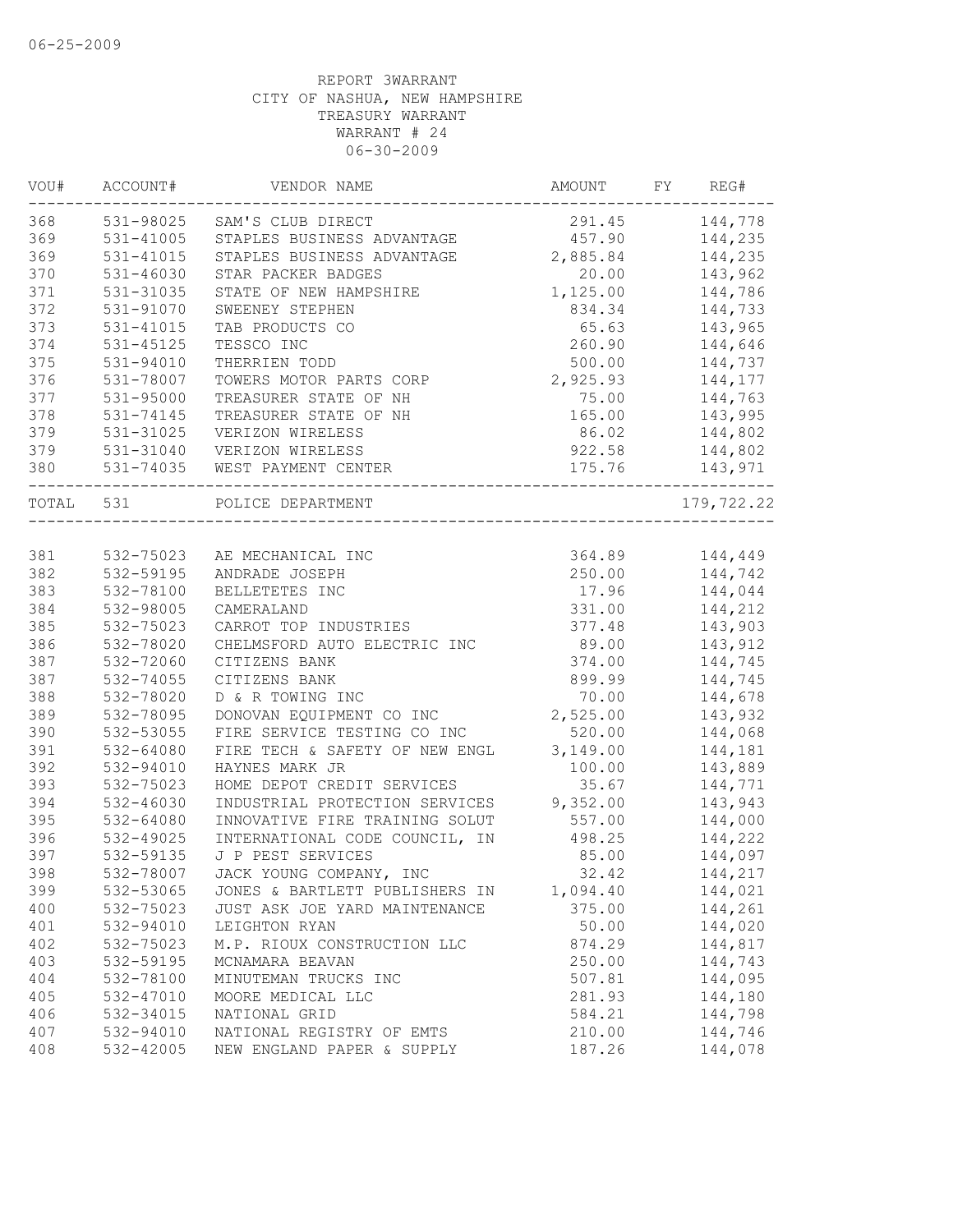| VOU#       | ACCOUNT#               | VENDOR NAME                                    | AMOUNT          | FY | REG#               |
|------------|------------------------|------------------------------------------------|-----------------|----|--------------------|
| 408        | 532-42010              | NEW ENGLAND PAPER & SUPPLY                     | 50.69           |    | 144,078            |
| 409        | 532-49025              | NFPA                                           | 681.65          |    | 144,195            |
| 410        | 532-33005              | PENNICHUCK WATER                               | 889.08          |    | 144,775            |
| 411        | 532-32005              | PSNH                                           | 4,226.37        |    | 144,821            |
| 412        | 532-78007              | SANEL AUTO PARTS CO                            | 81.47           |    | 144,053            |
| 412        | 532-78100              | SANEL AUTO PARTS CO                            | 45.10           |    | 144,053            |
| 413        | 532-34005              | SHATTUCK MALONE OIL CO                         | 335.30          |    | 144,761            |
| 414        | 532-41005              | STAPLES BUSINESS ADVANTAGE                     | 118.97          |    | 144,235            |
| 414        | 532-41015              | STAPLES BUSINESS ADVANTAGE                     | 162.76          |    | 144,235            |
| 415        | 532-59195              | THOMAS RYAN                                    | 250.00          |    | 144,744            |
| 416        | 532-59100              | TRUE BLUE CLEANERS                             | 108.05          |    | 144,094            |
| 417        | 532-75023              | UNITED SUPPLY COMPANY INC                      | 204.33          |    | 144,690            |
| 418        | 532-94010              | WHOLEY MARK                                    | 775.00          |    | 143,973            |
| TOTAL      | 532                    | FIRE DEPARTMENT                                |                 |    | 31,972.33          |
|            |                        |                                                |                 |    |                    |
| 419        | 534-32020 PSNH         |                                                | 140.42          |    | 144,821            |
| 420        | 534-64297              | PSNH                                           | 2,531.21        |    | 143,879            |
| TOTAL      | 534                    | STREET LIGHTING                                |                 |    | 2,671.63           |
|            |                        |                                                |                 |    |                    |
|            |                        | 421 535-64030 DIVER'S DEN DIVE SHOP INC 210.00 |                 |    | 144,104            |
|            | TOTAL 535              | EMERGENCY MANAGEMENT                           |                 |    | 210.00             |
|            |                        |                                                |                 |    |                    |
| 422        | 536-74092              | CYBER COMMUNICATIONS                           | 450.00          |    | 144,234            |
| 423        | 536-78007              | GOODYEAR AUTO SERVICE CENTER                   | 536.55          |    | 143,886            |
| 424        | 536-75130              | J LAWRENCE HALL INC                            | 689.83          |    | 144,704            |
| 425        | 536-64255              | MOTOROLA                                       | 13,725.95       |    | 143,980            |
| 426        | 536-32035              | PSNH                                           | 461.10          |    | 144,821            |
| 427        | 536-64255              | TESSCO TECHNOLOGIES INC                        | 81.76           |    | 144,055            |
| 428        | 536-31050              | VERIZON WIRELESS                               | 127.02          |    | 144,802            |
| TOTAL      | 536                    | CITYWIDE COMMUNICATIONS                        |                 |    | 16,072.21          |
|            |                        |                                                |                 |    |                    |
| 429        | 541-33005<br>541-32005 | PENNICHUCK WATER                               | 168.37          |    | 144,775            |
| 430        |                        | PUBLIC SERVICE OF NH                           | 948.91<br>48.88 |    | 144,824            |
| 431        | 541-95010              | THE TELEGRAPH                                  |                 |    | 144,794            |
| 432<br>432 | 541-91015<br>541-94005 | VIGROUX KERRAN                                 | 22.35<br>97.93  |    | 144,218<br>144,218 |
|            |                        | VIGROUX KERRAN                                 |                 |    |                    |
| TOTAL      | 541                    | COMMUNITY SERVICES DIVISION                    |                 |    | 1,286.44           |
|            |                        |                                                |                 |    |                    |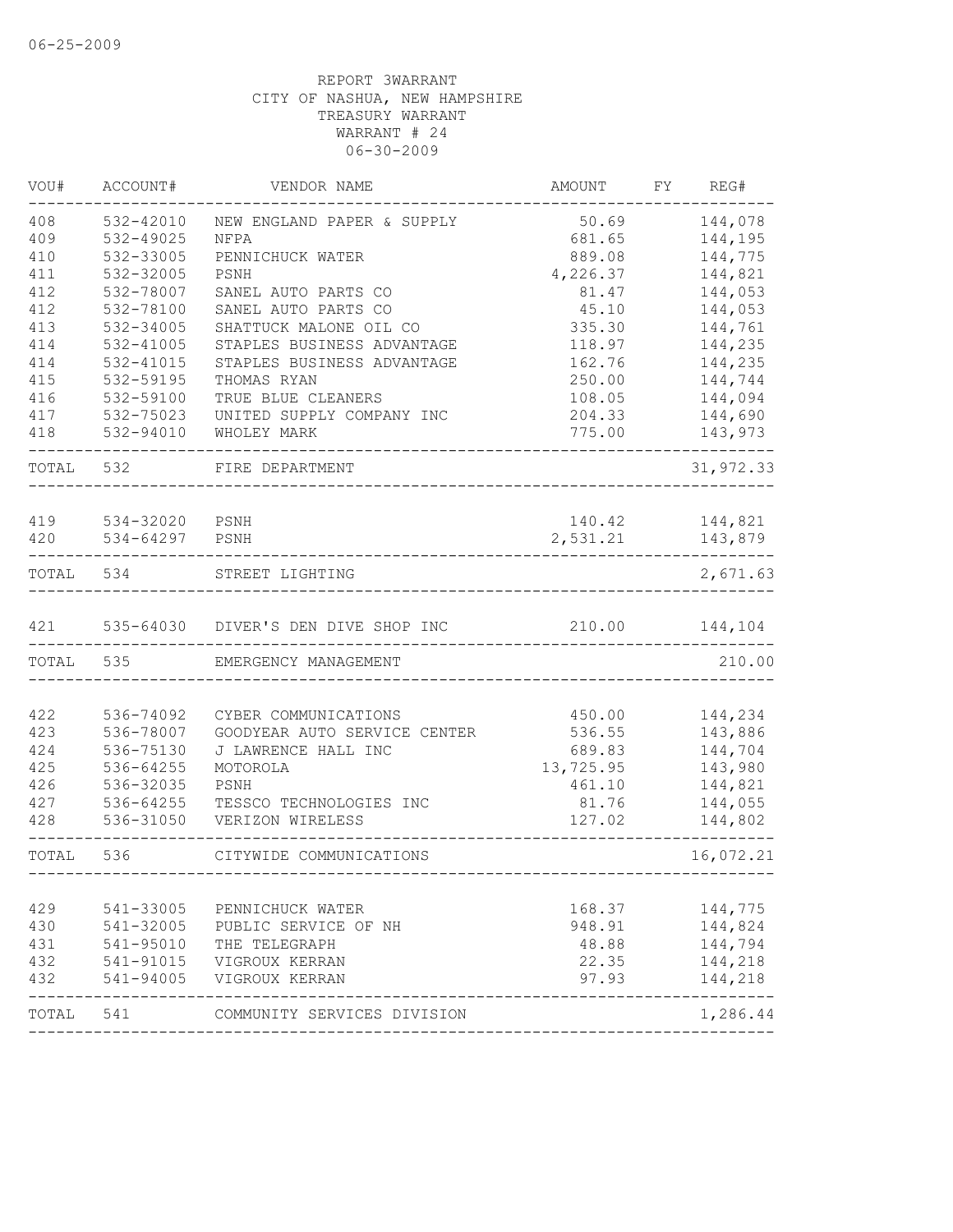| VOU#      | ACCOUNT#  | VENDOR NAME                                   | AMOUNT                     | FY REG#           |
|-----------|-----------|-----------------------------------------------|----------------------------|-------------------|
| 433       | 542-91005 | CARON CHRISTINE                               | 99.85                      | 144,025           |
| 433       | 542-94005 | CARON CHRISTINE                               | 110.00                     | 144,025           |
| 434       | 542-91005 | FELICIANO SANDRA                              | 47.00                      | 143,887           |
| 435       | 542-91005 | LOSIER NICOLE                                 | 126.40                     | 144,209           |
| 436       | 542-47010 | STERICYCLE INC                                | 36.75                      | 143,888           |
| 437       | 542-91005 | WENDT BETTY                                   | 138.00<br>________________ | 144,207           |
| TOTAL     | 542       | COMMUNITY HEALTH                              |                            | 558.00            |
|           |           |                                               |                            |                   |
| 438       | 543-49075 | BAILEY'S TEST STRIPS & THERMOM 104.00 143,898 |                            |                   |
| 439       | 543-49070 | CREATIVE PROMOTIONAL PRODUCTS                 | 2,950.00                   | 144,809           |
| 440       | 543-95005 | GSDI                                          | 75.00                      | 144,773           |
| 441       | 543-95005 | NHPHA                                         | 40.00                      | 144,776<br>------ |
|           | TOTAL 543 | ENVIRONMENTAL HEALTH DEPT.                    |                            | 3,169.00          |
| 442       |           | 544-41015 STAPLES BUSINESS ADVANTAGE          | 229.97 144,235             |                   |
| TOTAL 544 |           | WELFARE ADMINISTRATION                        |                            | 229.97            |
|           |           |                                               |                            |                   |
| 443       | 545-97020 | 188 CONCORD ST LLC DBA LILLIAN                | 1,043.00                   | 144,135           |
| 444       | 545-97020 | 23-25 TEMPLE ST REALTY LLC                    | 2,704.45                   | 144,145           |
| 445       | 545-97020 | 28-34 RR SQUARE LLC                           | 475.00                     | 143,927           |
| 446       | 545-97020 | BC-AD PROPERTIES                              | 559.86                     | 144,047           |
| 447       | 545-97020 | BERNARD GINO                                  | 638.00                     | 144,111           |
| 448       | 545-97020 | BISHOP PROPERTY MANAGEMENT INC                | 575.00                     | 144,149           |
| 449       | 545-97020 | BONNETTE PETER                                | 529.88                     | 143,920           |
| 450       | 545-97020 | CARDIN RICHARD                                | 675.00                     | 144,059           |
| 451       | 545-97020 | CENTRAL REALTY                                | 1,087.50                   | 144,073           |
| 452       | 545-97015 | CHARRON MEDICAL SERVICES                      | 75.00                      | 143,910           |
| 453       | 545-97020 | CLARK E G                                     | 300.43                     | 144,009           |
| 454       | 545-97020 | COUNTRY BARN MOTEL                            | 259.00                     | 144,046           |
| 455       | 545-97020 | CURRY WILLIAM                                 | 343.31                     | 144,115           |
| 456       | 545-97015 | DEMOULAS SUPERMARKETS INC                     | 2,257.53                   | 144,762           |
| 457       | 545-97020 | DIGESSE WALTER J                              | 206.60                     | 143,972           |
| 458       | 545-97020 | DRURY DANA                                    | 825.00                     | 144,112           |
| 459       | 545-97020 | DURKIN REALTY TRUST                           | 1,111.00                   | 143,975           |
| 460       | 545-97020 | FORTIER CARMEN Y                              | 373.38                     | 144,158           |
| 461       | 545-97020 | FREEDOM APARTMENTS LLC                        | 508.00                     | 144,042           |
| 462       | 545-97020 | GAUTHIER CONRAD J                             | 648.25                     | 144,048           |
| 463       | 545-97020 | GAUTHIER REALTY/CONNIE GAUTHIE                | 4,776.45                   | 144,224           |
| 464       | 545-97020 | ICA PROPERTIES LLC/DAVID LAVOI                | 660.00                     | 144,004           |
| 465       | 545-97020 | JD ALLARD PROPERTIES LLC                      | 700.00                     | 144,089           |
| 466       | 545-97020 | LAMERAND ENTERPRISES/KYLE LAME                | 2,116.70                   | 144,172           |
| 467       | 545-97020 | LAVOIE LEO M                                  | 513.74                     | 144,169           |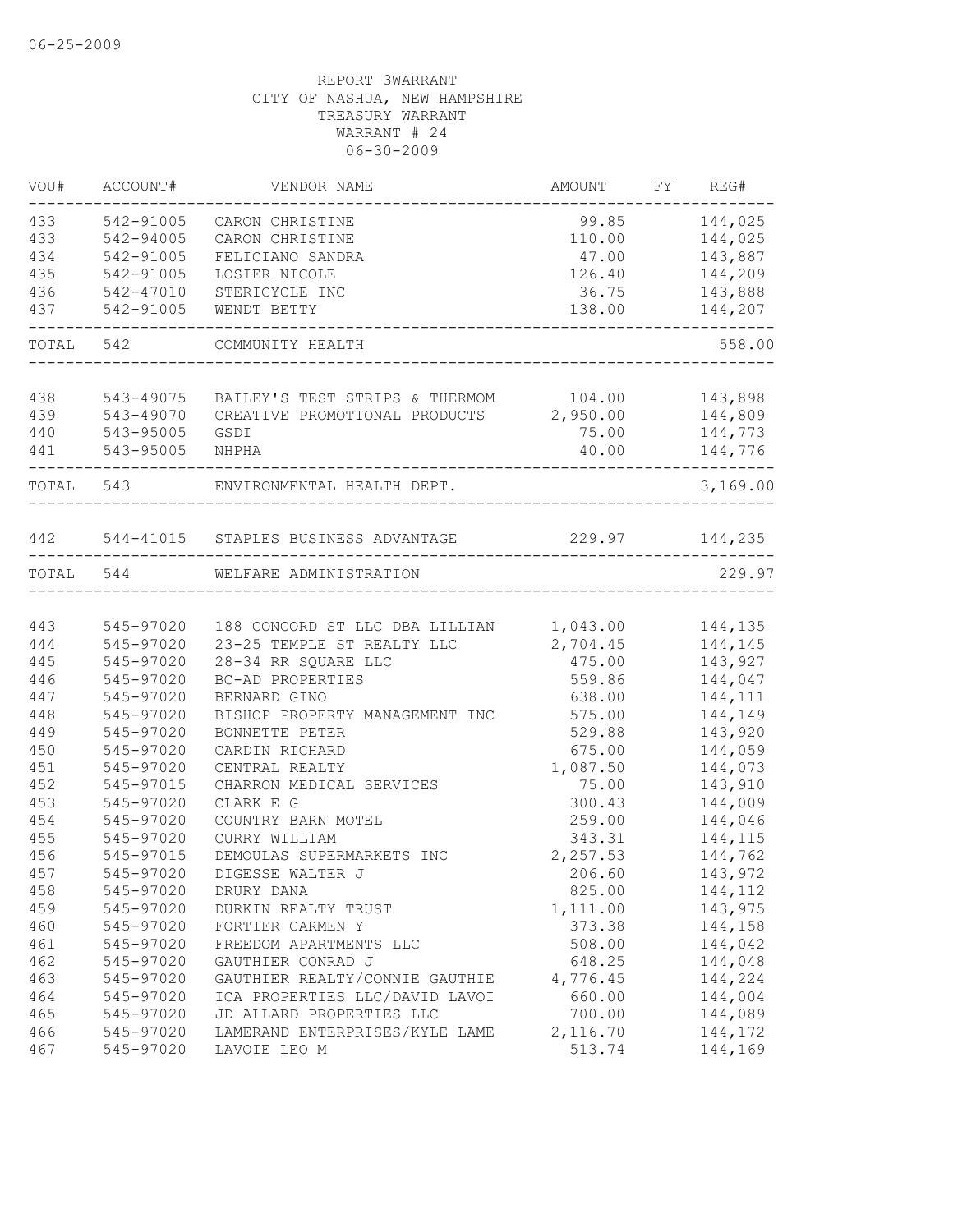| VOU#      | ACCOUNT#      | VENDOR NAME                                                                    | AMOUNT   | FY | REG#           |
|-----------|---------------|--------------------------------------------------------------------------------|----------|----|----------------|
|           |               | 468 545-97020 LAVOIE NORMAN                                                    |          |    | 893.00 144,233 |
| 469       | 545-97020     | LEITH VALERIE                                                                  |          |    | 684.56 144,063 |
| 470       | 545-97020     | LIAKAKOS FOTIOS                                                                | 605.00   |    | 143,892        |
| 471       | 545-97020     | LTA INVESTMENTS LLC                                                            | 954.12   |    | 144,114        |
| 472       | 545-97020     | MOTEL 6                                                                        | 1,757.65 |    | 144,176        |
| 473       | 545-97020     | MOULTON DAVID C                                                                | 674.25   |    | 143,897        |
| 474       | 545-97020     | MUIRUI EUNICE                                                                  | 624.86   |    | 144,747        |
| 475       | 545-97015     | NATIONAL GRID                                                                  | 401.08   |    | 144,842        |
| 476       | 545-97020     | NUNEZ RAFAEL                                                                   | 731.66   |    | 143,908        |
| 477       | 545-97020     | OCASIO JUDITH M                                                                | 291.86   |    | 143,964        |
| 478       | 545-97015     | PENNICHUCK WATER WORKS INC                                                     | 252.44   |    | 144,774        |
| 479       | 545-97020     | POMBEIRO MIGUEL                                                                | 422.33   |    | 144,241        |
| 480       | 545-97020     | PRINCETON PROPERTY MANAGEMENT                                                  | 725.00   |    | 143,968        |
| 481       | 545-97015     | PSNH                                                                           | 1,423.63 |    | 144,823        |
| 482       | 545-97020     | REGENT PARK ASSOCIATES                                                         | 457.34   |    | 143,993        |
| 483       | 545-97020     | REGISTER LINDA B                                                               | 850.00   |    | 144,173        |
| 484       | 545-97020     | RJ REAL ESTATE                                                                 | 1,000.00 |    | 144,030        |
| 485       | 545-97015     | ST JOSEPH PHARMACY                                                             | 50.85    |    | 143,929        |
| 486       | 545-97020     | THEILER JOHN                                                                   | 300.00   |    | 143,935        |
| 487       | 545-97020     | TREITEL ROBERT                                                                 | 650.00   |    | 144,040        |
| 488       | 545-97020     | ULLOA LOURDES                                                                  | 449.71   |    | 144,245        |
| 489       | 545-97020     | VICENTE MARGARET                                                               | 400.00   |    | 144,244        |
| 490       | 545-97020     | VIGEANT FAMILY PROPERTY/LEONAR                                                 | 426.46   |    | 144,232        |
| 491       |               |                                                                                | 560.00   |    | 144,186        |
| 492       |               |                                                                                | 1,040.00 |    | 144,155        |
| 493       |               | 545-97020 WAKKEN JANE<br>545-97020 WRN REAL ESTATE LLC<br>545-97020 ZHAO CHANG | 500.00   |    | 143,949        |
| TOTAL 545 |               | WELFARE COSTS                                                                  |          |    | 41,087.88      |
|           |               |                                                                                |          |    |                |
| 494       |               | 551-49075 CITY OF NASHUA/PETTY CASH SLIP 40.00                                 |          |    | 143,878        |
| 494       | 551-91005     | CITY OF NASHUA/PETTY CASH SLIP                                                 | 2.00     |    | 143,878        |
| 495       | $551 - 94005$ | DOOKRAN STEPHEN                                                                | 525.46   |    | 144,175        |
| 496       | 551-64300     | MAINE TECHNICAL SOURCE INC                                                     | 672.14   |    | 143,947        |
| 497       | 551-34015     | NATIONAL GRID                                                                  | 41.56    |    | 144,798        |
| 498       | 551-41015     | NEW ENGLAND PAPER & SUPPLY                                                     | 53.50    |    | 144,078        |
| 499       | 551-33005     | PENNICHUCK WATER                                                               |          |    | 49.47 144,775  |
| 500       | 551-41015     | STAPLES BUSINESS ADVANTAGE                                                     | 1,516.07 |    | 144,235        |
|           |               | TOTAL 551 PUBLIC WORKS DIV & ENGINEERING                                       |          |    | 2,900.20       |
|           |               |                                                                                |          |    |                |
| 501       | 552-75022     | B & S LOCKSMITH INC                                                            | 11.85    |    | 144,110        |
| 502       | 552-59015     | BEAULIEU DEBORAH                                                               | 300.00   |    | 144,451        |
| 503       | 552-75022     | BELLETETES INC                                                                 | 83.95    |    | 144,044        |
| 503       | 552-75165     | BELLETETES INC                                                                 | 18.62    |    | 144,044        |
| 504       | 552-59050     | BROOKS RICHARD                                                                 | 400.00   |    | 144,079        |
| 505       | 552-75021     | BROX INDUSTRIES INC                                                            | 158.63   |    | 143,934        |
|           |               |                                                                                |          |    |                |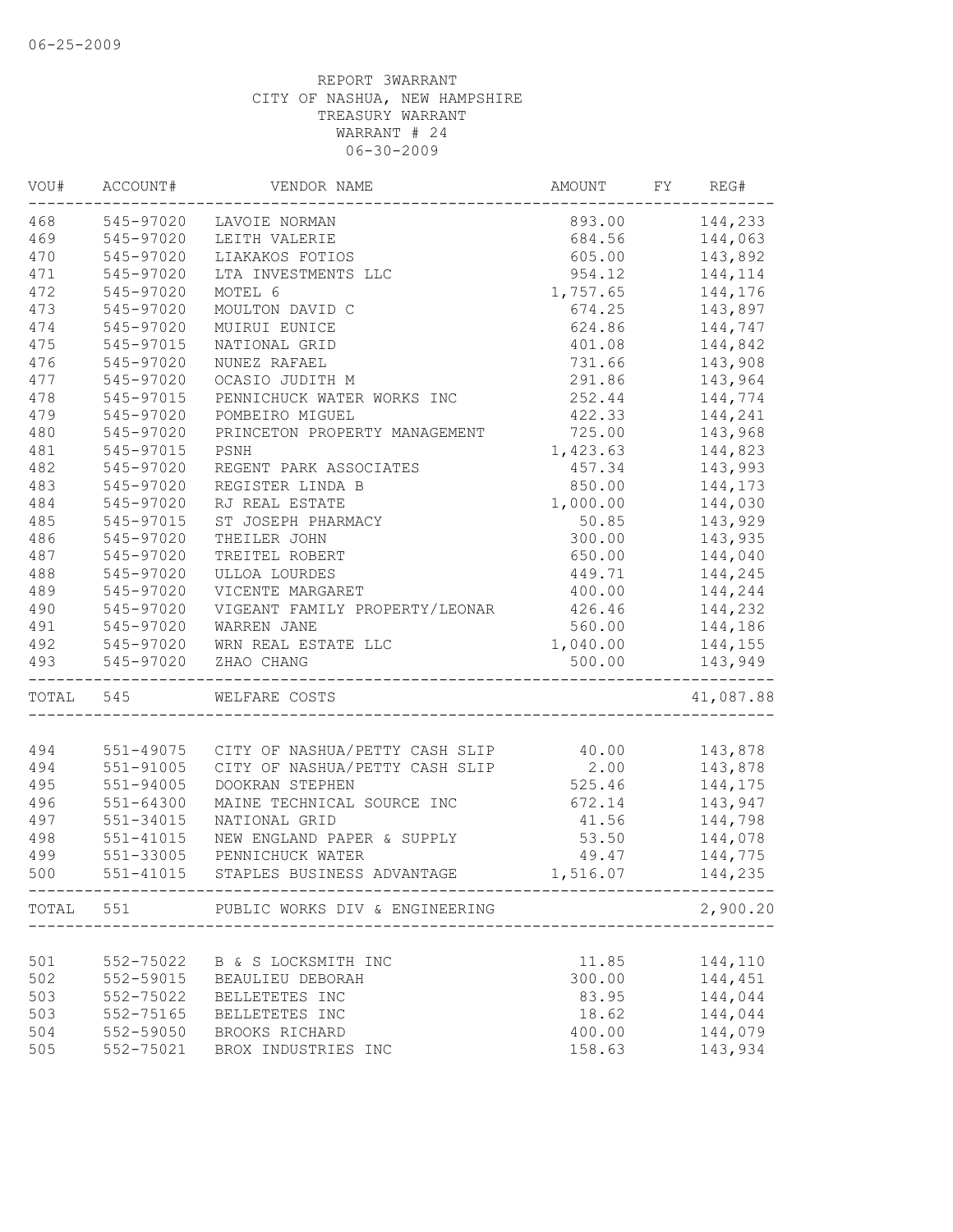| VOU# | ACCOUNT#      | VENDOR NAME                    | AMOUNT   | FY | REG#    |
|------|---------------|--------------------------------|----------|----|---------|
| 506  |               | 552-91005 CAGGIANO NICHOLAS    | 69.30    |    | 144,748 |
| 507  | 552-78007     | CARPARTS OF NASHUA             | 75.16    |    | 143,913 |
| 508  | 552-59050     | COYLE KEVIN                    | 820.00   |    | 143,939 |
| 509  | 552-59050     | CURRAN JULIE                   | 75.00    |    | 144,457 |
| 510  | $552 - 45110$ | FILLION ASSOCIATES INC         | 75.40    |    | 143,940 |
| 511  | 552-78007     | FREIGHTLINER OF NH INC         | 277.79   |    | 144,190 |
| 512  | 552-59015     | GALE MARCUS                    | 400.00   |    | 143,918 |
| 513  | 552-75021     | GATE CITY FENCE CO INC         | 81.35    |    | 144,017 |
| 514  | 552-75021     | GRAFFITI SOLUTIONS INC         | 574.00   |    | 144,085 |
| 515  | 552-78100     | GRAPPONE AUTOMOTIVE GROUP      | 116.00   |    | 144,228 |
| 516  | 552-75021     | GREYSTONE COMMERCIAL SERVICES  | 161.82   |    | 144,610 |
| 517  | 552-59050     | HAMILTON SHARDELL              | 90.00    |    | 144,215 |
| 518  | 552-66000     | HANDY HOUSE INC                | 1,595.00 |    | 144,784 |
| 519  | 552-59050     | HENDERSON MICHAEL              | 80.00    |    | 144,387 |
| 520  | 552-75021     | HOME DEPOT CREDIT SERVICES     | 536.14   |    | 144,771 |
| 520  | 552-75040     | HOME DEPOT CREDIT SERVICES     | 9.52     |    | 144,771 |
| 520  | 552-75135     | HOME DEPOT CREDIT SERVICES     | 167.61   |    | 144,771 |
| 520  | 552-75170     | HOME DEPOT CREDIT SERVICES     | 9.86     |    | 144,771 |
| 520  | 552-75175     | HOME DEPOT CREDIT SERVICES     | 222.01   |    | 144,771 |
| 521  | 552-74092     | HUDSON SMALL ENGINE            | 273.00   |    | 144,037 |
| 522  | 552-78100     | JAMES R ROSENCRANTZ & SONS INC | 596.96   |    | 144,705 |
| 523  | 552-75021     | JOHNSON'S ELECTRIC INC         | 2,263.40 |    | 143,970 |
| 523  | 552-75040     | JOHNSON'S ELECTRIC INC         | 65.00    |    | 143,970 |
| 523  | 552-75135     | JOHNSON'S ELECTRIC INC         | 2,574.86 |    | 143,970 |
| 524  | 552-59050     | LAWRENCE BRIAN                 | 80.00    |    | 144,431 |
| 525  | 552-59050     | LEBLANC LISA                   | 120.00   |    | 144,109 |
| 526  | 552-75170     | LOWE'S                         | 57.42    |    | 144,793 |
| 527  | 552-75021     | M & M ELECTRICAL SUPPLY CO INC | 23.36    |    | 144,676 |
| 528  | $552 - 45290$ | M & N SPORTS LLC               | 1,799.65 |    | 144,052 |
| 528  | $552 - 46005$ | M & N SPORTS LLC               | 402.45   |    | 144,052 |
| 529  | $552 - 45285$ | MARSHALL SIGNS INC             | 22.00    |    | 144,343 |
| 530  | 552-78065     | MAYNARD & LESIEUR INCORPORATED | 171.88   |    | 144,684 |
| 531  | 552-75135     | MIDWEST RAKE CO LLC            | 91.09    |    | 144,065 |
| 532  | 552-78007     | NAPA AUTO PARTS                | 414.91   |    | 144,171 |
| 533  | 552-75021     | NARDONE SAND & GRAVEL CO INC   | 672.96   |    | 144,038 |
| 534  | 552-74092     | NASHUA OUTDOOR POWER EQUIP     | 526.48   |    | 144,058 |
| 534  | 552-78007     | NASHUA OUTDOOR POWER EQUIP     | 164.40   |    | 144,058 |
| 535  | 552-75021     | NASHUA WALLPAPER & PAINT CO    | 81.06    |    | 144,060 |
| 536  | 552-34015     | NATIONAL GRID                  | 98.52    |    | 144,798 |
| 537  | 552-75021     | OMEGA INDUSTRIAL SUPPLY INC    | 442.84   |    | 144,125 |
| 538  | 552-59050     | PALANGE BOB                    | 160.00   |    | 144,564 |
| 539  | 552-33005     | PENNICHUCK WATER               | 2,618.79 |    | 144,775 |
| 540  | 552-32005     | PSNH                           | 3,532.46 |    | 144,821 |
| 541  | 552-75021     | R WHITE EQUIPMENT CENTER INC   | 50.00    |    | 144,686 |
| 542  | 552-59050     | ROBERTS RAY                    | 320.00   |    | 144,213 |
| 543  | 552-78007     | SANEL AUTO PARTS CO            | 181.07   |    | 144,053 |
| 544  | 552-59050     | SCALZI ANTHONY                 | 168.00   |    | 143,977 |
| 545  | 552-75165     | SEASONAL SPECIALTY STORES      | 27.57    |    | 144,201 |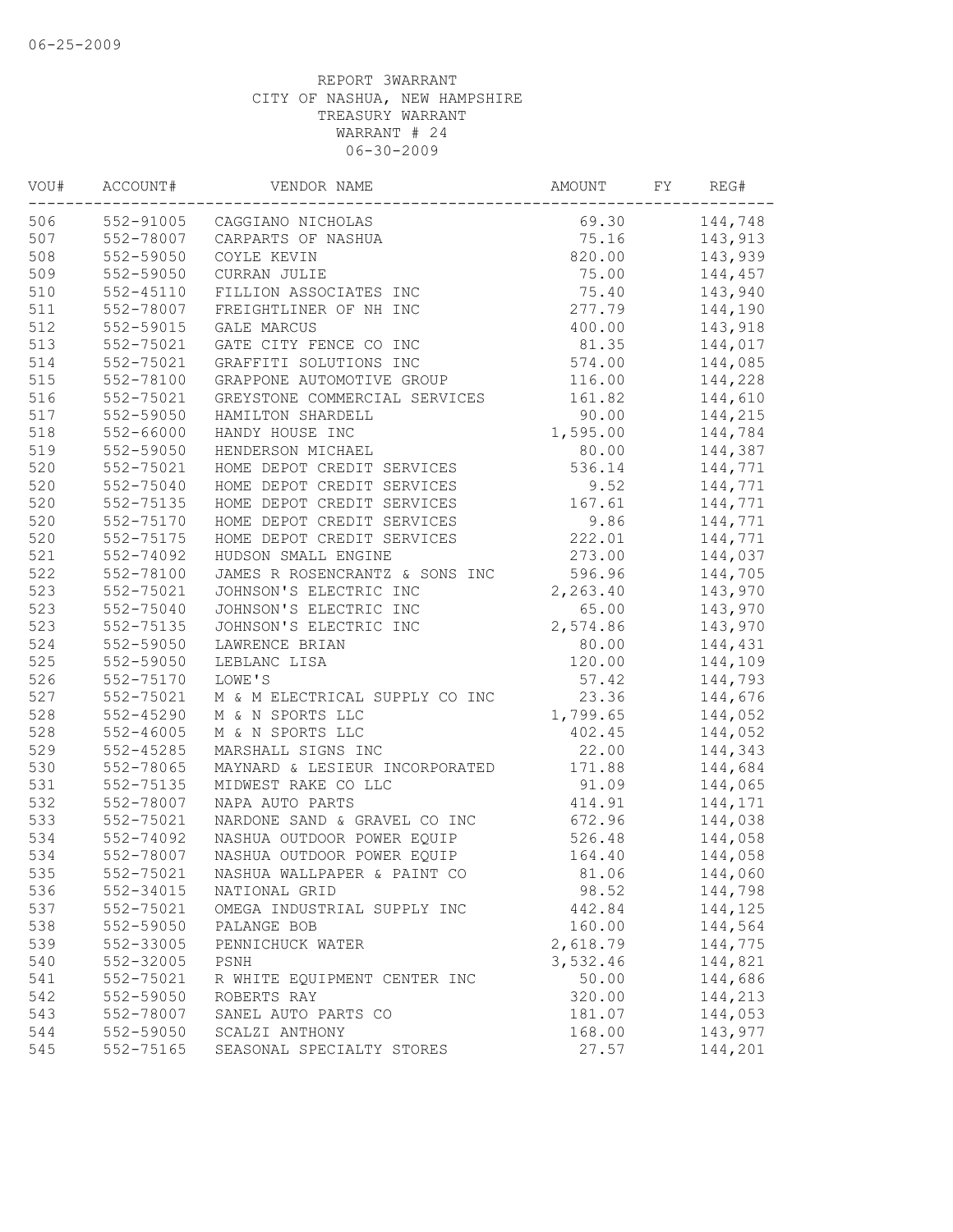| VOU#  | ACCOUNT#      | VENDOR NAME                             | AMOUNT    | FY | REG#           |
|-------|---------------|-----------------------------------------|-----------|----|----------------|
| 545   | 552-75170     | SEASONAL SPECIALTY STORES               |           |    | 101.89 144,201 |
| 546   | 552-59015     | SHANNACHIE/ PAT HEFFERNAN               | 250.00    |    | 144,237        |
| 547   | 552-75135     | STANLEY ELEVATOR COMPANY INC            | 291.08    |    | 144,700        |
| 548   | 552-59050     | THORP BILL                              | 75.00     |    | 144,074        |
| 549   | 552-59050     | THORP DAVID                             | 150.00    |    | 144,077        |
| 550   | 552-78100     | TURF PRODUCTS CORP                      | 698.69    |    | 144,239        |
| 551   | 552-59050     | WALKER KALEY                            | 176.00    |    | 144,022        |
| 552   | 552-59015     | WRIGHT KAREN                            | 600.00    |    | 144,573        |
| 553   | 552-59050     | YOUNG BRUCE<br>________________________ | 340.00    |    | 144,455        |
| TOTAL | 552           | PARKS AND RECREATION                    |           |    | 27,091.80      |
|       |               |                                         |           |    |                |
| 554   |               | 553-75130 ARROW EQUIPMENT INC           | 420.95    |    | 144,185        |
| 555   | 553-47010     | BASS FIRST AID SERVICE COMPANY          | 202.25    |    | 143,960        |
| 556   | 553-59150     | BCM CONTROLS CORPORATION                | 1,213.82  |    | 144,096        |
| 557   | 553-45060     | BELLETETES INC                          | 57.60     |    | 144,044        |
| 557   | 553-45175     | BELLETETES INC                          | 13.00     |    | 144,044        |
| 557   | 553-49075     | BELLETETES INC                          | 53.04     |    | 144,044        |
| 557   | 553-78100     | BELLETETES INC                          | 6.84      |    | 144,044        |
| 558   | $553 - 45010$ | BROX INDUSTRIES INC                     | 373.24    |    | 143,934        |
| 558   | 553-45015     | BROX INDUSTRIES INC                     | 757.04    |    | 143,934        |
| 558   | $553 - 45025$ | BROX INDUSTRIES INC                     | 45.00     |    | 143,934        |
| 558   | $553 - 45190$ | BROX INDUSTRIES INC                     | 114.21    |    | 143,934        |
| 559   | 553-78100     | CASEY EQUIPMENT & RENTAL CORP           | 13.44     |    | 144,179        |
| 560   | 553-69025     | CHROMATE INDUSTRIAL CORP                | 172.38    |    | 144,005        |
| 561   | $553 - 45015$ | CONTINENTAL PAVING INC                  | 614.92    |    | 144,691        |
| 562   | 553-45060     | CORRIVEAU ROUTHIER INC                  | 85.00     |    | 144,677        |
| 563   | 553-48015     | DENNIS K BURKE INC                      | 24,821.53 |    | 144,839        |
| 564   | 553-78100     | DONOVAN EQUIPMENT CO INC                | 112.39    |    | 143,932        |
| 565   | 553-78100     | DUNN BATTERY LLC                        | 347.80    |    | 144,144        |
| 566   | 553-69025     | FREIGHTLINER OF NH INC                  | 24.75     |    | 144,190        |
| 566   | 553-78100     | FREIGHTLINER OF NH INC                  | 51.17     |    | 144,190        |
| 567   | 553-75130     | G H PHILBRICK SONS INC                  | 1,282.50  |    | 144,076        |
| 568   | 553-59168     | GATE CITY FENCE CO INC                  | 145.00    |    | 144,017        |
| 569   | 553-59100     | GMS HYDRAULICS INC                      | 288.75    |    | 144,702        |
| 570   | 553-46045     | GRAINGER                                | 25.70     |    | 143,982        |
| 570   | 553-49075     | GRAINGER                                | 109.37    |    | 143,982        |
| 570   | 553-69025     | GRAINGER                                | 151.15    |    | 143,982        |
| 571   | 553-45060     | GRANITE STATE CONCRETE CO INC           | 678.00    |    | 144,210        |
| 572   | 553-45060     | HOME DEPOT CREDIT SERVICES              | 49.97     |    | 144,771        |
| 573   | 553-78100     | HOWARD P FAIRFIELD, LLC                 | 885.00    |    | 144,390        |
| 574   | 553-59135     | J P PEST SERVICES                       | 65.00     |    | 144,097        |
| 575   | 553-49075     | LIBERTY INTN'L TRUCKS OF NH LL          | 35.04     |    | 144,681        |
| 575   | 553-78100     | LIBERTY INTN'L TRUCKS OF NH LL          | 1,399.04  |    | 144,681        |
| 576   | 553-69025     | MATCO TOOLS                             | 51.00     |    | 143,893        |
| 577   | 553-78100     | MILTON CAT                              | 4.67      |    | 144,227        |
| 578   | 553-78100     | MINUTEMAN TRUCKS INC                    | 241.85    |    | 144,095        |
|       |               |                                         |           |    |                |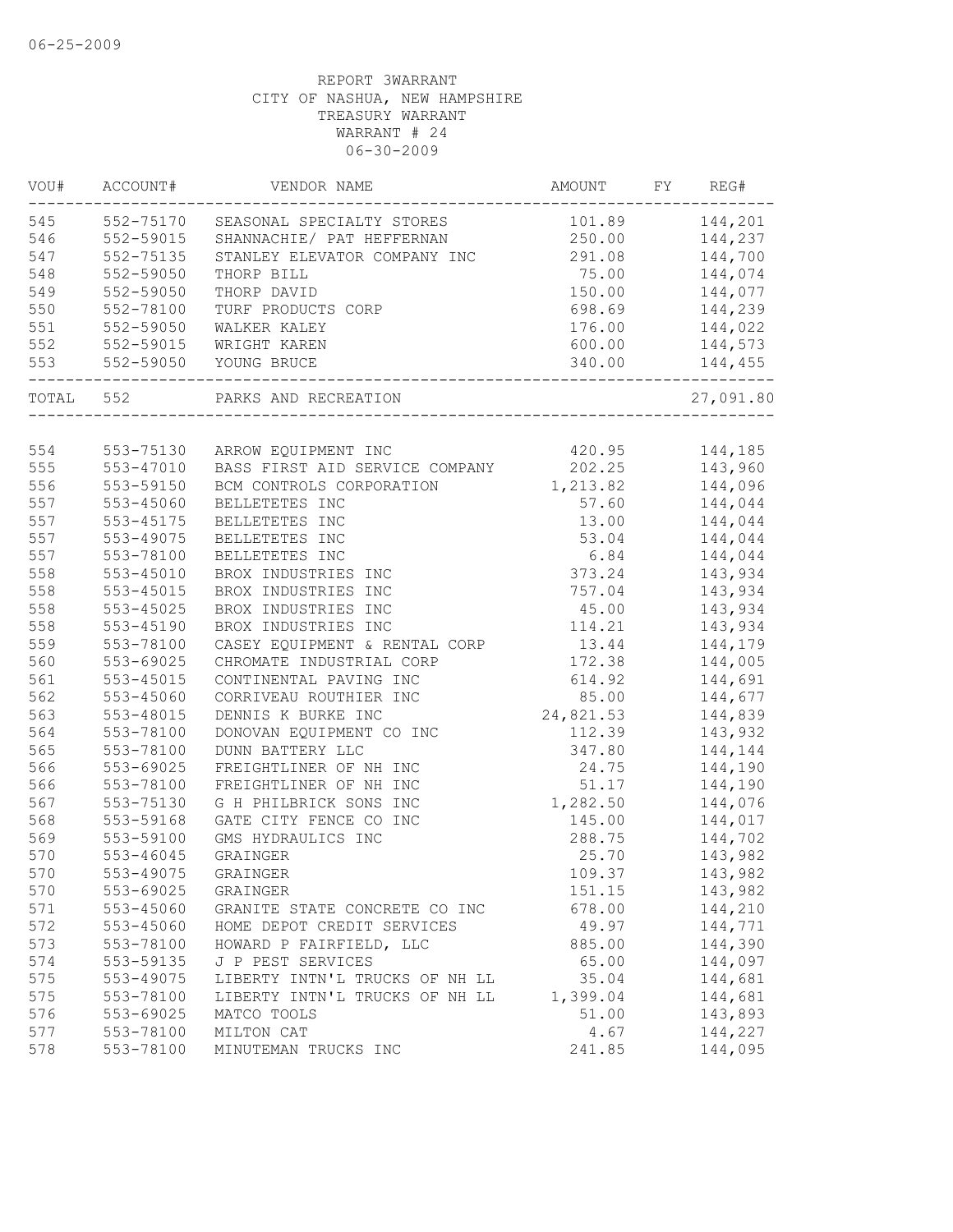| VOU#  | ACCOUNT#      | VENDOR NAME                        | AMOUNT   | FY | REG#              |
|-------|---------------|------------------------------------|----------|----|-------------------|
| 579   | 553-49075     | NAPA AUTO PARTS                    | 67.20    |    | 144,171           |
| 579   | 553-69025     | NAPA AUTO PARTS                    | 415.99   |    | 144,171           |
| 580   | 553-45060     | NASHUA FARMERS EXCHANGE INC        | 113.50   |    | 144,696           |
| 581   | 553-34015     | NATIONAL GRID                      | 85.80    |    | 144,798           |
| 582   | 553-78035     | NEW G.H. BERLIN OIL COMPANY        | 132.74   |    | 144,087           |
| 583   | 553-75023     | NH SAFE & LOCK CO INC              | 181.40   |    | 144,137           |
| 584   | 553-49075     | PINE MOTOR PARTS                   | 58.00    |    | 144,685           |
| 584   | 553-69025     | PINE MOTOR PARTS                   | 16.64    |    | 144,685           |
| 585   | 553-46045     | ROCKY BRANDS RETAIL LLC            | 164.00   |    | 144,221           |
| 586   | 553-59100     | SAFETY-KLEEN SYSTEMS INC           | 200.22   |    | 143,933           |
| 587   | 553-49075     | SANEL AUTO PARTS CO                | 89.58    |    | 144,053           |
| 587   | 553-69025     | SANEL AUTO PARTS CO                | 154.52   |    | 144,053           |
| 587   | 553-78035     | SANEL AUTO PARTS CO                | 143.52   |    | 144,053           |
| 587   | 553-78100     | SANEL AUTO PARTS CO                | 371.22   |    | 144,053           |
| 588   | 553-48005     | SHATTUCK MALONE OIL CO             | 4,264.99 |    | 144,761           |
| 589   | 553-41015     | STAPLES BUSINESS ADVANTAGE         | 152.20   |    | 144,235           |
| 590   | $553 - 46045$ | UNIFIRST CORPORATION               | 823.96   |    | 144,192           |
| 591   | 553-69025     | USP OF NEW ENGLAND                 | 43.65    |    | 144,164           |
| TOTAL | 553           | STREET DEPARTMENT                  |          |    | 42,391.54         |
| 592   | 555-45288     | HIGHWAY TECH                       | 2,410.00 |    | 143,957           |
| 593   | 555-45285     | PERMA-LINE CORP OF NEW ENGLAND     | 157.75   |    | 143,924           |
| 594   | 555-32025     | PSNH                               | 488.01   |    | 144,821           |
| 594   | 555-32025     | PSNH                               | 1,037.38 |    | 144,822           |
| 595   | 555-32025     | PSNH                               | 250.00   |    | 144,828           |
| 596   | 555-59181     | TMDE CALIBRATION LABS INC          | 190.00   |    | 144,546           |
| 597   | 555-75023     | UNIFIRST CORPORATION               | 23.75    |    | 144,192           |
| TOTAL | 555           | TRAFFIC DEPARTMENT                 |          |    | 4,556.89          |
|       |               |                                    |          |    |                   |
| 598   | 557-64035     | MUNICIPAL SUPPLY SALES CO          | 392.00   |    | 144,126           |
| 599   | 557-44005     | NOGUEIRA KATHRYN                   | 10.00    |    | 144,533           |
| 600   | 557-33005     | PENNICHUCK WATER                   | 54.92    |    | 144,775           |
| 601   | 557-75023     | PROGRESSIVE ALARM SERVICES         | 441.00   |    | 144,368           |
| 602   | 557-32005     | PSNH                               | 954.77   |    | 144,822           |
| 603   |               | 557-32005 PUBLIC SERVICE OF NH     | 4,122.30 |    | 144,824           |
| 604   |               | 557-69025 W E AUBUCHON COMPANY INC | 15.64    |    | 143,921           |
| TOTAL | 557           | PARKING LOTS                       |          |    | -----<br>5,990.63 |
|       |               |                                    |          |    |                   |
| 605   | 561-75023     | AMERICAN CEMETERY SUPPLIES INC     | 375.13   |    | 144,205           |
| 606   | 561-75023     | HOME DEPOT CREDIT SERVICES         | 171.60   |    | 144,771           |
| 607   | 561-75023     | LOWE'S                             | 228.00   |    | 144,793           |
| 608   | 561-74085     | NASHUA OUTDOOR POWER EQUIP         | 193.07   |    | 144,058           |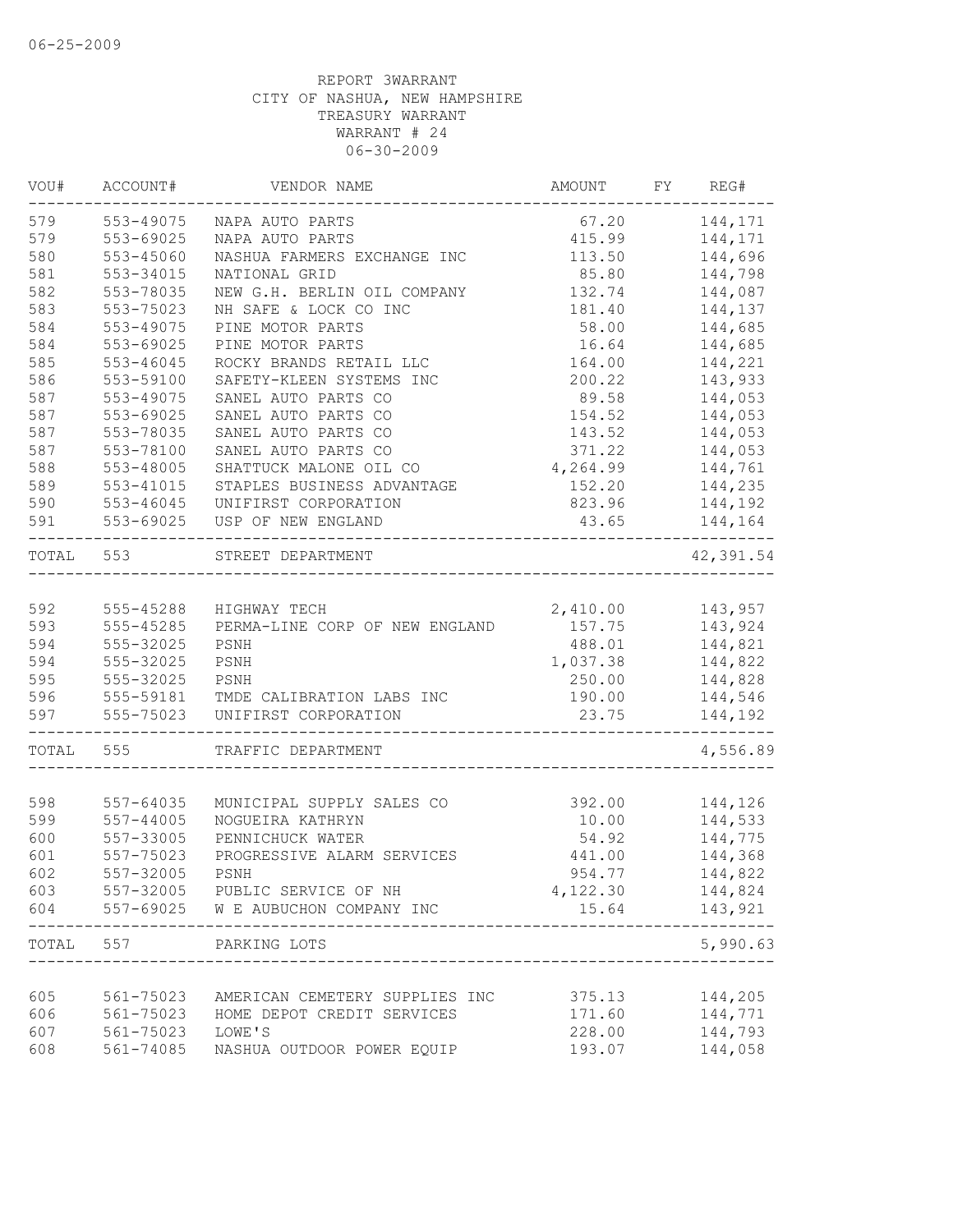| VOU#       | ACCOUNT#               | VENDOR NAME                                               | <b>AMOUNT</b>  | FY | REG#               |
|------------|------------------------|-----------------------------------------------------------|----------------|----|--------------------|
| 609<br>610 | 561-75903<br>561-41015 | NASHUA WALLPAPER & PAINT CO<br>STAPLES BUSINESS ADVANTAGE | 58.88<br>86.55 |    | 144,060<br>144,235 |
| TOTAL      | 561                    | EDGEWOOD CEMETERY                                         |                |    | 1, 113.23          |
| 611        | 562-75023              | CITY OF NASHUA/PETTY CASH SLIP                            | 35.95          |    | 143,878            |
| 612        | 562-33005              | PENNICHUCK WATER                                          | 59.49          |    | 144,775            |
| 613        | 562-75023              | TRIPLE H COMPANY                                          | 176.21         |    | 144,654            |
| TOTAL      | 562                    | SUBURBAN CEMETERIES                                       |                |    | 271.65             |
|            |                        |                                                           |                |    |                    |
| 614        | 563-41015              | CITY OF NASHUA                                            | 195.77         |    | 144,749            |
| 615        | 563-75023              | HOME DEPOT CREDIT SERVICES                                | 6.60           |    | 144,771            |
| 615        | 563-75023              | HOME DEPOT CREDIT SERVICES                                | 179.25         |    | 144,772            |
| 616        | 563-74092              | MAYNARD & LESIEUR INCORPORATED                            | 34.75          |    | 144,684            |
| 617        | 563-75903              | NASHUA WALLPAPER & PAINT CO                               | 1,055.76       |    | 144,060            |
| 618        | 563-32005              | PSNH                                                      | 255.60         |    | 144,822            |
| TOTAL      | 563                    | WOODLAWN CEMETERY                                         |                |    | 1,727.73           |
|            |                        |                                                           |                |    |                    |
| 619        | 572-95005              | AMERICAN PLANNING ASSOC                                   | 1,522.00       |    | 144,840            |
| 620        | 572-91005              | CITY OF NASHUA/PETTY CASH SLIP                            | 188.15         |    | 143,878            |
| 620        | 572-98029              | CITY OF NASHUA/PETTY CASH SLIP                            | 55.70          |    | 143,878            |
| 621        | 572-95010              | HARVARD BUSINESS REVIEW                                   | 79.00          |    | 144,760            |
| 622        | 572-91005              | HOUSTON ROGER                                             | 204.60         |    | 144,141            |
| 623        | 572-62022              | SPILLERS SUPPLIES & EQUIPMENT                             | 4,516.60       |    | 144,303            |
| 624        | 572-95010              | THE WALL STREET JOURNAL                                   | 120.88         |    | 144,816            |
| 625        | 572-95010              | THE WATERS CONSULTING GROUP, I                            | 560.00         |    | 144,815            |
| 626        | 572-95005              | ULI-URBAN LAND INSTITUTE                                  | 225.00         |    | 144,781            |
| 627        | 572-98046              | WARD'S NATURAL SCIENCE                                    | 403.18         |    | 144,127            |
| TOTAL      | 572                    | PLANNING DEPARTMENT                                       |                |    | 7,875.11           |
|            |                        |                                                           |                |    |                    |
| 628        | 573-53025              | CHISHOLM DEBORA A                                         | 3,330.00       |    | 144,015            |
| 629        |                        | 573-98029 CITY OF NASHUA/PETTY CASH SLIP                  | 34.86          |    | 143,878            |
| 630        |                        | 573-54025 SOFTWARE ASSOCIATION OF NEW HA                  | 400.00         |    | 144,643            |
| TOTAL      | 573                    | ECONOMIC DEVELOPMENT<br>____________                      |                |    | 3,764.86           |
|            |                        |                                                           |                |    |                    |
| 631        |                        | 575-45090 AC MOORE INC                                    | $-38.34$       |    | 144,080            |
| 631        | 575-45150              | AC MOORE INC                                              | 53.64          |    | 144,080            |
| 632        | 575-45050 AMAZON       |                                                           | 206.31         |    | 144,835            |
| 633        |                        | 575-41015 ANCO SIGNS & STAMPS INC                         | 17.00          |    | 144,154            |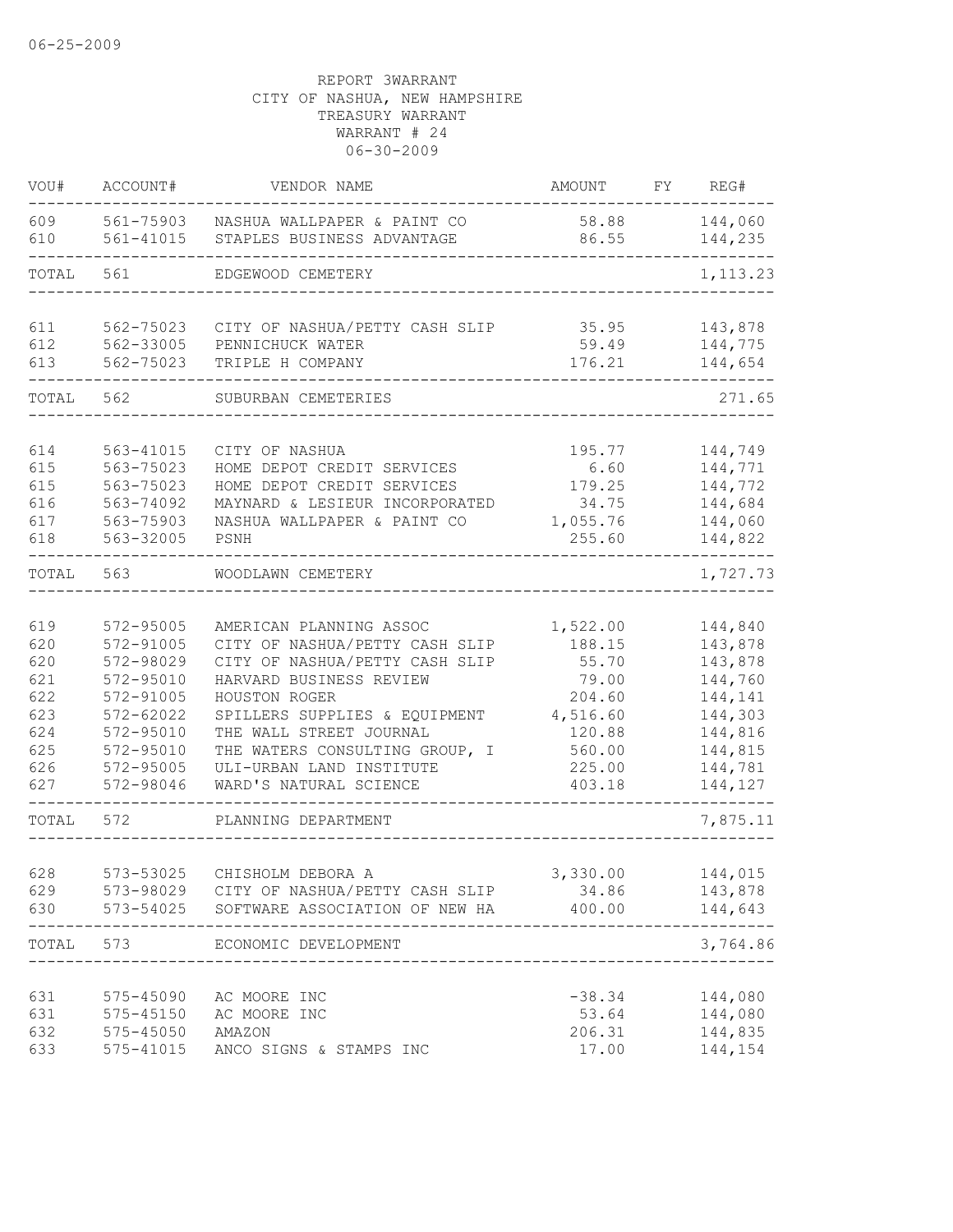| VOU#       | ACCOUNT#      | VENDOR NAME                                                                                                   | AMOUNT             | FY | REG#               |
|------------|---------------|---------------------------------------------------------------------------------------------------------------|--------------------|----|--------------------|
| 634        |               | 575-45050 BAKER & TAYLOR                                                                                      | 3, 219.14 143, 958 |    |                    |
| 634        | 575-45050     | BAKER & TAYLOR                                                                                                | 534.29             |    | 143,959            |
| 635        | 575-45085     | BAKER & TAYLOR ENTERTAINMENT                                                                                  | 530.94             |    | 143,952            |
| 635        | 575-45315     | BAKER & TAYLOR ENTERTAINMENT                                                                                  | 68.99              |    | 143,952            |
| 636        | 575-45904     | BOSTON GLOBE                                                                                                  | 260.00             |    | 144,830            |
| 637        | $575 - 45050$ | COUNCIL OF STATE GOVERNMENTS                                                                                  | 112.50             |    | 143,911            |
| 638        | 575-45903     | COUNTRY WATCH INC                                                                                             | 399.00             |    | 144,770            |
| 639        | 575-91015     | DESCHENES SUSAN                                                                                               | 76.70              |    | 144,208            |
| 640        | 575-45050     | <b>GALE</b>                                                                                                   | 3,975.23           |    | 144,178            |
| 641        | 575-45220     | GRESSCO LTD                                                                                                   | 4,600.35           |    | 144,007            |
| 642        | 575-42010     | HOME DEPOT CREDIT SERVICES                                                                                    | 37.95              |    | 144,772            |
| 643        | 575-45050     | INFORMATION TODAY INC                                                                                         | 59.95              |    | 143,967            |
| 644        | 575-45050     | INGRAM LIBRARY SERVICES                                                                                       | 2,624.08           |    | 144,226            |
| 645        | 575-91005     | JASINSKI JENNIFER                                                                                             | 35.31              |    | 143,991            |
| 645        | 575-91015     | JASINSKI JENNIFER                                                                                             | 45.25              |    | 143,991            |
| 646        | 575-45090     | LAKAYE STUDIO LLC                                                                                             | 27.41              |    | 144,434            |
| 647        | $575 - 45315$ | MAIN DUNSTABLE VIDEO                                                                                          | 34.24              |    | 144,832            |
| 648        | 575-45903     | MARCIVE INC                                                                                                   | 1,425.00           |    | 144,764            |
| 649        | $575 - 45050$ | MATTHEW BENDER & CO INC                                                                                       | 114.90             |    | 144,837            |
| 650        | $575 - 45150$ | MR PHIL & CO                                                                                                  | 325.00             |    | 144,808            |
| 651        | 575-45315     | MULTICULTURAL BOOKS & VIDEOS                                                                                  | 325.71             |    | 144,069            |
| 652        | 575-34015     | NATIONAL GRID                                                                                                 | 146.81             |    | 144,798            |
| 653        | 575-45085     | NEWSOUND                                                                                                      | 772.72             |    | 144,472            |
| 654        | 575-95005     | <b>NHLTA</b>                                                                                                  | 140.00             |    | 144,831            |
| 655        | 575-73015     | OFFICE ENVIRONMENTS OF NEW ENG                                                                                | 970.72             |    | 144,199            |
| 656        | $575 - 45150$ | ORIENTAL TRADING CO INC                                                                                       | 197.71             |    | 144,297            |
| 657        | 575-33005     | PENNICHUCK WATER                                                                                              | 354.36             |    | 144,775            |
| 658        | $575 - 45050$ | PERMA-BOUND                                                                                                   | 123.75             |    | 144,688            |
| 659        | 575-32005     | PSNH                                                                                                          | 45.06              |    | 144,822            |
| 660        | 575-45085     | RANDOM HOUSE INC                                                                                              | 12.00              |    | 144,246            |
| 661        | 575-45085     | RECORDED BOOKS LLC                                                                                            | 942.94             |    | 144,198            |
| 662        | 575-73015     | STAPLES BUSINESS ADVANTAGE                                                                                    | 615.42             |    | 144,235            |
| 663        | $575 - 45904$ | UNION LEADER CORP<br>---------------                                                                          | 270.92             |    | 144,767            |
| TOTAL 575  |               | PUBLIC LIBRARIES                                                                                              |                    |    | 23,662.96          |
|            |               |                                                                                                               |                    |    |                    |
| 664        |               | 576-49075 ANCO SIGNS & STAMPS INC                                                                             | 17.45              |    | 144,154            |
| 665        | 576-91005     | FINDLEY MICHAEL                                                                                               | 90.30              |    | 144,379            |
| 666        | 576-95005     | IAEI                                                                                                          | 102.00             |    | 144,829            |
| 667        |               | INTERNATIONAL CODE COUNCIL, IN 3,833.50                                                                       |                    |    | 144,222            |
| 667<br>668 |               | 576-49025 INTERNATIONAL CODE COUNCIL, IN<br>576-94005 INTERNATIONAL CODE COUNCIL, IN<br>576-94005 MARCUM RUSS | 59.00<br>60.00     |    | 144,222<br>144,062 |
|            |               | ---------------------------<br>TOTAL 576 BUILDING DEPARTMENT                                                  |                    |    | 4,162.25           |
|            |               |                                                                                                               |                    |    |                    |
| 669        |               | 577-49025 INTERNATIONAL CODE COUNCIL, IN 2,687.87 144,222                                                     |                    |    |                    |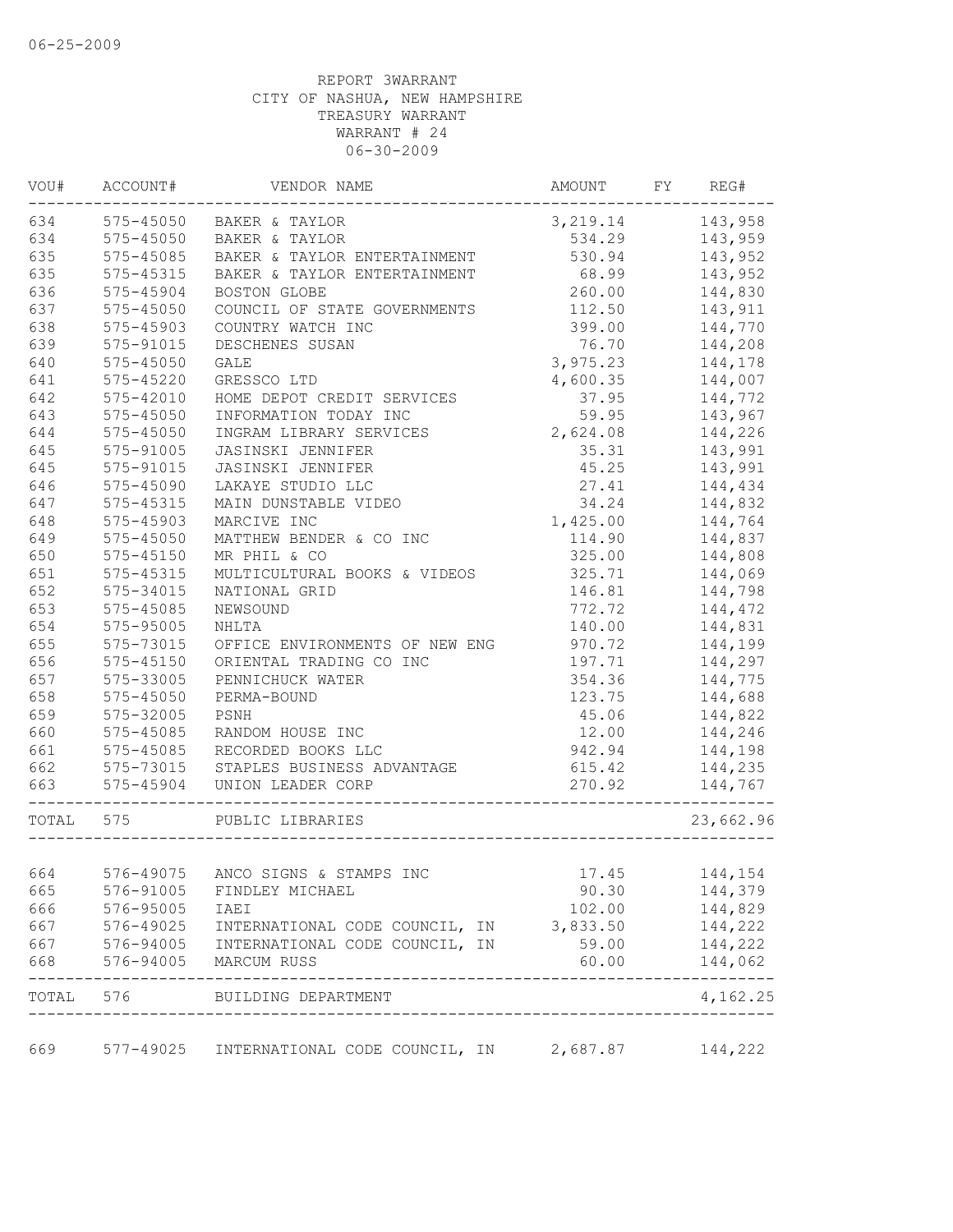|                            | 212,536 581-94010 AARTHUN KAY                 | 267.20           | 144,359            |
|----------------------------|-----------------------------------------------|------------------|--------------------|
| 212,537 581-49050          | ABLENET INC                                   | 383.00           | 144,707            |
| 212,538 581-49050          | AC MOORE INC                                  | 22.32            |                    |
| 212,539 581-42110          | ALARMAX DISTRIBUTORS INC                      | 175.98           | 143,997<br>144,265 |
| 212,540 581-44005          | ALPHAGRAPHICS                                 | 409.08 144,054   |                    |
| 212,541 581-31005          | ALTERNATIVE COMMUNICATIONS SER 300.00 144,166 |                  |                    |
| 212,542 581-49035          | AMSCO SCHOOL PUBLICATIONS INC 945.07 143,906  |                  |                    |
| 670 581-53100              | ANACOMP INC                                   | 87.60 143,936    |                    |
| 212,543 581-98030          | ANCO SIGNS & STAMPS INC                       |                  | 115.30 144,154     |
| 212,544 581-31005          | AT&T                                          | 31.42            | 144,847            |
| 212,545 581-75023          | B & S LOCKSMITH INC                           | 36.70            | 144,110            |
| 212,546 581-49050          | BAKER & TAYLOR                                | 30.73            |                    |
| 212,547 581-49030          | BARNES & NOBLE INC                            | 187.96           | 143,959<br>143,883 |
| 212,547 581-49035          | BARNES & NOBLE INC                            | 4,087.81 143,883 |                    |
| 212,547 581-49050          | BARNES & NOBLE INC                            | 118.00           | 143,883            |
| 212,548 581-49035          | BARNES & NOBLE.COM                            | 3,081.91 144,375 |                    |
| 212,549 581-91005          | BATES DIANE                                   |                  | 97.35 144,331      |
| 212,550 581-31005          | BAYRING COMMUNICATIONS                        | 2,391.27 144,851 |                    |
| 212,551 581-42130          | BEARINGS SPECIALTY CO INC                     | 13.94            | 144,204            |
| 212,552 581-59130          | BEAULIEU DAVID R                              | 58.00            | 144,191            |
| 212,553 581-49050          | BELLETETES INC                                | 399.04           |                    |
| 212,553 581-49050          | BELLETETES INC                                | 182.57           | 144,044<br>144,045 |
| 212,553 581-75023          | BELLETETES INC                                |                  | 981.02 144,044     |
| 212,554 581-49050          | BERMAN JERALD                                 | 67.16 144,515    |                    |
| 212,555 581-59130          | BOUCHARD WARREN                               | 78.00 144,385    |                    |
| 212,556 581-49050          | BREEN CHRISTINE                               |                  | 109.71 144,377     |
| 212,557 581-64192          | BRODHEAD GARRETT                              | 1,315.99 144,426 |                    |
| 212,558 581-49910          | BROX INDUSTRIES INC                           | 19.14            | 143,934            |
| 212,559 581-55010          | BUDGET CAR & TRUCK RENTAL                     | 150.67           | 144,327            |
| 212,560 581-91005          | BURKE CHRISTINE                               | 34.38            |                    |
| 212,561 581-91005          | BURRUTO JOHN                                  | 24.34            | 144,406<br>144,415 |
| 212,562 581-91005          | CALLAN KIMBERLY                               |                  | $113.66$ $144,427$ |
| 212,563 581-55015          | CANTARA DEBORAH                               |                  | 198.00 143,987     |
| 212,564 581-42130 CAPP INC |                                               | 315.00           | 144,252            |
| 212,565 581-53040          | CAPPETTA CHARLES MD                           | 2,500.00         | 144,372            |
| 212,566 581-94010          | CARITA JENNIFER                               | 1,522.80         | 144,511            |
| 212,567 581-49050          | CARTRIDGE WORLD                               | 205.98           | 144,386            |
| 212,567 581-64192          | CARTRIDGE WORLD                               | 92.93            | 144,386            |
| 212,568 581-94010          | CAWLEY MAUREEN                                | 1,000.00         | 144,312            |
| 212,569 581-49050          | CDW GOVERNMENT INC                            | 1,876.00         | 144,285            |
| 212,570 581-49050          | CEN-COM                                       | 112.50           | 143,909            |
| 212,571 581-49035          | CENTER FOR LEARNING                           | 474.23           | 144,024            |
| 212,572 581-42020          | CENTRAL PAPER PRODUCTS CO                     | 1,357.60         | 144,693            |
| 212,573 581-53100          | CHG MEDICAL STAFFING                          | 10,500.00        | 144,428            |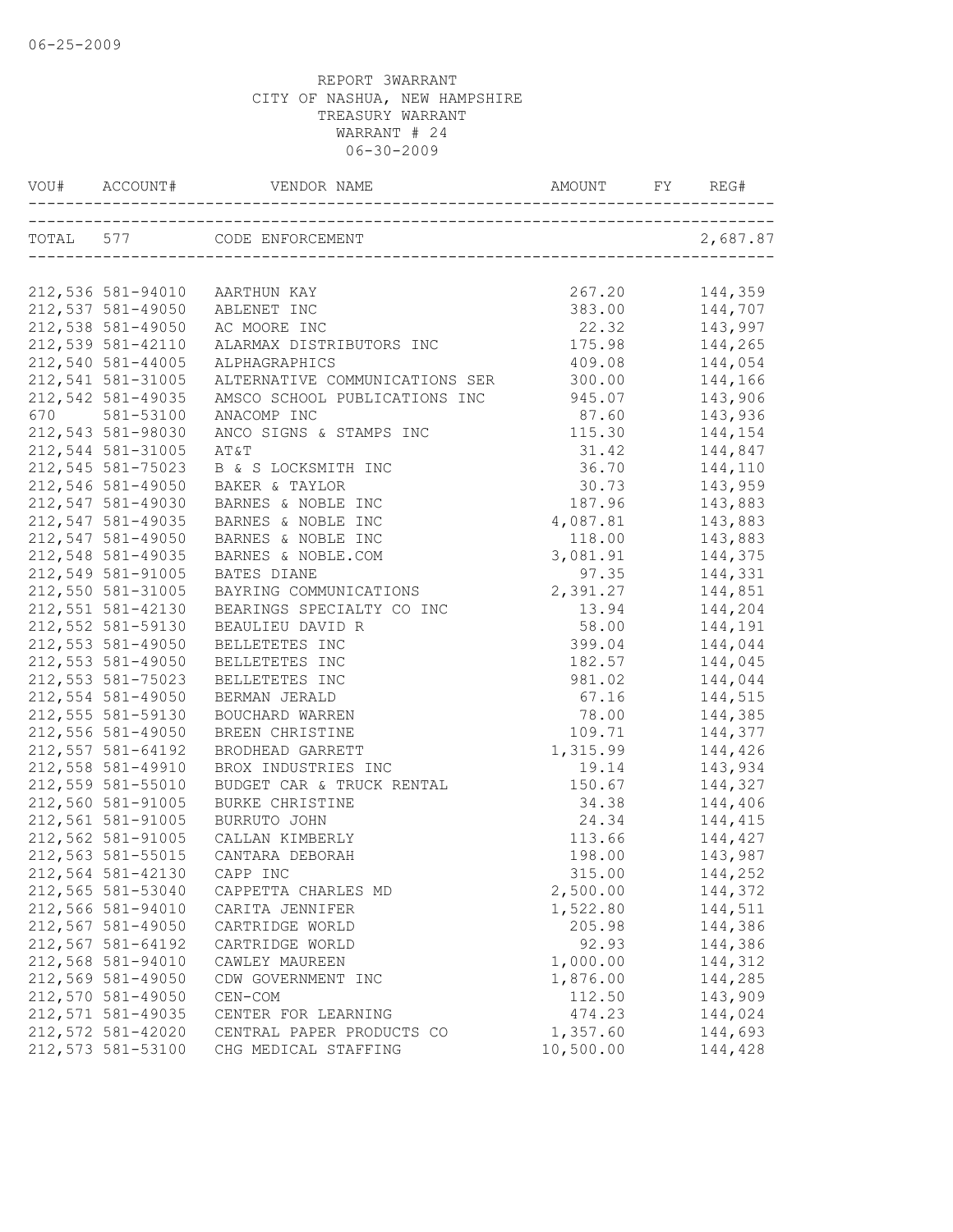| VOU# | ACCOUNT#          | VENDOR NAME                               | AMOUNT    | FY | REG#    |
|------|-------------------|-------------------------------------------|-----------|----|---------|
|      |                   | 212,574 581-78007 CHUCK'S AUTO REPAIR INC | 152.47    |    | 144,340 |
|      | 212,575 581-91005 | CIELINSKI AMY                             | 68.20     |    | 144,419 |
|      | 212,576 581-49050 | CLAFFEY NEIL                              | 66.00     |    | 144,499 |
|      | 212,577 581-53103 | CLARK ASSOCIATES/DEBBIE CLARK             | 30,844.50 |    | 143,941 |
|      | 212,578 581-91040 | COCHRANE DONALD                           | 97.90     |    | 144,421 |
|      | 212,579 581-49075 | COFFEE PAUSE                              | 120.00    |    | 144,660 |
|      | 212,580 581-56030 | COMMUNITY COUNCIL OF NASHUA               | 11,690.40 |    | 144,236 |
|      | 212,581 581-53103 | COMPASSIONATE STAFFING LLC                | 303.75    |    | 144,070 |
|      | 212,582 581-49050 | COMPUTER HUT OF N E INC                   | 361.87    |    | 144,699 |
|      | 212,582 581-64045 | COMPUTER HUT OF N E INC                   | 1,675.00  |    | 144,699 |
|      | 212,582 581-74092 | COMPUTER HUT OF N E INC                   | 594.50    |    | 144,699 |
|      | 212,583 581-44005 | COPY SHOP                                 | 1,182.47  |    | 144,010 |
|      | 212,584 581-49050 | CRYSTAL ROCK BOTTLED WATER                | 150.50    |    | 144,400 |
|      | 212,585 581-53100 | CUSTOM COMPUTER SPECIALIST INC            | 250.00    |    | 144,219 |
|      | 212,586 581-78007 | D & R TOWING INC                          | 70.00     |    | 144,678 |
|      | 212,587 581-94010 | DARROW DANA                               | 1,041.60  |    | 144,317 |
|      | 212,588 581-94010 | DEHNER STEPHANIE                          | 1,920.00  |    | 144,001 |
|      | 212,589 581-49050 | DELTA EDUCATION                           | 156.68    |    | 144,313 |
|      | 212,590 581-49030 | DEMCO INC                                 | 135.76    |    | 143,955 |
|      | 212,591 581-49050 | DEWITT DIANA                              | 109.87    |    | 143,904 |
|      | 212,592 581-49055 | DISCOVERY EDUCATION                       | 250.55    |    | 144,382 |
|      | 212,593 581-78007 | DONOVAN EQUIPMENT CO INC                  | 518.32    |    | 143,932 |
|      | 212,594 581-49050 | DUBRAY BEN                                | 20.33     |    | 144,659 |
|      | 212,595 581-91005 | DYER JENNIFER                             | 42.08     |    | 144,049 |
|      | 212,595 581-94030 | DYER JENNIFER                             | 100.00    |    | 144,049 |
|      | 212,596 581-84055 | EASTER SEALS NEW HAMPSHIRE                | 2,472.27  |    | 144,202 |
|      | 212,597 581-53100 | EBS HEALTHCARE                            | 804.00    |    | 144,495 |
|      | 212,598 581-45910 | EBSCO INFORMATION SERVICES                | 82.00     |    | 144,692 |
|      | 212,598 581-49030 | EBSCO INFORMATION SERVICES                | 845.23    |    | 144,692 |
|      | 212,599 581-53101 | EDUCATION INC                             | 154.28    |    | 144,335 |
|      | 212,600 581-43005 | ESSON VIRGINIA                            | 5.54      |    | 144,286 |
|      | 212,600 581-49050 | ESSON VIRGINIA                            | 12.97     |    | 144,286 |
|      | 212,601 581-59130 | EVANS RICHARD                             | 136.00    |    | 144,394 |
|      | 212,602 581-42130 | F W WEBB COMPANY                          | 1,003.49  |    | 143,966 |
|      | 212,603 581-53100 | FAGAN MELISSA MA CCCC-SLP                 | 3,937.50  |    | 144,490 |
|      | 212,604 581-31005 | FAIR POINT COMMUNICATIONS INC             | 52.21     |    | 144,848 |
|      | 212,605 581-31005 | FAIRPOINT COMMUNICATIONS INC              | 43.08     |    | 144,849 |
|      | 212,606 581-31005 | FAIRPOINT COMMUNICATIONS INC              | 28.44     |    | 144,850 |
|      | 212,607 581-74092 | FARRENKOPF RICHARD                        | 334.00    |    | 144,360 |
|      | 212,608 581-49075 | FASTENAL COMPANY                          | 84.07     |    | 144,123 |
|      | 212,609 581-55005 | FIRST STUDENT INC                         | 4,173.07  |    | 144,320 |
|      | 212,609 581-55005 | FIRST STUDENT INC                         | 3,659.29  |    | 144,321 |
|      | 212,609 581-55035 | FIRST STUDENT INC                         | 316.50    |    | 144,320 |
|      | 212,609 581-55035 | FIRST STUDENT INC                         | 221.01    |    | 144,321 |
|      | 212,609 581-91040 | FIRST STUDENT INC                         | 113.13    |    | 144,320 |
|      | 212,610 581-51015 | FLYGARE SCHWARZ & CLOSSON                 | 1,044.00  |    | 144,168 |
|      | 212,611 581-49030 | FOLLETT LIBRARY RESOURCES                 | 596.93    |    | 143,923 |
|      | 212,611 581-49050 | FOLLETT LIBRARY RESOURCES                 | 20.65     |    | 143,923 |
|      |                   |                                           |           |    |         |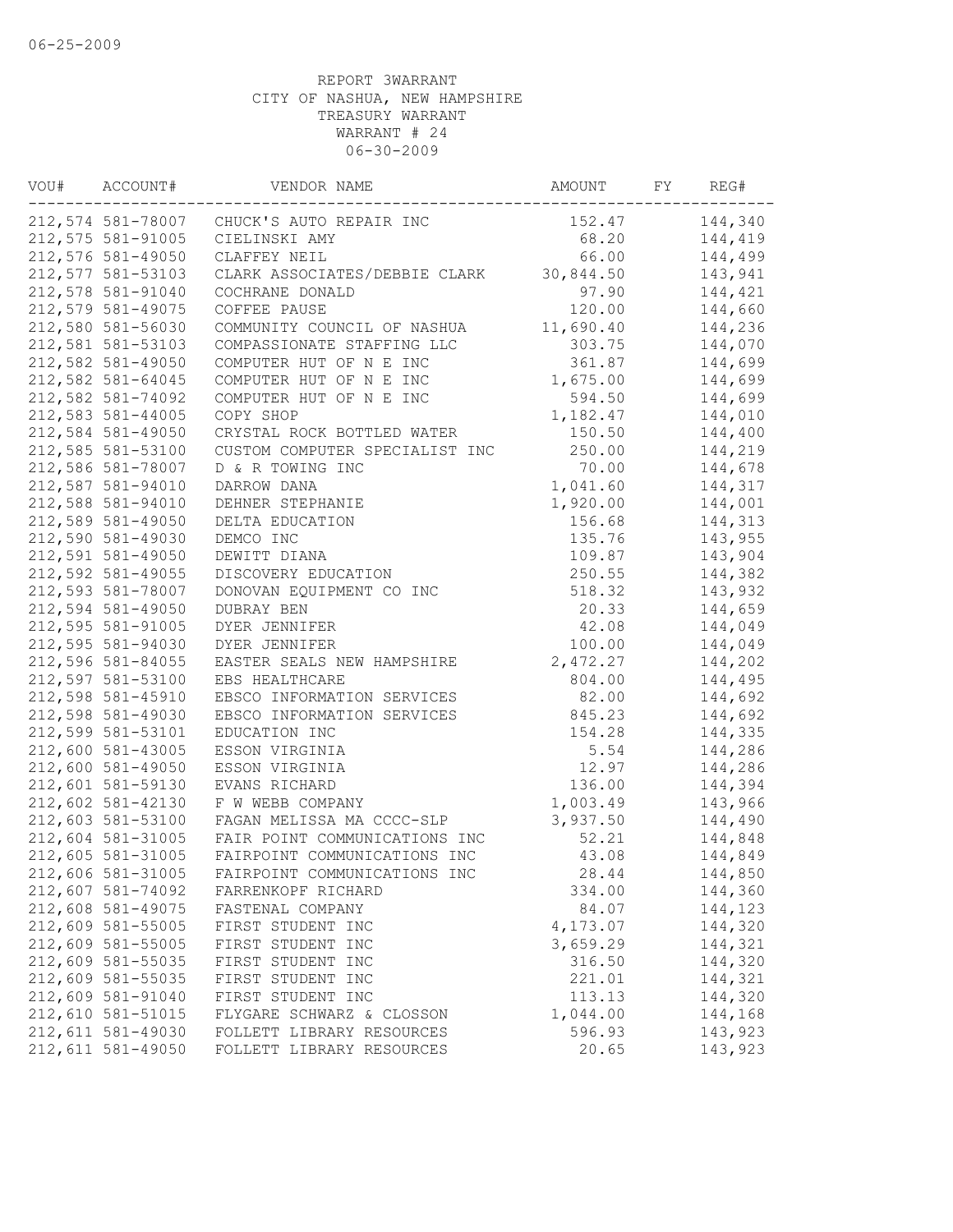| VOU# | ACCOUNT#          | VENDOR NAME                                  | AMOUNT    | FY | REG#    |
|------|-------------------|----------------------------------------------|-----------|----|---------|
|      |                   | 212,612 581-49050 FREE SPIRIT PUBLISHING INC | 29.90     |    | 144,703 |
|      | 212,613 581-49050 | FREY SCIENTIFIC                              | 43.33     |    | 144,011 |
|      | 212,614 581-94030 | FRIEDMAN DARA                                | 100.00    |    | 144,407 |
|      | 212,615 581-77005 | G H PHILBRICK SONS INC                       | 1,950.00  |    | 144,076 |
|      | 212,616 581-49050 | GENERAL LINEN SERVICE INC                    | 340.52    |    | 144,514 |
|      | 212,617 581-42130 | GRAINGER                                     | 349.27    |    | 143,982 |
|      | 212,618 581-42120 | GRANITE GROUP (THE)                          | 81.57     |    | 144,184 |
|      | 212,619 581-91005 | GREENBERG ELLEN                              | 751.95    |    | 144,399 |
|      | 212,620 581-94010 | HARRINGTON MICHAEL                           | 628.80    |    | 144,193 |
|      | 212,621 581-74092 | HARRIS EQUIPMENT REPAIR SERVIC               | 1,012.02  |    | 144,683 |
|      | 212,622 581-49050 | HEDBERG KRISTINA                             | 187.47    |    | 144,367 |
|      | 212,623 581-94030 | HEDRICH PAULA                                | 50.00     |    | 144,319 |
|      | 212,624 581-49035 | HERFF JONES INC                              | 396.68    |    | 144,378 |
|      | 212,625 581-49910 | HESS COMMUNICATIONS SERVICES                 | 205.00    |    | 144,206 |
|      | 212,626 581-49050 | HEWLETT-PACKARD CO                           | 1,438.00  |    | 144,057 |
|      | 212,626 581-64045 | HEWLETT-PACKARD CO                           | 2,873.00  |    | 144,057 |
|      | 212,627 581-49035 | HM RECEIVABLES CO LLC                        | 29,076.81 |    | 144,507 |
|      | 212,627 581-49095 | HM RECEIVABLES CO LLC                        | 1,023.67  |    | 144,507 |
|      | 212,628 581-42130 | HOMANS ASSOCIATES LLC                        | 29.90     |    | 144,391 |
|      | 212,629 581-75023 | HOME DEPOT CREDIT SERVICES                   | 108.00    |    | 144,307 |
|      | 212,630 581-49050 | HOME DEPOT CREDIT SERVICES                   | 165.96    |    | 144,333 |
|      | 212,631 581-49050 | HOME DEPOT CREDIT SERVICES                   | 42.18     |    | 144,371 |
|      | 212,632 581-42130 | HONEYWELL                                    | 1,491.72  |    | 144,358 |
|      | 212,633 581-91005 | HORNE LORRAINE                               | 31.21     |    | 144,276 |
|      | 212,634 581-98030 | HOSPITALITY & TOURISM                        | 56.24     |    | 144,752 |
|      | 212,635 581-49035 | INFOBASE PUBLISHING                          | 449.40    |    | 144,785 |
|      | 212,636 581-53100 | INTERIM HEALTHCARE OF THE NORT               | 364.00    |    | 144,121 |
|      | 212,637 581-42130 | ISLANDAIRE                                   | 607.25    |    | 144,661 |
|      | 212,638 581-63085 | J SALLESE & SONS INC                         | 130.03    |    | 144,342 |
|      | 212,639 581-49910 | JOHN DEERE LANDSCAPES INC                    | 2,604.00  |    | 143,963 |
|      | 212,640 581-42110 | KEYSTONE BATTERY                             | 1,983.71  |    | 144,306 |
|      | 212,641 581-91005 | KOSOW CARMEN                                 | 38.08     |    | 144,305 |
|      | 212,642 581-91005 | KOTOPOULIS JEANNETTE                         | 51.15     |    | 144,283 |
|      | 212,643 581-59130 | KUBA GARY                                    | 58.00     |    | 144,389 |
|      | 212,644 581-49050 | LAKESHORE LEARNING MATERIALS                 | 68.94     |    | 143,998 |
|      | 212,645 581-94030 | LALIBERTE SHERYL                             | 100.00    |    | 144,341 |
|      | 212,646 581-94010 | LAMONT ROBIN                                 | 1,998.40  |    | 144,417 |
|      | 212,647 581-49910 | LARCHMONT ENGINEERING & IRRIGA               | 2,053.19  |    | 144,018 |
|      | 212,648 581-91005 | LATINA DONNA                                 | 29.15     |    | 144,332 |
|      | 212,649 581-49035 | LEARNING CYCLES LLC                          | 970.20    |    | 144,347 |
|      | 212,649 581-49050 | LEARNING CYCLES LLC                          | 4,102.38  |    | 144,347 |
|      | 212,650 581-49050 | LENTINE'S EDUCATION TECH                     | 827.87    |    | 144,530 |
|      | 212,651 581-49035 | LIBRARY VIDEO COMPANY                        | 21.90     |    | 144,269 |
|      | 212,652 581-49075 | LINEN & SHADE BIN INC                        | 755.00    |    | 144,259 |
|      | 212,653 581-91005 | LOFTUS JUDITH                                | 62.00     |    | 144,287 |
|      | 212,654 581-42110 | M & M ELECTRICAL SUPPLY CO INC               | 710.10    |    | 144,676 |
|      | 212,654 581-74092 | M & M ELECTRICAL SUPPLY CO INC               | 350.85    |    | 144,676 |
|      | 212,655 581-53100 | MACROBIE HEATHER                             | 350.00    |    | 144,420 |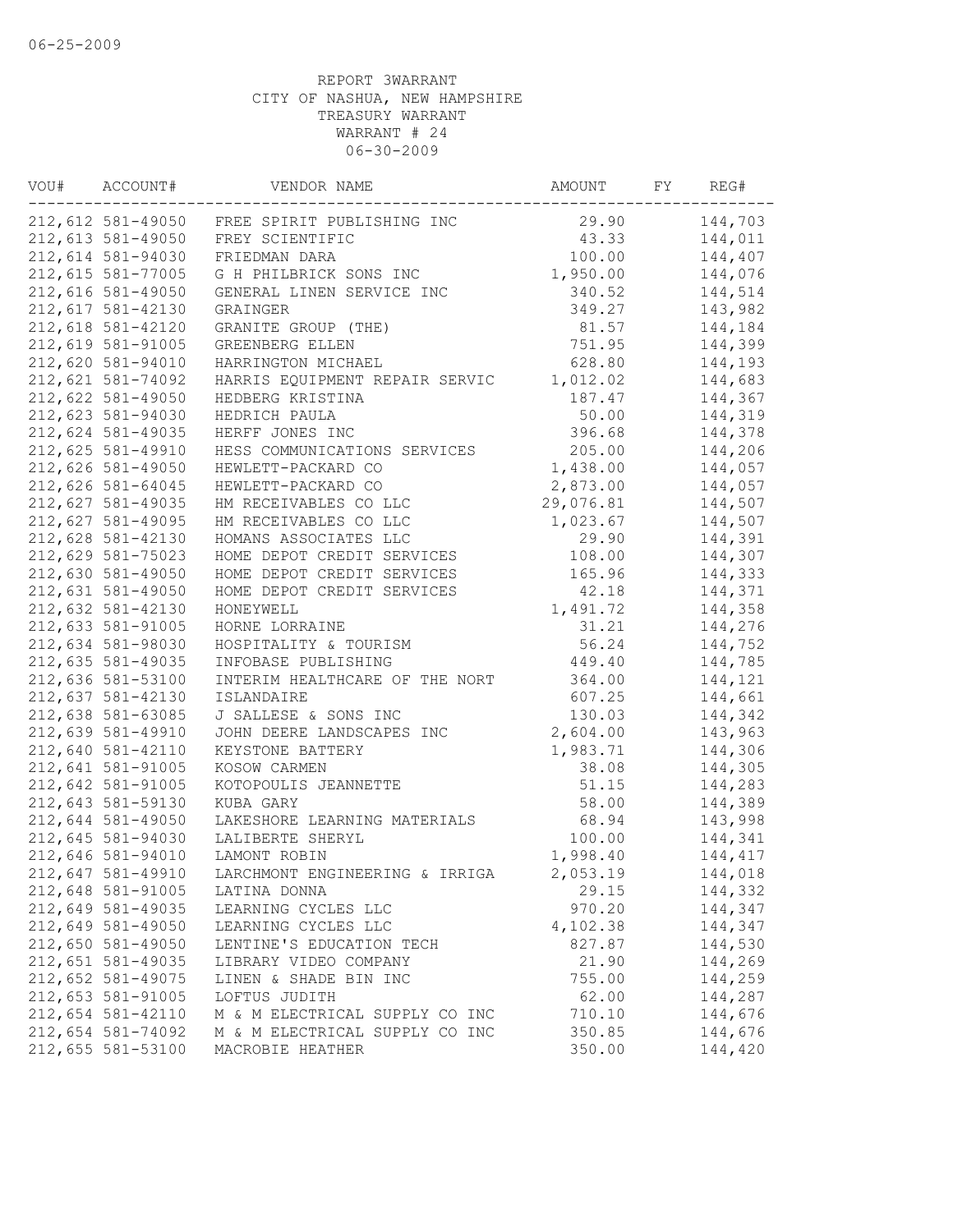| VOU# | ACCOUNT#          | VENDOR NAME                    | AMOUNT    | FY | REG#    |
|------|-------------------|--------------------------------|-----------|----|---------|
|      | 212,656 581-49050 | MAGLIO RITA                    | 67.99     |    | 144,298 |
|      | 212,657 581-49050 | MAINE OXY/SPEC AIR SPECIALTY G | 262.28    |    | 143,884 |
|      | 212,658 581-49050 | MAKEMUSIC                      | 786.90    |    | 144,709 |
|      | 212,659 581-55015 | MARDEN SUSAN                   | 149.60    |    | 144,502 |
|      | 212,660 581-49050 | MARKET BASKET                  | 900.88    |    | 144,061 |
|      | 212,661 581-75090 | MARVELL PLATE GLASS INC        | 378.00    |    | 143,917 |
|      | 212,662 581-53103 | MCCARTNEY AMY                  | 6,020.00  |    | 144,403 |
|      | 212,663 581-49035 | MCGRAW HILL COMPANIES          | 560.37    |    | 144,023 |
|      | 212,663 581-49050 | MCGRAW HILL COMPANIES          | 5,458.08  |    | 144,023 |
|      | 212,664 581-47010 | MEDCO SUPPLY INC               | 176.42    |    | 144,309 |
|      | 212,665 581-49050 | MODERN SCHOOL SUPPLIES INC     | 914.53    |    | 144,043 |
|      | 212,666 581-94010 | MORAN JANET                    | 1,440.00  |    | 144,462 |
|      | 212,667 581-49050 | MSC INDUSTRIAL SUPPLY CO INC   | 39.33     |    | 144,304 |
|      | 212,668 581-53100 | MULTI-STATE BILLING SERVICES L | 10,012.63 |    | 144,405 |
|      | 212,669 581-59130 | MURPHY DENNIS JR               | 116.00    |    | 144,027 |
|      | 212,670 581-49050 | MUSIC & ART CENTERS            | 1,071.68  |    | 144,675 |
|      | 212,670 581-64192 | MUSIC & ART CENTERS            | 2,253.00  |    | 144,675 |
|      | 212,671 581-49050 | NASCO                          | 991.10    |    | 144,694 |
|      | 212,672 581-49050 | NASHUA HIGH SCHOOL NORTH       | 30.00     |    | 144,753 |
|      | 212,673 581-49910 | NASHUA OUTDOOR POWER EQUIP     | 283.13    |    | 144,058 |
|      | 212,674 581-49075 | NASHUA WALLPAPER & PAINT CO    | 12.86     |    | 144,060 |
|      | 212,675 581-34015 | NATIONAL GRID                  | 2,796.08  |    | 144,853 |
|      | 212,676 581-49050 | NATIONAL SCIENCE TEACHERS' ASS | 338.96    |    | 144,325 |
|      | 212,677 581-95010 | NATIONAL STAFF DEVELOPMENT COU | 198.00    |    | 144,273 |
|      | 212,678 581-49050 | NATURALYARDS LLC               | 1,198.50  |    | 144,529 |
|      | 212,679 581-49910 | NATURE'S BEST                  | 2,000.00  |    | 144,408 |
|      | 212,680 581-66005 | NEOPOST LEASING                | 145.22    |    | 144,356 |
|      | 212,681 581-53101 | NEW HAMPSHIRE HOSPITAL         | 566.00    |    | 144,366 |
|      | 212,682 581-95005 | NFPA                           | 150.00    |    | 144,153 |
|      | 212,683 581-95010 | NHSAA                          | 200.00    |    | 144,363 |
|      | 212,684 581-49050 | NORTHCENTER FOODSERVICE        | 4,618.08  |    | 144,318 |
|      | 212,685 581-53100 | <b>NRPC</b>                    | 6,994.97  |    | 144,669 |
|      | 212,686 581-91005 | O'CONNOR MARIANNE              | 119.02    |    | 144,346 |
|      | 212,687 581-31005 | ONE COMMUNICATIONS             | 6, 162.43 |    | 144,827 |
|      | 212,687 581-31040 | ONE COMMUNICATIONS             | 889.43    |    | 144,827 |
|      | 212,688 581-78007 | ONE STOP AUTO BODY             | 900.00    |    | 144,300 |
|      | 212,689 581-91005 | OUELLETTE MARCIE               | 98.74     |    | 144,504 |
|      | 212,690 581-94010 | PALING-CARDOSO SARAH           | 1,041.60  |    | 144,348 |
|      | 212,691 581-49050 | PARADISE MALCOLM               | 96.07     |    | 144,395 |
|      | 212,692 581-91005 | PAYNE VICTORIA                 | 235.61    |    | 144,350 |
|      | 212,693 581-49075 | PBS DISTRIBUTION LLC           | 73.90     |    | 143,989 |
|      | 212,694 581-49035 | PEARSON EDUCATION              | 60.06     |    | 144,357 |
|      | 212,695 581-33005 | PENNICHUCK WATER WORKS INC     | 4,396.88  |    | 144,765 |
|      | 212,696 581-91005 | PEREZ KRISTINA                 | 27.61     |    | 144,513 |
|      | 212,697 581-43005 | PETTY CASH                     | 78.75     |    | 144,750 |
|      | 212,697 581-47010 | PETTY CASH                     | 9.94      |    | 144,750 |
|      | 212,698 581-94010 | PETZ DENISE                    | 1,300.80  |    | 144,672 |
|      | 212,699 581-49050 | PITSCO INC                     | 519.40    |    | 143,891 |
|      |                   |                                |           |    |         |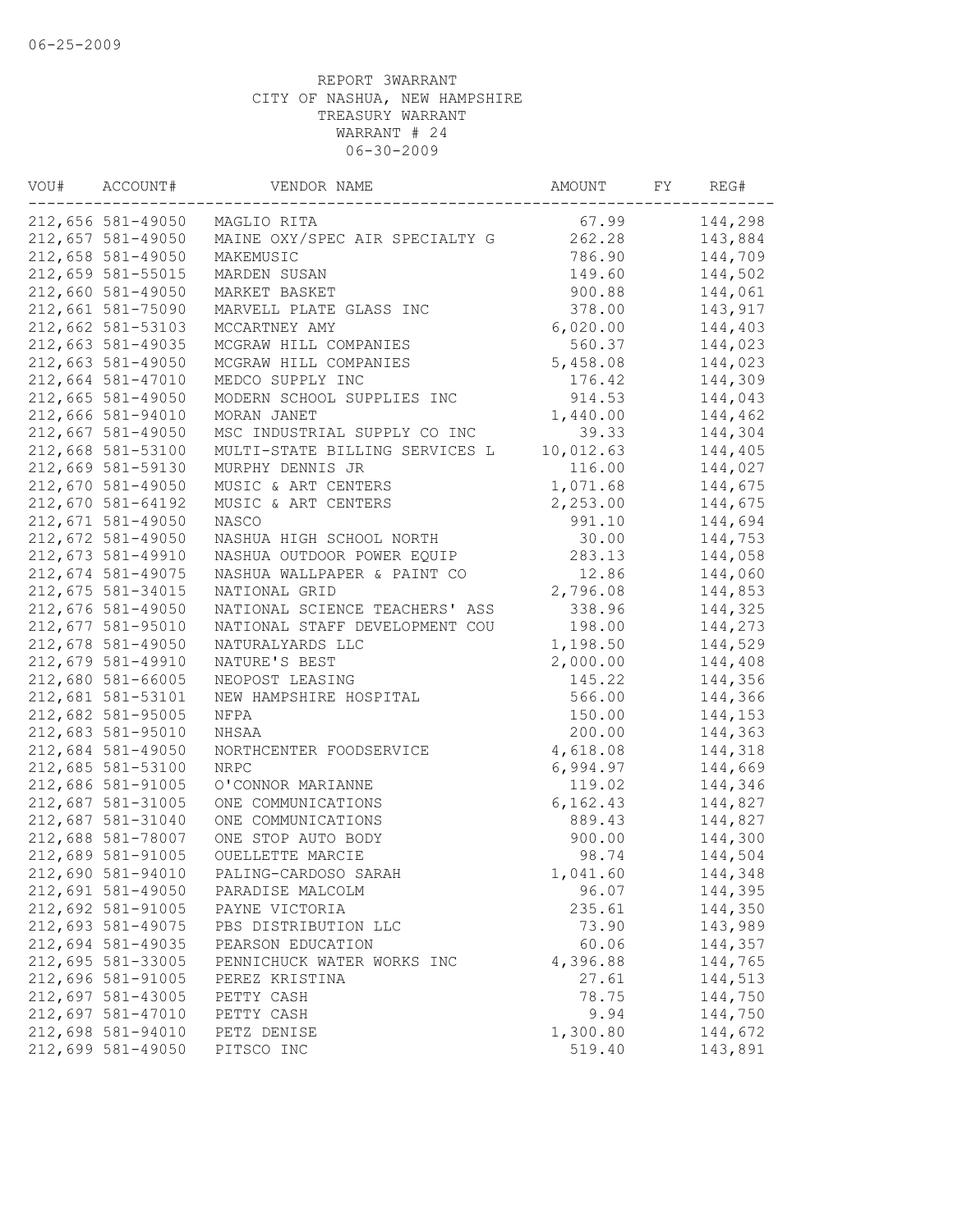| VOU# | ACCOUNT#          | VENDOR NAME                      | AMOUNT      | FY | REG#    |
|------|-------------------|----------------------------------|-------------|----|---------|
|      |                   | 212,700 581-91005 PLACE PATRICIA | 48.38       |    | 144,279 |
|      | 212,701 581-52010 | PLODZIK & SANDERSON PA           | 9,054.50    |    | 143,946 |
|      | 212,702 581-43005 | POSTMASTER                       | 820.00      |    | 144,777 |
|      | 212,703 581-49050 | PRO-ED                           | 83.60       |    | 143,983 |
|      | 212,704 581-53100 | PROGRESSUS THERAPY LLC           | 4,860.00    |    | 144,509 |
|      | 212,705 581-32005 | PSNH                             | 88.27       |    | 144,826 |
|      | 212,706 581-53102 | PUBLIC CONSULTING GROUP INC.     | 5,904.00    |    | 144,402 |
|      | 212,707 581-32005 | PUBLIC SERVICE OF NH             | 48, 151. 71 |    | 144,824 |
|      | 212,708 581-49050 | QUICKPAD TECHNOLOGY COTP         | 389.90      |    | 144,655 |
|      | 212,709 581-49050 | QUIMBY DAVID                     | 184.46      |    | 144,673 |
|      | 212,710 581-49050 | QUIZSYSTEMS                      | 375.00      |    | 144,663 |
|      | 212,711 581-49050 | REALLY GOOD STUFF INC            | 57.71       |    | 144,278 |
|      | 212,712 581-42110 | REXEL CLS                        | 104.84      |    | 144,397 |
|      | 212,713 581-66005 | RICOH AMERICAS CORP              | 1,029.49    |    | 144,361 |
|      | 212,714 581-49050 | RITTER JUSTIN                    | 105.65      |    | 144,674 |
|      | 212,715 581-94010 | ROY SARA                         | 998.40      |    | 144,187 |
|      | 212,716 581-49075 | SAM'S CLUB                       | 67.89       |    | 144,838 |
|      | 212,717 581-78007 | SANEL AUTO PARTS CO              | 5.38        |    | 144,053 |
|      | 212,718 581-49050 | SARGENT-WELCH                    | 186.27      |    | 143,950 |
|      | 212,719 581-49050 | SAX ARTS & CRAFTS                | 204.31      |    | 144,281 |
|      | 212,720 581-49050 | SCHOLASTIC BOOK CLUBS INC        | 245.00      |    | 144,034 |
|      | 212,721 581-49035 | SCHOLASTIC INCORPORATED          | 159.09      |    | 144,697 |
|      | 212,722 581-49030 | SCHOLASTIC LIBRARY PUBLISHING    | 598.00      |    | 144,344 |
|      | 212,723 581-49050 | SCHOLASTIC MAGAZINES             | 145.87      |    | 144,088 |
|      | 212,723 581-95010 | SCHOLASTIC MAGAZINES             | 189.92      |    | 144,088 |
|      | 212,724 581-47010 | SCHOOL NURSE SUPPLY INC          | 211.85      |    | 144,268 |
|      | 212,725 581-41015 | SCHOOL SPECIALTY                 | 864.51      |    | 144,292 |
|      | 212,725 581-41015 | SCHOOL SPECIALTY                 | 59.21       |    | 144,293 |
|      | 212,725 581-41045 | SCHOOL SPECIALTY                 | 291.96      |    | 144,293 |
|      | 212,725 581-49050 | SCHOOL SPECIALTY                 | 7,014.46    |    | 144,292 |
|      | 212,725 581-49050 | SCHOOL SPECIALTY                 | 1,148.20    |    | 144,293 |
|      | 212,726 581-53102 | SERESC                           | 720.00      |    | 143,907 |
|      | 212,727 581-42010 | SHIFFLER EQUIPMENT SALES INC     | 324.47      |    | 144,263 |
|      | 212,728 581-53101 | SHROFF SURAJ                     | 1,000.00    |    | 144,519 |
|      | 212,729 581-91005 | SILVA AMANDA                     | 45.52       |    | 144,416 |
|      | 212,730 581-49050 | SIMPLEXGRINNELL                  | 66.52       |    | 143,902 |
|      | 212,731 581-91005 | SNOW PAT                         | 102.29      |    | 144,396 |
|      | 212,732 581-49035 | SOCIAL STUDIES SCHOOL SERVICE    | 1,453.13    |    | 144,002 |
|      | 212,732 581-49050 | SOCIAL STUDIES SCHOOL SERVICE    | 117.39      |    | 144,002 |
|      | 212,733 581-55015 | SPRIO AMANDA AND KEN WEINTRAUB   | 209.00      |    | 144,664 |
|      | 212,734 581-41015 | STAPLES BUSINESS ADVANTAGE       | 517.19      |    | 144,156 |
|      | 212,734 581-47010 | STAPLES BUSINESS ADVANTAGE       | 19.98       |    | 144,156 |
|      | 212,734 581-49050 | STAPLES BUSINESS ADVANTAGE       | 5,948.58    |    | 144,156 |
|      | 212,734 581-49075 | STAPLES BUSINESS ADVANTAGE       | 381.65      |    | 144,156 |
|      | 212,734 581-64192 | STAPLES BUSINESS ADVANTAGE       | 120.99      |    | 144,156 |
|      | 212,735 581-53100 | STATE OF NH CRIMINAL RECORDS     | 552.50      |    | 144,751 |
|      | 212,736 581-91005 | STONE HALLIE                     | 17.89       |    | 144,489 |
|      | 212,736 581-94010 | STONE HALLIE                     | 1,340.04    |    | 144,489 |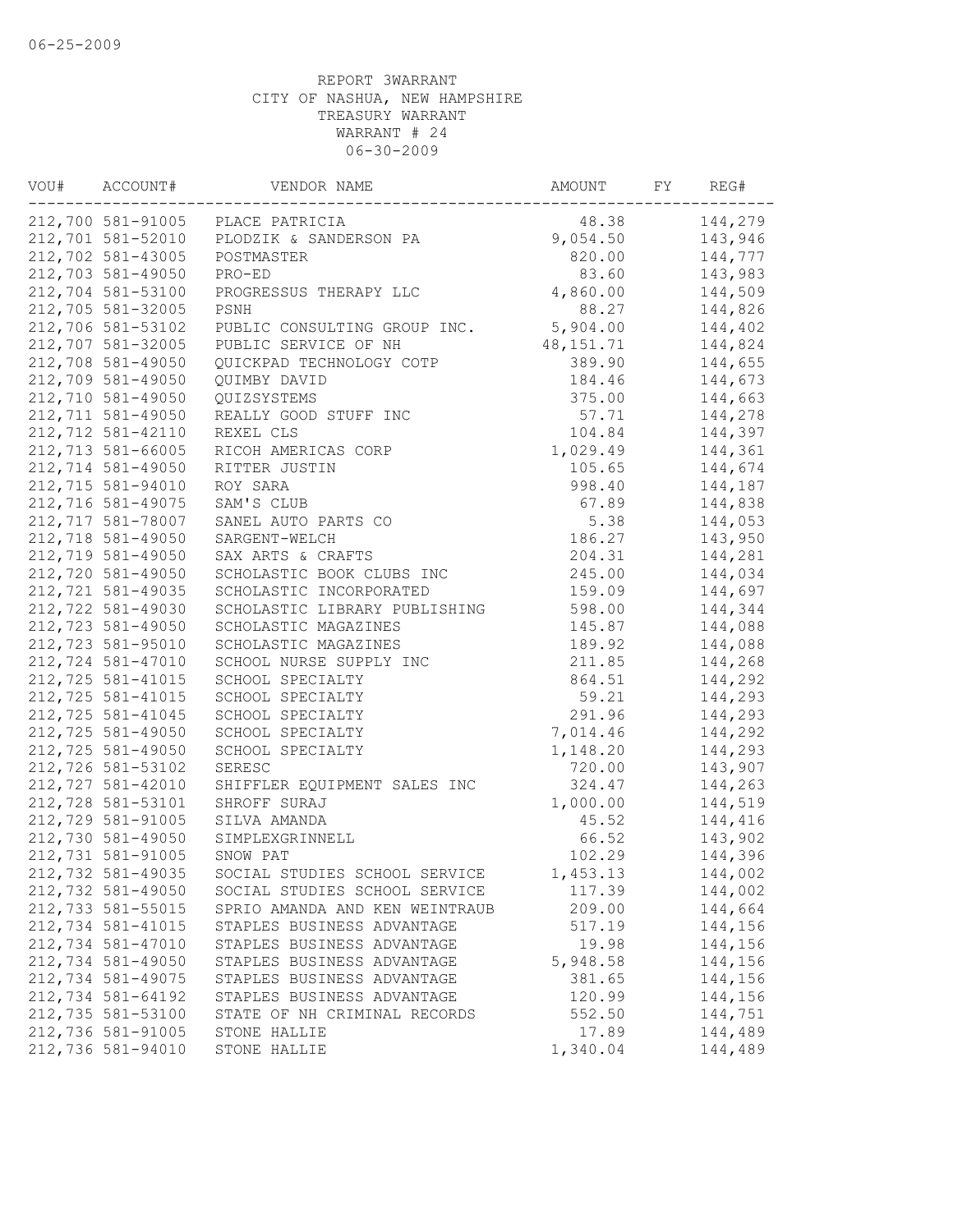| VOU#      | ACCOUNT#          | VENDOR NAME                                              | AMOUNT   | FY | REG#       |
|-----------|-------------------|----------------------------------------------------------|----------|----|------------|
|           | 212,737 581-59130 | SUCHOCKI EDWARD JR                                       | 58.00    |    | 144,393    |
|           | 212,738 581-53100 | SUNBERG ROBERT                                           | 655.97   |    | 144,351    |
|           | 212,739 581-49050 | TAFE KATHRYN                                             | 57.18    |    | 144,381    |
|           | 212,740 581-49035 | TEACHER CREATED MATERIALS INC                            | 4,003.91 |    | 143,900    |
|           | 212,741 581-53100 | TERMINIX                                                 | 370.00   |    | 144,374    |
|           | 212,742 581-94010 | THIBODEAU TIFFANY                                        | 1,041.60 |    | 144,424    |
|           | 212,743 581-59130 | THOMAS DOUGLAS                                           | 90.00    |    | 144,392    |
|           | 212,744 581-49035 | TOADSTOOL BOOKSHOP                                       | 3,117.18 |    | 144,008    |
|           | 212,745 581-42120 | TOTAL AIR SUPPLY INC                                     | 766.02   |    | 144,152    |
|           | 212,746 581-49050 | TOWERS MOTOR PARTS CORP                                  | 996.58   |    | 144,177    |
|           | 212,746 581-78007 | TOWERS MOTOR PARTS CORP                                  | 5.10     |    | 144,177    |
|           | 212,747 581-49050 | TRANSEAL LTD                                             | 190.45   |    | 144,411    |
|           | 212,748 581-49910 | TRUGREEN                                                 | 380.00   |    | 144,203    |
|           | 212,749 581-59130 | TUFTS JIM                                                | 136.00   |    | 144,671    |
|           | 212,750 581-94030 | UNH: INSTITUTE ON DISABILITY                             | 375.00   |    | 144,844    |
|           | 212,751 581-83102 | UNION MUTUAL INSURANCE CO                                | 1,344.74 |    | 144,852    |
|           | 212,751 581-83103 | UNION MUTUAL INSURANCE CO                                | 1,697.08 |    | 144,852    |
|           | 212,752 581-43005 | UNITED PARCEL SERVICE                                    | 87.24    |    | 144,262    |
|           | 212,753 581-53102 | UNIVERSITY OF NEW HAMPSHIRE                              | 280.00   |    | 144,658    |
|           | 212,754 581-49095 | UNIVERSITY OF OREGON                                     | 60.00    |    | 144,498    |
|           | 212,755 581-31005 | USA MOBILITY WIRELESS INC                                | 978.72   |    | 144,797    |
|           | 212,756 581-49075 | W E AUBUCHON CO INC                                      | 45.48    |    | 144,845    |
|           | 212,757 581-47010 | WALMART COMMUNITY                                        | 109.80   |    | 144,243    |
|           | 212,757 581-49050 | WALMART COMMUNITY                                        | 209.19   |    | 144,243    |
|           | 212,758 581-94010 | WARD LINDSAY                                             | 1,524.00 |    | 144,418    |
|           | 212,759 581-41045 | WB MASON COMPANY INC                                     | 630.00   |    | 143,930    |
|           | 212,759 581-49050 | WB MASON COMPANY INC                                     | 1,312.50 |    | 143,930    |
|           | 212,760 581-91005 | WILLIS BARBARA                                           | 151.80   |    | 144,670    |
|           | 212,761 581-49050 | WOODWIND & BRASSWIND                                     | 13.98    |    | 144,295    |
|           | 212,762 581-49050 | WORLD OF CABLES                                          | 41.03    |    | 144,518    |
|           | 212,763 581-59130 | YOUNG JAMES                                              | 136.00   |    | 143,988    |
|           | 212,764 581-49050 | ZONES                                                    | 156.89   |    | 144,296    |
| TOTAL 581 |                   | SCHOOL DEPARTMENT                                        |          |    | 354,429.81 |
|           |                   |                                                          |          |    |            |
| 671       |                   | 590-23552 HOME DEPOT CREDIT SERVICES                     | 732.36   |    | 144,772    |
| 672       |                   | 590-23552 M E O'BRIEN & SONS INC                         | 2,485.00 |    | 144,014    |
| 673       | 590-23552         | NES RENTALS                                              | 3,295.00 |    | 143,876    |
| 674       | 590-23552         | REEDS FERRY LUMBER CORP                                  | 4,350.00 |    | 143,937    |
| 675       | 590-24522         | RCC CONSULTANTS INC                                      | 431.17   |    | 144,161    |
| 676       | $590 - 24535$     | GATE CITY FENCE CO INC                                   | 3,975.00 |    | 144,017    |
| 677       | 590-24536         | RCC CONSULTANTS INC                                      | 43.83    |    | 144,161    |
| TOTAL     | 590               | P/Y OBLIGATIONS<br>------------------------------------- |          |    | 15, 312.36 |
| 678       | 592-85004 US BANK |                                                          | 1,250.00 |    | 144,768    |
|           |                   |                                                          |          |    |            |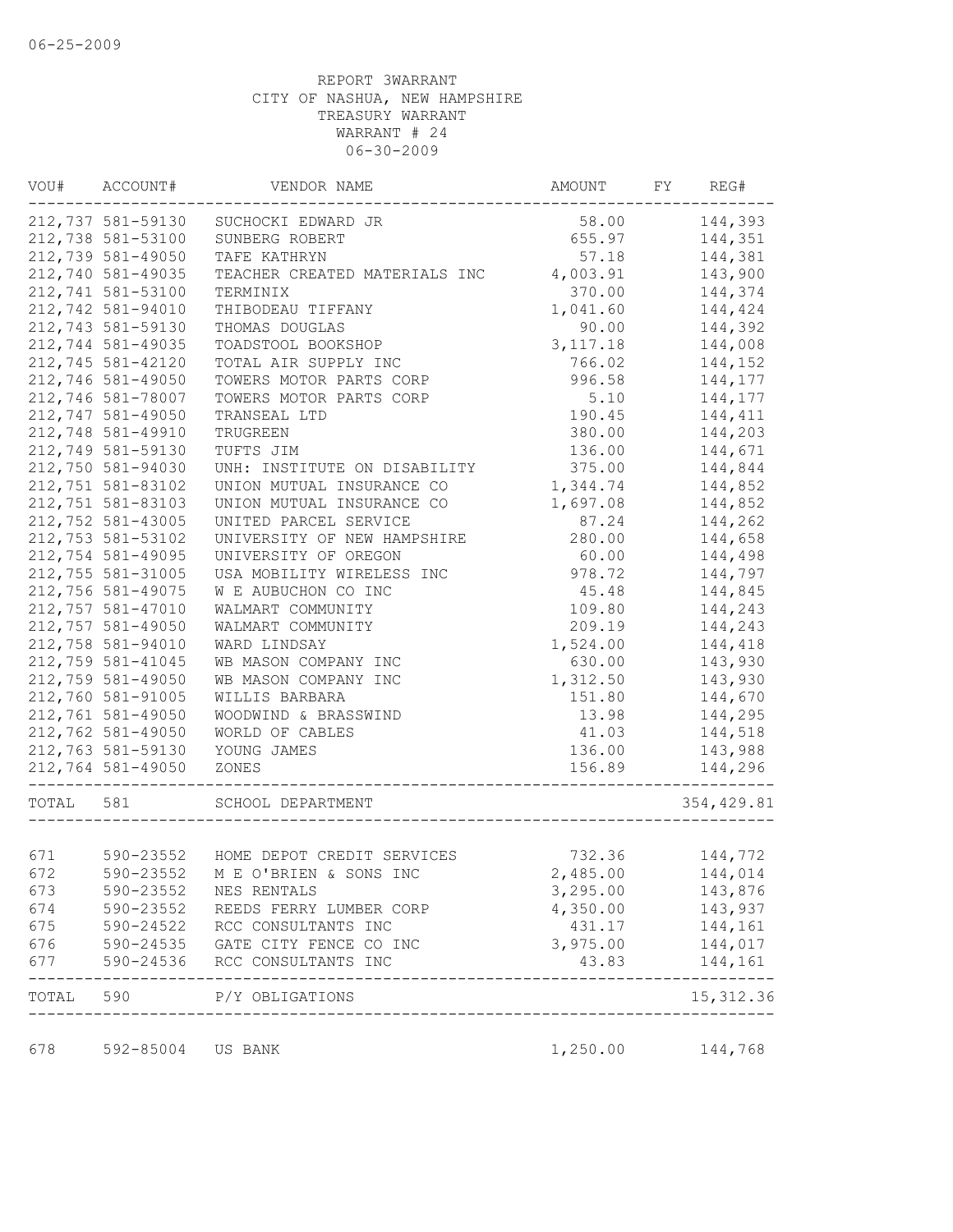| VOU#      | ACCOUNT#  | VENDOR NAME                    | AMOUNT    | FY | REG#      |
|-----------|-----------|--------------------------------|-----------|----|-----------|
| TOTAL 592 |           | BONDED DEBT SERVICE            |           |    | 1,250.00  |
|           |           |                                |           |    |           |
| 679       | 595-22015 | BHARDWAJ ROHIT & SWATI         | 9.85      |    | 144,636   |
| 680       | 595-22015 | BUTLER SEAN & KAREN GRAMBACH   | 9.95      |    | 144,612   |
| 681       | 595-22015 | CARTIER JOSEPH & JULIE         | 49.75     |    | 144,653   |
| 682       | 595-22015 | CARUSO JOSEPH & ROSEMARIE      | 7.80      |    | 144,606   |
| 683       | 595-22015 | CAYER ROBERT JR                | 17.28     |    | 144,600   |
| 684       | 595-22015 | CINI FRANK & HEATHER           | 48.53     |    | 144,650   |
| 685       | 595-22015 | COTTON MILL SQUARE LLC         | 1,535.92  |    | 144,594   |
| 686       | 595-22015 | CUNNINGHAM JAMES & SUSAN WISE  | 41.80     |    | 144,629   |
| 687       | 595-22015 | DANESHVAR AKRAM & EBRAHM AZARA | 9.85      |    | 144,523   |
| 688       | 595-22015 | DESAI MAHESH & SHILPA DESAI    | 35.82     |    | 144,645   |
| 689       | 595-22015 | DWARAKA ATHUL & SHEETHAL BHUVA | 21.67     |    | 144,526   |
| 690       | 595-22015 | GARG DEEPAK & SHUBHEA          | 9.05      |    | 144,639   |
| 691       | 595-22015 | HANEY CHRISTINE & ROBERT MONDI | 25.32     |    | 144,603   |
| 692       | 595-22015 | HEBERT CATHERINE               | 8.44      |    | 144,627   |
| 693       | 595-22015 | KHOSROWDAD MEHRAN              | 8.44      |    | 144,481   |
| 694       | 595-22015 | LARKIN RICHARD                 | 5.97      |    | 144,615   |
| 695       | 595-22015 | MAROM MORDECHAI G              | 10.45     |    | 144,642   |
| 696       | 595-22015 | MASON AARON & MARIE JOSEE BELL | 63.55     |    | 144,433   |
| 697       | 595-22015 | MEZGHANI HABIB & NANCY HEBERT  | 49.92     |    | 144,648   |
| 698       | 595-22015 | MORENCY RAYMOND & MAUREEN      | 9.95      |    | 144,597   |
| 699       | 595-22015 | ROTONDI CARA L                 | 7.96      |    | 144,618   |
| 700       | 595-22015 | SAMPSON ROBERT                 | 9.46      |    | 144,609   |
| 701       | 595-22015 | SASTRY KUCHBHOTLA & SESHA SAST | 45.54     |    | 144,437   |
| 702       | 595-22015 | SHAVARIN LEONID                | 7.96      |    | 144,505   |
| 703       | 595-22015 | SURESH DEEPAK                  | 14.68     |    | 144,469   |
| 704       | 595-22015 | TERHUNE MARIE                  | 7.00      |    | 144,621   |
| 705       | 595-22015 | WAGNER JOHN & AMBER            | 39.80     |    | 144,632   |
| 706       | 595-22015 | WEISSE HAROLD                  | 11.30     |    | 144,624   |
| 707       | 595-22020 | COTTON MILL SQUARE LLC         | 17,784.54 |    | 144,594   |
| TOTAL 595 |           | OVERLAY                        |           |    | 19,907.55 |
| 708 — 108 | 599-64045 | DELL MARKETING LP              | 8,232.00  |    | 143,979   |
| TOTAL 599 |           | "CERF" - EQUIPMENT PURCHASES   |           |    | 8,232.00  |
|           |           |                                |           |    |           |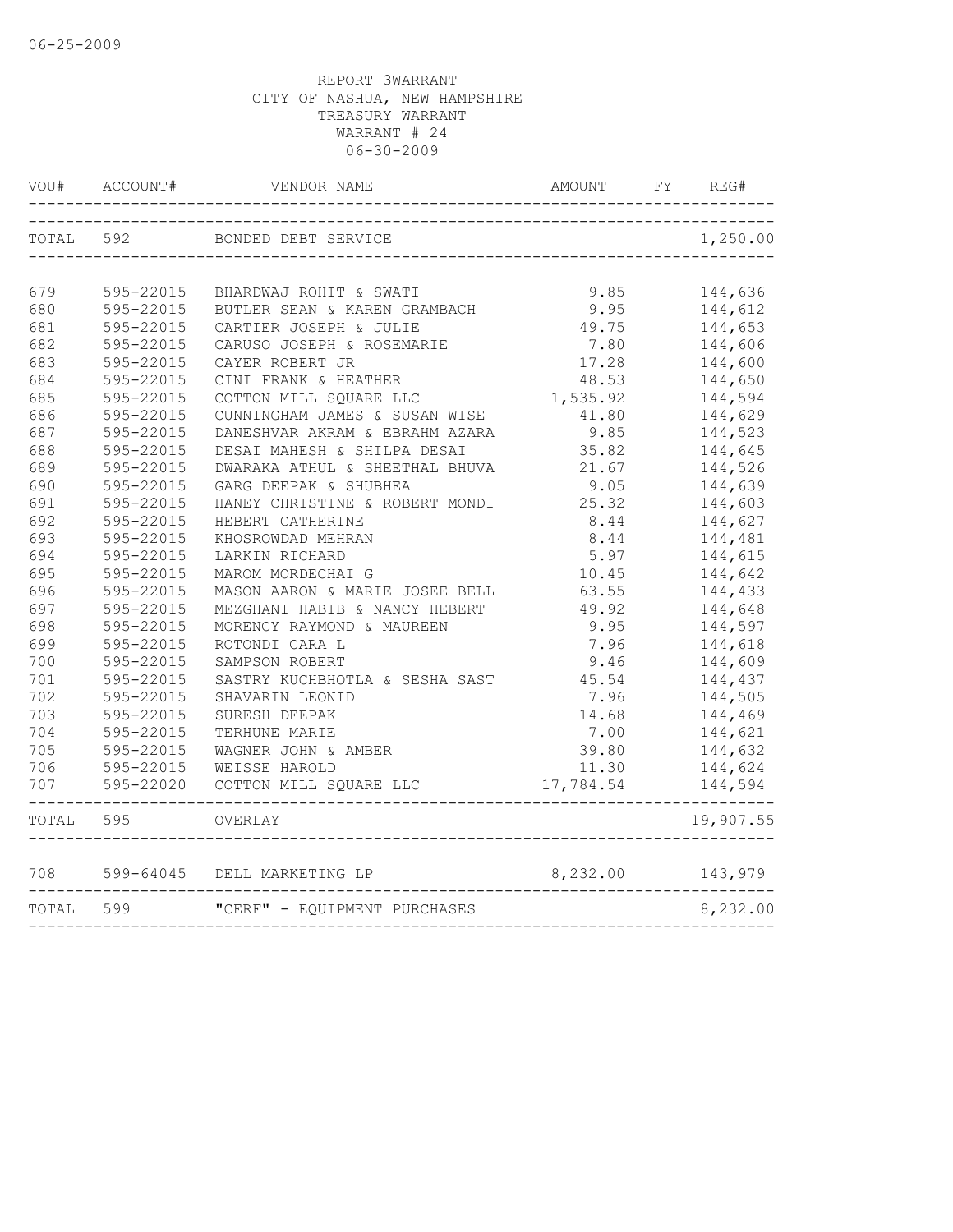| VOU#                     | ACCOUNT#   | VENDOR NAME                                                                                                        | AMOUNT                   | FY REG#                                  |
|--------------------------|------------|--------------------------------------------------------------------------------------------------------------------|--------------------------|------------------------------------------|
| 709<br>710<br>711<br>712 | $652 - 58$ | 652-58 AIRGAS EAST<br>652-58 GRAINGER<br>652-58 HOME DEPOT CREDIT SERVICES<br>M & M ELECTRICAL SUPPLY CO INC 75.44 | 84.19<br>54.81<br>849.41 | 143,945<br>143,951<br>144,772<br>144,676 |
| TOTAL                    |            | 652-58 CAP IMP - PARK & REC<br>ROTARY & CROWN HILL POOL                                                            |                          | 1,063.85                                 |
|                          |            | 713 653-20 A H HARRIS & SONS INC                                                                                   |                          | 466.50 143,922                           |
|                          |            | TOTAL 653-20 CAP IMP - STREET DEPT<br>SIDEWALK CONSTR & REPLACEMENT                                                |                          | 466.50                                   |
|                          |            | 714 664-04 NASHUA AIRPORT AUTHORITY                                                                                | 7,500.00 144,836         |                                          |
|                          |            | TOTAL 664-04 CAP IMP - AIRPORT<br>PROPERTY ACOUISITION (LOCAL                                                      |                          | 7,500.00                                 |
|                          |            | 715 675-10 MULTI-STATE ROOFING INC/RETAIN 7,299.30 666                                                             |                          |                                          |
|                          |            | TOTAL 675-10 CAP IMP - PUBLIC LIBRARIES<br>NEW ROOF/BRICK REPOINTING                                               |                          | 7,299.30                                 |
|                          |            |                                                                                                                    |                          |                                          |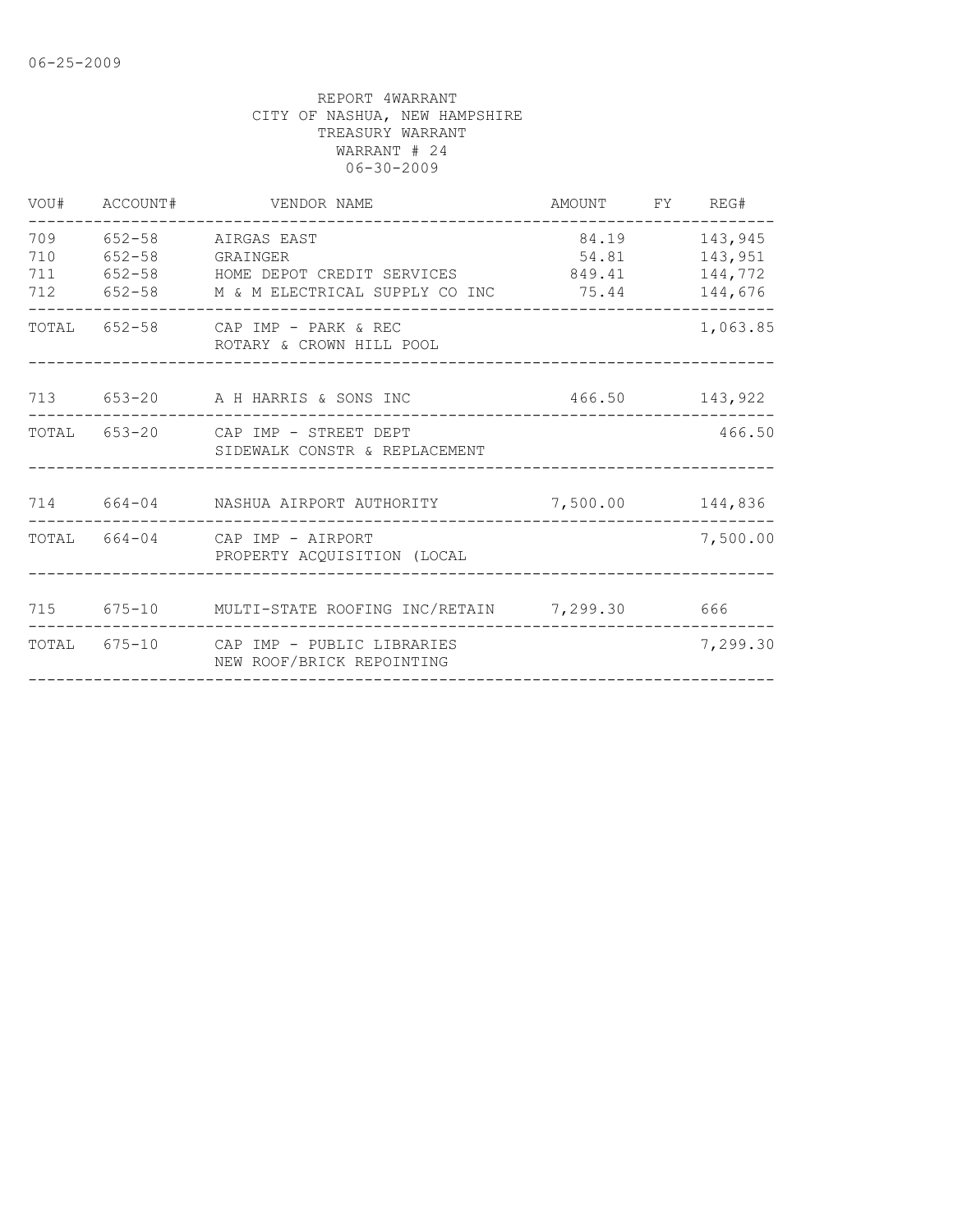|       | VOU# ACCOUNT# PROGRAM VENDOR NAME                                |                      | AMOUNT FY REG#     |
|-------|------------------------------------------------------------------|----------------------|--------------------|
|       | 716 751-53075 3731 NASHUA REGIONAL PLANNING COMMI 812.97 144,806 |                      |                    |
| TOTAL | 751 CPF-PWD & ENGINEERING                                        | 812.97               |                    |
|       | 717 753-53030 3713 CLD CONSULTING ENGINEERS INC 6,011.04 143,948 |                      |                    |
|       | TOTAL 753 CPF-STREET DEPT                                        | 6,011.04             |                    |
|       | 718 772-01310 3720 N PANDELENA CONSTRUCTION                      | 360, 255.02 144, 260 |                    |
| TOTAL | 772 CPF-PLANNING DEPT                                            | 360, 255.02          |                    |
| 719   | 791-01310 3788 R D EDMUNDS & SONS INC                            | 155,550.00 144,779   |                    |
| TOTAL | 791 CPF-SOLID WASTE DISPOSAL                                     | 155,550.00           |                    |
| 720   | 792-53030 3791 SEA CONSULTANTS INC                               |                      | 3, 231.99 144, 814 |
| TOTAL | 792 CPF-WASTEWATER USER FUND                                     | 3,231.99             |                    |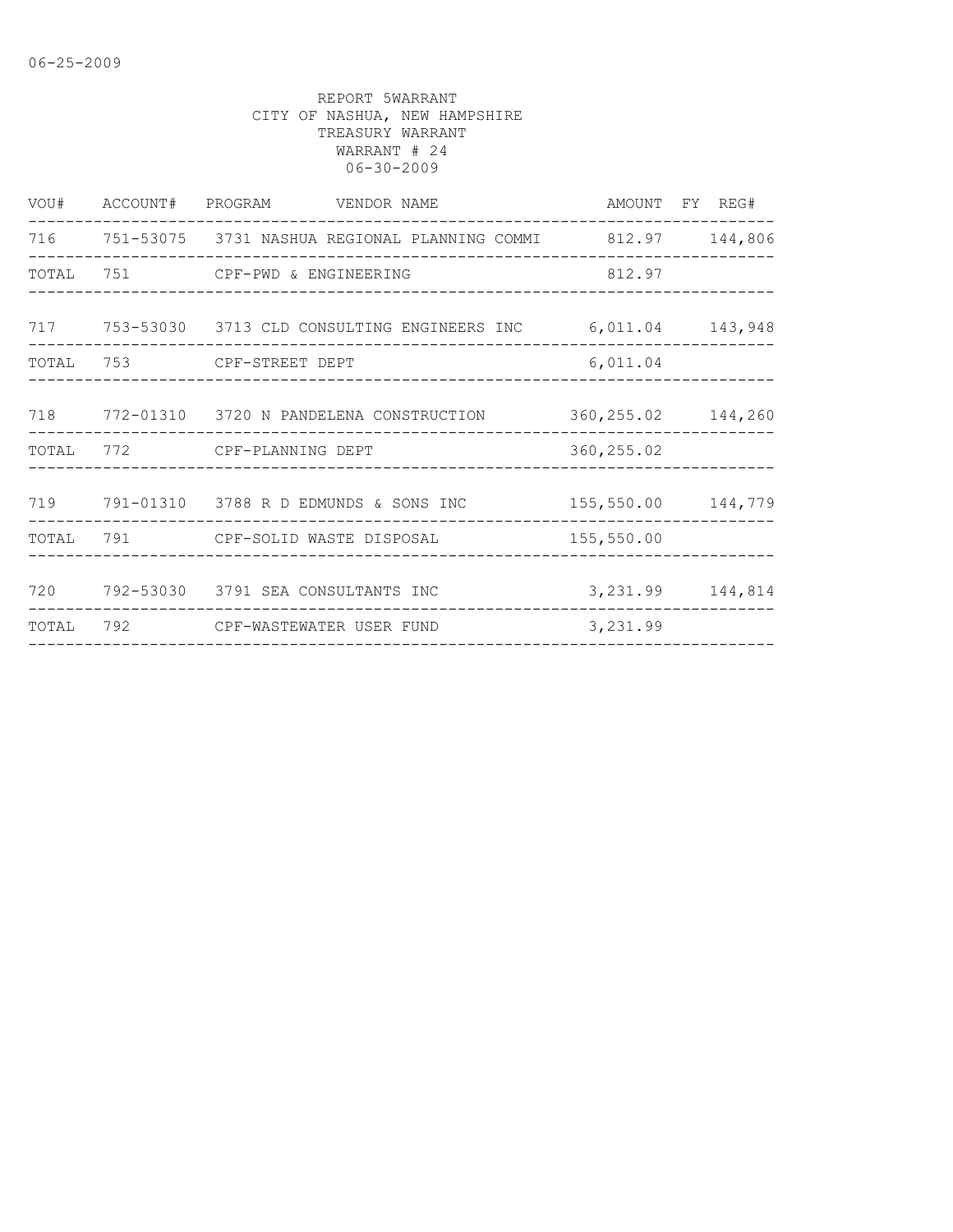| VOU# | ACCOUNT#         | VENDOR NAME                          | AMOUNT    | FY | REG#      |
|------|------------------|--------------------------------------|-----------|----|-----------|
| 721  |                  | 801-31005 FAIRPOINT COMMUNICATIONS   | 28.44     |    | 144,812   |
| 722  |                  | 801-41015 STAPLES BUSINESS ADVANTAGE | 137.41    |    | 144,235   |
| 723  | 801-46030        | ROCKY BRANDS RETAIL LLC              | 82.00     |    | 144,221   |
| 724  | 801-48005        | SHATTUCK MALONE OIL CO               | 823.40    |    | 144,761   |
| 724  | 801-48005        | SHATTUCK MALONE OIL CO               | 946.92    |    | 144,761   |
| 724  | 801-48005        | SHATTUCK MALONE OIL CO               | 288.21    |    | 144,761   |
| 725  | 801-49040        | BCM CONTROLS CORPORATION             | 2,370.18  |    | 144,096   |
| 726  | 801-53030        | COMPREHENSIVE ENVIRONMENTAL IN       | 2,965.00  |    | 144,796   |
| 727  | 801-53030        | GZA GEOENVIRONMENTAL INC             | 2,116.87  |    | 144,308   |
| 728  | 801-53082        | NORMANDEAU ASSOCIATES INC            | 346.69    |    | 144,064   |
| 728  | 801-53087        | NORMANDEAU ASSOCIATES INC            | 223.25    |    | 144,064   |
| 728  | 801-53088        | NORMANDEAU ASSOCIATES INC            | 286.45    |    | 144,064   |
| 729  | 801-59238        | ANACOMP INC                          | 17.35     |    | 143,936   |
| 730  | 801-64045        | COMCAST                              | 68.48     |    | 144,789   |
| 731  | 801-75023        | FOUR SEASONS AIR                     | 312.12    |    | 144,541   |
| 732  | 801-77020        | CN WOOD CO INC                       | 13,297.70 |    | 144,369   |
| 733  | 801-77020        | SOUTHWORTH-MILTON INC                | 3,297.10  |    | 143,915   |
| 734  | 801-78065        | MAYNARD & LESIEUR INCORPORATED       | 717.42    |    | 144,684   |
| 735  | 801-78065        | SULLIVAN TIRE INC                    | 1,298.65  |    | 143,925   |
| 736  | 801-78100        | DONOVAN EQUIPMENT CO INC             | 216.14    |    | 143,932   |
| 737  | 801-78100        | LIBERTY INTN'L TRUCKS OF NH LL       | 3.25      |    | 144,681   |
| 738  | 801-78100        | MINUTEMAN TRUCKS INC                 | 288.35    |    |           |
|      |                  |                                      |           |    | 144,095   |
| 739  | 801-78100        | NAPA AUTO PARTS                      | 959.66    |    | 144,171   |
| 740  | 801-78100        | NEW G.H. BERLIN OIL COMPANY          | 451.40    |    | 144,087   |
| 741  | 801-78100        | NORTH AMERICAN EQUIPMENT UPFIT       | 237.02    |    | 144,136   |
| 742  | 801-78100        | PINE MOTOR PARTS                     | 19.25     |    | 144,685   |
| 743  | 801-78100        | SANEL AUTO PARTS CO                  | 64.08     |    | 144,053   |
| 743  | 801-78100        | SANEL AUTO PARTS CO                  | 68.44     |    | 144,053   |
| 743  | 801-78100        | SANEL AUTO PARTS CO                  | 10.18     |    | 144,053   |
| 744  | 801-78100        | THG CORPORATION                      | 14.02     |    | 144,334   |
| 745  | 801-82025        | NH RETIREMENT SYSTEM                 | 50.20     |    | 676       |
| 745  | 801-82025        | NH RETIREMENT SYSTEM                 | 389.70    |    | 676       |
| 746  | 801-83106        | NORTHEAST DELTA                      | 753.13    |    | 673       |
| 746  | 801-83206        | NORTHEAST DELTA                      | 1,012.12  |    | 673       |
| 746  | 801-83306        | NORTHEAST DELTA                      | 370.93    |    | 673       |
| 746  | 801-83406        | NORTHEAST DELTA                      | 452.19    |    | 673       |
| 747  | 801-91005        | LEARY EDWARD C JR                    | 71.30     |    | 144,755   |
| 748  |                  | 801-91005 MARKET DENISE              | 45.47     |    | 144,754   |
|      |                  | TOTAL 801 SOLID WASTE DISPOSAL       |           |    | 35,100.47 |
|      |                  |                                      |           |    |           |
| 749  | $802 - 215 - 00$ | 9 STATE STREET LLC                   | 76.59     |    | 144,619   |
| 750  | $802 - 215 - 00$ | BALL VINCENT E JR                    | 407.47    |    | 144,592   |
| 751  | $802 - 215 - 00$ | BERUBE MICHAEL                       | 79.30     |    | 144,622   |
| 752  | $802 - 215 - 00$ | BERUBE RALPH                         | 193.71    |    | 144,616   |
| 753  | $802 - 215 - 00$ | BOISONNEAULT ROBERT P                | 55.30     |    | 144,577   |
| 754  | $802 - 215 - 00$ | DOERNPE GYUNG                        | 281.05    |    | 144,598   |
|      |                  |                                      |           |    |           |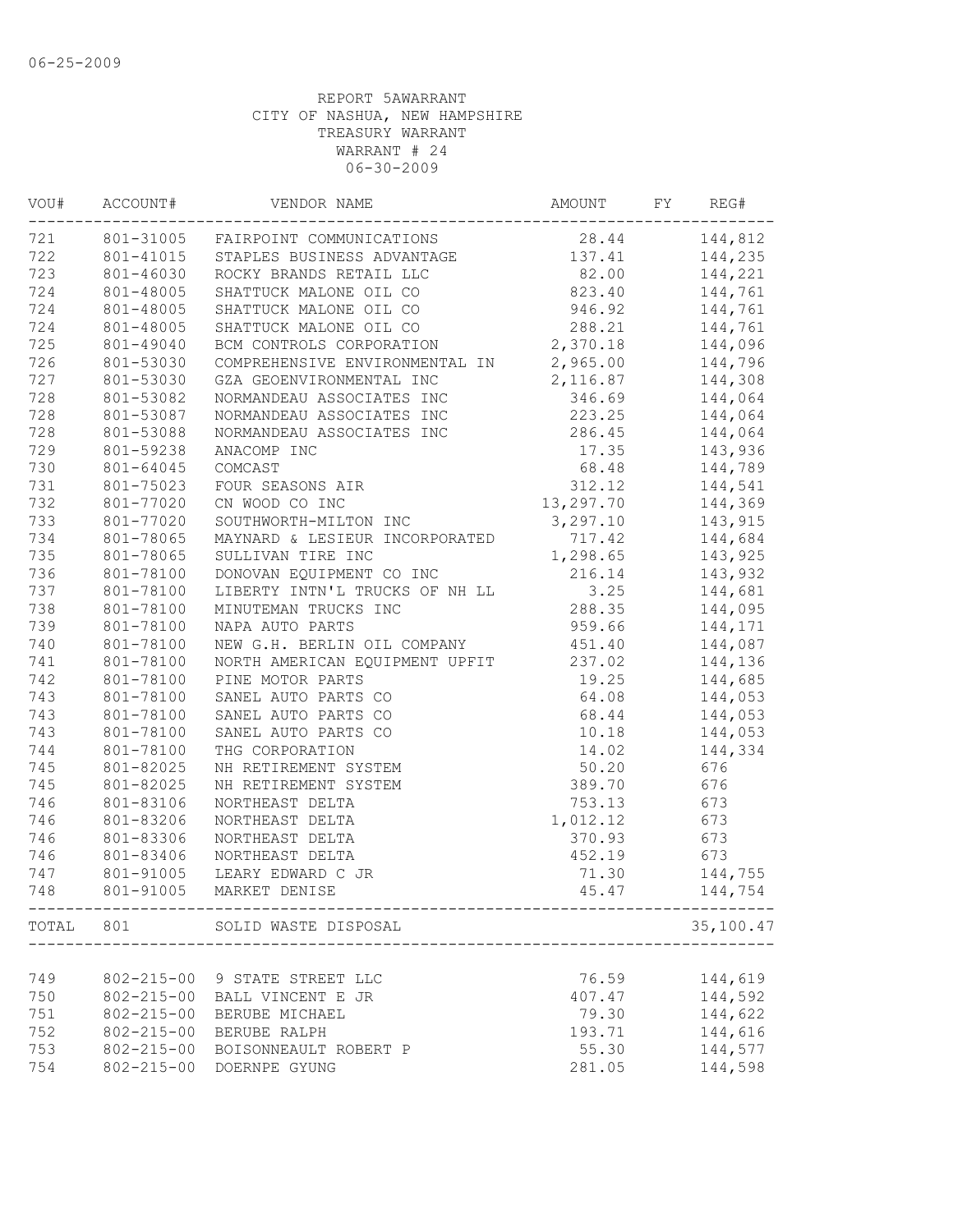| VOU# | ACCOUNT#         | VENDOR NAME                    | AMOUNT    | FY | REG#    |
|------|------------------|--------------------------------|-----------|----|---------|
| 755  |                  | 802-215-00 GOSPODAREK MICHAEL  | 110.48    |    | 144,589 |
| 756  | $802 - 215 - 00$ | HENLEY ENTERPRISES INC         | 75.83     |    | 144,634 |
| 757  | $802 - 215 - 00$ | LATULIPPE RONALD               | 34.71     |    | 144,640 |
| 758  | $802 - 215 - 00$ | LINENS & THINGS                | 113.18    |    | 144,595 |
| 759  | $802 - 215 - 00$ | MACDONALD LORRAINE             | 15.17     |    | 144,580 |
| 760  | $802 - 215 - 00$ | MCDOWELL BRIAN                 | 644.84    |    | 144,586 |
| 761  | $802 - 215 - 00$ | MCNIFF THOMAS                  | 41.05     |    | 144,633 |
| 762  | $802 - 215 - 00$ | SHIRAKIKU LLC                  | 517.07    |    | 144,583 |
| 763  | $802 - 215 - 00$ | TOUSLEY TODD                   | 95.07     |    | 144,625 |
| 764  | $802 - 215 - 00$ | TOYOTA OF NASHUA               | 68.26     |    | 144,630 |
| 765  | 802-31005        | BAYRING COMMUNICATIONS         | 60.42     |    | 144,803 |
| 766  | 802-32005        | PSNH                           | 804.04    |    | 144,822 |
| 767  | 802-32005        | PUBLIC SERVICE OF NH           | 45,946.31 |    | 144,824 |
| 768  | 802-33005        | PENNICHUCK WATER               | 759.94    |    | 144,775 |
| 769  | 802-34015        | NATIONAL GRID                  | 1,170.25  |    | 144,798 |
| 770  | 802-35020        | DEPENDABLE LOCK SERVICE INC    | 991.00    |    | 144,194 |
| 771  | 802-45101        | CIBA CORPORATION               | 9,040.00  |    | 143,954 |
| 772  | 802-45103        | JCI JONES CHEMICALS INC        | 6,866.59  |    | 144,082 |
| 773  | 802-45105        | HOLLAND COMPANY INC            | 5, 231.52 |    | 143,990 |
| 774  | 802-45106        | KEMIRA WATER SOLUTIONS INC     | 9,502.40  |    | 144,083 |
| 775  | 802-46045        | GRAINGER                       | 41.76     |    | 143,982 |
| 776  | 802-46045        | UNIFIRST CORPORATION           | 128.10    |    | 144,192 |
| 776  | 802-46045        | UNIFIRST CORPORATION           | 851.89    |    | 144,192 |
| 777  | 802-48015        | DENNIS K BURKE INC             | 730.66    |    | 144,839 |
| 777  | 802-48015        | DENNIS K BURKE INC             | 730.66    |    | 144,839 |
| 778  | 802-49070        | IDEXX DISTRIBUTION INC         | 992.03    |    | 144,102 |
| 779  | 802-49075        | HOME DEPOT CREDIT SERVICES     | 276.75    |    | 144,772 |
| 780  | 802-53030        | EASTERN ANALYTICAL INC         | 65.00     |    | 144,050 |
| 781  | 802-53030        | ENVIROSYSTEMS INC              | 1,025.00  |    | 143,969 |
| 782  | 802-54020        | TELEGRAPH PUBLISHING COMPANY   | 283.00    |    | 144,689 |
| 783  | 802-59100        | ANSWERING SERVICES OF NH LLC   | 77.00     |    | 144,107 |
| 784  | 802-59100        | ASAP FIRE & SAFETY CORPORATION | 420.00    |    | 143,999 |
| 785  | 802-59100        | FIRST STUDENT INC              | 122.95    |    | 144,315 |
| 786  | 802-59100        | PROTECTION ONE INC             | 375.00    |    | 144,783 |
| 787  | 802-59100        | STANLEY ELEVATOR CO INC        | 1,454.00  |    | 144,101 |
| 788  | 802-59105        | GREENLEAF WILLIAM              | 340.00    |    | 144,122 |
| 789  | 802-59220        | PRINTGRAPHICS OF MAINE         | 70.70     |    | 143,961 |
| 790  | 802-59225        | RESOURCE MANAGEMENT INC        | 39,702.38 |    | 143,899 |
| 791  | 802-59230        | ADS LLC                        | 4,798.00  |    | 144,084 |
| 792  | 802-59230        | BROX INDUSTRIES INC            | 1,359.38  |    | 143,934 |
| 793  | 802-59230        | CORRIVEAU ROUTHIER INC         | 51.00     |    | 144,677 |
| 794  | 802-59230        | CUES INC                       | 335.93    |    | 144,165 |
| 795  | 802-59230        | PENNICHUCK                     | 5, 118.02 |    | 144,813 |
| 796  | 802-59230        | RWC EXCAVATION & LANDSCAPING   | 2,550.00  |    | 144,800 |
| 797  | 802-59238        | ANACOMP INC                    | 30.19     |    | 143,936 |
| 798  | 802-59239        | STAPLES BUSINESS ADVANTAGE     | 41.16     |    | 144,235 |
| 799  | 802-59265        | CITIZENS BANK NH               | 1,638.50  |    | 679     |
| 800  | 802-59265        | CITIZENS BANK NH               | 43.50     |    | 680     |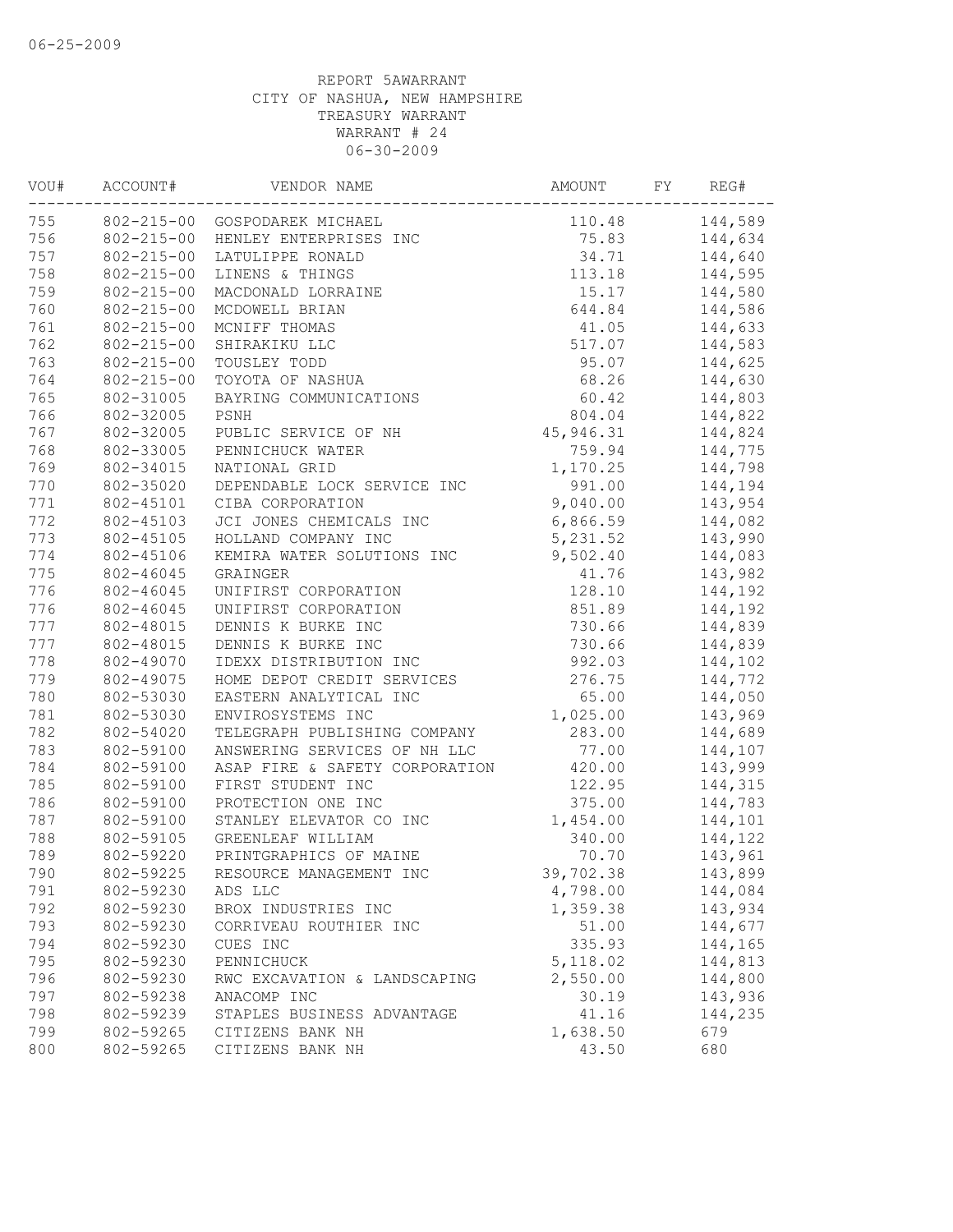| VOU#  | ACCOUNT#  | VENDOR NAME                    | AMOUNT    | FY<br>REG#       |
|-------|-----------|--------------------------------|-----------|------------------|
| 801   |           | 802-59320 CN WOOD CO INC       |           | 7,553.92 144,369 |
| 802   | 802-59320 | D & R TOWING INC               | 705.00    | 144,678          |
| 803   | 802-59320 | LIBERTY INTN'L TRUCKS OF NH LL | 570.50    | 144,681          |
| 804   | 802-59320 | LOU'S CUSTOM EXHAUST INC       | 960.00    | 144,613          |
| 805   | 802-59320 | NAPA AUTO PARTS                | 304.80    | 144,171          |
| 806   | 802-59320 | SANEL AUTO PARTS CO            | 77.38     | 144,053          |
| 807   | 802-64192 | A H HARRIS & SONS INC          | 128.00    | 143,922          |
| 808   | 802-64192 | GRAINGER                       | 1,632.07  | 143,982          |
| 809   | 802-64192 | HOME DEPOT CREDIT SERVICES     | 141.80    | 144,772          |
| 810   | 802-64192 | M & M ELECTRICAL SUPPLY CO INC | 12.85     | 144,676          |
| 811   | 802-64192 | PINE MOTOR PARTS               | 59.47     | 144,685          |
| 812   | 802-77050 | EASTERN BEARINGS INC           | 17.29     | 144,012          |
| 813   | 802-77050 | FASTENAL COMPANY               | 225.31    | 144,123          |
| 814   | 802-77050 | M & B MACHINING AND WELDING    | 1,690.00  | 144,682          |
| 815   | 802-77050 | PINE MOTOR PARTS               | 91.45     | 144,685          |
| 816   | 802-77050 | UNITED SUPPLY COMPANY INC      | 2,091.60  | 144,690          |
| 817   | 802-77062 | EASTERN BEARINGS INC           | 149.66    | 144,012          |
| 817   | 802-77065 | EASTERN BEARINGS INC           | 14.77     | 144,012          |
| 818   | 802-77066 | MOTION INDUSTRIES INC          | 1,526.66  | 144,028          |
| 819   | 802-77068 | COLONIAL INSTRUMENTS INC       | 988.33    | 144,258          |
| 820   | 802-77069 | FEELEY MCANESPIE INC           | 505.00    | 144,249          |
| 821   | 802-77069 | G H PHILBRICK SONS INC         | 11,833.00 | 144,076          |
| 822   | 802-77069 | GRAINGER                       | 1,837.65  | 143,982          |
| 823   | 802-77069 | MCMASTER-CARR SUPPLY CO        | 737.46    | 144,039          |
| 824   | 802-77069 | UNITED SUPPLY COMPANY INC      | 116.60    | 144,690          |
| 825   | 802-77072 | HIGHLAND POWER                 | 1,166.50  | 144,223          |
| 826   | 802-77072 | PINE MOTOR PARTS               | 3.99      | 144,685          |
| 827   | 802-82025 | NH RETIREMENT SYSTEM           | 81.16     | 676              |
| 827   | 802-82025 | NH RETIREMENT SYSTEM           | 16.72     | 676              |
| 827   | 802-82025 | NH RETIREMENT SYSTEM           | 640.76    | 676              |
| 828   | 802-83006 | NORTHEAST DELTA                | 3,208.52  | 673              |
| 829   | 802-91010 | KLESCHINSKY AMANDA             | 6.60      | 144,758          |
| 830   | 802-94005 | CIARDELLI GERALDINE            | 126.30    | 144,756          |
| 831   | 802-94005 | DOOKRAN STEPHEN                | 282.94    | 144,175          |
| 832   | 802-94005 | ESSENSA DAVID                  | 549.73    | 144,757          |
| TOTAL | 802       | SEWERAGE DISPOSAL SYSTEM       |           | 186,887.90       |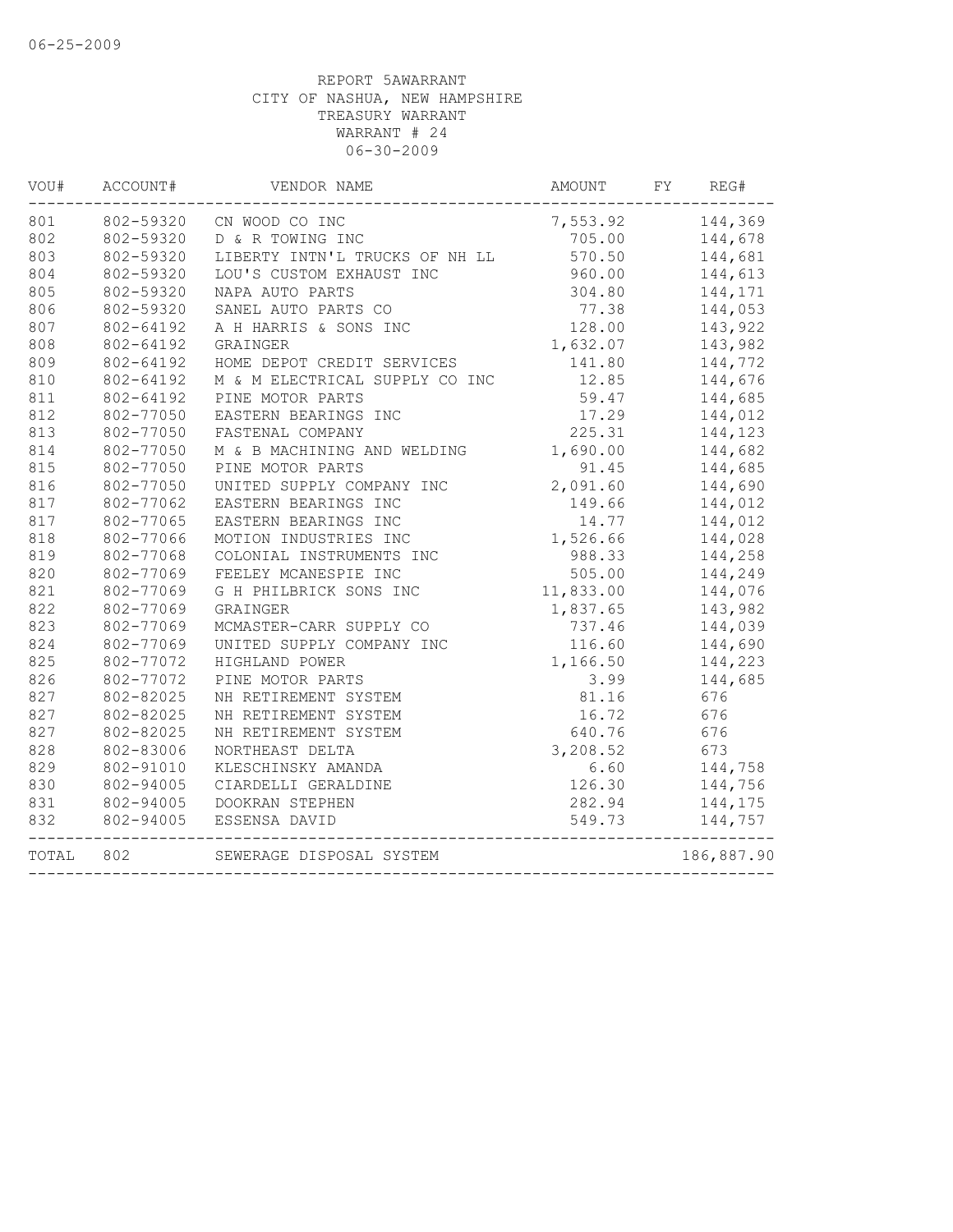| VOU#                                                                                                    | ACCOUNT#                                                                                                                                                                                                  | VENDOR NAME                                                                                                                                                                                                                                                                                                                                                                | AMOUNT FY REG#                                                                                                                              |                                                                                                                                                                    |
|---------------------------------------------------------------------------------------------------------|-----------------------------------------------------------------------------------------------------------------------------------------------------------------------------------------------------------|----------------------------------------------------------------------------------------------------------------------------------------------------------------------------------------------------------------------------------------------------------------------------------------------------------------------------------------------------------------------------|---------------------------------------------------------------------------------------------------------------------------------------------|--------------------------------------------------------------------------------------------------------------------------------------------------------------------|
| 833                                                                                                     |                                                                                                                                                                                                           | 901-59100 REHRIG PACIFIC COMPANY                                                                                                                                                                                                                                                                                                                                           | 4,749.00 144,003                                                                                                                            |                                                                                                                                                                    |
| TOTAL                                                                                                   | 901                                                                                                                                                                                                       | SOLID WASTE TRUST FUND                                                                                                                                                                                                                                                                                                                                                     |                                                                                                                                             | 4,749.00                                                                                                                                                           |
| 834                                                                                                     | 915-94010                                                                                                                                                                                                 | TRACY WILLIAM                                                                                                                                                                                                                                                                                                                                                              | 760.50                                                                                                                                      | 144,370                                                                                                                                                            |
| TOTAL                                                                                                   | 915                                                                                                                                                                                                       | HUMAN RESOURCE TRUST FUND                                                                                                                                                                                                                                                                                                                                                  |                                                                                                                                             | 760.50                                                                                                                                                             |
| 835                                                                                                     |                                                                                                                                                                                                           | 951-05060 HOOKER & HOLCOMBE INC                                                                                                                                                                                                                                                                                                                                            | 11,486.00 144,820                                                                                                                           |                                                                                                                                                                    |
| TOTAL                                                                                                   | 951                                                                                                                                                                                                       | PWD & ENG TRUST FUND                                                                                                                                                                                                                                                                                                                                                       |                                                                                                                                             | 11,486.00                                                                                                                                                          |
| 836<br>837<br>838<br>839<br>840<br>841<br>842<br>843<br>844<br>845<br>846<br>847<br>TOTAL<br>848<br>849 | 952-05051<br>952-05051<br>952-05054<br>$952 - 05058$<br>$952 - 05058$<br>$952 - 05058$<br>$952 - 46005$<br>952-59020<br>952-75021<br>952-75021<br>952-75021<br>952-75021<br>952<br>953-45030<br>953-54010 | CROTEAU ANNA<br>DWIGHT DAMON ASSOCIATES<br>HOME DEPOT CREDIT SERVICES<br>DWANE TOM<br>MCINTOSH DENISE MARIE<br>ORIENTAL TRADING CO INC<br>M & N SPORTS LLC<br>JEANNOTTE'S MARKET<br>F W WEBB COMPANY<br>JOHN DEERE LANDSCAPES/LESCO<br>JOHNSON'S ELECTRIC INC<br>NASHUA WALLPAPER & PAINT CO<br>PARK & RECREATION TRUST FUND<br>PENNICHUCK<br>TELEGRAPH PUBLISHING COMPANY | 150.00<br>250.00<br>639.52<br>26.64<br>2,500.00<br>515.92<br>2,893.00<br>73.61<br>59.70<br>449.60<br>188.24<br>140.94<br>9,500.00<br>327.25 | 144,081<br>143,919<br>144,772<br>144,759<br>144,536<br>144,297<br>144,052<br>143,976<br>143,966<br>144,310<br>143,970<br>144,060<br>7,887.17<br>144,813<br>144,689 |
| TOTAL                                                                                                   | 953                                                                                                                                                                                                       |                                                                                                                                                                                                                                                                                                                                                                            |                                                                                                                                             | 9,827.25                                                                                                                                                           |
| 850<br>850                                                                                              | 961-05061                                                                                                                                                                                                 | PESATURO MARGARET E<br>961-05061 PESATURO MARGARET E<br>TOTAL 961 EDGEWOOD CEMETERY TRUST FUND                                                                                                                                                                                                                                                                             | 200.00<br>------------                                                                                                                      | 600.00 144,570<br>144,570<br>800.00                                                                                                                                |
|                                                                                                         |                                                                                                                                                                                                           | 851 963-239 GISETTO LOUIS A AND PAULA J 1,300.00 144,651                                                                                                                                                                                                                                                                                                                   |                                                                                                                                             |                                                                                                                                                                    |
|                                                                                                         |                                                                                                                                                                                                           | TOTAL 963 WOODLAWN CEMETERY TRUST FUND                                                                                                                                                                                                                                                                                                                                     | ---------------------------                                                                                                                 | 1,300.00                                                                                                                                                           |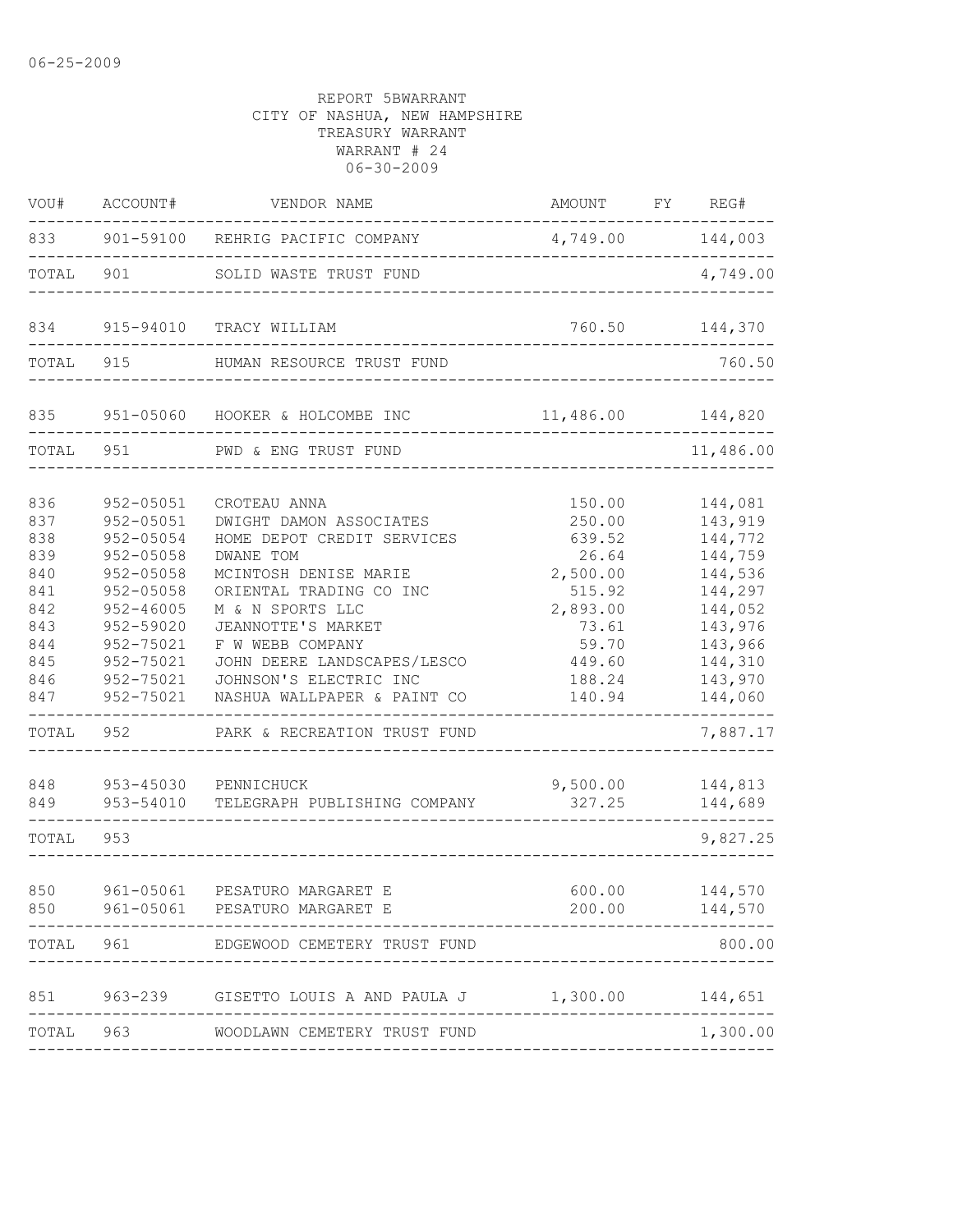| VOU#      | ACCOUNT#      | VENDOR NAME                                                 | AMOUNT FY REG# |          |
|-----------|---------------|-------------------------------------------------------------|----------------|----------|
| 852       |               | 975-01660 EATON & BERUBE INSURANCE AGENC 2, 911.00 144, 834 |                |          |
| TOTAL 975 |               | LIBRARY TRUST FUND                                          |                | 2,911.00 |
| 853       | 982-05053     | ABRAMSON JESSICA & ROGER WILLI                              | 220.00         | 144,548  |
| 854       | 982-05053     | AMARAL ELIZABETH & UNH                                      | 1,000.00       | 144,494  |
| 855       | 982-05053     | BAYKO ALLYSON & UNH                                         | 500.00         | 144,560  |
| 856       | 982-05053     | BEAUCHER JOSHUA & UNH                                       | 500.00         | 144,563  |
| 857       | 982-05053     | BLINN NATHAN & ROGER WILLIAMS                               | 500.00         | 144,566  |
| 858       | 982-05053     | BOURQUE MATTHEW & WPI                                       | 3,050.00       | 144,544  |
| 859       | 982-05053     | BROCK TESSA & UNH                                           | 1,000.00       | 144,441  |
| 860       | 982-05053     | BUNKER DREW & UNIVERSITY OF VE                              | 1,000.00       | 144,467  |
| 861       | 982-05053     | BURGESS KARYN & FITCHBURG STAT                              | 700.00         | 144,483  |
| 862       | 982-05053     | CARLSON ALYSSA & NORTHEASTERN                               | 500.00         | 144,482  |
| 863       | 982-05053     | CARNEIRO LISSA & CURRY COLLEGE                              | 760.00         | 144,542  |
| 864       | 982-05053     | CASSELLA CAITLIN & ENDICOTT CO                              | 1,000.00       | 144,506  |
| 865       | 982-05053     | CHAMPAGNE SCOTT & UNH                                       | 3,050.00       | 144,547  |
| 866       | 982-05053     | CHARTIER NATHANAEL & ST ANSELM                              | 80.00          | 144,491  |
| 867       | 982-05053     | CHOMICZEWSKI CORINNE & LOYOLA                               | 2,500.00       | 144,485  |
| 868       | 982-05053     | DECOTIS RYAN & WENTWORTH INST                               | 500.00         | 144,569  |
| 869       | $982 - 05053$ | DELAROSA ARLENE & LASELL COLLE                              | 650.00         | 144,631  |
| 870       | 982-05053     | DICECCA ANTHONY & NASHUA COMMU                              | 1,000.00       | 144,554  |
| 871       | 982-05053     | DIONNE ETHAN & UNH                                          | 2,000.00       | 144,522  |
| 872       | 982-05053     | DIRAMIO NICHOLAS & NYU                                      | 1,000.00       | 144,450  |
| 873       | 982-05053     | DOMINGUEZ MARIA & SO NH UNIV                                | 1,500.00       | 144,525  |
| 874       | 982-05053     | DUCHESNE DANIELLE & UNH                                     | 280.00         | 144,477  |
| 875       | 982-05053     | DUPONT SARAH & SALVE REGINA                                 | 350.00         | 144,532  |
| 876       | 982-05053     | DUSTON JENNIFER & SUFFOLK UNIV                              | 1,000.00       | 144,470  |
| 877       | 982-05053     | EICHER ALEXANDRA & UNH                                      | 3,050.00       | 144,550  |
| 878       | 982-05053     | ENXING JOSHUA & BOSTON UNIVERS                              | 3,050.00       | 144,553  |
| 879       | 982-05053     | FARRELL DANIEL & NASHUA COMMUN                              | 650.00         | 144,635  |
| 880       | 982-05053     | FLANDERS MORGAN & ST MICHAEL'S                              | 1,000.00       | 144,443  |
| 881       | 982-05053     | FRECHETTE LINDSEY & UNIV OF MA                              | 3,050.00       | 144,556  |
| 882       | 982-05053     | FREUND EMILY & EMERSON COLLEGE                              | 1,000.00       | 144,444  |
| 883       | 982-05053     | GERVAIS DAVID & UNH                                         | 2,800.00       | 144,486  |
| 884       | 982-05053     | GLENN CELINE & LEE UNIVERSITY                               | 650.00         | 144,638  |
| 885       | 982-05053     | GOURGOURAS CHRISTOPHER & FRANK                              | 1,000.00       | 144,552  |
| 886       | 982-05053     | GOURGOURAS CHRISTOPHER & FRANK                              | 300.00         | 144,641  |
| 887       | 982-05053     | HANSEN LISA & PLYMOUTH STATE                                | 500.00         | 144,540  |
| 888       | 982-05053     | HOGAN KARA & ENDICOTT COLLEGE                               | 1,000.00       | 144,543  |
| 889       | 982-05053     | HOOD TARA & UNIV OF MAINE FARM                              | 1,500.00       | 144,528  |
| 890       | 982-05053     | HUMBER CHRISTOPHER & US NAVAL                               | 500.00         | 144,497  |
| 891       | 982-05053     | JAKIMCZYK TRAVERS & WENTWORTH                               | 500.00         | 144,628  |
| 892       | 982-05053     | JANAMPA PAUL & RIT                                          | 2,800.00       | 144,430  |
| 893       | 982-05053     | JETTE KATHRYN & STETSON UNIVER                              | 550.00         | 144,479  |
| 894       | 982-05053     | JIANG BRIAN & CORNELL UNIVERSI                              | 3,050.00       | 144,559  |
| 895       | 982-05053     | KANG KAVIN & UNH                                            | 2,400.00       | 144,435  |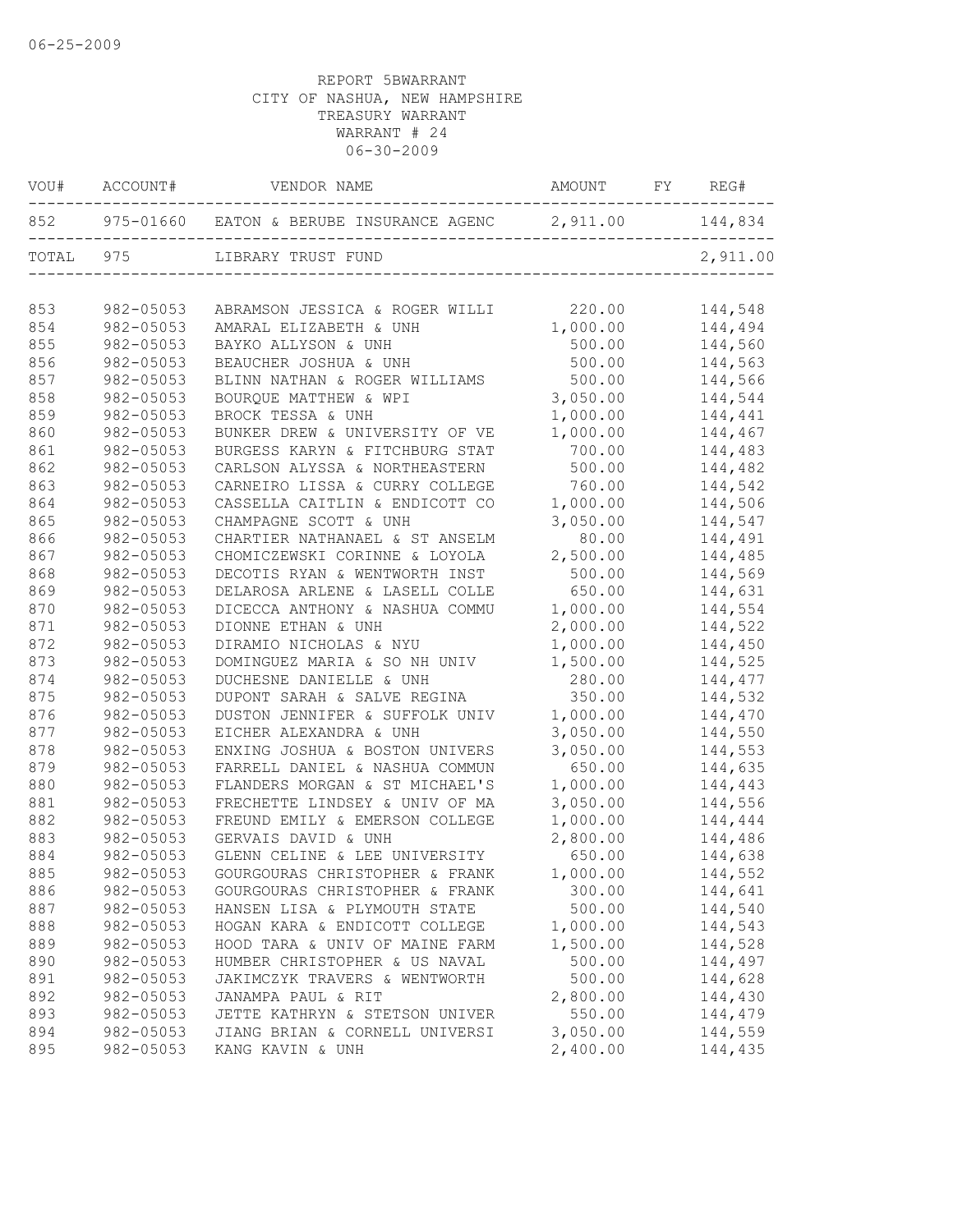| VOU# | ACCOUNT#  | VENDOR NAME                    | AMOUNT    | FΥ | REG#    |
|------|-----------|--------------------------------|-----------|----|---------|
| 896  | 982-05053 | KELLEY MEGHAN & ST ANSELM COLL | 500.00    |    | 144,572 |
| 897  | 982-05053 | LABBE BRENDAN & CLARK UNIVERSI | 1,000.00  |    | 144,452 |
| 898  | 982-05053 | LABONTE ERIC & UNH             | 1,000.00  |    | 144,476 |
| 899  | 982-05053 | LEVINE BENJAMIN & BOSTON UNIVE | 500.00    |    | 144,626 |
| 900  | 982-05053 | LONG ANDREW & COLGATE UNIVERSI | 1,000.00  |    | 144,454 |
| 901  | 982-05053 | LONG ANDREW & COLGATE UNIVERSI | 350.00    |    | 144,468 |
| 902  | 982-05053 | MCCAULIFFE CARA & WHEELOCK COL | 500.00    |    | 144,575 |
| 903  | 982-05053 | MCDONALD DANIEL & NAZARETH COL | 1,000.00  |    | 144,456 |
| 904  | 982-05053 | MCDONALD DANIEL & NAZARETH COL | 10,000.00 |    | 144,471 |
| 905  | 982-05053 | MENDEZ VANESSA & ST ANSELM COL | 200.00    |    | 144,458 |
| 906  | 982-05053 | MENDEZ VANESSA & ST ANSELM COL | 800.00    |    | 144,473 |
| 907  | 982-05053 | MENTAS CHRISTOPHER & NORTHEAST | 2,000.00  |    | 144,447 |
| 908  | 982-05053 | MILLETT KRISTEN & U MASS AMHER | 500.00    |    | 144,535 |
| 909  | 982-05053 | MILLETT KRISTEN & U MASS AMHER | 500.00    |    | 144,578 |
| 910  | 982-05053 | MINICH STEVEN & CLARKSON UNIVE | 2,000.00  |    | 144,475 |
| 911  | 982-05053 | NAGLE STEPHEN & UNH            | 400.00    |    | 144,459 |
| 912  | 982-05053 | NORTHEASTERN UNIV/CHRISTOPHER  | 550.00    |    | 144,538 |
| 913  | 982-05053 | NORTHEASTERN UNIVERSITY/JOSEPH | 1,000.00  |    | 144,551 |
| 914  | 982-05053 | O'BRIEN KELLY & MERRIMACK COLL | 500.00    |    | 144,581 |
| 915  | 982-05053 | ORTEGA LORENA & NASHUA COMMUNI | 500.00    |    | 144,584 |
| 916  | 982-05053 | ORTEGA LORENA & NASHUA COMMUNI | 650.00    |    | 144,644 |
| 917  | 982-05053 | PACH BRANDON & CASE WESTERN RE | 1,000.00  |    | 144,461 |
| 918  | 982-05053 | PARKS MELISSA & UNH            | 500.00    |    | 144,587 |
| 919  | 982-05053 | PASQUALE NICHOLAS & UNH        | 500.00    |    | 144,590 |
| 920  | 982-05053 | PATNAUDE DYLAN & PROVIDENCE CO | 500.00    |    | 144,593 |
| 921  | 982-05053 | PAULASKI KATHERINE & UNIV OF N | 1,000.00  |    | 144,445 |
| 922  | 982-05053 | PELLETIER JARAD & SUFFOLK UNIV | 250.00    |    | 144,465 |
| 923  | 982-05053 | PHILLIPS CHRISTINA & FURMAN UN | 500.00    |    | 144,599 |
| 924  | 982-05053 | POLYCHRONOPOULOS EMILY & UNH   | 2,800.00  |    | 144,487 |
| 925  | 982-05053 | POLYCHRONOPOULOS EMILY & UNH   | 500.00    |    | 144,545 |
| 926  | 982-05053 | PRIOR MEAGAN & UNH             | 300.00    |    | 144,647 |
| 927  | 982-05053 | PROULX JARED & WENTWORTH INST  | 2,000.00  |    | 144,521 |
| 928  | 982-05053 | PROULX JARED & WENTWORTH INST  | 2,500.00  |    | 144,557 |
| 929  | 982-05053 | QUASEM MAYESHA & STATE UNIV/NY | 500.00    |    | 144,602 |
| 930  | 982-05053 | RAPSIS KATE & COLBY SAWYER     | 300.00    |    | 144,637 |
| 931  | 982-05053 | RAUSA JOSEPH & NORTHEASTERN UN | 2,800.00  |    | 144,524 |
| 932  | 982-05053 | REEDY VAIBHAV & BOSTON UNIVERS | 1,000.00  |    | 144,574 |
| 933  | 982-05053 | RITTER JUSTIN & UNIV MASS AT L | 3,050.00  |    | 144,562 |
| 934  | 982-05053 | ROBERT KRISTIN & UNIVERSITY/NE | 1,000.00  |    | 144,446 |
| 935  | 982-05053 | ROBERTS DAHLIA                 | 15.00     |    | 144,596 |
| 936  | 982-05053 | ROBINSON CHAD & JOHNSON & WALE | 500.00    |    | 144,605 |
| 937  | 982-05053 | ROGALSKI JOSHUA & NORWICH UNIV | 2,800.00  |    | 144,527 |
| 938  | 982-05053 | ROSS COURTNEY & WESTERN NE COL | 2,400.00  |    | 144,531 |
| 939  | 982-05053 | ROUSSEAU SHAUNA & HESSER COLLE | 300.00    |    | 144,652 |
| 940  | 982-05053 | ROXAS ZIPPORAH & BOSTON COLLEG | 2,400.00  |    | 144,534 |
| 941  | 982-05053 | SALAZAR KEYLA & UNH            | 500.00    |    | 144,608 |
| 942  | 982-05053 | SKINNER JOSEPH & ROCHESTER INS | 3,050.00  |    | 144,565 |
| 943  | 982-05053 | SNOW ANGELA & UNIV OF VERMONT  | 500.00    |    | 144,611 |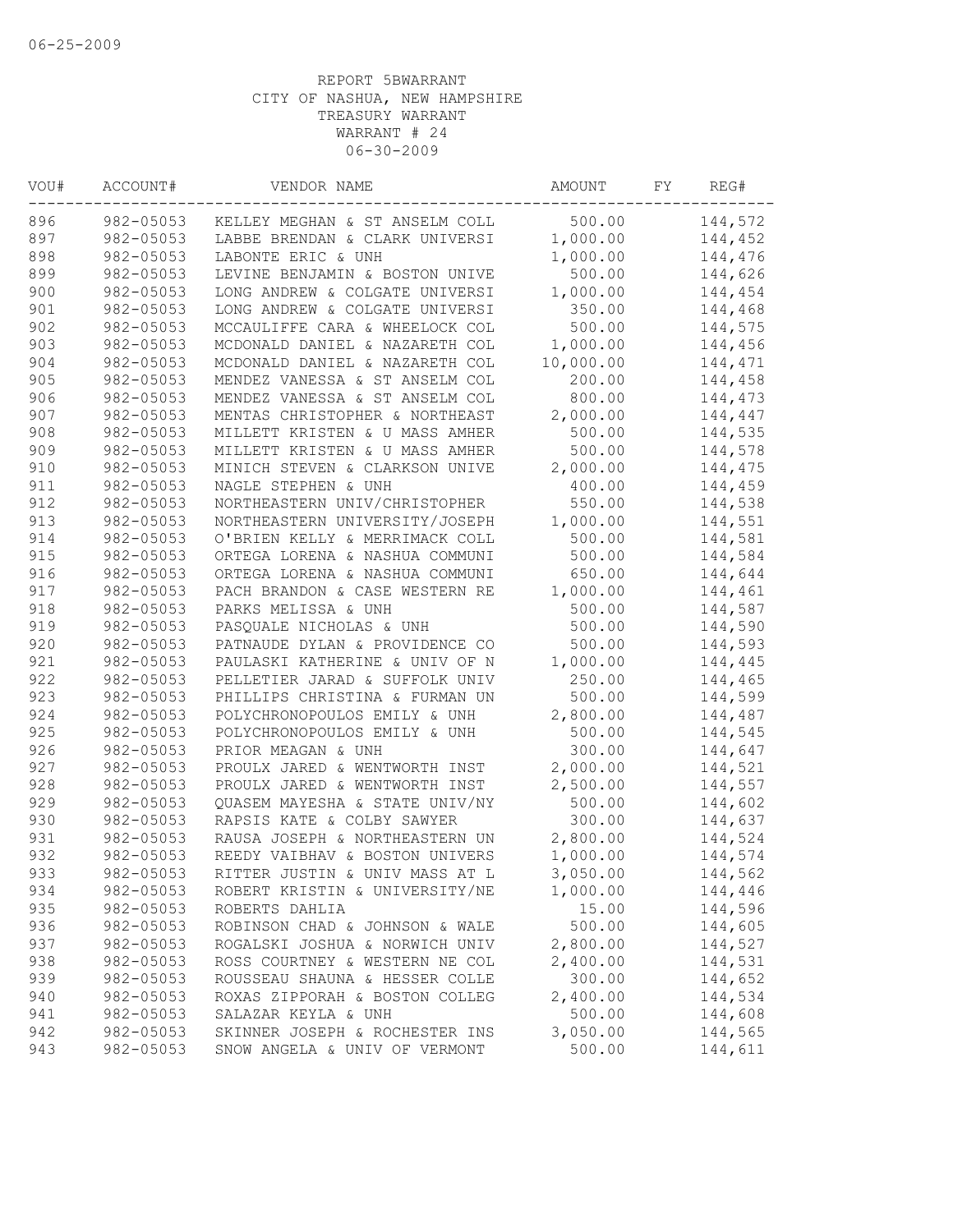| VOU#  | ACCOUNT#      | VENDOR NAME                       | AMOUNT   | REG#<br>FY |
|-------|---------------|-----------------------------------|----------|------------|
| 944   | 982-05053     | SOOD SIDDHARTH & U MASS AMHERS    | 2,400.00 | 144,537    |
| 945   | 982-05053     | SOUZA NATALIA & SUFFOLK UNIVER    | 300.00   | 144,432    |
| 946   | 982-05053     | STANLEY BRITTNEY-LYNN & DEAN C    | 1,000.00 | 144,460    |
| 947   | 982-05053     | SWIDLER SARAH & BENLEY UNIVERS    | 500.00   | 144,614    |
| 948   | 982-05053     | TENAGLIER CHRISTOPHER & UNIV C    | 4,050.00 | 144,568    |
| 949   | 982-05053     | THERRIEN RACHEL & NASHUA COMMU    | 300.00   | 144,436    |
| 950   | 982-05053     | TOMASZEWSKI JAMES & HOFSTRA UN    | 1,000.00 | 144,463    |
| 951   | 982-05053     | TOWLE CHELSEA & NASHUA COMMUNI    | 300.00   | 144,448    |
| 952   | 982-05053     | TOWLE CHELSEA & NASHUA COMMUNI    | 600.00   | 144,623    |
| 953   | $982 - 05053$ | TRAHAN STEPHAN & U MASS AMHERS    | 2,400.00 | 144,539    |
| 954   | 982-05053     | TWOHIG KENNAN & OUINNIPIAC UNI    | 950.00   | 144,474    |
| 955   | 982-05053     | UNIVERSITY OF N E/ KATHERINE P    | 510.00   | 144,439    |
| 956   | 982-05053     | VIGGIANO ELIZABETH & TULANE UN    | 1,000.00 | 144,464    |
| 957   | 982-05053     | WALDEN SHANNON & HOFSTRA UNIV     | 3,050.00 | 144,571    |
| 958   | 982-05053     | WANG KEVIN & UNIV OF CONNECTIC    | 500.00   | 144,617    |
| 959   | 982-05053     | WARREN RYAN & UNIVERSITY OF<br>ΝE | 1,000.00 | 144,466    |
| 960   | 982-05053     | WARREN RYAN & UNIVERSITY OF<br>NE | 500.00   | 144,480    |
| 961   | 982-05053     | WOODARD CHERTINA & KEENE STATE    | 300.00   | 144,478    |
| 962   | 982-05053     | ZANZERKIA RINITA & BRANDEIS UN    | 500.00   | 144,620    |
| TOTAL | 982           | SCHOLARSHIP TRUST FUND            |          | 134,065.00 |
| 963   | 983-01354     | NASHUA SYMPHONY ASSOCIATION       | 700.00   | 144,805    |
| 964   | 983-01354     | NASHUA SYMPHONY ASSOCIATION       | 1,225.00 | 144,588    |
| TOTAL | 983           | LECTURE TRUST FUND                |          | 1,925.00   |
|       |               |                                   |          |            |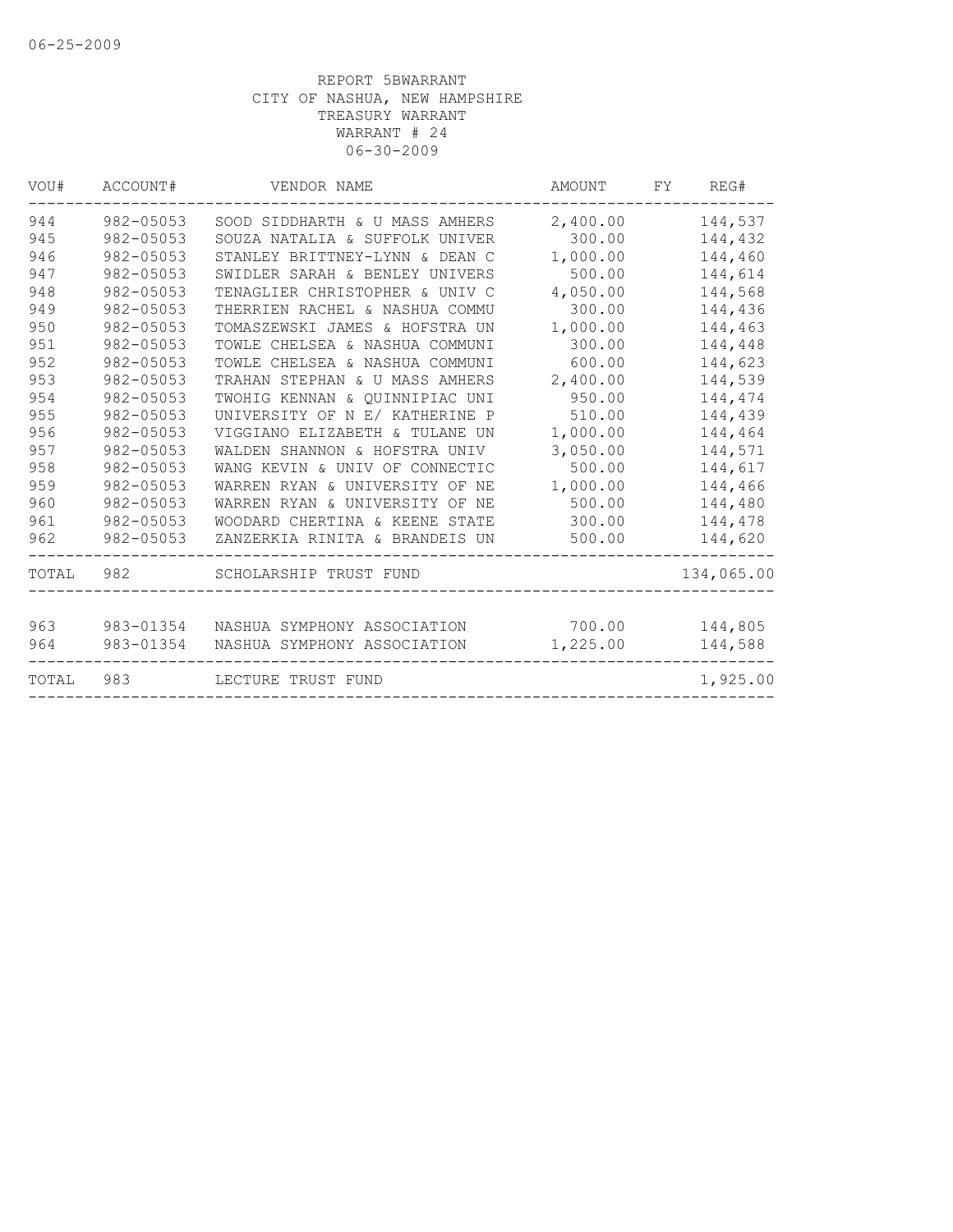|                   | ACCOUNT# PAYROLL WEEK ENDING |  |  | AMOUNT |
|-------------------|------------------------------|--|--|--------|
|                   |                              |  |  |        |
| <b>ТОТАІ. 952</b> |                              |  |  |        |
|                   |                              |  |  |        |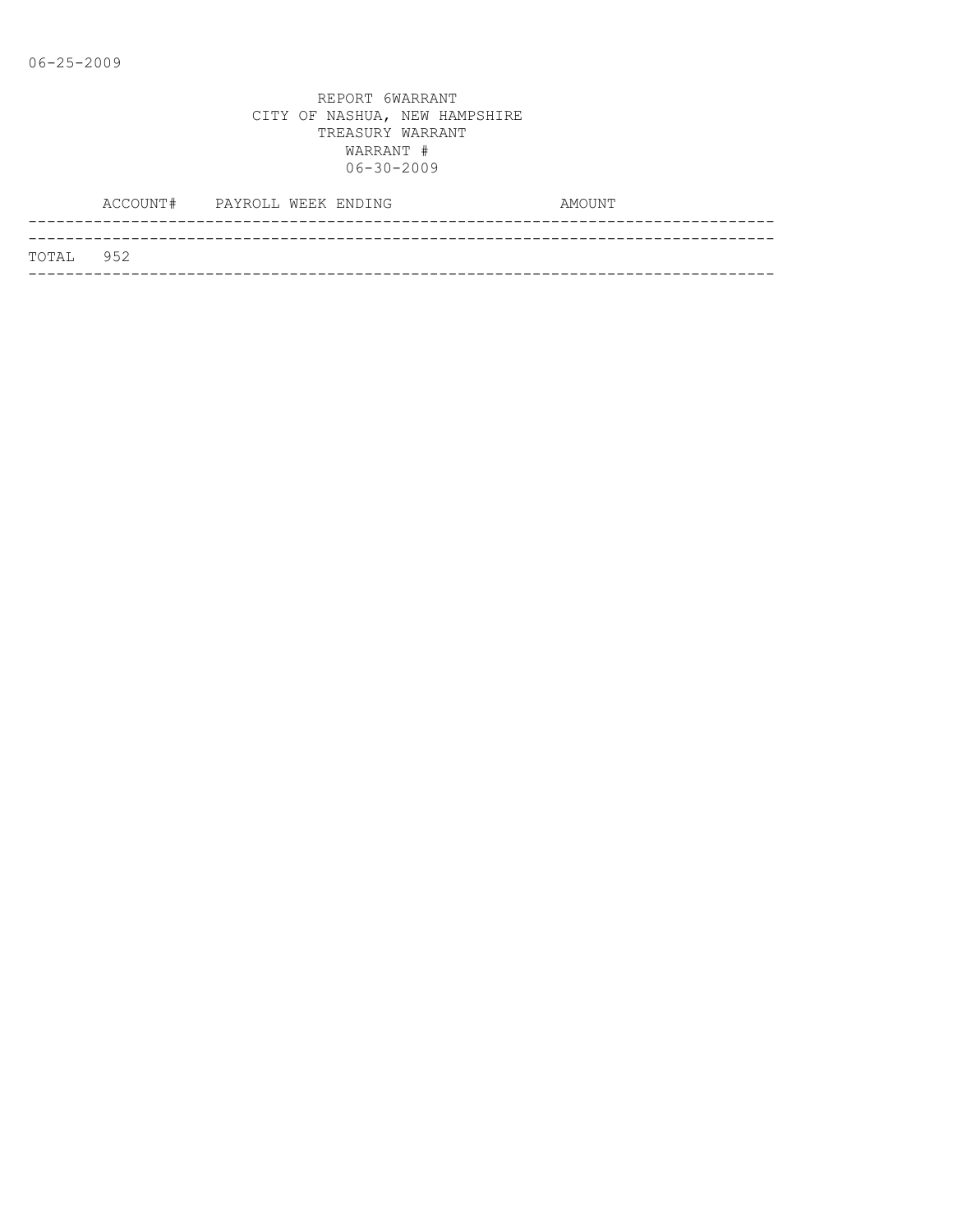|           |            | ACCOUNT# PAYROLL WEEK ENDING                                  | AMOUNT                                |            |
|-----------|------------|---------------------------------------------------------------|---------------------------------------|------------|
|           |            | 305-11125  13-JUNE-2009                                       | 903.15                                |            |
|           |            | 305-11125 20-JUNE-2009                                        | 903.15                                |            |
|           |            | 305-11239  13-JUNE-2009                                       | 1,014.26                              |            |
|           |            | 305-11239 20-JUNE-2009                                        | 1,014.26                              |            |
|           |            | TOTAL 305 SRF - CIVIC & COMM ACTIVITIES                       | _____________________________________ | 3,834.82   |
|           | 308-83051  | 13-JUNE-2009                                                  | 1,356.47                              |            |
|           |            | 308-83051 20-JUNE-2009                                        | 1,056.47                              |            |
|           |            | 308-83052  13-JUNE-2009                                       | 2,804.85                              |            |
|           |            | 308-83052 20-JUNE-2009                                        | 3,525.81                              |            |
|           |            | 308-83102  13-JUNE-2009                                       | 2,453.96                              |            |
|           |            | 308-83102 20-JUNE-2009                                        | 2,658.98                              |            |
| TOTAL 308 |            | SRF - INSURANCE                                               |                                       | 13,856.54  |
|           |            |                                                               |                                       |            |
|           |            | 3086-11870  13-JUNE-2009                                      | 4,808.19                              |            |
|           |            | 3086-13032 13-JUNE-2009                                       | 256.05                                |            |
|           |            | 3086-13032 20-JUNE-2009<br>---------------------------------- | 256.05                                |            |
|           |            | TOTAL 308 JAVITS GRANT PROGRAM                                |                                       | 5,320.29   |
|           |            |                                                               |                                       |            |
|           |            | 3097-11162  13-JUNE-2009                                      | 610.13                                |            |
|           |            | 3097-11162 20-JUNE-2009                                       | 610.13                                |            |
|           |            | 3097-11408 13-JUNE-2009                                       | 403.40                                |            |
|           |            | 3097-12112  13-JUNE-2009                                      | 838.30                                |            |
|           |            | 3097-12112 20-JUNE-2009<br>3097-12830  13-JUNE-2009           | 644.02<br>58.13                       |            |
|           |            | 3097-12830 20-JUNE-2009                                       | 36.90                                 |            |
|           | 3097-19138 | 13-JUNE-2009                                                  | 2,952.16                              |            |
|           | 3097-19139 | 13-JUNE-2009                                                  | 12,556.52                             |            |
|           | 3097-19140 | 13-JUNE-2009                                                  | 9,014.15                              |            |
|           | 3097-19140 | 20-JUNE-2009                                                  | 8,801.41                              |            |
|           | 3097-19540 | 13-JUNE-2009                                                  | 22,061.69                             |            |
|           |            | 3097-19540 20-JUNE-2009                                       | 21,578.82                             |            |
|           |            | 3097-19544 13-JUNE-2009                                       | 615.82                                |            |
|           |            | 3097-19544 20-JUNE-2009                                       | 633.54                                |            |
|           |            | 3097-19545  13-JUNE-2009                                      | 2,100.81                              |            |
|           |            | 3097-19545 20-JUNE-2009                                       | 1,815.49                              |            |
| TOTAL 309 |            | SRF - FOOD SERVICES<br>___________________                    |                                       | 85, 331.42 |
|           |            | 3098-13004 13-JUNE-2009                                       | 665.25                                |            |
|           |            | 3098-13004 20-JUNE-2009                                       | 297.24                                |            |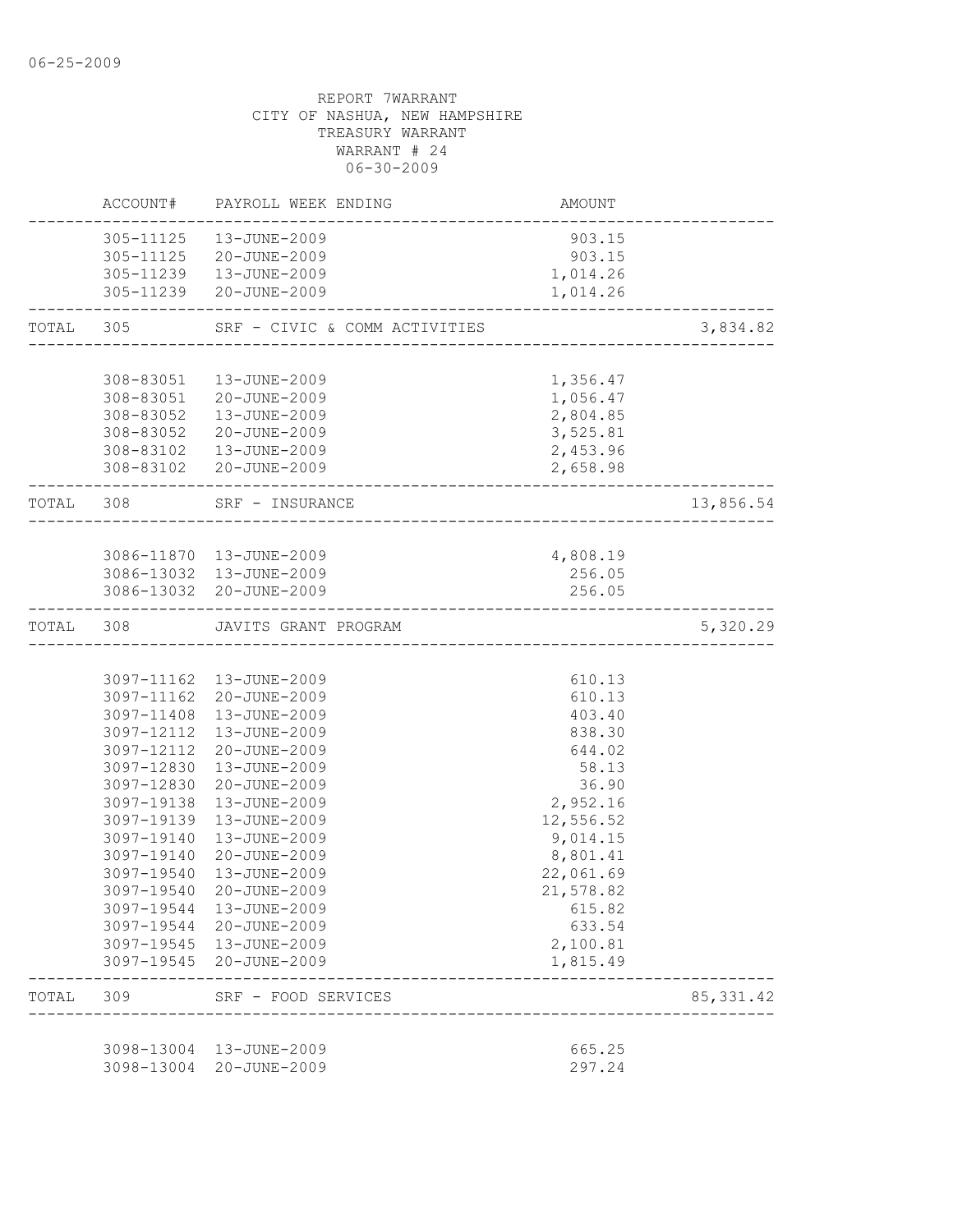|           |                     | ACCOUNT# PAYROLL WEEK ENDING                                           | AMOUNT                             |           |
|-----------|---------------------|------------------------------------------------------------------------|------------------------------------|-----------|
|           |                     | TOTAL 309 FRESH FRUIT & VEGETABLE GRANT                                |                                    | 962.49    |
|           |                     | 3117-12006 13-JUNE-2009                                                | 2,600.00                           |           |
|           |                     | 3117-12006 20-JUNE-2009                                                | 450.00                             |           |
|           |                     | TOTAL 311 DRIVER'S EDUCATION<br>-------------------------------------- |                                    | 3,050.00  |
|           |                     | 312-11165  13-JUNE-2009                                                | 1,052.87                           |           |
|           |                     | 312-11165 20-JUNE-2009                                                 | 1,052.87                           |           |
|           |                     | 312-11191  13-JUNE-2009                                                | 788.83                             |           |
|           |                     | 312-11191 20-JUNE-2009                                                 | 788.83                             |           |
|           | 312-11445           | 13-JUNE-2009                                                           | 138.39                             |           |
|           | 312-11445           | 20-JUNE-2009                                                           | 138.39                             |           |
|           | 312-11547           | 13-JUNE-2009                                                           | 2,117.19                           |           |
|           | 312-11547           | 20-JUNE-2009                                                           | 2, 117.19                          |           |
|           | 312-12116           | 13-JUNE-2009                                                           | 599.87                             |           |
|           | 312-12116           | 20-JUNE-2009                                                           | 599.87                             |           |
|           |                     | 312-13004  13-JUNE-2009                                                | 370.14                             |           |
|           | ------------------- | 312-13004 20-JUNE-2009                                                 | 566.86                             |           |
| TOTAL 312 |                     | SRF - FINANCIAL SERVICES                                               | __________________________________ | 10,331.30 |
|           |                     | 3122-12006 13-JUNE-2009                                                | 7,125.00                           |           |
|           |                     | 3122-12006 20-JUNE-2009                                                | 325.00                             |           |
|           |                     | TOTAL 312 ADULT ED/CONTINUING ED                                       |                                    | 7,450.00  |
|           |                     | 3139-13133  13-JUNE-2009                                               | 975.00                             |           |
|           |                     | TOTAL 313 FIFTH BLOCK INITIATIVE FY09                                  |                                    | 975.00    |
|           |                     |                                                                        |                                    |           |
|           |                     | 3149-11870  13-JUNE-2009                                               | 50.00                              |           |
|           |                     |                                                                        |                                    | 50.00     |
|           |                     | 3245-11860  13-JUNE-2009                                               | 1,346.15                           |           |
|           |                     | TOTAL 324 YOUTH SAFE HAVEN-PAL                                         |                                    | 1,346.15  |
|           |                     |                                                                        |                                    |           |
|           |                     | 3269-11726 13-JUNE-2009                                                | 9,158.45                           |           |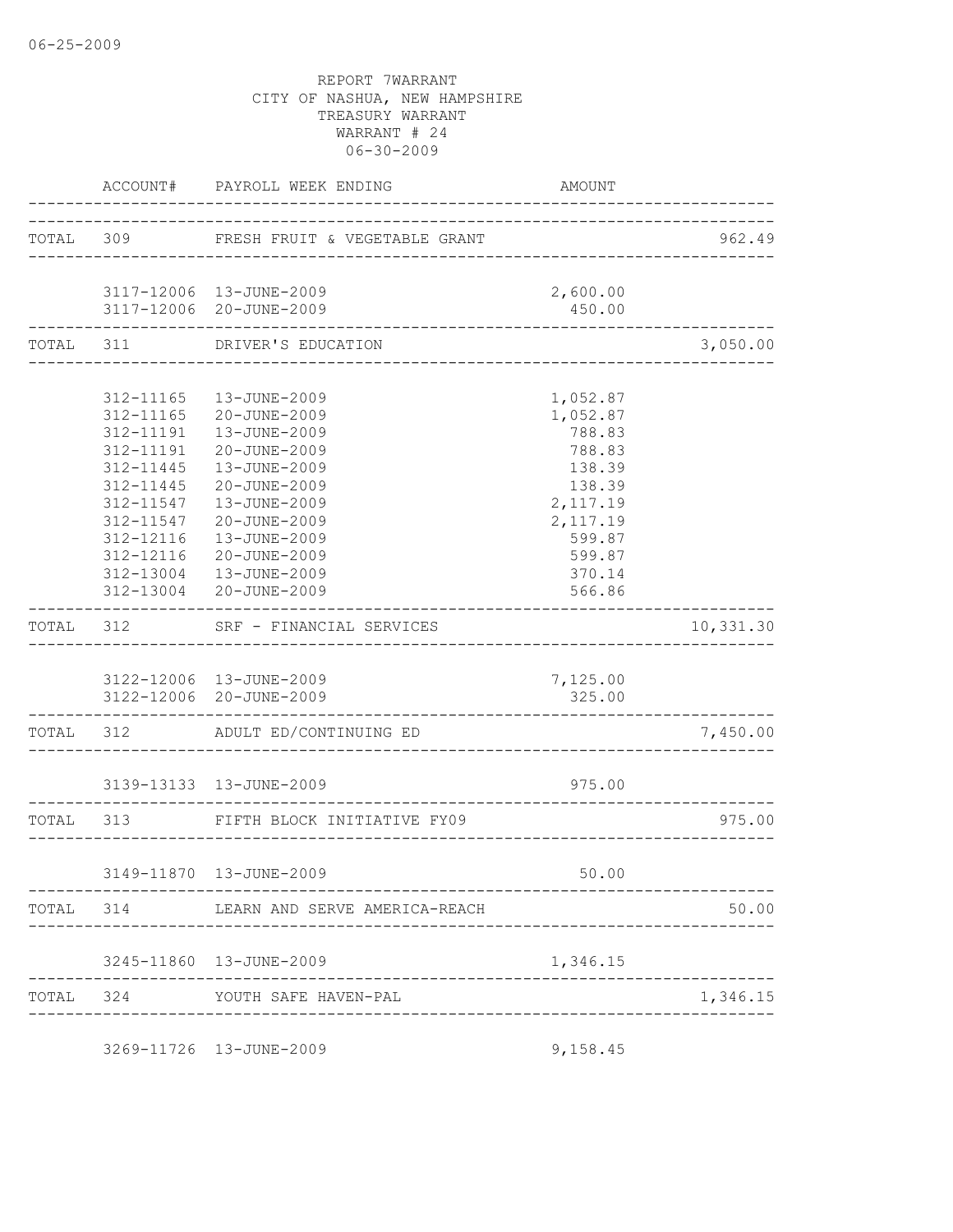|           | AMOUNT               |                                         | ACCOUNT# PAYROLL WEEK ENDING                       |                        |           |
|-----------|----------------------|-----------------------------------------|----------------------------------------------------|------------------------|-----------|
| 9,158.45  |                      | TOTAL 326 NH ALTERNATE ASSESSMENT COACH |                                                    |                        |           |
|           |                      |                                         |                                                    |                        |           |
|           | 682.88               |                                         | 331-11250    13-JUNE-2009                          |                        |           |
|           | 682.87               |                                         | 331-11250 20-JUNE-2009<br>13-JUNE-2009             |                        |           |
|           | 1,117.33<br>1,117.33 |                                         | 20-JUNE-2009                                       | 331-11561<br>331-11561 |           |
|           | 548.32               |                                         | 13-JUNE-2009                                       | 331-12115              |           |
|           | 548.32               |                                         | 20-JUNE-2009                                       | 331-12115              |           |
|           | 2,522.15             |                                         | 13-JUNE-2009                                       | $331 - 13038$          |           |
|           | 1,726.37             |                                         | 20-JUNE-2009                                       | 331-13038              |           |
|           | 5,954.62             |                                         | 13-JUNE-2009                                       | 331-13044              |           |
|           | 2,608.10             |                                         | 20-JUNE-2009                                       | 331-13044              |           |
|           | 873.17               |                                         | 20-JUNE-2009                                       | 331-13048              |           |
|           | 223.47               |                                         | 20-JUNE-2009                                       | 331-15002              |           |
|           | 15,368.34            |                                         | 331-18036  13-JUNE-2009                            |                        |           |
|           | 12,040.91            |                                         | 331-18036 20-JUNE-2009                             |                        |           |
| 46,014.18 |                      |                                         | TOTAL 331 SRF - POLICE DEPARTMENT                  |                        |           |
|           |                      |                                         |                                                    |                        |           |
|           | 375.00               |                                         | 3319-12201 13-JUNE-2009                            |                        |           |
| 375.00    |                      | ________________________________        | TOTAL 331 TITLE I SCHL IMPR-FES                    |                        |           |
|           | 414.57               |                                         | 332-18084  13-JUNE-2009                            |                        |           |
|           |                      |                                         | TOTAL 332 SRF - FIRE DEPARTMENT                    |                        |           |
| 414.57    |                      |                                         |                                                    |                        |           |
|           | 3,937.50             |                                         | 3339-13133 13-JUNE-2009                            |                        |           |
| 3,937.50  |                      | TITLE I SCHL IMPRV MT PLEASANT          |                                                    |                        | TOTAL 333 |
|           |                      |                                         |                                                    |                        |           |
|           | 1,595.35             |                                         | 3359-11870  13-JUNE-2009                           |                        |           |
|           | 513.78               |                                         | 3359-12006 13-JUNE-2009                            |                        |           |
|           | 587.50               |                                         | 3359-12078  13-JUNE-2009                           |                        |           |
|           | 1,431.25<br>1,325.00 |                                         | 3359-12078 20-JUNE-2009<br>3359-19230 13-JUNE-2009 |                        |           |
| 5,452.88  |                      | TITLE IB READ 1ST MT PLEASANT           |                                                    |                        | TOTAL 335 |

3369-13133 13-JUNE-2009 487.50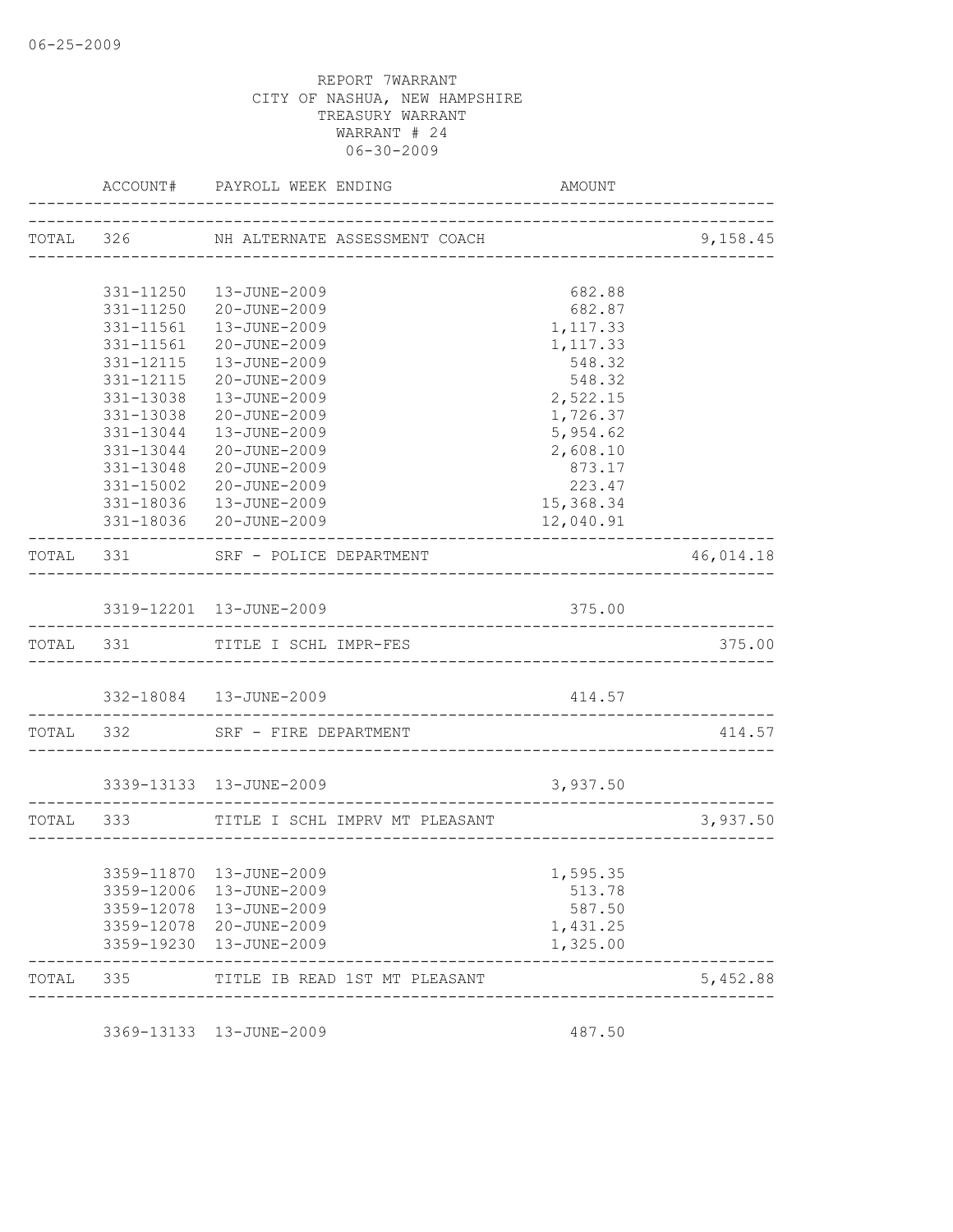|           |               | ACCOUNT# PAYROLL WEEK ENDING<br>----------------- | AMOUNT                                   |           |
|-----------|---------------|---------------------------------------------------|------------------------------------------|-----------|
|           |               | TOTAL 336 TITLE I SCHL IMPRV DR CRISP             |                                          | 487.50    |
|           |               |                                                   |                                          |           |
|           | 341-01210     | 13-JUNE-2009                                      | 222.01                                   |           |
|           | 341-01210     | 20-JUNE-2009                                      | 222.01                                   |           |
|           | 341-11107     | 13-JUNE-2009                                      | 433.74                                   |           |
|           | 341-11107     | 20-JUNE-2009                                      | 433.74                                   |           |
|           | 341-11235     | 13-JUNE-2009                                      | 1,167.80                                 |           |
|           | $341 - 11235$ | 20-JUNE-2009                                      | 1,167.80                                 |           |
|           | 341-11484     | 13-JUNE-2009                                      | 1,280.00                                 |           |
|           | 341-11484     | 20-JUNE-2009                                      | 1,280.00                                 |           |
|           | 341-11563     | 13-JUNE-2009                                      | 938.56                                   |           |
|           | 341-11563     | 20-JUNE-2009                                      | 938.55                                   |           |
|           | 341-12037     | 13-JUNE-2009                                      | 104.20                                   |           |
|           | 341-12037     | 20-JUNE-2009                                      | 104.21                                   |           |
|           | 341-12101     | 13-JUNE-2009                                      | 396.07                                   |           |
|           |               | 341-12101 20-JUNE-2009                            | 396.07                                   |           |
| TOTAL 341 |               | SRF - COMMUNITY SERVICES                          |                                          | 9,084.76  |
|           |               |                                                   |                                          |           |
|           |               | 342-11499   13-JUNE-2009                          | 1,033.32                                 |           |
|           | 342-11499     | 20-JUNE-2009                                      | 1,033.32                                 |           |
|           | 342-11584     | 13-JUNE-2009                                      | 1,694.16                                 |           |
|           | 342-11584     | 20-JUNE-2009                                      | 1,694.16                                 |           |
|           | 342-12000     | 13-JUNE-2009                                      | 635.11                                   |           |
|           | 342-12000     | 20-JUNE-2009                                      | 635.11                                   |           |
|           |               | 342-12081  13-JUNE-2009                           | 71.07                                    |           |
|           |               | 342-12582  13-JUNE-2009                           | 254.35                                   |           |
|           |               | 342-12582 20-JUNE-2009                            | 254.35<br>------------------------------ |           |
| TOTAL 342 |               | SRF - COMMUNITY HEALTH                            | ___________________________              | 7,304.95  |
|           |               |                                                   |                                          |           |
|           |               | 3440-11860  13-JUNE-2009                          | 300.00                                   |           |
|           |               | 3440-11860 20-JUNE-2009                           | 300.00                                   |           |
|           |               | 3440-12006 13-JUNE-2009                           | 96.70                                    |           |
|           |               | 3440-12078  13-JUNE-2009                          | 14,587.50                                |           |
| TOTAL     | 344           | AFTER SCHOOL PROGRAM                              |                                          | 15,284.20 |
|           |               |                                                   |                                          |           |
|           | 3449-11162    | 13-JUNE-2009                                      | 640.13                                   |           |
|           | 3449-11162    | 20-JUNE-2009                                      | 640.13                                   |           |
|           | 3449-11860    | 13-JUNE-2009                                      | 7,845.86                                 |           |
|           | 3449-12006    | 13-JUNE-2009                                      | 1,350.00                                 |           |
|           | 3449-12006    | 20-JUNE-2009                                      | 514.03                                   |           |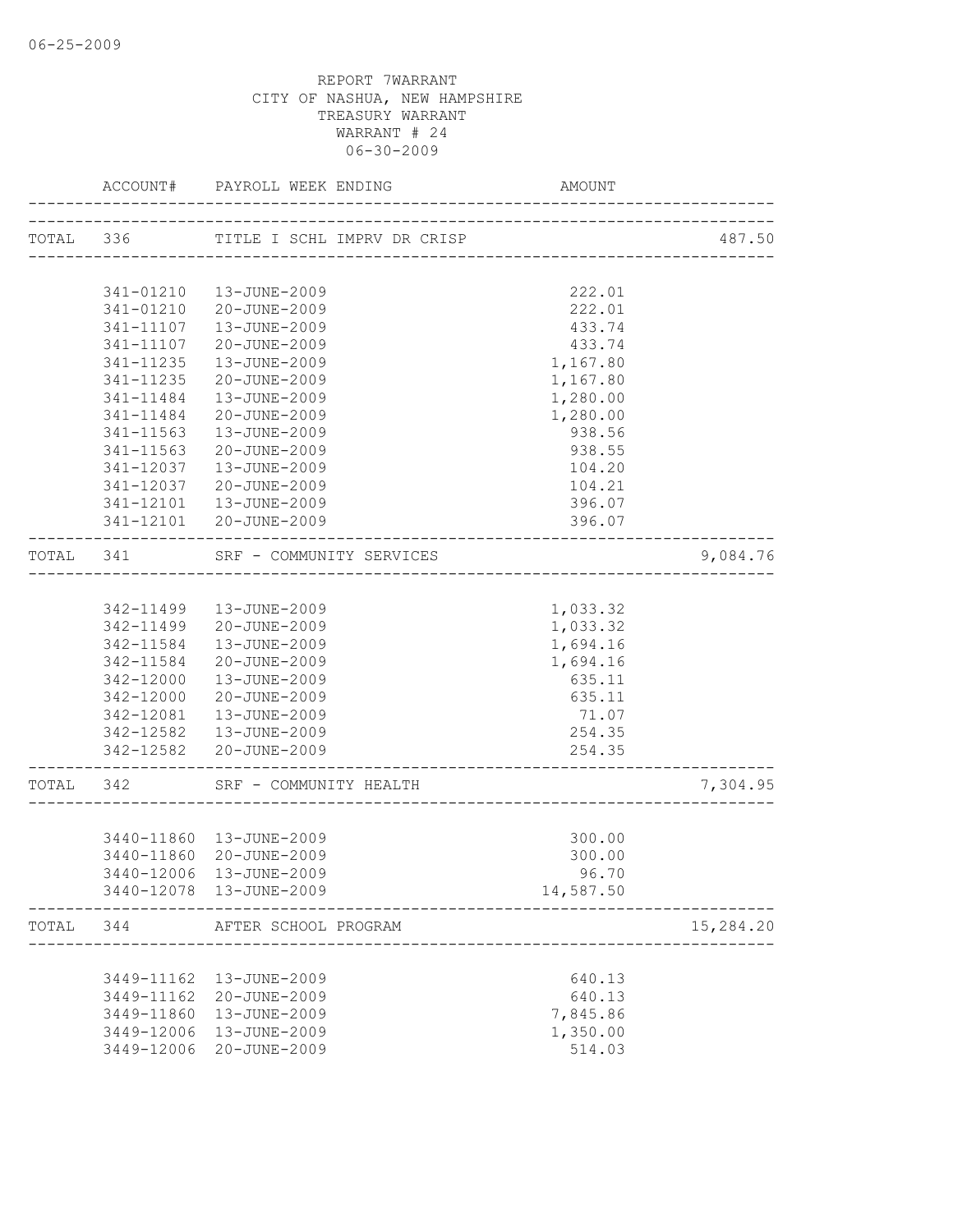|           | ACCOUNT#                                                      | PAYROLL WEEK ENDING                                                                                                                    | AMOUNT                                               |            |
|-----------|---------------------------------------------------------------|----------------------------------------------------------------------------------------------------------------------------------------|------------------------------------------------------|------------|
| TOTAL 344 |                                                               | TITLE IV SDF 21ST CENTURY                                                                                                              | _____________________________                        | 10,990.15  |
|           |                                                               | 3468-11162  13-JUNE-2009<br>3468-11162 20-JUNE-2009<br>3468-11870  13-JUNE-2009<br>3468-19230  13-JUNE-2009<br>3468-19230 20-JUNE-2009 | 580.50<br>580.50<br>4,373.96<br>3,806.25<br>1,000.00 |            |
|           | TOTAL 346                                                     | SMALLER LEARNING COMMUNITY                                                                                                             |                                                      | 10,341.21  |
|           |                                                               | 3508-13133  13-JUNE-2009                                                                                                               | 7,837.50                                             |            |
| TOTAL 350 |                                                               | TITLE 11A TEACHER QUALITY                                                                                                              |                                                      | 7,837.50   |
|           |                                                               | 3509-11726  13-JUNE-2009<br>3509-12201 13-JUNE-2009                                                                                    | 69,502.84<br>186.00                                  |            |
|           | TOTAL 350                                                     | TITLE 11A TEACHER QUALITY                                                                                                              |                                                      | 69,688.84  |
|           |                                                               | 352-59055   13-JUNE-2009<br>352-59055 20-JUNE-2009                                                                                     | 400.05<br>400.06                                     |            |
| TOTAL     | ---------------                                               | 352 SRF - PARKS AND RECREATION                                                                                                         |                                                      | 800.11     |
|           |                                                               | 3559-11870  13-JUNE-2009<br>3559-12006 13-JUNE-2009<br>3559-13004 13-JUNE-2009                                                         | 14,047.65<br>342.52<br>87.50                         |            |
| TOTAL 355 |                                                               | TITLE IB READING 1ST FES                                                                                                               | --------------------------------                     | 14, 477.67 |
|           |                                                               | 3609-11515  13-JUNE-2009<br>3609-13133 13-JUNE-2009                                                                                    | 14,539.87                                            |            |
| TOTAL     | 360                                                           | DROP OUT PREVENTION/ALT ED                                                                                                             |                                                      | 14,539.87  |
|           | 374-01126<br>374-01126<br>374-01127<br>374-01127<br>374-01210 | 13-JUNE-2009<br>20-JUNE-2009<br>13-JUNE-2009<br>20-JUNE-2009<br>13-JUNE-2009                                                           | 914.75<br>1,169.75<br>165.61<br>165.61<br>1,780.14   |            |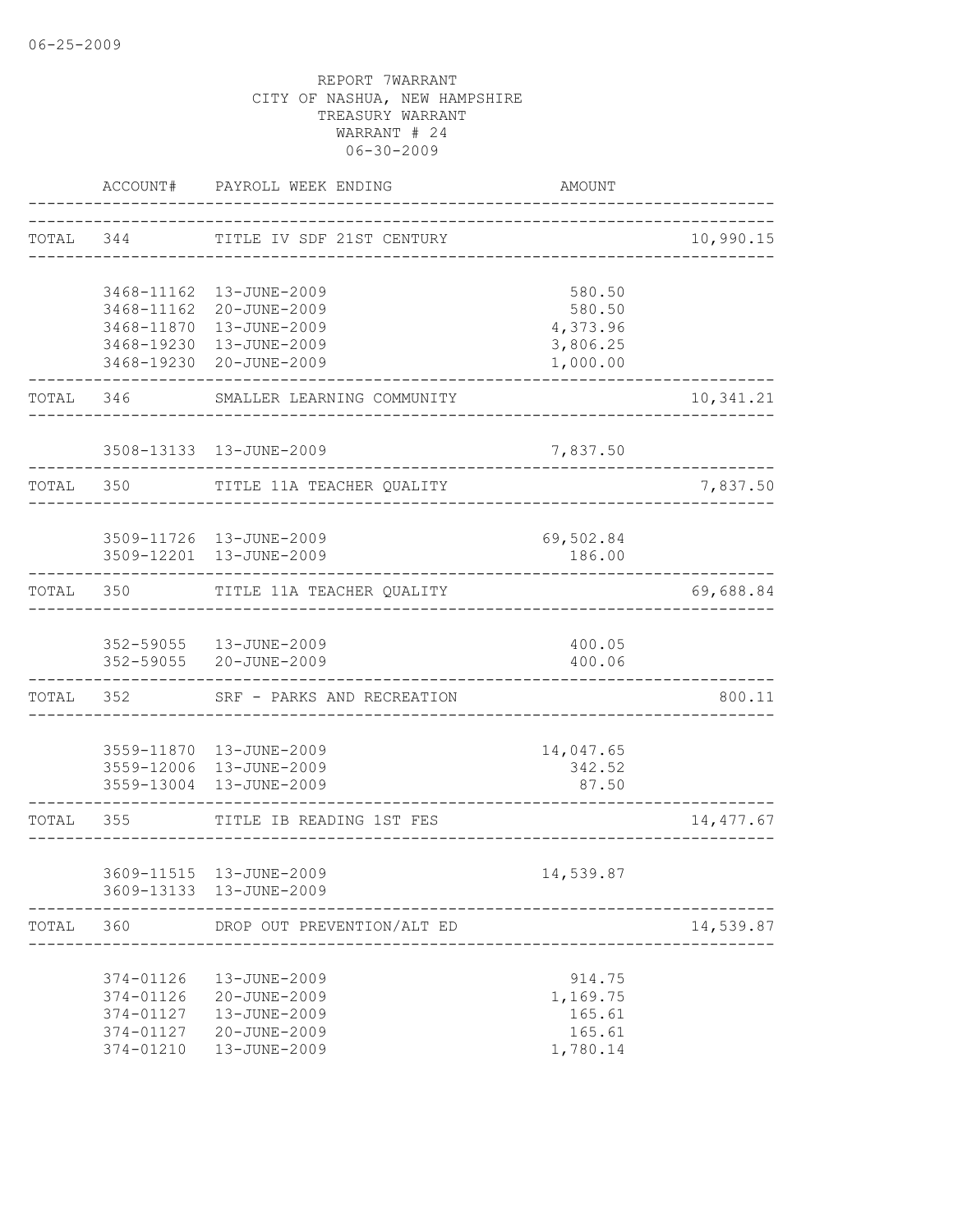|       | ACCOUNT#   | PAYROLL WEEK ENDING            | AMOUNT     |             |
|-------|------------|--------------------------------|------------|-------------|
|       | 374-01210  | 20-JUNE-2009                   | 1,780.14   |             |
|       | 374-0703P  | 13-JUNE-2009                   | 213.90     |             |
|       | 374-0703P  | 20-JUNE-2009                   | 427.80     |             |
|       | 374-0704P  | 13-JUNE-2009                   | 213.90     |             |
|       | 374-0704P  | 20-JUNE-2009                   | 213.90     |             |
|       | 374-0705M  | 20-JUNE-2009                   | 390.00     |             |
|       | 374-0705P  | 13-JUNE-2009                   | 691.43     |             |
|       | 374-0705P  | 20-JUNE-2009                   | 691.43     |             |
|       | 374-07235  | 13-JUNE-2009                   | $-213.90$  |             |
|       | 374-0734P  | 13-JUNE-2009                   | 2,528.41   |             |
|       | 374-0734P  | 20-JUNE-2009                   | 2,060.61   |             |
|       | 374-09003  | 13-JUNE-2009                   | 524.27     |             |
|       | 374-09003  | 20-JUNE-2009                   | 524.27     |             |
|       | 374-11131  | 13-JUNE-2009                   | 1,219.71   |             |
|       | 374-11131  | 20-JUNE-2009                   | 1,219.71   |             |
|       | 374-11149  | 13-JUNE-2009                   | 1,840.92   |             |
|       | 374-11149  | 20-JUNE-2009                   | 1,840.92   |             |
|       | 374-11168  | 13-JUNE-2009                   | 928.64     |             |
|       | 374-11168  | 20-JUNE-2009                   | 928.64     |             |
|       | 374-11653  | 13-JUNE-2009                   | 93.88      |             |
|       | 374-11653  | 20-JUNE-2009                   | 93.88      |             |
| TOTAL | 374        | SRF - URBAN PROGRAMS           |            | 22,408.32   |
|       |            |                                |            |             |
|       |            | 3769-11726  13-JUNE-2009       | 17, 911.71 |             |
|       | 3769-11802 | 13-JUNE-2009                   | 1,972.09   |             |
|       | 3769-11870 | 13-JUNE-2009                   | 2,623.32   |             |
|       | 3769-12111 | 13-JUNE-2009                   | 5,597.61   |             |
|       | 3769-12111 | 20-JUNE-2009                   | 5,218.66   |             |
|       | 3769-12126 | 13-JUNE-2009                   | 582.40     |             |
|       | 3769-12126 | 20-JUNE-2009                   | 582.40     |             |
|       | 3769-12198 | 13-JUNE-2009                   | 131,631.66 |             |
|       | 3769-12201 | 13-JUNE-2009                   |            |             |
|       | 3769-13133 | 13-JUNE-2009                   | 3,137.50   |             |
|       | 3769-19000 | 13-JUNE-2009                   | 11, 312.27 |             |
|       | 3769-19000 | 20-JUNE-2009                   | 1,660.85   |             |
| TOTAL | 376        | TITLE I ESEA                   |            | 182, 230.47 |
|       |            |                                |            |             |
|       |            | 3779-13133    13-JUNE-2009     | 3,483.70   |             |
|       |            | 3779-13133 20-JUNE-2009        | 1,580.62   |             |
| TOTAL | 377        | TITLE III ENHANCE ENG LANGUAGE |            | 5,064.32    |
|       |            | 3909-11726 13-JUNE-2009        | 2,019.06   |             |
|       |            |                                |            |             |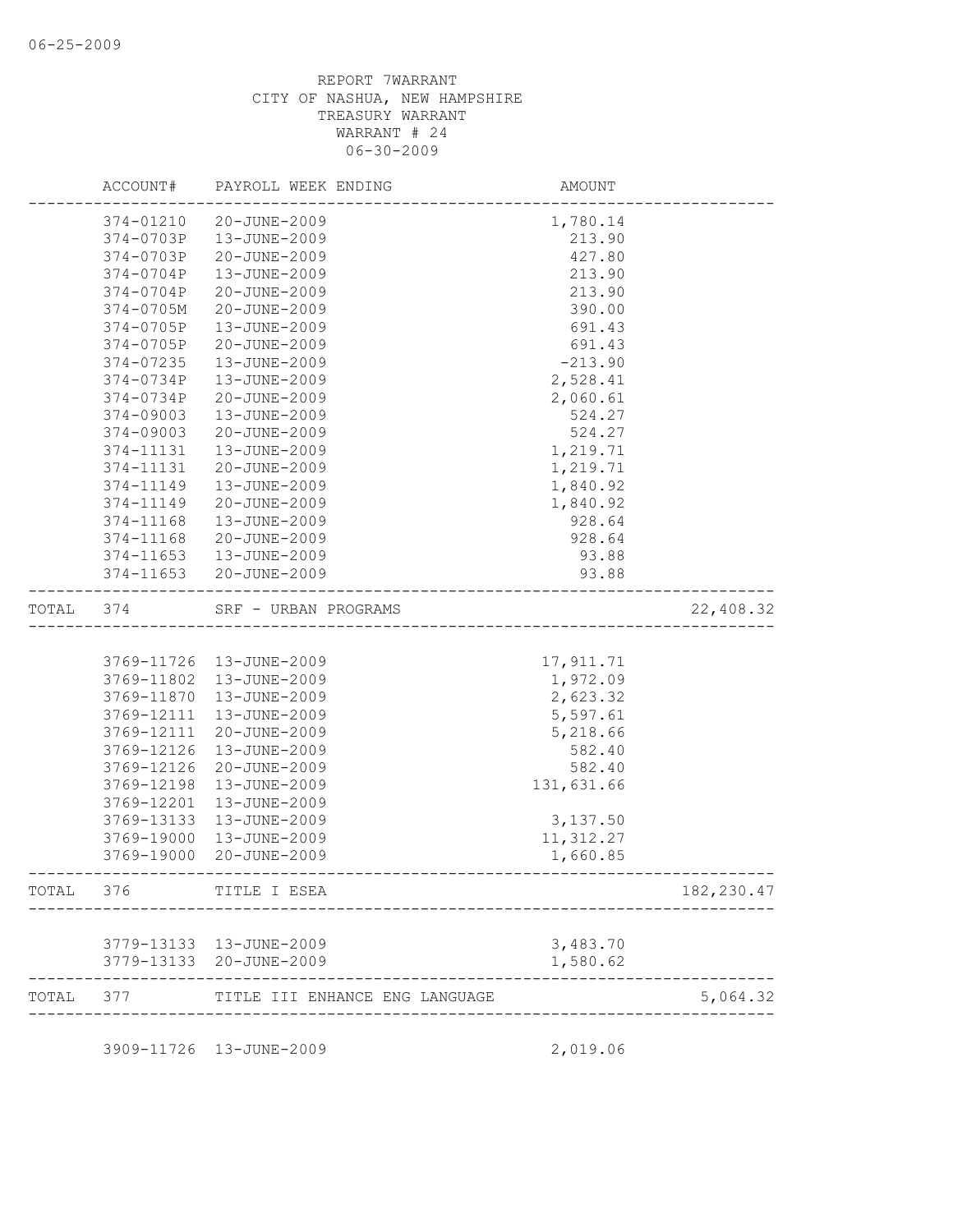|           | ACCOUNT# | PAYROLL WEEK ENDING                                                                                        | AMOUNT                                      |            |
|-----------|----------|------------------------------------------------------------------------------------------------------------|---------------------------------------------|------------|
|           |          | 3909-12111  13-JUNE-2009<br>3909-12111 20-JUNE-2009<br>3909-13133  13-JUNE-2009<br>3909-19000 13-JUNE-2009 | 409.05<br>409.05<br>1,637.50<br>1,400.00    |            |
| TOTAL     | 390      | VOC ED SECONDARY PERKINS                                                                                   |                                             | 5,874.66   |
|           |          | 3927-13133 13-JUNE-2009                                                                                    | 175.00                                      |            |
| TOTAL 392 |          | CULINARY ARTS                                                                                              |                                             | 175.00     |
|           |          | 3937-19000 13-JUNE-2009                                                                                    | 809.01                                      |            |
| TOTAL     | 393      | DAY CARE                                                                                                   |                                             | 809.01     |
|           |          | 3959-11726 13-JUNE-2009<br>3959-11805 13-JUNE-2009<br>3959-12201 13-JUNE-2009<br>3959-12201 20-JUNE-2009   | 125, 412.49<br>1,400.81<br>186.00<br>341.00 |            |
| TOTAL     | 395      | IDEA BASIC SPEC ED                                                                                         |                                             | 127,340.30 |
|           |          | 3969-11726 13-JUNE-2009                                                                                    | 2,514.46                                    |            |
| TOTAL     | 396      | IDEA PRESCHOOL SPEC ED                                                                                     |                                             | 2,514.46   |
|           |          | 3977-12111  13-JUNE-2009<br>3977-12111 20-JUNE-2009<br>3977-13137 20-JUNE-2009                             | 19,551.48<br>33,685.09<br>58.60             |            |
| TOTAL     | 397      | SPECIAL ED LOCAL                                                                                           |                                             | 53, 295.17 |
|           |          |                                                                                                            |                                             |            |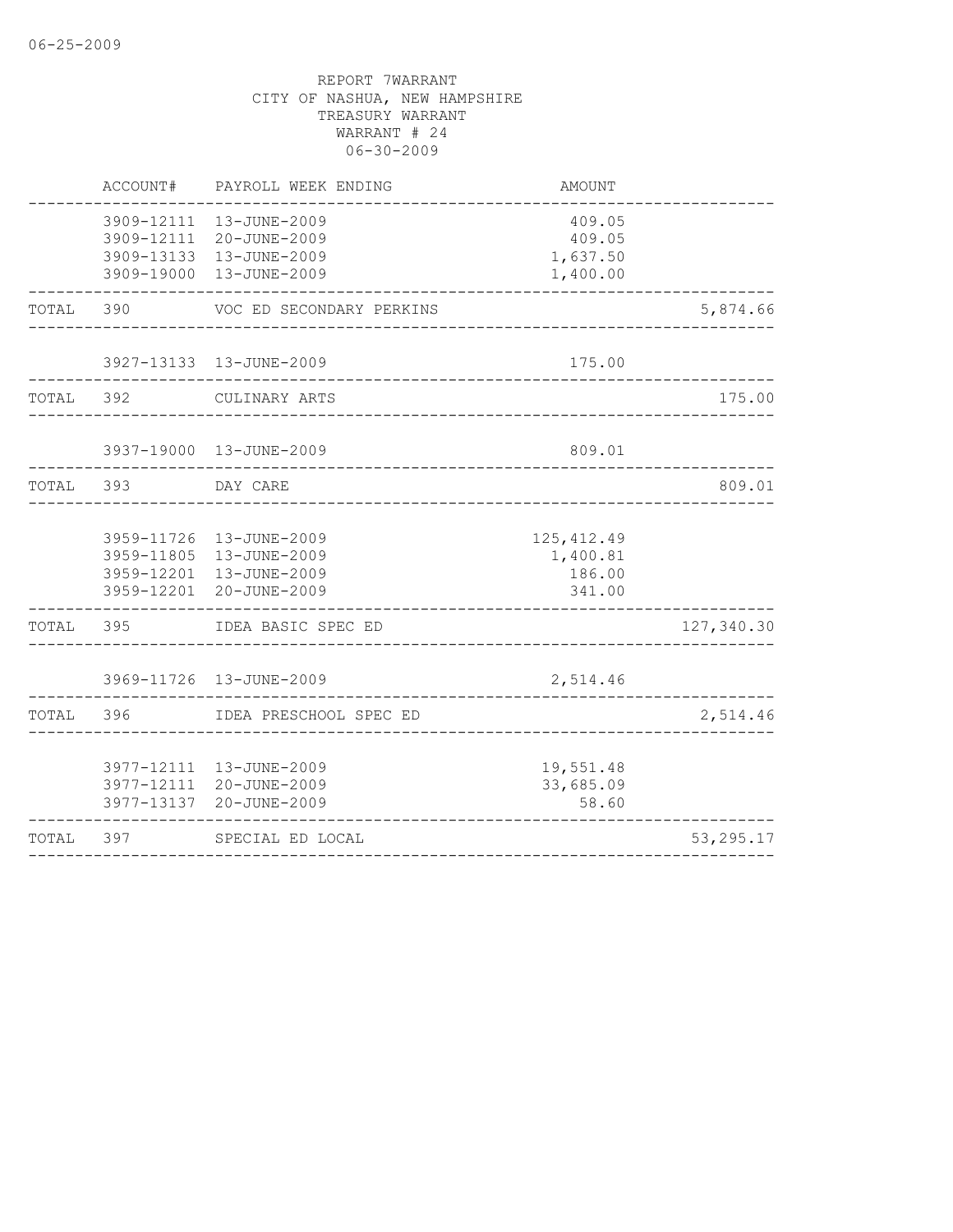|       | ACCOUNT#      | PAYROLL WEEK ENDING | AMOUNT   |           |
|-------|---------------|---------------------|----------|-----------|
|       | 501-11033     | 13-JUNE-2009        | 798.30   |           |
|       | 501-11033     | 20-JUNE-2009        | 798.30   |           |
|       | 501-11445     | 13-JUNE-2009        | 553.56   |           |
|       | $501 - 11445$ | 20-JUNE-2009        | 553.56   |           |
|       | $501 - 11463$ | 13-JUNE-2009        | 769.94   |           |
|       | $501 - 11463$ | 20-JUNE-2009        | 769.94   |           |
|       | 501-11470     | 13-JUNE-2009        | 827.74   |           |
|       | 501-11470     | 20-JUNE-2009        | 827.74   |           |
|       | $501 - 11471$ | 13-JUNE-2009        | 1,926.42 |           |
|       | 501-11471     | 20-JUNE-2009        | 1,926.42 |           |
|       | 501-11611     | 13-JUNE-2009        | 528.68   |           |
|       | $501 - 11611$ | 20-JUNE-2009        | 528.68   |           |
| TOTAL | 501           | MAYOR'S OFFICE      |          | 10,809.28 |
|       |               |                     |          |           |
|       | 502-11113     | 13-JUNE-2009        | 1,526.00 |           |
|       | 502-11113     | 20-JUNE-2009        | 1,526.00 |           |
|       | $502 - 11195$ | 13-JUNE-2009        | 1,999.68 |           |
|       | 502-11195     | 20-JUNE-2009        | 1,999.68 |           |
|       | 502-11219     | 13-JUNE-2009        | 1,766.76 |           |
|       | 502-11219     | 20-JUNE-2009        | 1,766.76 |           |
|       | 502-11518     | 13-JUNE-2009        | 1,615.59 |           |
|       | 502-11518     | 20-JUNE-2009        | 1,615.60 |           |
| TOTAL | 502           | LEGAL DEPARTMENT    |          | 13,816.07 |
|       |               |                     |          |           |
|       | 503-11071     | 13-JUNE-2009        | 1,196.29 |           |
|       | 503-11071     | 20-JUNE-2009        | 1,196.29 |           |
|       | 503-12092     | 13-JUNE-2009        | 490.63   |           |
|       | 503-12092     | 20-JUNE-2009        | 490.63   |           |
| TOTAL | 503           | BOARD OF ALDERMEN   |          | 3,373.84  |
|       | 507-82010     | 20-JUNE-2009        | 546.13   |           |
| TOTAL | 507           | PENSIONS            |          | 546.13    |
|       |               |                     |          |           |
|       | 508-11130     | 13-JUNE-2009        | 809.99   |           |
|       | $508 - 11130$ | 20-JUNE-2009        | 809.99   |           |
|       | 508-11446     | 13-JUNE-2009        | 813.98   |           |
|       | 508-11446     | 20-JUNE-2009        | 813.98   |           |
|       |               |                     |          |           |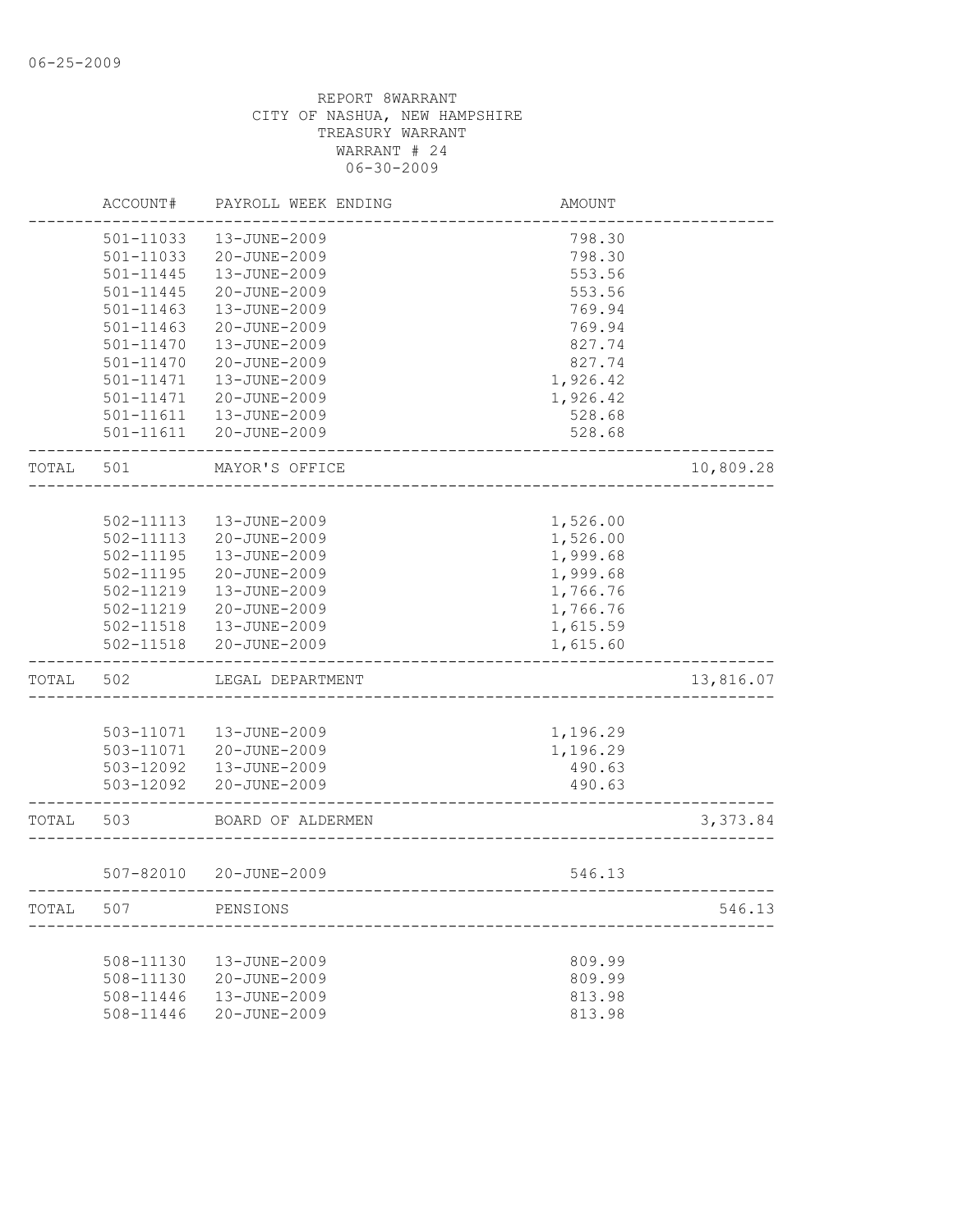|           |                                                   | AMOUNT   |          |
|-----------|---------------------------------------------------|----------|----------|
|           |                                                   |          |          |
|           |                                                   |          |          |
|           | 511-11247   13-JUNE-2009                          | 662.00   |          |
|           | 511-11247 20-JUNE-2009                            | 662.00   |          |
|           | 511-11248  13-JUNE-2009                           | 675.52   |          |
|           | 511-11248 20-JUNE-2009                            | 5,397.42 |          |
|           | TOTAL 511 CITI-STAT (FORMERLY ADMIN SVS) 7,396.94 |          | 7,396.94 |
|           |                                                   |          |          |
|           | 512-11005  13-JUNE-2009                           | 876.86   |          |
|           | 512-11005 20-JUNE-2009                            | 876.86   |          |
|           | 512-11050  13-JUNE-2009                           | 736.12   |          |
| 512-11050 | 20-JUNE-2009                                      | 718.17   |          |
| 512-11064 | 13-JUNE-2009                                      | 954.94   |          |
| 512-11064 | 20-JUNE-2009                                      | 954.94   |          |
| 512-11073 | 13-JUNE-2009                                      | 1,544.88 |          |
| 512-11073 | 20-JUNE-2009                                      | 1,544.89 |          |
| 512-11134 | 13-JUNE-2009                                      | 750.52   |          |
| 512-11134 | 20-JUNE-2009                                      | 750.52   |          |
| 512-11165 | 13-JUNE-2009                                      | 2,178.03 |          |
| 512-11165 | 20-JUNE-2009                                      | 2,178.01 |          |
| 512-11173 | 13-JUNE-2009                                      | 1,364.20 |          |
| 512-11173 | 20-JUNE-2009                                      | 1,364.21 |          |
| 512-11177 | 13-JUNE-2009                                      | 1,885.72 |          |
| 512-11177 | 20-JUNE-2009                                      | 1,885.72 |          |
| 512-11222 | 13-JUNE-2009                                      | 957.31   |          |
| 512-11222 | 20-JUNE-2009                                      | 957.31   |          |
| 512-11224 | 13-JUNE-2009                                      | 957.63   |          |
| 512-11224 | 20-JUNE-2009                                      | 957.63   |          |
| 512-11232 | 13-JUNE-2009                                      | 1,010.46 |          |
| 512-11232 | 20-JUNE-2009                                      | 3,031.38 |          |
| 512-11265 | 13-JUNE-2009                                      | 833.86   |          |
| 512-11265 | 20-JUNE-2009                                      | 833.86   |          |
| 512-11531 | 13-JUNE-2009                                      | 1,293.84 |          |
|           | 512-11531 20-JUNE-2009                            | 1,383.84 |          |
| 512-11684 | 13-JUNE-2009                                      | 827.74   |          |
| 512-11684 | 20-JUNE-2009                                      | 827.74   |          |
| 512-11714 | 13-JUNE-2009                                      | 903.16   |          |
| 512-11714 | 20-JUNE-2009                                      | 903.15   |          |
| 512-11740 | 13-JUNE-2009                                      | 1,575.29 |          |
| 512-11740 | 20-JUNE-2009                                      | 1,575.29 |          |
| 512-12033 | 13-JUNE-2009                                      | 581.13   |          |
| 512-12033 | 20-JUNE-2009                                      | 581.13   |          |
| 512-12052 | 13-JUNE-2009                                      | 555.32   |          |
| 512-12052 | 20-JUNE-2009                                      | 567.99   |          |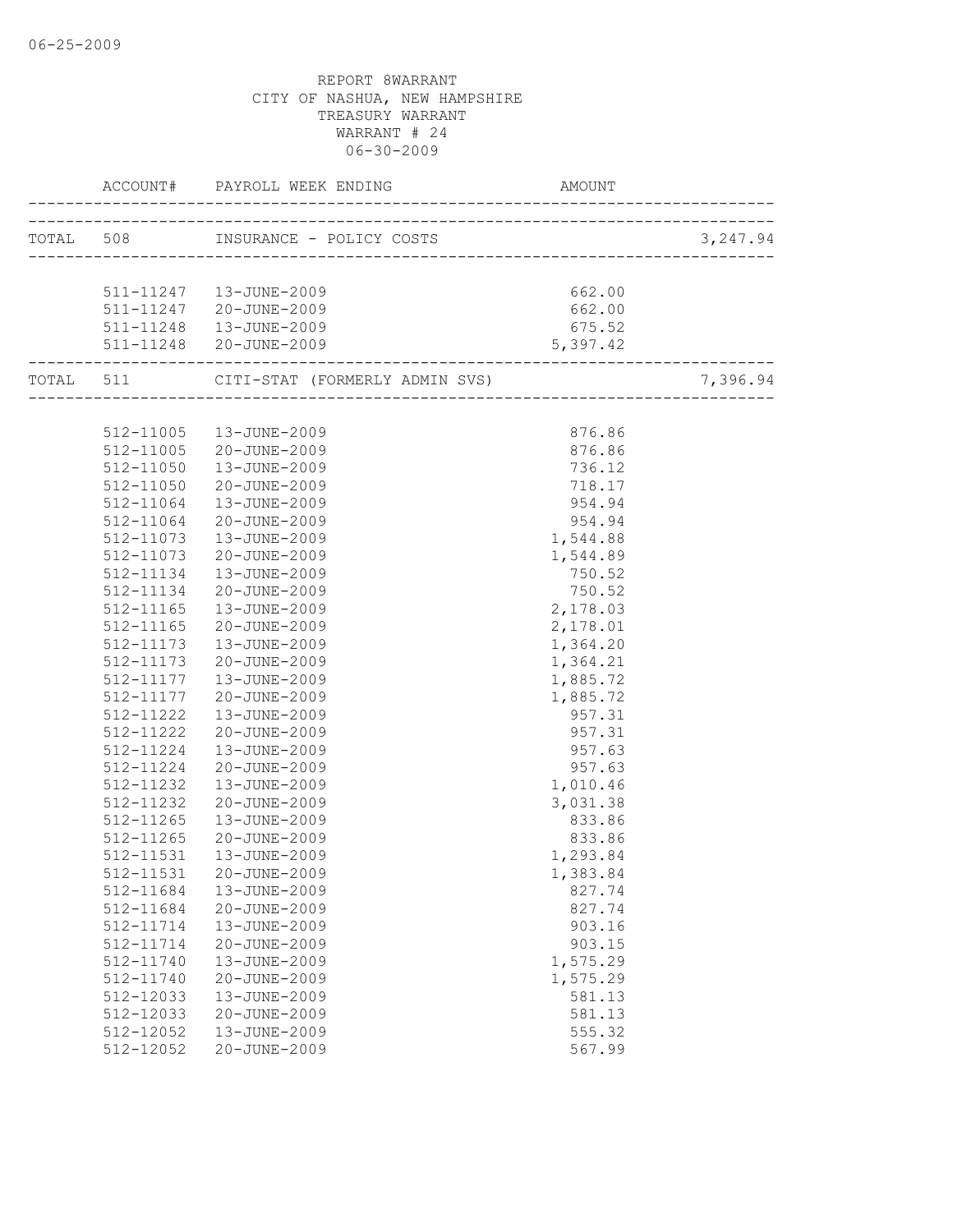|           | ACCOUNT#  | PAYROLL WEEK ENDING           | AMOUNT   |           |
|-----------|-----------|-------------------------------|----------|-----------|
|           | 512-12056 | 13-JUNE-2009                  | 343.89   |           |
|           | 512-12056 | 20-JUNE-2009                  | 343.89   |           |
|           | 512-12749 | 13-JUNE-2009                  | 592.39   |           |
|           | 512-12749 | 20-JUNE-2009                  | 592.39   |           |
|           |           | 512-13004  13-JUNE-2009       | 66.27    |           |
|           | 512-13004 | 20-JUNE-2009                  | 12.42    |           |
| TOTAL     | 512       | FINANCIAL SERVICES            |          | 43,630.90 |
|           |           |                               |          |           |
|           | 513-11117 | 13-JUNE-2009                  | 1,533.61 |           |
|           |           | 513-11117 20-JUNE-2009        | 1,533.61 |           |
|           | 513-11171 | 13-JUNE-2009                  | 2,571.32 |           |
|           | 513-11171 | 20-JUNE-2009                  | 2,571.32 |           |
|           | 513-11213 | 13-JUNE-2009                  | 1,219.71 |           |
|           | 513-11213 | 20-JUNE-2009                  | 1,219.71 |           |
|           | 513-11223 | 13-JUNE-2009                  | 737.24   |           |
|           | 513-11223 | 20-JUNE-2009                  | 737.23   |           |
|           | 513-18018 | 20-JUNE-2009                  | 131.25   |           |
|           | 513-18021 | 20-JUNE-2009                  | 156.25   |           |
|           |           | 513-18024 20-JUNE-2009        | 131.25   |           |
| TOTAL     | 513       | CITY CLERK'S OFFICE           |          | 12,542.50 |
|           |           |                               |          |           |
|           | 514-11441 | 13-JUNE-2009                  | 1,364.20 |           |
|           | 514-11441 | 20-JUNE-2009                  | 1,364.20 |           |
|           | 514-11540 | 13-JUNE-2009                  | 1,017.42 |           |
|           | 514-11540 | 20-JUNE-2009                  | 1,017.42 |           |
|           | 514-11578 | 13-JUNE-2009                  | 936.70   |           |
|           | 514-11578 | 20-JUNE-2009                  | 936.70   |           |
|           | 514-11589 | 13-JUNE-2009                  | 547.70   |           |
|           |           | 514-11589 20-JUNE-2009        | 811.41   |           |
| TOTAL 514 |           | INSURANCE-PROPERTY & CASUALTY |          | 7,995.75  |
|           |           |                               |          |           |
|           |           | 515-11031  13-JUNE-2009       | 1,044.26 |           |
|           | 515-11031 | 20-JUNE-2009                  | 1,044.26 |           |
|           | 515-11350 | 13-JUNE-2009                  | 903.15   |           |
|           | 515-11350 | 20-JUNE-2009                  | 903.15   |           |
|           | 515-11446 | 13-JUNE-2009                  | 271.32   |           |
|           | 515-11446 | 20-JUNE-2009                  | 271.32   |           |
|           | 515-11447 | 13-JUNE-2009                  | 1,622.11 |           |
|           | 515-11447 | 20-JUNE-2009                  | 1,622.11 |           |
|           | 515-12001 | 13-JUNE-2009                  |          |           |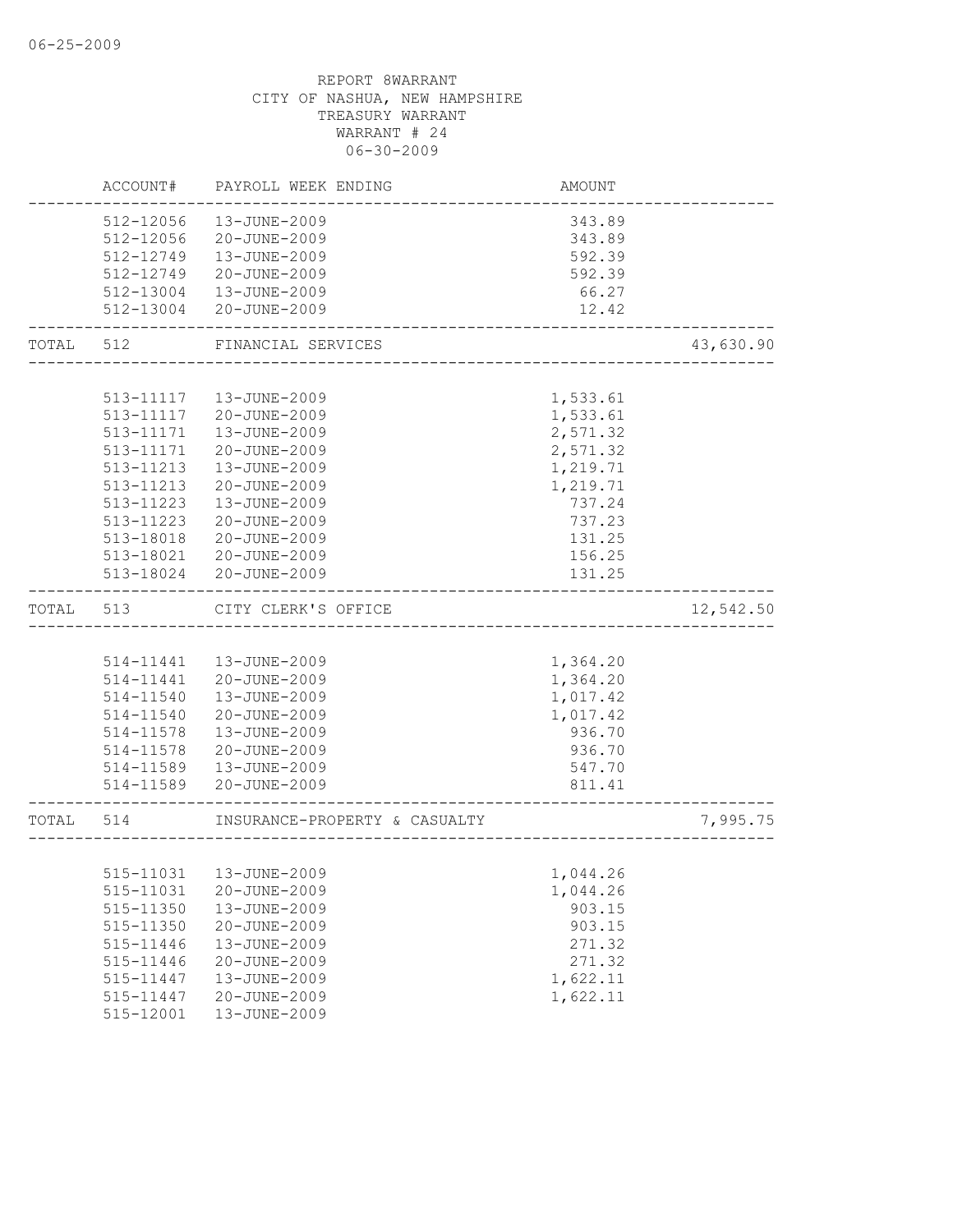|           |           | ACCOUNT# PAYROLL WEEK ENDING | AMOUNT                              |          |
|-----------|-----------|------------------------------|-------------------------------------|----------|
| TOTAL 515 |           | HUMAN RESOURCES              |                                     | 7,681.68 |
|           |           |                              | ___________________________________ |          |
|           |           | 516-11147   13-JUNE-2009     | 617.67                              |          |
|           |           | 516-11147 20-JUNE-2009       | 617.67                              |          |
|           |           | 516-11148  13-JUNE-2009      | 938.85                              |          |
|           | 516-11148 | 20-JUNE-2009                 | 938.85                              |          |
|           | 516-11459 | 13-JUNE-2009                 | 1,196.29                            |          |
|           |           | 516-11459 20-JUNE-2009       | 1,196.29                            |          |
|           |           | 516-11573  13-JUNE-2009      | 895.46                              |          |
|           |           | 516-11573 20-JUNE-2009       | 895.45                              |          |
| TOTAL 516 |           | PURCHASING DEPARTMENT        |                                     | 7,296.53 |
|           |           |                              |                                     |          |
|           | 517-11198 | 13-JUNE-2009                 | 1,077.41                            |          |
|           | 517-11198 | 20-JUNE-2009                 | 1,077.41                            |          |
|           | 517-11266 | 20-JUNE-2009                 | 623.58                              |          |
|           |           | 517-11420    13-JUNE-2009    | 722.90                              |          |
|           |           | 517-11420 20-JUNE-2009       | 722.90                              |          |
|           |           | 517-12063  13-JUNE-2009      | 284.23                              |          |
|           |           | 517-12063 20-JUNE-2009       | 284.23                              |          |
| TOTAL 517 |           | BUILDING MAINT - CITY ADMIN  |                                     | 4,792.66 |
|           |           |                              |                                     |          |
|           |           | 519-11014  13-JUNE-2009      | 1,069.50                            |          |
|           |           | 519-11014 20-JUNE-2009       | 1,069.50                            |          |
|           | 519-11016 | 13-JUNE-2009                 | 938.85                              |          |
|           | 519-11016 | 20-JUNE-2009                 | 938.85                              |          |
|           | 519-11017 | 13-JUNE-2009                 | 783.92                              |          |
|           | 519-11017 | 20-JUNE-2009                 | 783.92                              |          |
|           | 519-11115 | 13-JUNE-2009                 | 1,873.48                            |          |
|           | 519-11115 | 20-JUNE-2009                 | 1,873.47                            |          |
|           | 519-11146 | 13-JUNE-2009                 | 816.64                              |          |
|           | 519-11146 | 20-JUNE-2009                 | 816.64                              |          |
|           |           | 519-11153  13-JUNE-2009      | 589.71                              |          |
|           | 519-11153 | 20-JUNE-2009                 | 589.71                              |          |
|           | 519-11154 | 13-JUNE-2009                 | 617.67                              |          |
|           | 519-11154 | 20-JUNE-2009                 | 617.67                              |          |
|           | 519-11205 | 13-JUNE-2009                 | 773.50                              |          |
|           | 519-11205 | 20-JUNE-2009                 | 773.50                              |          |
|           | 519-11241 | 13-JUNE-2009                 | 1,328.18                            |          |
|           | 519-11241 | 20-JUNE-2009                 | 1,328.18                            |          |
|           | 519-18006 | 20-JUNE-2009                 | 375.00                              |          |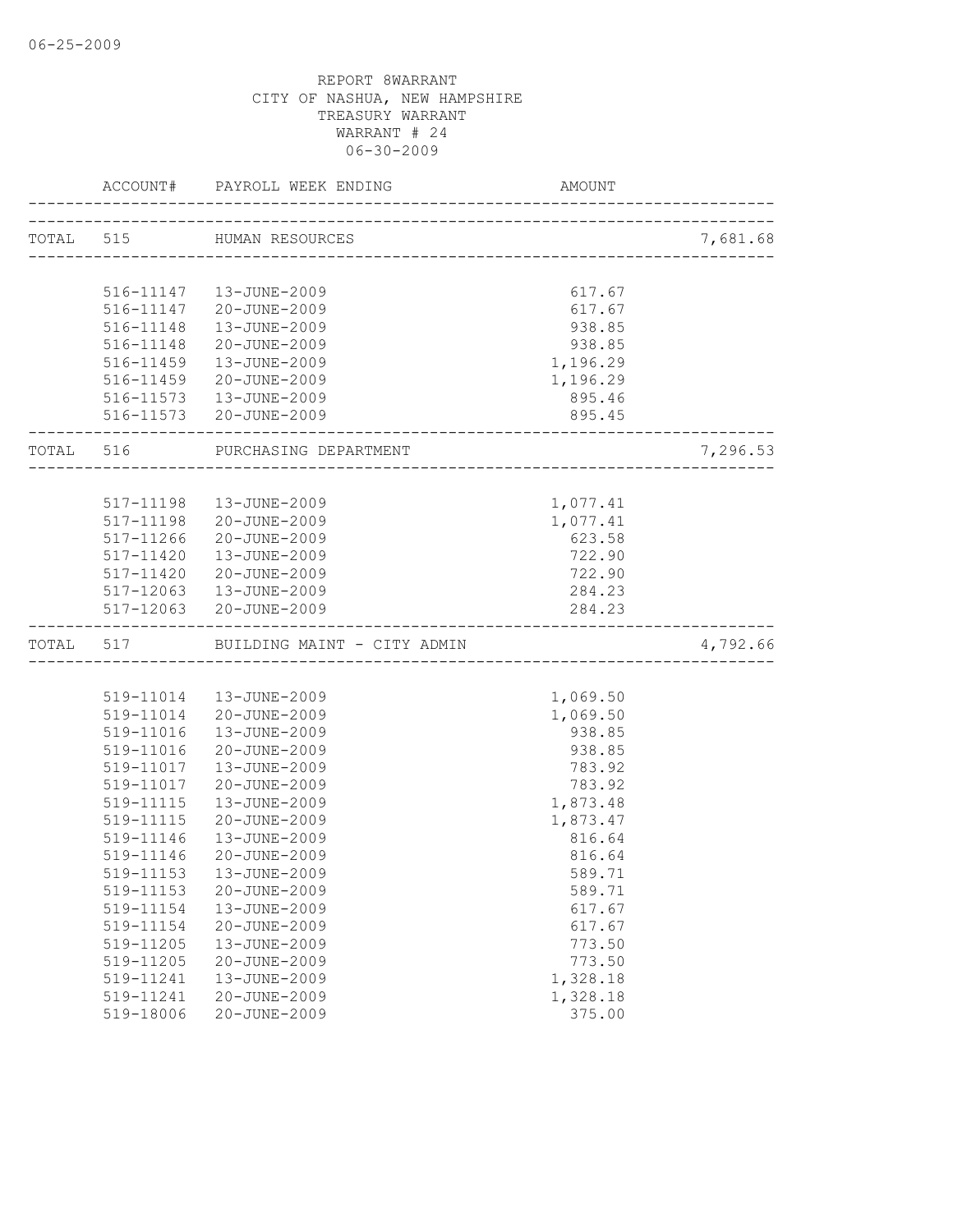|           | ACCOUNT#      | PAYROLL WEEK ENDING<br>------------------ | AMOUNT                        |           |
|-----------|---------------|-------------------------------------------|-------------------------------|-----------|
| TOTAL 519 |               | ASSESSORS                                 |                               | 17,957.89 |
|           |               |                                           |                               |           |
|           |               | 520-12077   13-JUNE-2009                  | 256.94                        |           |
|           |               | 520-12077 20-JUNE-2009                    | 256.94                        |           |
|           | TOTAL 520     | HUNT BUILDING                             | _____________________________ | 513.88    |
|           |               |                                           |                               |           |
|           |               | 522-11127  13-JUNE-2009                   | 1,626.12                      |           |
|           |               | 522-11127 20-JUNE-2009                    | 1,626.12                      |           |
|           | 522-11128     | 13-JUNE-2009                              | 1,096.69                      |           |
|           | 522-11128     | 20-JUNE-2009                              | 1,096.69                      |           |
|           | 522-11356     | 13-JUNE-2009                              | 928.64                        |           |
|           | 522-11356     | 20-JUNE-2009                              | 928.64                        |           |
|           | 522-11429     | 13-JUNE-2009                              | 1,766.76                      |           |
|           | 522-11429     | 20-JUNE-2009                              | 1,766.76                      |           |
|           | 522-11641     | $13 - JUNE - 2009$                        | 1,342.56                      |           |
|           | 522-11641     | 20-JUNE-2009                              | 1,342.56                      |           |
|           | $522 - 11652$ | 13-JUNE-2009                              | 1,404.69                      |           |
|           | $522 - 11652$ | 20-JUNE-2009                              | 1,404.69                      |           |
|           | 522-11721     | 13-JUNE-2009                              | 1,482.33                      |           |
|           | 522-11721     | 20-JUNE-2009                              | 1,482.33                      |           |
|           | 522-11724     | 13-JUNE-2009                              | 1,293.11                      |           |
|           | $522 - 11724$ | 20-JUNE-2009                              | 1,293.11                      |           |
|           | 522-11725     | 13-JUNE-2009                              | 951.69                        |           |
|           | 522-11725     | 20-JUNE-2009                              | 951.69                        |           |
|           | 522-11729     | 13-JUNE-2009                              | 2,124.16                      |           |
|           | 522-11729     | 20-JUNE-2009                              | 2,124.16                      |           |
|           | 522-12140     | 13-JUNE-2009                              | 416.73                        |           |
|           | 522-12140     | 20-JUNE-2009                              | 287.40                        |           |
|           |               | 522-13004  13-JUNE-2009                   | 220.98<br>______________      |           |
| TOTAL 522 |               | INFORMATION TECHNOLOGY                    |                               | 28,958.61 |
|           |               |                                           |                               |           |
|           |               | 523-11332    13-JUNE-2009                 | 957.33                        |           |
|           | 523-11332     | 20-JUNE-2009                              | 957.33                        |           |
| TOTAL     | 523           | GIS                                       |                               | 1,914.66  |
|           |               |                                           |                               |           |
|           | 531-11065     | 13-JUNE-2009                              | 1,078.50                      |           |
|           | 531-11065     | 20-JUNE-2009                              | 1,078.50                      |           |
|           | 531-11085     | 13-JUNE-2009                              | 877.59                        |           |
|           | 531-11085     | 20-JUNE-2009                              | 877.59                        |           |
|           | 531-11114     | 13-JUNE-2009                              | 2,241.79                      |           |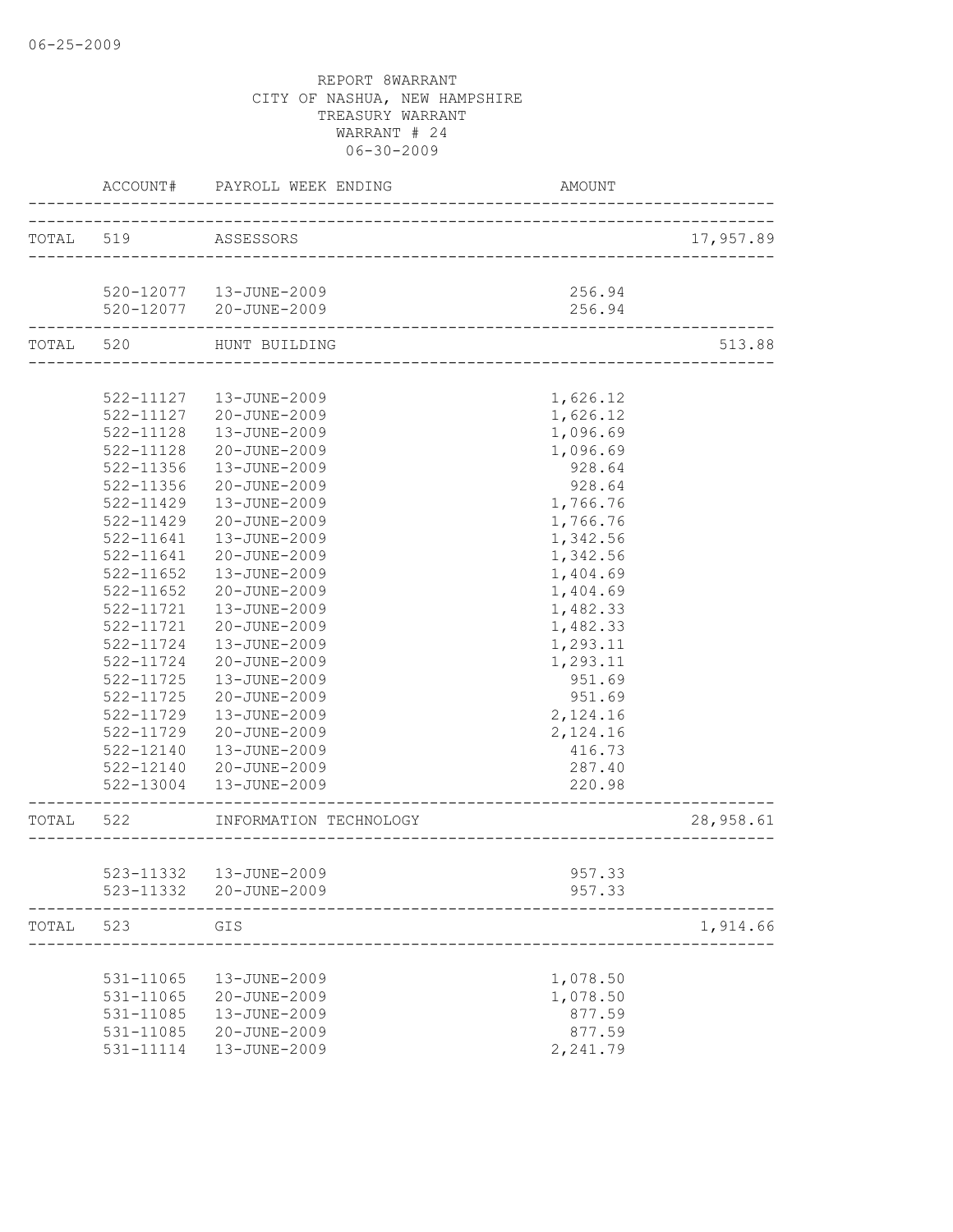| ACCOUNT#               | PAYROLL WEEK ENDING          | AMOUNT               |
|------------------------|------------------------------|----------------------|
| 531-11114              | 20-JUNE-2009                 | 2,241.79             |
| 531-11129              | 13-JUNE-2009                 | 1,280.00             |
| 531-11129              | 20-JUNE-2009                 | 1,280.00             |
| 531-11164              | 13-JUNE-2009                 | 1,121.86             |
| 531-11164              | 20-JUNE-2009                 | 1,121.86             |
| 531-11166              | 13-JUNE-2009                 | 2,418.70             |
| 531-11166              | 20-JUNE-2009                 | 2,418.69             |
| 531-11170              | 13-JUNE-2009                 | 1, 417.74            |
| 531-11170              | 20-JUNE-2009                 | 1, 417.74            |
| 531-11201              | 13-JUNE-2009                 | 1,287.41             |
| 531-11201              | 20-JUNE-2009                 | 653.43               |
| 531-11203              | 13-JUNE-2009                 | 634.30               |
| 531-11203              | 20-JUNE-2009                 | 634.30               |
| 531-11226              | 13-JUNE-2009                 | 773.98               |
| 531-11226              | 20-JUNE-2009                 | 773.98               |
| 531-11242              | 13-JUNE-2009                 | 1,076.54             |
| 531-11242              | 20-JUNE-2009                 | 1,076.54             |
| 531-11245              | 13-JUNE-2009                 | 597.36               |
| 531-11245              | 20-JUNE-2009                 | 597.36               |
| 531-11257              | 13-JUNE-2009                 | 2,562.90             |
| 531-11257              | 20-JUNE-2009                 | 2,562.90             |
| 531-11398              | 13-JUNE-2009                 | 600.39               |
| 531-11398              | 20-JUNE-2009                 | 600.39               |
| 531-11477              | 13-JUNE-2009                 | 1,286.27             |
| 531-11477              | 20-JUNE-2009                 | 1,081.26             |
| 531-11487              | 13-JUNE-2009                 | 1,332.86             |
| 531-11487              | 20-JUNE-2009                 | 1,332.86             |
| 531-11495              | 13-JUNE-2009                 | 987.31               |
| 531-11495              | 20-JUNE-2009                 | 987.31               |
| 531-11498              | 13-JUNE-2009                 | 835.86               |
| 531-11498              | 20-JUNE-2009                 | 835.86               |
| 531-11516              | 13-JUNE-2009                 | 821.79               |
| 531-11516              | 20-JUNE-2009                 | 821.79               |
| 531-11534              | 13-JUNE-2009                 | 1,460.12             |
| 531-11534              | 20-JUNE-2009                 | 1,460.12             |
| 531-11535              | 13-JUNE-2009                 | 12,736.22            |
| 531-11535              | 20-JUNE-2009                 | 12,736.22            |
| 531-11537              | 13-JUNE-2009                 | 13,787.19            |
| 531-11537              | 20-JUNE-2009                 | 13,787.19            |
| 531-11538              | 13-JUNE-2009                 | 877.60               |
| 531-11538<br>531-11539 | 20-JUNE-2009<br>13-JUNE-2009 | 877.60               |
|                        |                              | 1,489.36             |
| 531-11539<br>531-11544 | 20-JUNE-2009<br>13-JUNE-2009 | 1,489.36<br>4,062.92 |
| 531-11544              | 20-JUNE-2009                 | 4,062.92             |
| 531-11549              | 13-JUNE-2009                 | 15,694.16            |
| 531-11549              | 20-JUNE-2009                 | 14,822.26            |
| 531-11550              | 13-JUNE-2009                 | 911.20               |
|                        |                              |                      |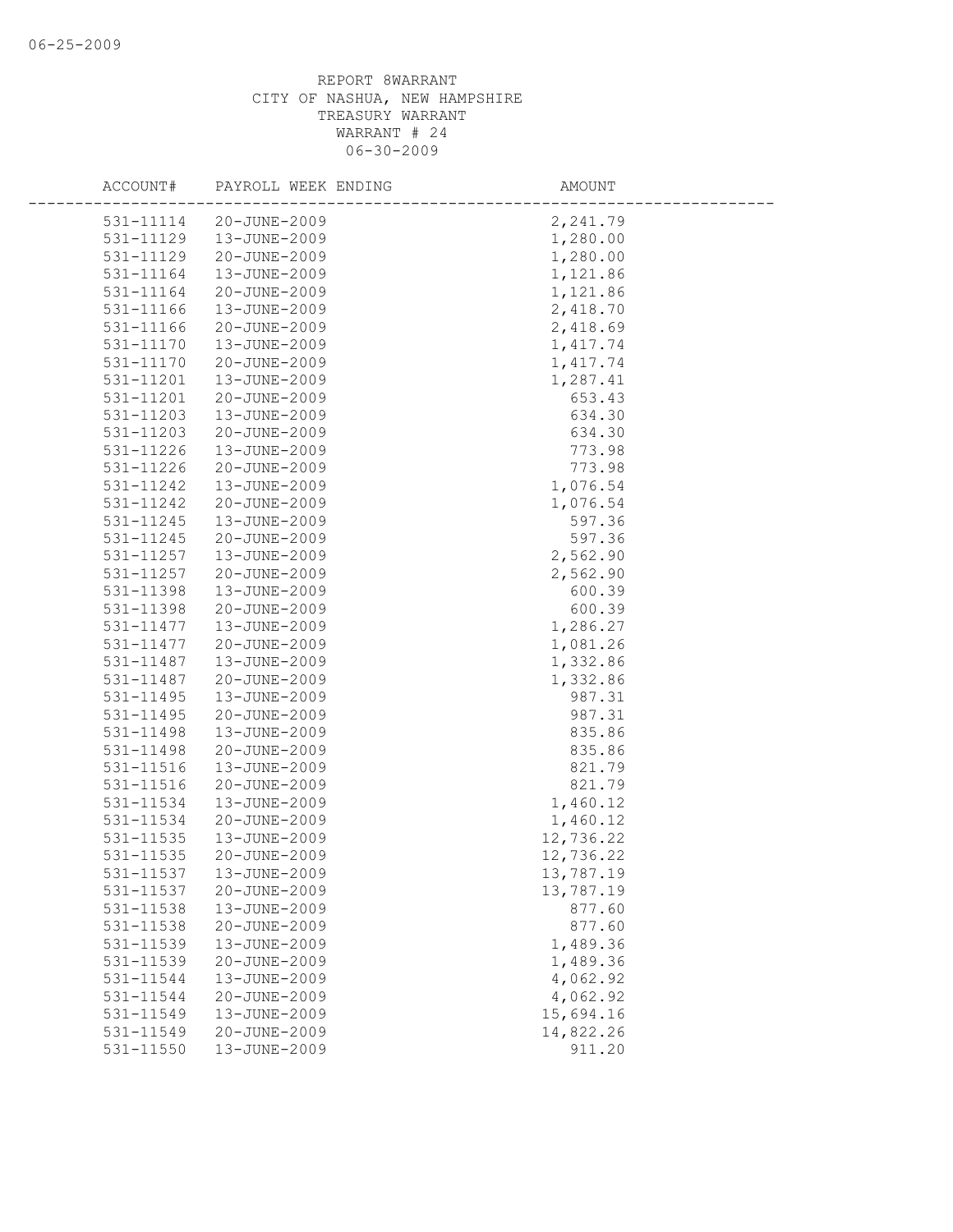| ACCOUNT#               | PAYROLL WEEK ENDING          | AMOUNT                 |
|------------------------|------------------------------|------------------------|
|                        |                              |                        |
| 531-11550<br>531-11552 | 20-JUNE-2009<br>13-JUNE-2009 | 911.20                 |
|                        |                              | 12,330.91              |
| 531-11552              | 20-JUNE-2009                 | 12,330.91              |
| 531-11555              | 13-JUNE-2009                 | 25,503.55              |
| 531-11555              | 20-JUNE-2009                 | 25,503.55              |
| 531-11558              | 13-JUNE-2009                 | 67,659.65              |
| 531-11558              | 20-JUNE-2009                 | 67,676.81              |
| 531-11561              | 13-JUNE-2009<br>20-JUNE-2009 | 16,765.74<br>16,765.73 |
| 531-11561<br>531-11567 | 13-JUNE-2009                 |                        |
| 531-11567              | 20-JUNE-2009                 | 32,732.56<br>32,539.29 |
| 531-11569              | 13-JUNE-2009                 |                        |
| 531-11569              | 20-JUNE-2009                 | 1,155.52<br>1,155.52   |
| 531-11618              | 13-JUNE-2009                 | 2,720.91               |
| 531-11618              | 20-JUNE-2009                 | 2,720.90               |
| 531-11622              | 13-JUNE-2009                 | 2,862.48               |
| 531-11622              | 20-JUNE-2009                 | 2,862.49               |
| 531-11636              | 13-JUNE-2009                 | 954.90                 |
| 531-11636              | 20-JUNE-2009                 | 763.92                 |
| 531-11664              | 13-JUNE-2009                 | 1, 114.74              |
| 531-11664              | 20-JUNE-2009                 | 1, 114.75              |
| 531-11665              | 13-JUNE-2009                 | 751.95                 |
| 531-11665              | 20-JUNE-2009                 | 751.95                 |
| 531-11719              | 13-JUNE-2009                 | 903.53                 |
| 531-11719              | 20-JUNE-2009                 | 903.53                 |
| 531-11732              | 13-JUNE-2009                 | 6, 223.55              |
| 531-11732              | 20-JUNE-2009                 | 6, 223.55              |
| 531-12020              | 13-JUNE-2009                 | 915.07                 |
| 531-12020              | 20-JUNE-2009                 | 915.07                 |
| 531-12042              | 13-JUNE-2009                 | 2,677.55               |
| 531-12042              | 20-JUNE-2009                 | 812.44                 |
| 531-12066              | 13-JUNE-2009                 | 657.80                 |
| 531-12066              | 20-JUNE-2009                 | 657.80                 |
| $531 - 12068$          | 13-JUNE-2009                 | 1,468.42               |
| 531-12068              | 20-JUNE-2009                 | 1,468.42               |
| 531-12071              | 13-JUNE-2009                 | 251.32                 |
| 531-12071              | 20-JUNE-2009                 | 251.32                 |
| 531-12119              | 13-JUNE-2009                 | 1,102.70               |
| 531-12119              | 20-JUNE-2009                 | 1,102.70               |
| 531-13004              | 13-JUNE-2009                 | 3,029.55               |
| 531-13004              | 20-JUNE-2009                 | 4,402.89               |
| 531-13038              | 13-JUNE-2009                 | 1,705.01               |
| 531-13038              | 20-JUNE-2009                 | 1,336.72               |
| 531-13040              | 13-JUNE-2009                 | 4,452.30               |
| 531-13040              | 20-JUNE-2009                 | 3,361.01               |
| 531-13044              | 13-JUNE-2009                 | 1,700.70               |
| 531-13044              | 20-JUNE-2009                 | $-728.20$              |
| 531-13047              | 13-JUNE-2009                 | 10,452.70              |
|                        |                              |                        |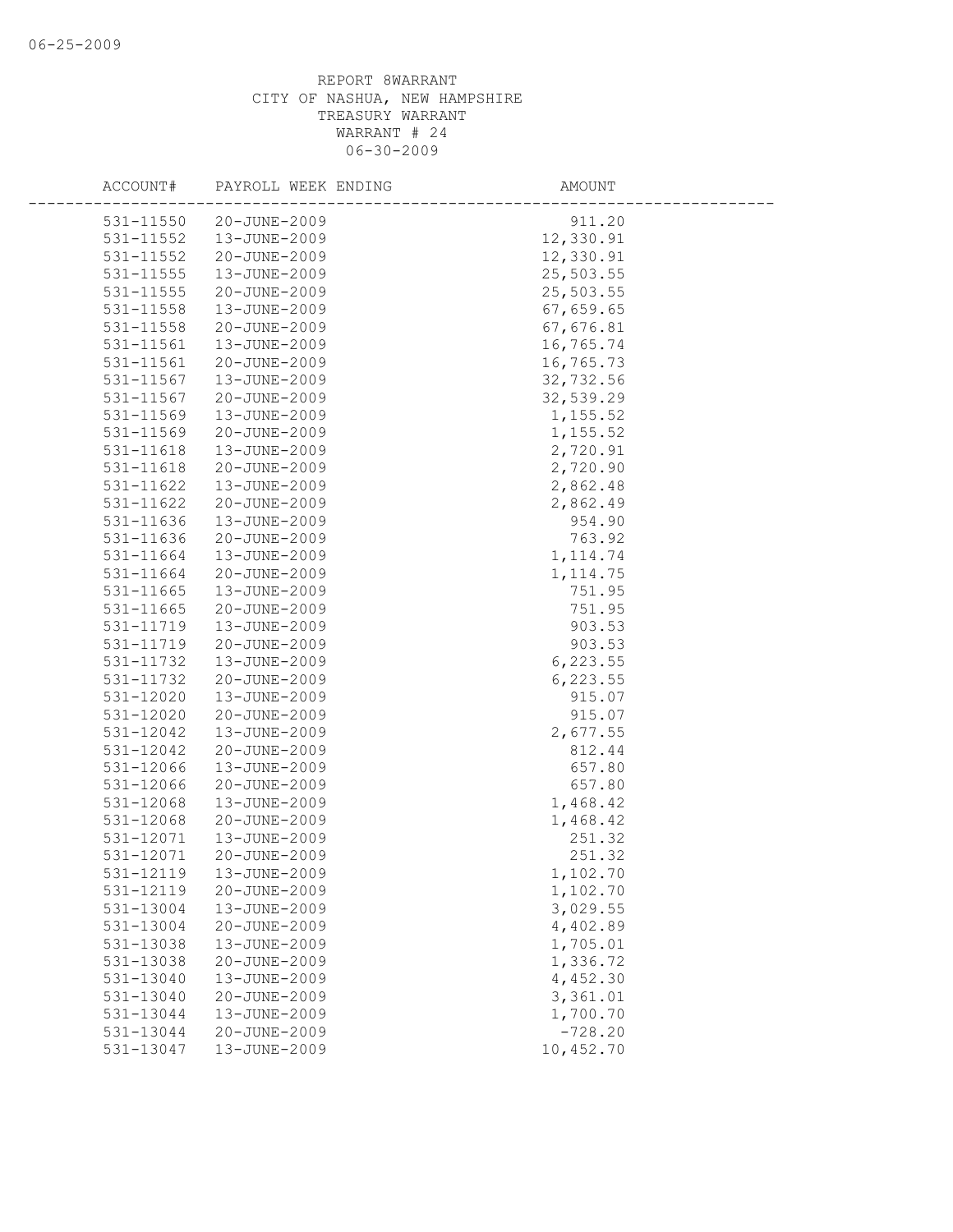|           |           | ACCOUNT# PAYROLL WEEK ENDING | AMOUNT     |            |
|-----------|-----------|------------------------------|------------|------------|
|           |           | 531-13047 20-JUNE-2009       | 15,056.65  |            |
|           |           | 531-13048  13-JUNE-2009      | 6,895.42   |            |
|           |           | 531-13048 20-JUNE-2009       | 6,891.79   |            |
|           |           | 531-15002 20-JUNE-2009       | 36,940.50  |            |
|           |           | 531-17006 20-JUNE-2009       | 4,300.00   |            |
| TOTAL 531 |           | POLICE DEPARTMENT            |            | 601,863.48 |
|           |           |                              |            |            |
|           | 532-11024 | 13-JUNE-2009                 | 2,002.10   |            |
|           | 532-11024 | 20-JUNE-2009                 | 2,002.10   |            |
|           | 532-11036 | 13-JUNE-2009                 | 1,819.33   |            |
|           | 532-11036 | 20-JUNE-2009                 | 1,819.33   |            |
|           | 532-11063 | 13-JUNE-2009                 | 1,404.80   |            |
|           | 532-11063 | 20-JUNE-2009                 | 1,404.80   |            |
|           | 532-11066 | 13-JUNE-2009                 | 1,297.69   |            |
|           | 532-11066 | 20-JUNE-2009                 | 1,297.69   |            |
|           | 532-11069 | 13-JUNE-2009                 | 2,702.49   |            |
|           | 532-11069 | 20-JUNE-2009                 | 2,702.49   |            |
|           | 532-11111 | 13-JUNE-2009                 | 2,120.58   |            |
|           | 532-11111 | 20-JUNE-2009                 | 2,120.58   |            |
|           | 532-11207 | 13-JUNE-2009                 | 6,457.54   |            |
|           | 532-11207 | 20-JUNE-2009                 | 6,457.54   |            |
|           | 532-11281 | 13-JUNE-2009                 | 958.08     |            |
|           | 532-11281 | 20-JUNE-2009                 | 958.08     |            |
|           | 532-11285 | 13-JUNE-2009                 | 8,008.87   |            |
|           | 532-11285 | 20-JUNE-2009                 | 8,008.87   |            |
|           | 532-11291 | 13-JUNE-2009                 | 7,080.59   |            |
|           | 532-11291 | 20-JUNE-2009                 | 3,938.33   |            |
|           | 532-11298 | 13-JUNE-2009                 | 950.10     |            |
|           | 532-11298 | 20-JUNE-2009                 | 1,061.88   |            |
|           | 532-11300 | 13-JUNE-2009                 | 35,958.78  |            |
|           | 532-11300 | 20-JUNE-2009                 | 35, 919.48 |            |
|           | 532-11303 | 13-JUNE-2009                 | 1,173.65   |            |
|           | 532-11303 | 20-JUNE-2009                 | 1,173.64   |            |
|           | 532-11305 | 13-JUNE-2009                 | 4,682.97   |            |
|           | 532-11305 | 20-JUNE-2009                 | 4,682.97   |            |
|           | 532-11309 | 13-JUNE-2009                 | 96,490.49  |            |
|           | 532-11309 | 20-JUNE-2009                 | 104,230.75 |            |
|           | 532-11663 | 13-JUNE-2009                 | 1,447.38   |            |
|           | 532-11663 | 20-JUNE-2009                 | 1,447.38   |            |
|           | 532-11666 | 13-JUNE-2009                 | 1,461.86   |            |
|           | 532-11666 | 20-JUNE-2009                 | 1,461.86   |            |
|           | 532-11669 | 13-JUNE-2009                 | 1,461.86   |            |
|           | 532-11669 | 20-JUNE-2009                 | 1,461.86   |            |
|           | 532-12070 | 13-JUNE-2009                 | 19,706.80  |            |
|           | 532-12070 | 20-JUNE-2009                 | 30, 419.29 |            |
|           | 532-13003 | 20-JUNE-2009                 | 444.15     |            |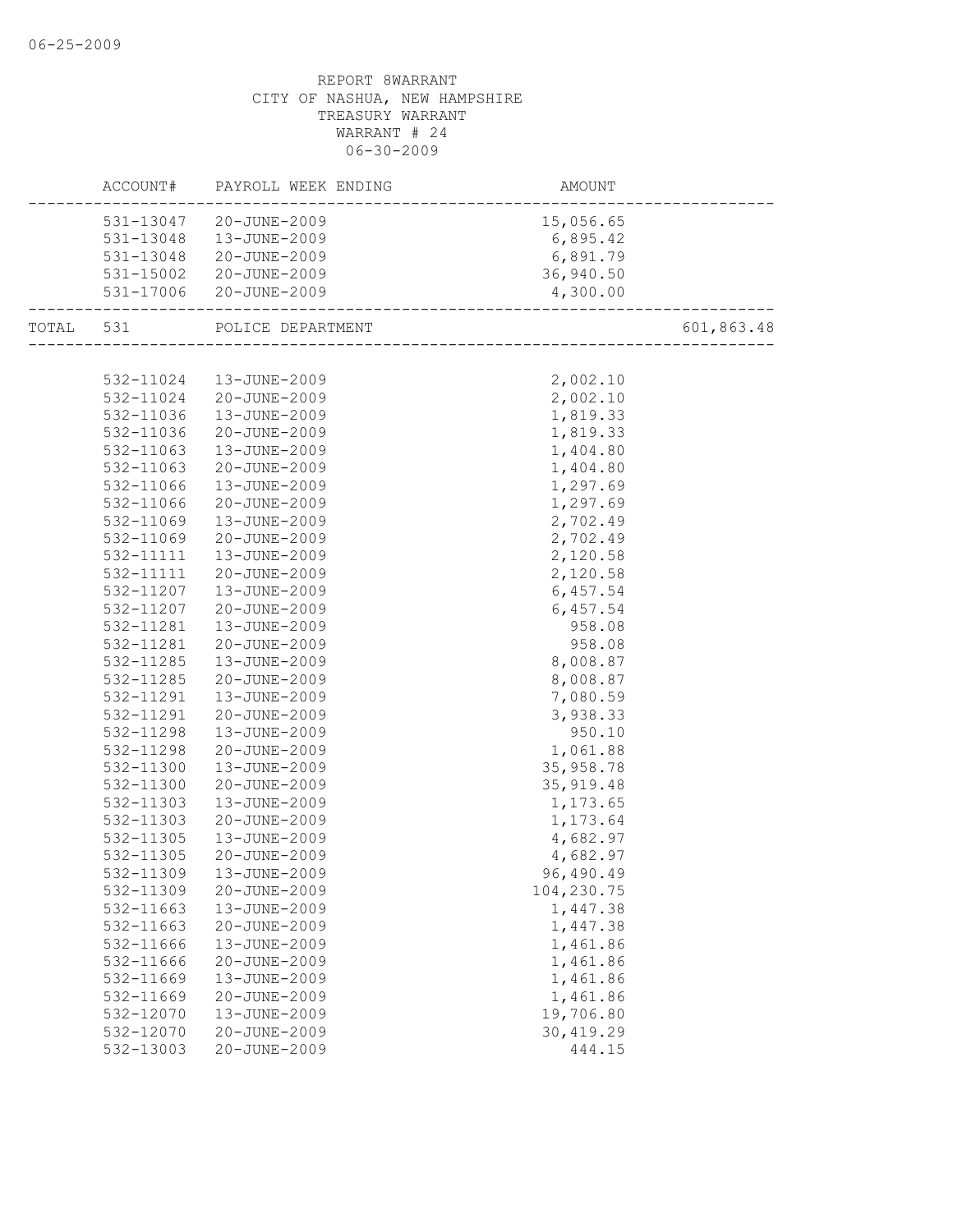|           | ACCOUNT#                    | PAYROLL WEEK ENDING         | AMOUNT   |            |
|-----------|-----------------------------|-----------------------------|----------|------------|
|           | 532-13004                   | 20-JUNE-2009                | 81.35    |            |
|           | 532-13018                   | 13-JUNE-2009                | 1,596.35 |            |
|           | 532-13018                   | 20-JUNE-2009                | 1,462.60 |            |
|           | 532-13024                   | 13-JUNE-2009                | 651.08   |            |
|           | 532-13050                   | 20-JUNE-2009                | 7,959.64 |            |
|           | 532-19231                   | 13-JUNE-2009                | 1,372.85 |            |
|           | 532-19231                   | 20-JUNE-2009                | 1,372.85 |            |
|           | 532-19232                   | 13-JUNE-2009                | 1,814.32 |            |
|           | 532-19232                   | 20-JUNE-2009                | 1,814.32 |            |
|           | 532-19233                   | 13-JUNE-2009                | 2,706.60 |            |
|           | 532-19233                   | 20-JUNE-2009                | 2,706.60 |            |
|           |                             | 532-19234   13-JUNE-2009    | 1,857.31 |            |
|           |                             | 532-19234 20-JUNE-2009      | 1,857.31 |            |
|           |                             | 532-46045   13-JUNE-2009    | 996.38   |            |
| TOTAL 532 |                             | FIRE DEPARTMENT             |          | 438,448.59 |
|           |                             |                             |          |            |
|           |                             | 535-81023  13-JUNE-2009     | 192.30   |            |
|           |                             | 535-81023 20-JUNE-2009      | 192.30   |            |
|           | . _ _ _ _ _ _ _ _ _ _ _ _ _ |                             |          |            |
| TOTAL 535 |                             | EMERGENCY MANAGEMENT        |          | 384.60     |
|           |                             |                             |          |            |
|           |                             | 536-11200  13-JUNE-2009     | 1,379.75 |            |
|           |                             | 536-11200 20-JUNE-2009      | 1,379.75 |            |
|           |                             | 536-12137   13-JUNE-2009    | 1,200.12 |            |
|           |                             | 536-12137 20-JUNE-2009      | 1,200.12 |            |
| TOTAL 536 |                             | CITYWIDE COMMUNICATIONS     |          | 5, 159. 74 |
|           |                             |                             |          |            |
|           | 541-11024                   | 13-JUNE-2009                | 612.76   |            |
|           | 541-11024                   | 20-JUNE-2009                | 612.76   |            |
|           | 541-11048                   | 13-JUNE-2009                | 68.90    |            |
|           | 541-11048                   | 20-JUNE-2009                | 68.90    |            |
|           | 541-11104                   | 13-JUNE-2009                | 985.14   |            |
|           | 541-11104                   | 20-JUNE-2009                | 985.13   |            |
|           | 541-11107                   | 13-JUNE-2009                | 289.16   |            |
|           | 541-11107                   | 20-JUNE-2009                | 289.16   |            |
|           | 541-11240                   | 13-JUNE-2009                | 1,449.15 |            |
|           | 541-11240                   | 20-JUNE-2009                | 1,449.15 |            |
|           | 541-11346                   | 13-JUNE-2009                | 430.95   |            |
|           | 541-11346                   | 20-JUNE-2009                | 430.95   |            |
| TOTAL     | 541                         | COMMUNITY SERVICES DIVISION |          | 7,672.11   |
|           |                             |                             |          |            |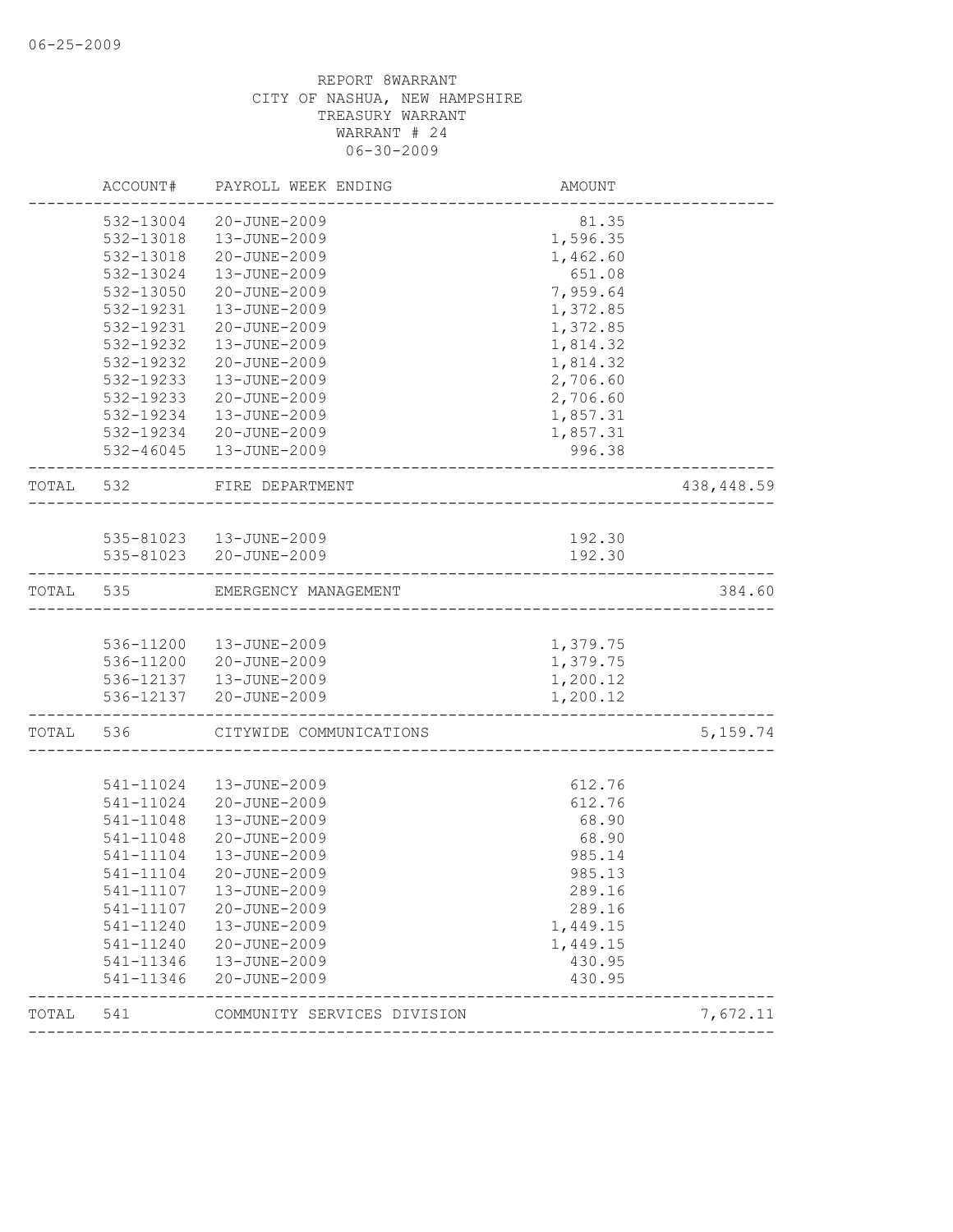|           | ACCOUNT#  | PAYROLL WEEK ENDING                     | AMOUNT   |           |
|-----------|-----------|-----------------------------------------|----------|-----------|
|           | 542-11426 | 13-JUNE-2009                            | 1,324.89 |           |
|           | 542-11426 | 20-JUNE-2009                            | 1,324.88 |           |
|           | 542-11584 | 13-JUNE-2009                            | 3,445.71 |           |
|           | 542-11584 | 20-JUNE-2009                            | 3,445.71 |           |
|           | 542-12109 | 13-JUNE-2009                            | 80.00    |           |
|           | 542-12109 | 20-JUNE-2009                            | 64.00    |           |
|           | 542-12582 | 13-JUNE-2009                            | 842.95   |           |
|           | 542-12582 | 20-JUNE-2009                            | 842.95   |           |
| TOTAL 542 |           | COMMUNITY HEALTH<br>___________________ |          | 11,371.09 |
|           |           |                                         |          |           |
|           | 543-11380 | 13-JUNE-2009                            | 919.00   |           |
|           | 543-11380 | 20-JUNE-2009                            | 919.00   |           |
|           | 543-11438 | 13-JUNE-2009                            | 1,286.72 |           |
|           | 543-11438 | 20-JUNE-2009                            | 1,286.72 |           |
|           | 543-11602 | 13-JUNE-2009                            | 858.44   |           |
|           | 543-11602 | 20-JUNE-2009                            | 858.44   |           |
|           | 543-11604 | 13-JUNE-2009                            | 1,474.36 |           |
|           | 543-11604 | 20-JUNE-2009                            | 1,474.36 |           |
|           |           | 543-11605  13-JUNE-2009                 | 929.42   |           |
|           | 543-11605 | 20-JUNE-2009                            | 743.53   |           |
| TOTAL     | 543       | ENVIRONMENTAL HEALTH DEPT.              |          | 10,749.99 |
|           |           |                                         |          |           |
|           |           | 544-11008  13-JUNE-2009                 | 723.29   |           |
|           | 544-11008 | 20-JUNE-2009                            | 723.28   |           |
|           | 544-11099 | 13-JUNE-2009                            | 1,129.38 |           |
|           | 544-11099 | 20-JUNE-2009                            | 1,079.63 |           |
|           | 544-11112 | 13-JUNE-2009                            | 827.73   |           |
|           | 544-11112 | 20-JUNE-2009                            | 827.73   |           |
|           | 544-11367 | 13-JUNE-2009                            | 809.99   |           |
|           | 544-11367 | 20-JUNE-2009                            | 809.99   |           |
|           | 544-11777 | 13-JUNE-2009                            | 1,252.76 |           |
|           | 544-11777 | 20-JUNE-2009                            | 1,252.76 |           |
|           | 544-12101 | 13-JUNE-2009                            | 271.04   |           |
|           | 544-12101 | 20-JUNE-2009                            | 271.04   |           |
| TOTAL     | 544       | WELFARE ADMINISTRATION                  |          | 9,978.62  |
|           |           |                                         |          |           |
|           | 551-11028 | 13-JUNE-2009                            | 531.38   |           |
|           | 551-11028 | 20-JUNE-2009                            | 531.38   |           |
|           | 551-11057 | 13-JUNE-2009                            | 877.88   |           |
|           | 551-11057 | 20-JUNE-2009                            | 877.88   |           |
|           | 551-11094 | 13-JUNE-2009                            | 298.91   |           |
|           | 551-11094 | 20-JUNE-2009                            | 298.90   |           |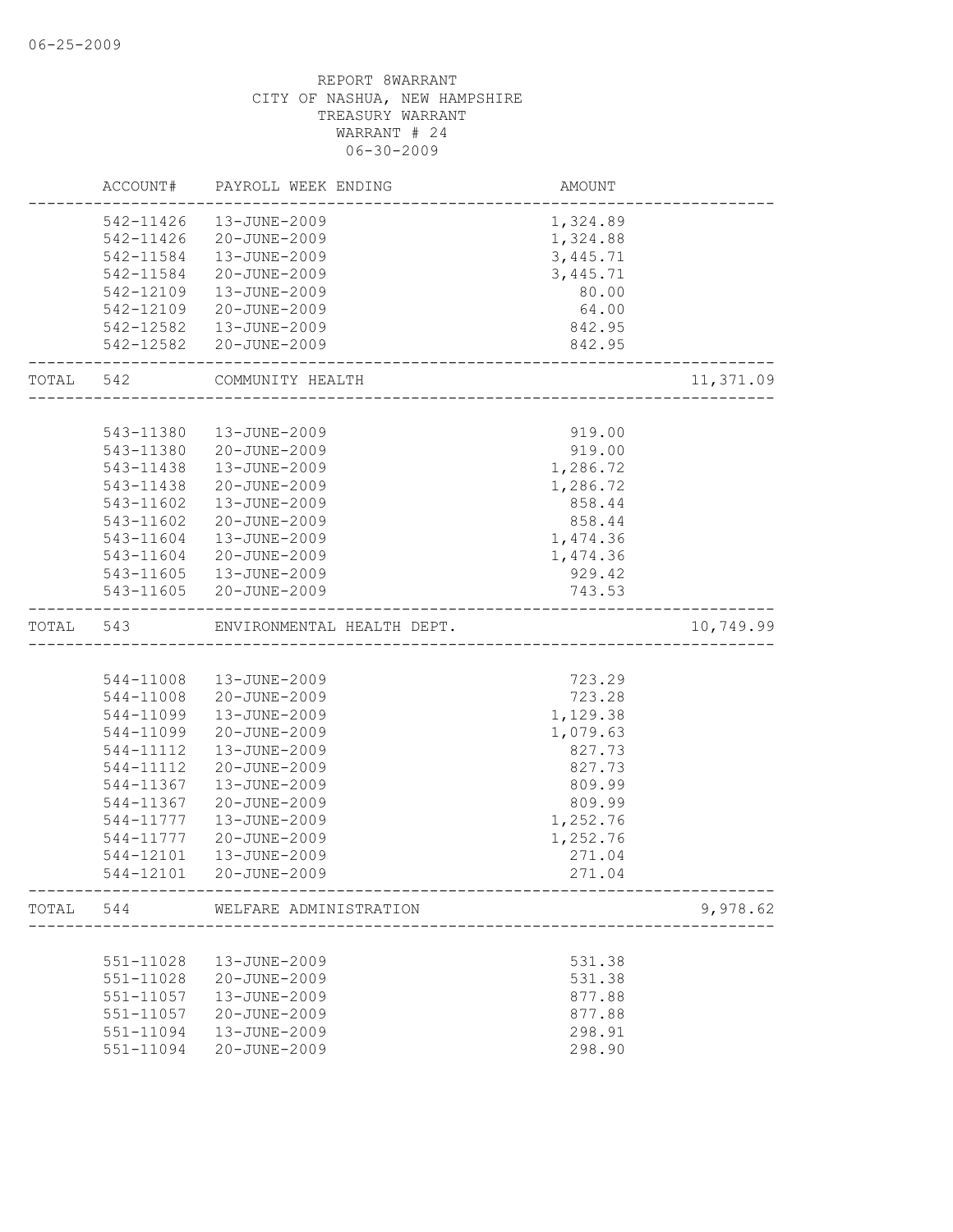|           | ACCOUNT#  | PAYROLL WEEK ENDING            | AMOUNT   |           |
|-----------|-----------|--------------------------------|----------|-----------|
|           |           | 551-11097   13-JUNE-2009       | 1,050.79 |           |
|           | 551-11097 | 20-JUNE-2009                   | 1,050.79 |           |
|           | 551-11208 | 13-JUNE-2009                   | 670.10   |           |
|           | 551-11208 | 20-JUNE-2009                   | 670.10   |           |
|           | 551-11211 | 13-JUNE-2009                   | 596.20   |           |
|           | 551-11211 | 20-JUNE-2009                   | 596.20   |           |
|           | 551-11212 | 13-JUNE-2009                   | 1,408.18 |           |
|           | 551-11212 | 20-JUNE-2009                   | 1,408.18 |           |
|           | 551-11249 | 13-JUNE-2009                   | 248.73   |           |
|           | 551-11249 | 20-JUNE-2009                   | 248.73   |           |
|           | 551-11273 | 13-JUNE-2009                   | 1,640.42 |           |
|           | 551-11273 | 20-JUNE-2009                   | 1,640.41 |           |
|           | 551-11435 | 13-JUNE-2009                   | 883.38   |           |
|           | 551-11435 | 20-JUNE-2009                   | 850.25   |           |
|           | 551-11462 | 13-JUNE-2009                   | 1,009.96 |           |
|           | 551-11462 | 20-JUNE-2009                   | 1,009.96 |           |
|           | 551-11638 | 13-JUNE-2009                   | 971.82   |           |
|           | 551-11638 | 20-JUNE-2009                   | 1,000.39 |           |
|           | 551-13004 | $13 - JUNE - 2009$             | 273.46   |           |
|           | 551-13004 | 20-JUNE-2009                   | 60.77    |           |
|           |           | 551-18015 20-JUNE-2009         | 2,000.00 |           |
|           | 551-91010 | 20-JUNE-2009                   | 1,990.00 |           |
| TOTAL 551 |           | PUBLIC WORKS DIV & ENGINEERING |          | 24,695.15 |
|           |           |                                |          |           |
|           |           | 552-11077   13-JUNE-2009       | 1,255.86 |           |
|           |           | 552-11077 20-JUNE-2009         | 1,255.87 |           |
|           | 552-11087 | 13-JUNE-2009                   | 746.80   |           |
|           | 552-11087 | 20-JUNE-2009                   | 746.08   |           |
|           | 552-11143 | 13-JUNE-2009                   | 784.00   |           |
|           | 552-11143 | 20-JUNE-2009                   | 784.00   |           |
|           | 552-11324 | 13-JUNE-2009                   | 4,039.84 |           |
|           | 552-11324 | 20-JUNE-2009                   | 4,039.84 |           |
|           | 552-11339 | 13-JUNE-2009                   | 2,017.20 |           |
|           | 552-11339 | 20-JUNE-2009                   | 2,030.64 |           |
|           | 552-11342 | 13-JUNE-2009                   | 706.00   |           |
|           | 552-11342 | 20-JUNE-2009                   | 706.00   |           |
|           | 552-11343 | 13-JUNE-2009                   | 1,580.00 |           |
|           | 552-11343 | 20-JUNE-2009                   | 1,577.60 |           |
|           | 552-11407 | 13-JUNE-2009                   | 4,897.20 |           |
|           | 552-11407 | 20-JUNE-2009                   | 4,884.01 |           |
|           | 552-11492 | 13-JUNE-2009                   | 746.80   |           |
|           | 552-11492 | 20-JUNE-2009                   | 746.80   |           |
|           | 552-11548 | 13-JUNE-2009                   | 1,028.00 |           |
|           | 552-11548 | 20-JUNE-2009                   | 1,028.00 |           |
|           | 552-11562 | 13-JUNE-2009                   | 400.06   |           |
|           | 552-11562 | 20-JUNE-2009                   | 400.06   |           |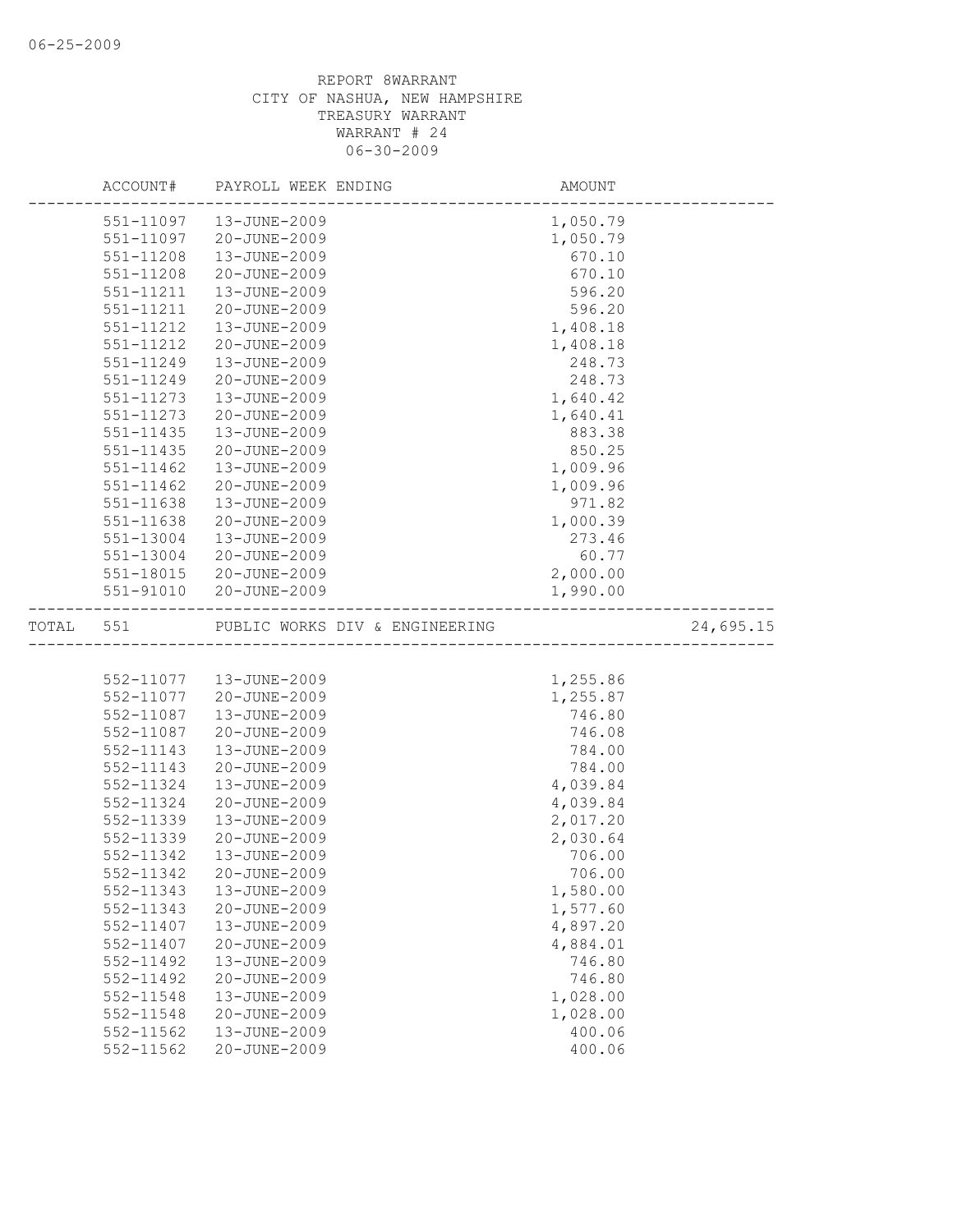|       | ACCOUNT#  | PAYROLL WEEK ENDING  | AMOUNT   |           |
|-------|-----------|----------------------|----------|-----------|
|       | 552-11580 | 13-JUNE-2009         | 957.28   |           |
|       | 552-11580 | 20-JUNE-2009         | 957.27   |           |
|       | 552-11618 | 13-JUNE-2009         | 638.06   |           |
|       | 552-11618 | 20-JUNE-2009         | 638.05   |           |
|       | 552-11672 | 13-JUNE-2009         | 1,404.70 |           |
|       | 552-11672 | 20-JUNE-2009         | 1,404.69 |           |
|       | 552-11750 | 13-JUNE-2009         | 717.60   |           |
|       | 552-11750 | 20-JUNE-2009         | 736.96   |           |
|       | 552-12156 | 13-JUNE-2009         | 7,465.00 |           |
|       | 552-12156 | 20-JUNE-2009         | 7,762.50 |           |
|       | 552-12158 | 20-JUNE-2009         | 420.75   |           |
|       | 552-12159 | 20-JUNE-2009         | 1,806.00 |           |
|       | 552-12162 | 20-JUNE-2009         | 508.00   |           |
|       | 552-12186 | 20-JUNE-2009         | 364.00   |           |
|       | 552-12189 | 20-JUNE-2009         | 213.75   |           |
|       | 552-12192 | 20-JUNE-2009         | 1,119.25 |           |
|       | 552-13004 | 13-JUNE-2009         | 4,565.62 |           |
|       | 552-13004 | 20-JUNE-2009         | 2,941.95 |           |
|       | 552-59050 | 20-JUNE-2009         | 595.00   |           |
| TOTAL | 552       | PARKS AND RECREATION |          | 71,617.09 |
|       |           |                      |          |           |
|       | 553-11041 | 13-JUNE-2009         | 1,016.27 |           |
|       | 553-11041 | 20-JUNE-2009         | 1,016.27 |           |
|       | 553-11078 | 13-JUNE-2009         | 410.28   |           |
|       | 553-11078 | 20-JUNE-2009         | 410.28   |           |
|       | 553-11098 | 13-JUNE-2009         | 990.17   |           |
|       | 553-11098 | 20-JUNE-2009         | 990.17   |           |
|       | 553-11169 | 13-JUNE-2009         | 1,021.62 |           |
|       | 553-11169 | 20-JUNE-2009         | 1,021.62 |           |
|       | 553-11192 | 13-JUNE-2009         | 931.63   |           |
|       | 553-11192 | 20-JUNE-2009         | 931.64   |           |
|       | 553-11279 | 13-JUNE-2009         | 5,488.00 |           |
|       | 553-11279 | 20-JUNE-2009         | 5,488.00 |           |
|       | 553-11327 | 13-JUNE-2009         | 4,039.84 |           |
|       | 553-11327 | 20-JUNE-2009         | 4,291.00 |           |
|       | 553-11375 | 13-JUNE-2009         | 2,166.56 |           |
|       | 553-11375 | 20-JUNE-2009         | 1,909.57 |           |
|       | 553-11465 | 13-JUNE-2009         | 2,501.78 |           |
|       | 553-11465 | 20-JUNE-2009         | 2,385.09 |           |
|       | 553-11474 | 13-JUNE-2009         | 3,282.24 |           |
|       | 553-11474 | 20-JUNE-2009         | 3,282.24 |           |
|       | 553-11475 | 13-JUNE-2009         | 2,473.04 |           |
|       | 553-11475 | 20-JUNE-2009         | 1,619.44 |           |
|       | 553-11630 | 13-JUNE-2009         | 1,409.46 |           |
|       | 553-11630 | 20-JUNE-2009         | 1,355.44 |           |
|       | 553-11631 | 13-JUNE-2009         | 651.84   |           |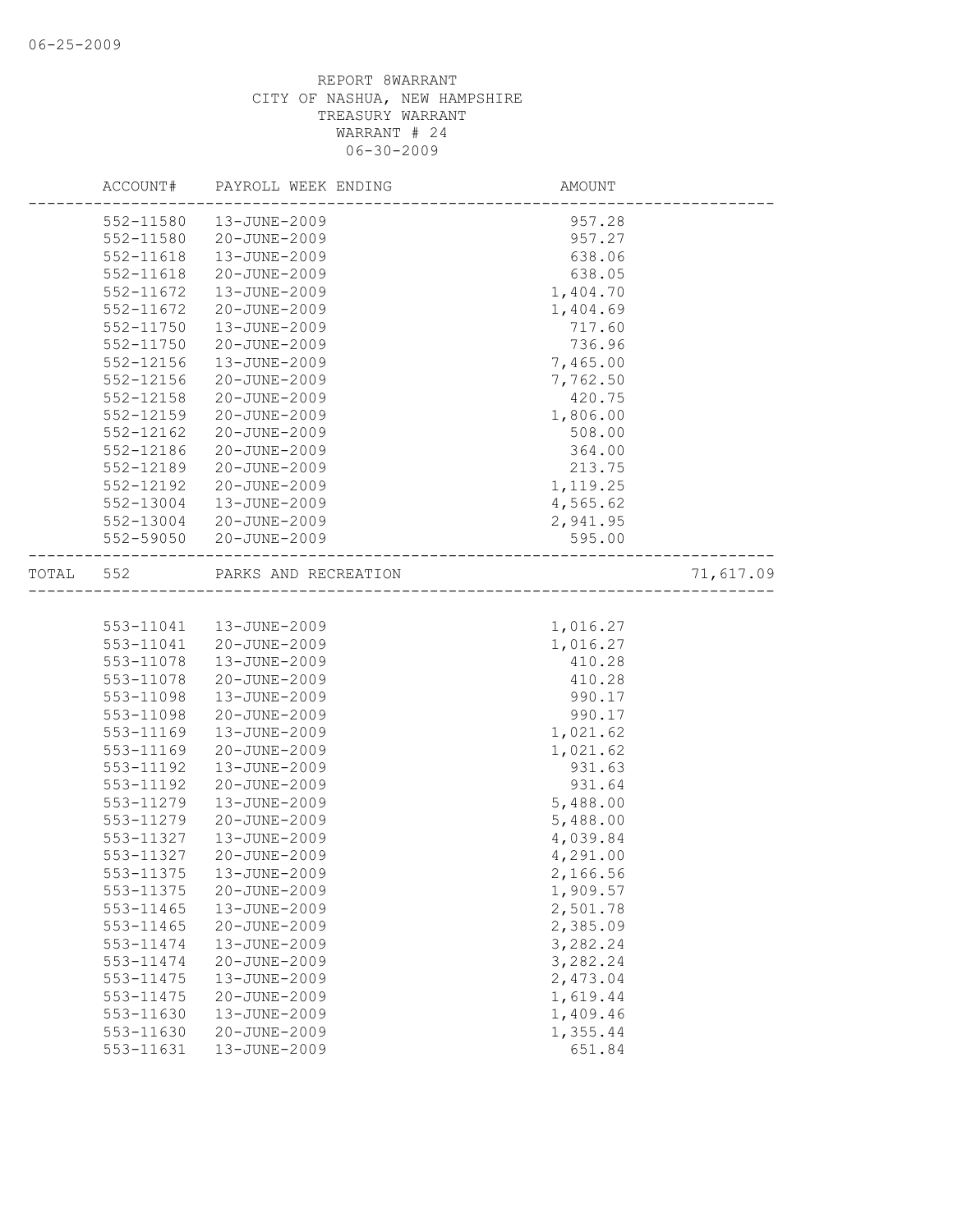|       | ACCOUNT#  | PAYROLL WEEK ENDING | AMOUNT    |           |
|-------|-----------|---------------------|-----------|-----------|
|       | 553-11631 | 20-JUNE-2009        | 727.20    |           |
|       | 553-11648 | 13-JUNE-2009        | 820.54    |           |
|       | 553-11648 | 20-JUNE-2009        | 820.54    |           |
|       | 553-11678 | 13-JUNE-2009        | 1,622.12  |           |
|       | 553-11678 | 20-JUNE-2009        | 1,622.11  |           |
|       | 553-11759 | 13-JUNE-2009        | 14,444.39 |           |
|       | 553-11759 | 20-JUNE-2009        | 14,256.19 |           |
|       | 553-11771 | 13-JUNE-2009        | 1,683.20  |           |
|       | 553-11771 | 20-JUNE-2009        | 1,683.20  |           |
|       | 553-12128 | $13 - JUNE - 2009$  | 270.87    |           |
|       | 553-12128 | 20-JUNE-2009        | 270.85    |           |
|       | 553-13004 | 13-JUNE-2009        | 638.23    |           |
|       | 553-13004 | 20-JUNE-2009        | 564.85    |           |
|       | 553-17002 | 13-JUNE-2009        | 500.00    |           |
| TOTAL | 553       | STREET DEPARTMENT   |           | 91,007.78 |
|       |           |                     |           |           |
|       | 555-11058 | 13-JUNE-2009        | 957.28    |           |
|       | 555-11058 | 20-JUNE-2009        | 957.28    |           |
|       | 555-11461 | 13-JUNE-2009        | 1,446.40  |           |
|       | 555-11461 | 20-JUNE-2009        | 1,446.40  |           |
|       | 555-11505 | 13-JUNE-2009        | 1,150.52  |           |
|       | 555-11505 | 20-JUNE-2009        | 1,150.52  |           |
|       | 555-11639 | 13-JUNE-2009        | 746.80    |           |
|       | 555-11639 | 20-JUNE-2009        | 746.80    |           |
|       | 555-11640 | 13-JUNE-2009        | 695.60    |           |
|       | 555-11640 | 20-JUNE-2009        | 695.60    |           |
|       | 555-11738 | 13-JUNE-2009        | 1,760.00  |           |
|       | 555-11738 | 20-JUNE-2009        | 1,760.00  |           |
|       | 555-11745 | 13-JUNE-2009        | 738.80    |           |
|       | 555-11745 | 20-JUNE-2009        | 738.80    |           |
|       | 555-11746 | 13-JUNE-2009        | 1,106.97  |           |
|       | 555-11746 | 20-JUNE-2009        | 1,106.97  |           |
|       | 555-13004 | 13-JUNE-2009        | 99.00     |           |
|       | 555-13004 | 20-JUNE-2009        | 99.00     |           |
|       | 555-13068 | 13-JUNE-2009        | 231.00    |           |
|       | 555-13068 | 20-JUNE-2009        | 231.00    |           |
| TOTAL | 555       | TRAFFIC DEPARTMENT  |           | 17,864.74 |
|       |           |                     |           |           |
|       | 557-11161 | 13-JUNE-2009        | 746.81    |           |
|       | 557-11161 | 20-JUNE-2009        | 746.80    |           |
| TOTAL | 557       | PARKING LOTS        |           | 1,493.61  |
|       |           |                     |           |           |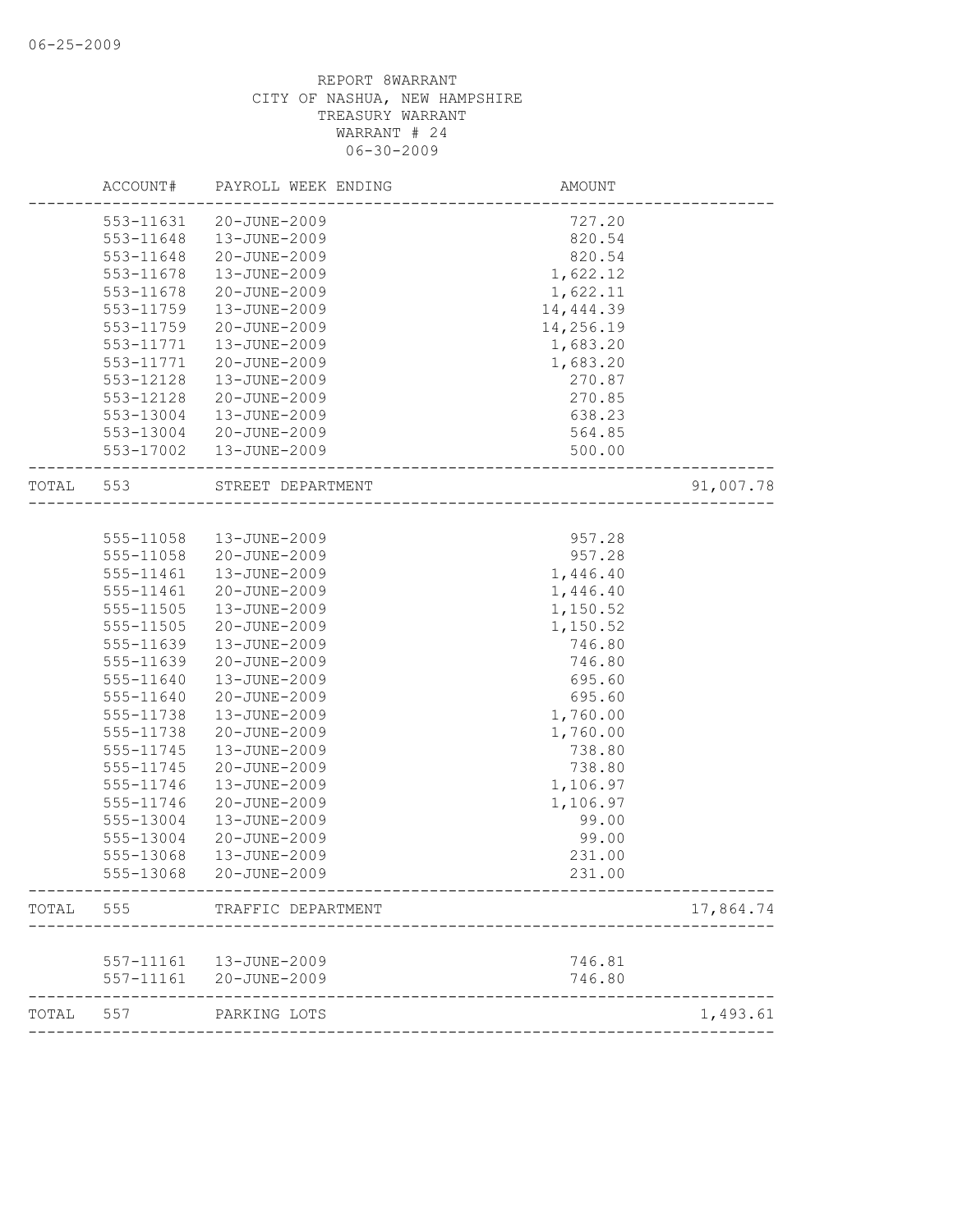|       | ACCOUNT#  | PAYROLL WEEK ENDING     | AMOUNT   |           |
|-------|-----------|-------------------------|----------|-----------|
|       | 561-11345 | 13-JUNE-2009            | 1,339.68 |           |
|       | 561-11345 | 20-JUNE-2009            | 1,339.68 |           |
|       | 561-11651 | 13-JUNE-2009            | 835.74   |           |
|       | 561-11651 | 20-JUNE-2009            | 835.74   |           |
|       | 561-11658 | 13-JUNE-2009            | 1,014.70 |           |
|       | 561-11658 | 20-JUNE-2009            | 1,014.70 |           |
|       | 561-12153 | 13-JUNE-2009            | 1,570.00 |           |
|       | 561-12153 | 20-JUNE-2009            | 1,965.00 |           |
|       | 561-13004 | 13-JUNE-2009            | 75.36    |           |
|       | 561-13004 | 20-JUNE-2009            | 169.38   |           |
|       | 561-91010 | 20-JUNE-2009            | 100.00   |           |
| TOTAL | 561       | EDGEWOOD CEMETERY       |          | 10,259.98 |
|       |           |                         |          |           |
|       |           | 562-11651  13-JUNE-2009 | 1,592.00 |           |
| TOTAL | 562       | SUBURBAN CEMETERIES     |          | 1,592.00  |
|       |           |                         |          |           |
|       | 563-11345 | 13-JUNE-2009            | 1,126.64 |           |
|       | 563-11345 | 20-JUNE-2009            | 1,126.64 |           |
|       | 563-11651 | 13-JUNE-2009            | 744.15   |           |
|       | 563-11651 | 20-JUNE-2009            | 744.15   |           |
|       | 563-11657 | 13-JUNE-2009            | 929.81   |           |
|       | 563-11657 | 20-JUNE-2009            | 929.81   |           |
|       | 563-12153 | 13-JUNE-2009            | 1,120.00 |           |
|       | 563-12153 | 20-JUNE-2009            | 1,120.00 |           |
| TOTAL | 563       | WOODLAWN CEMETERY       |          | 7,841.20  |
|       |           |                         |          |           |
|       | 571-11174 | 13-JUNE-2009            | 867.77   |           |
|       | 571-11174 | 20-JUNE-2009            | 867.76   |           |
|       | 571-11237 | 13-JUNE-2009            | 1,941.86 |           |
|       | 571-11237 | 20-JUNE-2009            | 1,941.86 |           |
| TOTAL | 571       | COMMUNITY DEVELOPMENT   |          | 5,619.25  |
|       |           |                         |          |           |
|       | 572-11024 | 13-JUNE-2009            | 634.62   |           |
|       | 572-11024 | 20-JUNE-2009            | 634.62   |           |
|       | 572-11215 | 13-JUNE-2009            | 3,571.25 |           |
|       | 572-11215 | 20-JUNE-2009            | 4,243.25 |           |
|       | 572-11238 | 13-JUNE-2009            | 841.38   |           |
|       | 572-11450 | 13-JUNE-2009            | 1,670.34 |           |
|       | 572-11450 | 20-JUNE-2009            | 1,670.34 |           |
|       | 572-11522 | 13-JUNE-2009            | 816.64   |           |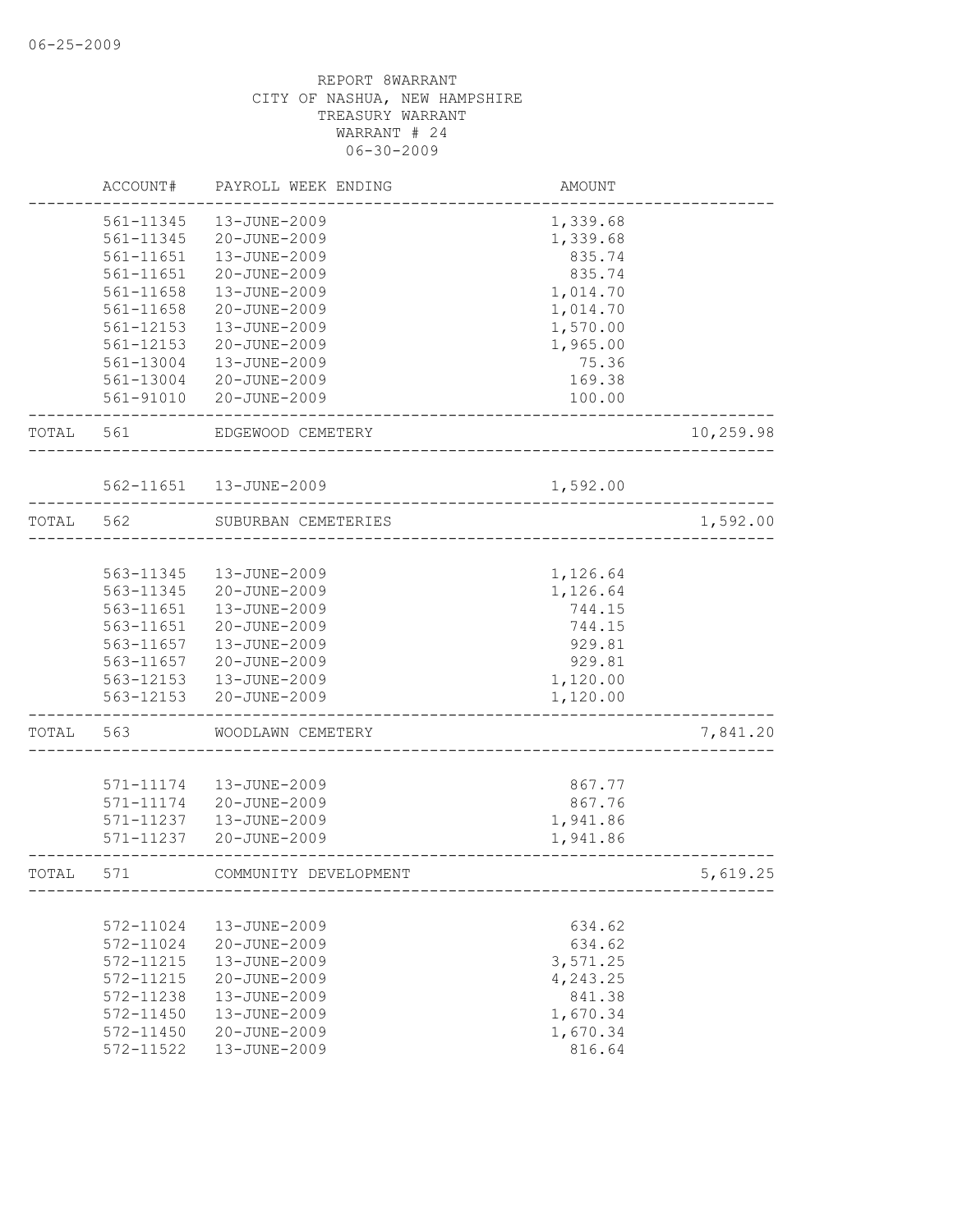|           | ACCOUNT#               | PAYROLL WEEK ENDING                               | AMOUNT               |            |
|-----------|------------------------|---------------------------------------------------|----------------------|------------|
|           | 572-11522              | 20-JUNE-2009                                      | 816.64               |            |
|           |                        | 572-11525  13-JUNE-2009<br>572-11525 20-JUNE-2009 | 1,007.85<br>1,007.85 |            |
|           |                        | 572-58005  13-JUNE-2009                           | 300.00               |            |
|           |                        | 572-98046 20-JUNE-2009                            | 100.00               |            |
|           |                        |                                                   |                      |            |
| TOTAL 572 |                        | PLANNING DEPARTMENT                               |                      | 17, 314.78 |
|           |                        |                                                   |                      |            |
|           |                        | 573-11444   13-JUNE-2009                          | 1,618.06             |            |
|           |                        | 573-11444 20-JUNE-2009                            | 1,618.06             |            |
|           | TOTAL 573              | ECONOMIC DEVELOPMENT                              | ___________________  | 3,236.12   |
|           |                        |                                                   |                      |            |
|           | 575-11032              | 13-JUNE-2009                                      | 696.76               |            |
|           | 575-11032              | 20-JUNE-2009                                      | 696.75               |            |
|           | 575-11042              | 13-JUNE-2009                                      | 1,367.76             |            |
|           | 575-11042              | 20-JUNE-2009                                      | 1,367.76             |            |
|           | 575-11062              | 13-JUNE-2009                                      | 604.76               |            |
|           | 575-11062              | 20-JUNE-2009                                      | 604.76               |            |
|           | 575-11189              | 13-JUNE-2009                                      | 1,062.06             |            |
|           | 575-11189              | 20-JUNE-2009                                      | 1,062.06             |            |
|           | 575-11246              | 13-JUNE-2009                                      | 1,885.72             |            |
|           | 575-11246              | 20-JUNE-2009                                      | 1,885.72             |            |
|           | 575-11387              | 13-JUNE-2009                                      | 5,755.11             |            |
|           | 575-11387              | 20-JUNE-2009                                      | 5,755.10             |            |
|           | 575-11393              | 13-JUNE-2009                                      | 4,276.61             |            |
|           | 575-11393              | 20-JUNE-2009                                      | 4,276.62             |            |
|           | 575-11400              | 13-JUNE-2009                                      | 7,315.22             |            |
|           | 575-11400              | 20-JUNE-2009                                      | 7,315.24             |            |
|           | 575-11401              | 13-JUNE-2009                                      | 3,853.04             |            |
|           | 575-11401              | 20-JUNE-2009                                      | 3,853.03             |            |
|           | 575-11403              | 13-JUNE-2009                                      | 833.86               |            |
|           | 575-11403              | 20-JUNE-2009                                      | 833.85               |            |
|           | 575-11404              | 13-JUNE-2009                                      | 751.38               |            |
|           | 575-11404              | 20-JUNE-2009                                      | 751.38               |            |
|           | 575-11627              | 13-JUNE-2009                                      | 589.06               |            |
|           | 575-11627              | 20-JUNE-2009                                      | 589.06               |            |
|           | 575-12076              | 13-JUNE-2009                                      | 107.80               |            |
|           | 575-12076              | 20-JUNE-2009                                      | 107.80               |            |
|           | 575-12087              | 13-JUNE-2009<br>20-JUNE-2009                      | 531.26               |            |
|           | 575-12087              | 13-JUNE-2009                                      | 542.10               |            |
|           | 575-12090<br>575-12090 | 20-JUNE-2009                                      | 1,157.59<br>1,157.58 |            |
|           | 575-12114              | 13-JUNE-2009                                      |                      |            |
|           | 575-12114              | 20-JUNE-2009                                      | 1,609.75<br>1,738.16 |            |
|           | 575-13004              | 13-JUNE-2009                                      | 295.46               |            |
|           |                        |                                                   |                      |            |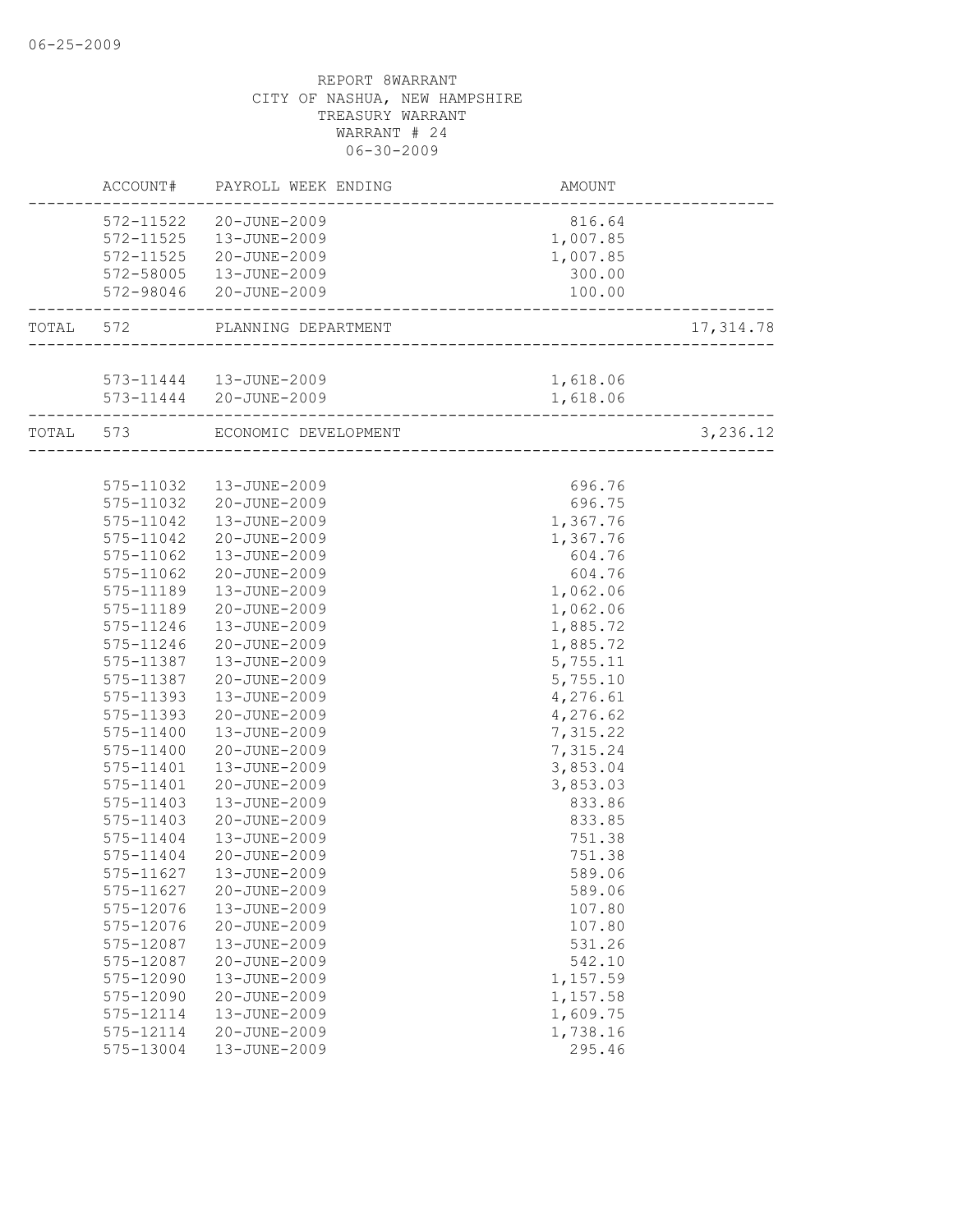|       |           | ACCOUNT# PAYROLL WEEK ENDING                                | AMOUNT                                |           |
|-------|-----------|-------------------------------------------------------------|---------------------------------------|-----------|
|       |           | 575-13035  13-JUNE-2009<br>________________________________ | 55.22                                 |           |
|       |           | TOTAL 575 PUBLIC LIBRARIES                                  |                                       | 65,285.39 |
|       |           |                                                             |                                       |           |
|       | 576-11059 | 13-JUNE-2009                                                | 1,252.76                              |           |
|       | 576-11059 | 20-JUNE-2009                                                | 1,252.76                              |           |
|       | 576-11221 | 13-JUNE-2009                                                | 1,038.98                              |           |
|       | 576-11221 | 20-JUNE-2009                                                | 1,038.98                              |           |
|       | 576-11315 | 13-JUNE-2009                                                | 1,294.19                              |           |
|       | 576-11315 | 20-JUNE-2009                                                | 1,294.20                              |           |
|       |           | 576-11361  13-JUNE-2009                                     | 3,928.19                              |           |
|       | 576-11361 | 20-JUNE-2009                                                | 3,928.19                              |           |
|       | 576-11362 | 13-JUNE-2009                                                | 1,582.36                              |           |
|       | 576-11362 | 20-JUNE-2009                                                | 1,582.36                              |           |
|       | 576-12045 | 13-JUNE-2009                                                | 278.59                                |           |
|       | 576-12045 | 20-JUNE-2009                                                | 274.77                                |           |
|       |           | 576-91010 20-JUNE-2009                                      | 1,520.00                              |           |
| TOTAL |           | 576 BUILDING DEPARTMENT                                     | ------------------------------------- | 20,266.33 |
|       |           |                                                             |                                       |           |
|       |           | 577-11067  13-JUNE-2009                                     | 1,139.43                              |           |
|       |           | 577-11067 20-JUNE-2009                                      | 1,139.43                              |           |
|       | 577-11183 | 13-JUNE-2009                                                | 2,002.48                              |           |
|       |           | 577-11183 20-JUNE-2009                                      | 2,002.48                              |           |
|       |           | 577-91010 20-JUNE-2009                                      | 510.00                                |           |
|       |           | TOTAL 577 CODE ENFORCEMENT                                  |                                       | 6,793.82  |
|       |           |                                                             |                                       |           |
|       | 581-11012 | 13-JUNE-2009                                                | 4,089.42                              |           |
|       | 581-11075 | 13-JUNE-2009                                                | 4,228.08                              |           |
|       | 581-11081 | 13-JUNE-2009                                                | 2,592.11                              |           |
|       | 581-11162 | 13-JUNE-2009                                                | 54, 575.07                            |           |
|       | 581-11162 | 20-JUNE-2009                                                | 54, 557.32                            |           |
|       | 581-11204 | 13-JUNE-2009                                                | 12,426.42                             |           |
|       | 581-11204 | 20-JUNE-2009                                                | 10,160.80                             |           |
|       | 581-11348 | 13-JUNE-2009                                                | 218, 107.34                           |           |
|       | 581-11366 | 13-JUNE-2009                                                | 56, 345.34                            |           |
|       | 581-11366 | 20-JUNE-2009                                                | 56,465.61                             |           |
|       | 581-11396 | 13-JUNE-2009                                                | 85,555.88                             |           |
|       | 581-11402 | 13-JUNE-2009                                                | 3,076.92                              |           |
|       | 581-11408 | 13-JUNE-2009                                                | 16,967.16                             |           |
|       | 581-11408 | 20-JUNE-2009                                                | 17,202.40                             |           |
|       | 581-11486 | 13-JUNE-2009                                                | 57, 243.35                            |           |
|       | 581-11515 | 13-JUNE-2009                                                | 3,923.25                              |           |
|       | 581-11570 | 13-JUNE-2009                                                | 60, 451.48                            |           |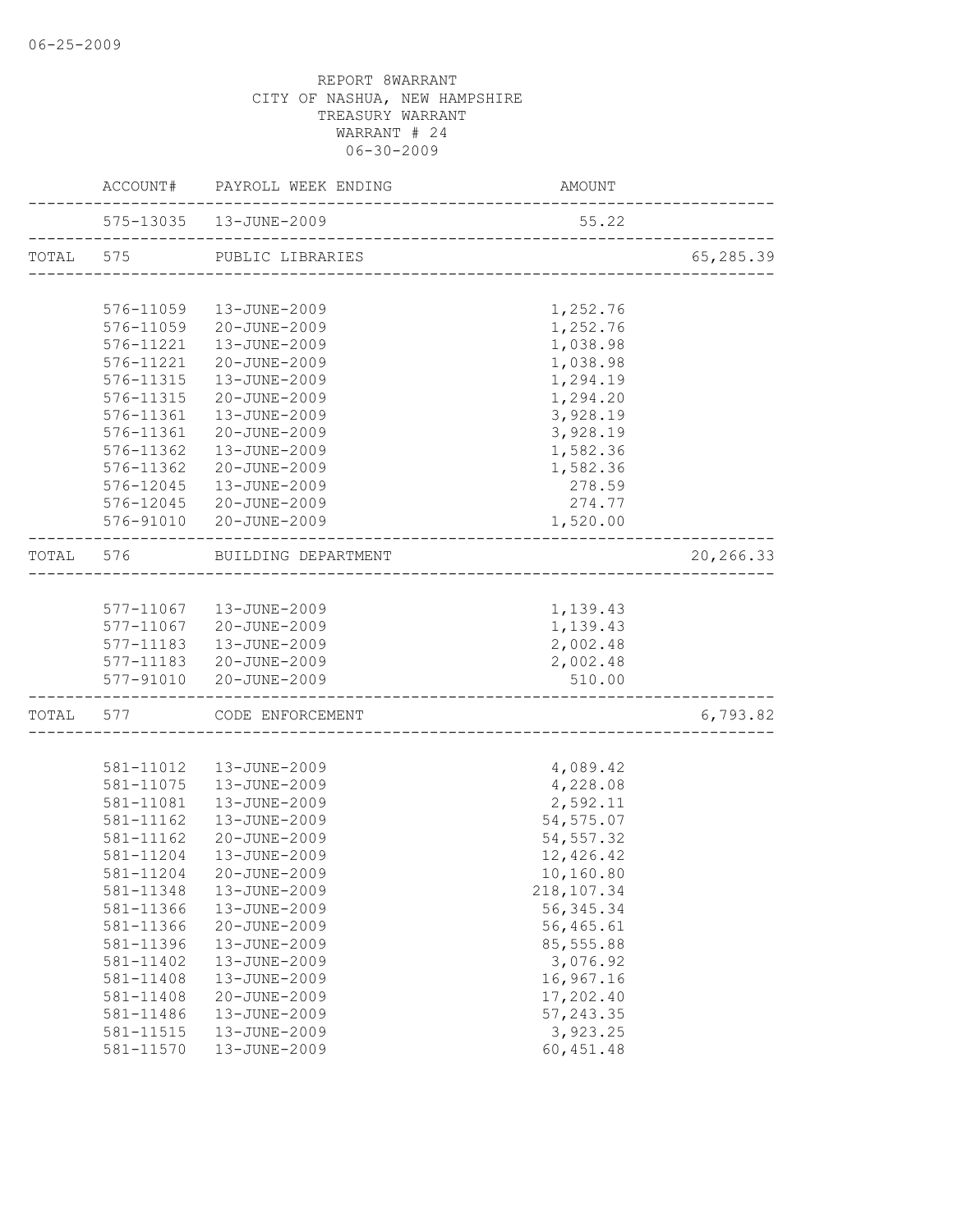| ACCOUNT#               | PAYROLL WEEK ENDING          | AMOUNT               |
|------------------------|------------------------------|----------------------|
| 581-11572              | 13-JUNE-2009                 | 60,348.05            |
| 581-11579              | 13-JUNE-2009                 | 66,501.38            |
| 581-11579              | 20-JUNE-2009                 | 902.71               |
| 581-11628              | 13-JUNE-2009                 | 1,359.20             |
| 581-11628              | 20-JUNE-2009                 | 1,359.20             |
| 581-11675              | 13-JUNE-2009                 | 5,769.23             |
| 581-11709              | 13-JUNE-2009                 | 5,957.18             |
| 581-11711              | 13-JUNE-2009                 | 2,576.95             |
| 581-11726              | 13-JUNE-2009                 | 4,329,256.05         |
| 581-11800              | 13-JUNE-2009                 | 47,997.61            |
| 581-11801              | 13-JUNE-2009                 | 14,873.72            |
| 581-11801              | 20-JUNE-2009                 | 140.00               |
| 581-11802              | 13-JUNE-2009                 | 12,960.78            |
| 581-11803              | 13-JUNE-2009                 | 14,296.89            |
| 581-11803              | 20-JUNE-2009                 | 698.95               |
| 581-11805              | 13-JUNE-2009                 | 51,001.20            |
| 581-11812              | 13-JUNE-2009                 | 12,170.29            |
| 581-11816              | 13-JUNE-2009                 | 3,724.57             |
| 581-11830              | 13-JUNE-2009                 | 5,575.52             |
| 581-11850              | 13-JUNE-2009                 | 2,723.70             |
| 581-11850              | 20-JUNE-2009                 | 2,697.76             |
| 581-11860              | 13-JUNE-2009                 | 6,332.23             |
| 581-12006              | 13-JUNE-2009                 | 2,116.50             |
| 581-12006              | 20-JUNE-2009                 | 225.00               |
| 581-12021              | 13-JUNE-2009                 | 22,190.81            |
| 581-12060              | 13-JUNE-2009                 | 2,795.02             |
| 581-12060              | 20-JUNE-2009                 | 2,584.74             |
| 581-12078              | 13-JUNE-2009                 | 1,781.25             |
| 581-12078              | 20-JUNE-2009                 | 135.00               |
| 581-12081              | 13-JUNE-2009                 | 2,329.05             |
| 581-12087              | 13-JUNE-2009                 | 655.60               |
| 581-12087              | 20-JUNE-2009                 | 576.18               |
| 581-12111              | 13-JUNE-2009                 | 141,944.54           |
| 581-12111              | 20-JUNE-2009                 | 128,012.35           |
| 581-12112              | 13-JUNE-2009                 | 10,381.40            |
| 581-12112              | 20-JUNE-2009                 | 9,858.95             |
| 581-12126              | 13-JUNE-2009                 | 6,686.02<br>6,686.02 |
| 581-12126<br>581-12135 | 20-JUNE-2009                 |                      |
| 581-12135              | 13-JUNE-2009<br>20-JUNE-2009 | 6,894.76<br>6,229.61 |
| 581-12136              | 13-JUNE-2009                 | 1,406.52             |
| 581-12136              | 20-JUNE-2009                 | 1,330.02             |
| 581-12138              | 13-JUNE-2009                 | 497.17               |
| 581-12138              | 20-JUNE-2009                 | 539.10               |
| 581-12141              | 13-JUNE-2009                 | 100.00               |
| 581-12141              | 20-JUNE-2009                 | 100.00               |
| 581-12153              | 13-JUNE-2009                 | 5,379.00             |
| 581-12153              | 20-JUNE-2009                 | 5,007.00             |
|                        |                              |                      |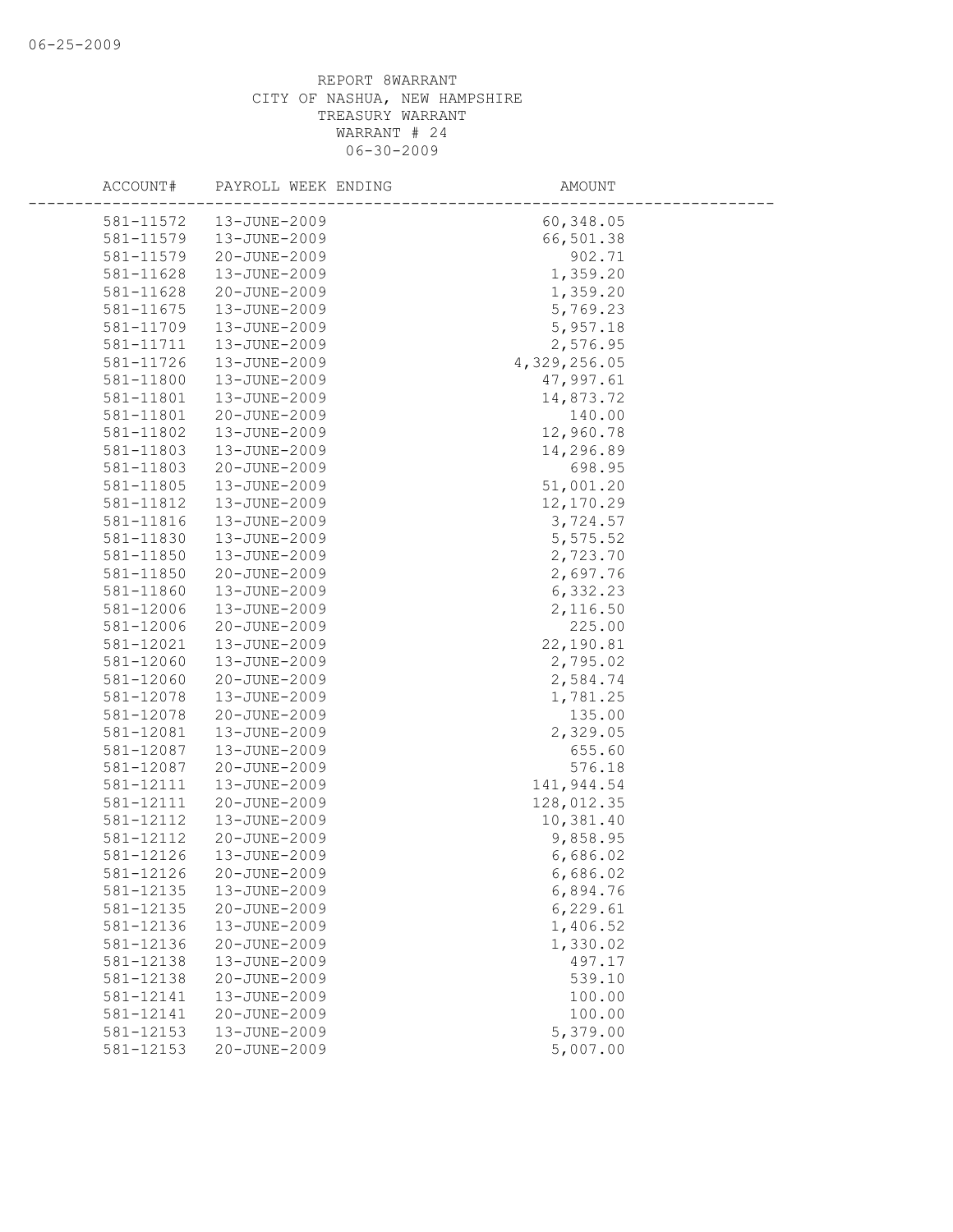|           |           | ACCOUNT# PAYROLL WEEK ENDING | AMOUNT     |              |
|-----------|-----------|------------------------------|------------|--------------|
|           | 581-12198 | 13-JUNE-2009                 | 71,309.22  |              |
|           | 581-12200 | 13-JUNE-2009                 | 177.90     |              |
|           | 581-12201 | 13-JUNE-2009                 | 34,187.60  |              |
|           | 581-12201 | 20-JUNE-2009                 | 31, 175.62 |              |
|           | 581-13004 | 13-JUNE-2009                 | 244.82     |              |
|           | 581-13004 | $20 - JUNE - 2009$           | 620.64     |              |
|           | 581-13021 | $13 - JUNE - 2009$           | 239.48     |              |
|           | 581-13021 | 20-JUNE-2009                 | 219.97     |              |
|           | 581-13032 | 13-JUNE-2009                 | 1,353.71   |              |
|           | 581-13032 | 20-JUNE-2009                 | 1,384.16   |              |
|           | 581-13120 | 13-JUNE-2009                 | 3,881.31   |              |
|           | 581-13120 | 20-JUNE-2009                 | 2,219.38   |              |
|           | 581-13133 | 13-JUNE-2009                 | 1,562.50   |              |
|           | 581-13137 | 13-JUNE-2009                 | 619.97     |              |
|           | 581-13137 | 20-JUNE-2009                 | 581.38     |              |
|           | 581-18008 | 13-JUNE-2009                 | 9,000.00   |              |
|           | 581-19000 | 13-JUNE-2009                 | 7,477.60   |              |
|           | 581-19230 | 13-JUNE-2009                 | 1,600.00   |              |
|           | 581-19230 | 20-JUNE-2009                 | 956.62     |              |
|           | 581-19240 | 13-JUNE-2009                 | 1,073.10   |              |
|           |           | 581-19240 20-JUNE-2009       | 50.40      |              |
| TOTAL 581 |           | SCHOOL DEPARTMENT            |            | 5,903,568.11 |
|           |           |                              |            |              |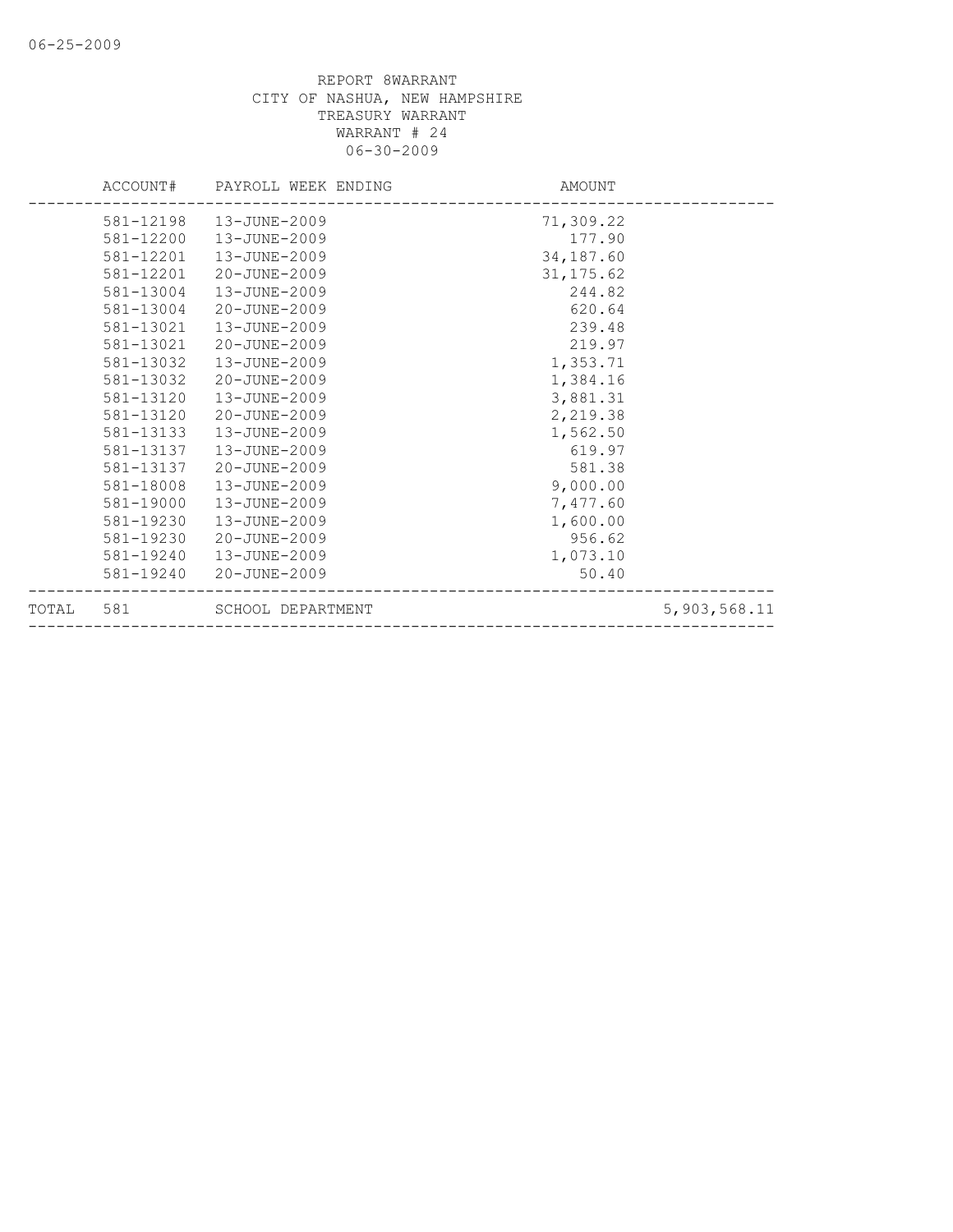|       | ACCOUNT#                            | PAYROLL WEEK ENDING                          | AMOUNT                    |
|-------|-------------------------------------|----------------------------------------------|---------------------------|
|       | 751-11435<br>751-11638<br>751-11638 | 20-JUNE-2009<br>13-JUNE-2009<br>20-JUNE-2009 | 66.25<br>171.51<br>142.91 |
| TOTAL | 751                                 | CPF-PWD & ENGINEERING                        | 380.67                    |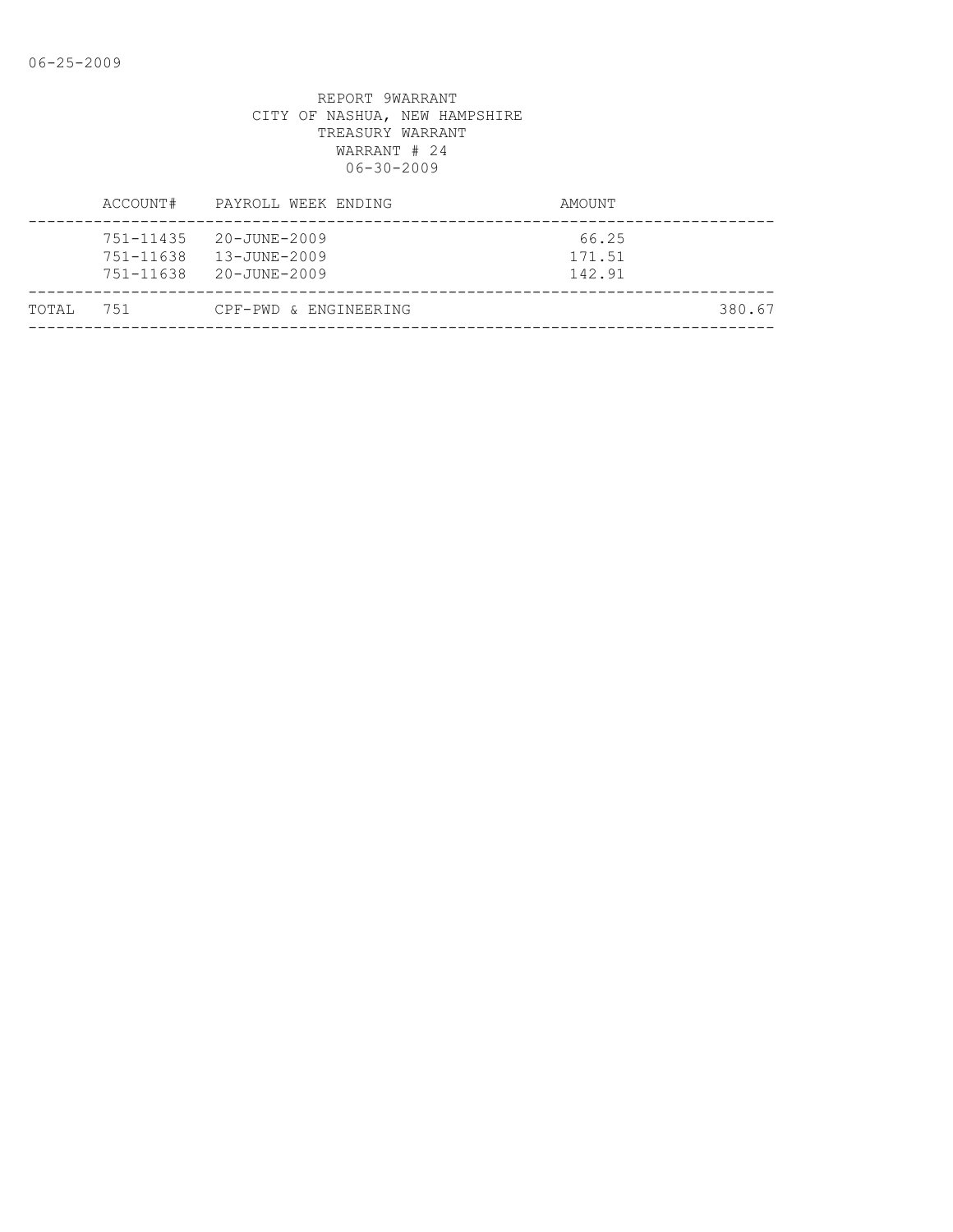| ACCOUNT#  | PAYROLL WEEK ENDING | AMOUNT    |
|-----------|---------------------|-----------|
| 801-11008 | 13-JUNE-2009        | 576.29    |
| 801-11008 | 20-JUNE-2009        | 576.29    |
| 801-11028 | 13-JUNE-2009        | 59.04     |
| 801-11028 | 20-JUNE-2009        | 59.04     |
| 801-11064 | 13-JUNE-2009        | 136.42    |
| 801-11064 | 20-JUNE-2009        | 136.42    |
| 801-11094 | 13-JUNE-2009        | 99.64     |
| 801-11094 | 20-JUNE-2009        | 99.63     |
| 801-11188 | 13-JUNE-2009        | 375.26    |
| 801-11188 | 20-JUNE-2009        | 337.73    |
| 801-11190 | 13-JUNE-2009        | 397.88    |
| 801-11190 | 20-JUNE-2009        | 397.88    |
| 801-11193 | 13-JUNE-2009        | 976.79    |
| 801-11193 | 20-JUNE-2009        | 976.79    |
| 801-11208 | 13-JUNE-2009        | 143.59    |
| 801-11208 | 20-JUNE-2009        | 143.59    |
| 801-11211 | 13-JUNE-2009        | 66.24     |
| 801-11211 | 20-JUNE-2009        | 66.24     |
| 801-11222 | 13-JUNE-2009        | 205.14    |
| 801-11222 | 20-JUNE-2009        | 205.14    |
| 801-11271 | 13-JUNE-2009        | 1, 117.43 |
| 801-11271 | 20-JUNE-2009        | 1, 117.43 |
| 801-11276 | 13-JUNE-2009        | 4,148.47  |
| 801-11276 | 20-JUNE-2009        | 4, 115.51 |
| 801-11383 | 13-JUNE-2009        | 867.77    |
| 801-11383 | 20-JUNE-2009        | 867.77    |
| 801-11435 | 13-JUNE-2009        | 265.01    |
| 801-11435 | 20-JUNE-2009        | 255.08    |
| 801-11595 | 13-JUNE-2009        | 5,194.00  |
| 801-11595 | 13-JUNE-2009        | 3,710.00  |
| 801-11595 | 20-JUNE-2009        | 5,219.20  |
| 801-11595 | 20-JUNE-2009        | 3,710.00  |
| 801-11596 | 13-JUNE-2009        | 3,136.00  |
| 801-11596 | 20-JUNE-2009        | 3,136.00  |
| 801-11598 | 13-JUNE-2009        | 776.80    |
| 801-11598 | 20-JUNE-2009        | 776.80    |
| 801-11599 | 13-JUNE-2009        | 1,062.92  |
| 801-11599 | 13-JUNE-2009        | 1,062.92  |
| 801-11599 | 20-JUNE-2009        | 1,062.92  |
| 801-11599 | 20-JUNE-2009        | 1,062.92  |
| 801-11606 | 13-JUNE-2009        | 691.54    |
| 801-11606 | 20-JUNE-2009        | 691.54    |
| 801-11647 | 13-JUNE-2009        | 1,351.04  |
| 801-11647 | 20-JUNE-2009        | 1,351.04  |
| 801-12128 | 13-JUNE-2009        | 308.10    |
| 801-12128 | 20-JUNE-2009        | 277.63    |
| 801-12594 | 13-JUNE-2009        | 4,680.00  |
| 801-12594 | 20-JUNE-2009        | 4,680.00  |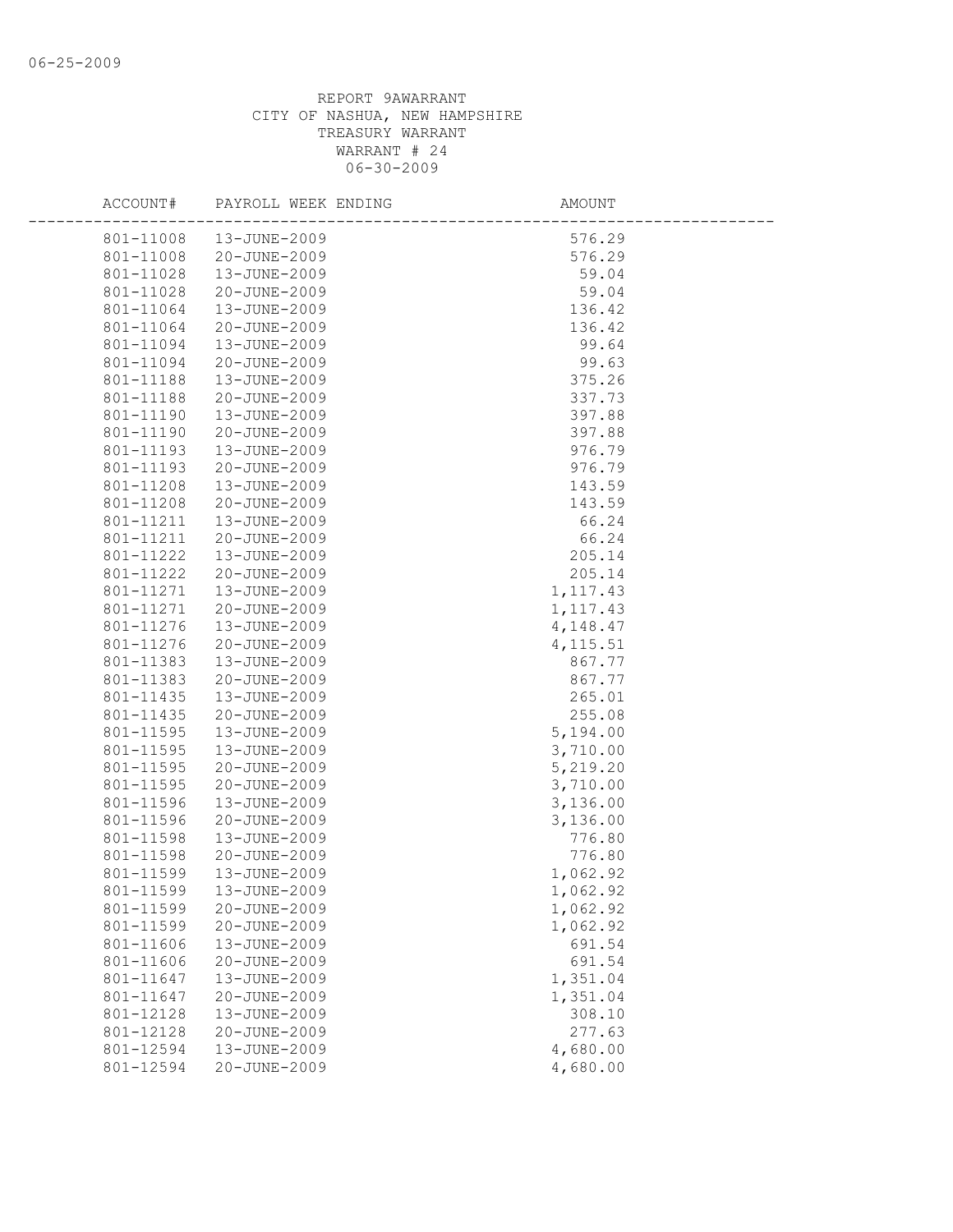## REPORT 9AWARRANT CITY OF NASHUA, NEW HAMPSHIRE TREASURY WARRANT WARRANT # 24 06-30-2009

| 801-13004  13-JUNE-2009<br>999.76<br>801-13004<br>13-JUNE-2009<br>540.88<br>801-13004<br>13-JUNE-2009<br>123.80<br>801-13004<br>20-JUNE-2009<br>833.41<br>801-13004<br>20-JUNE-2009<br>532.02<br>801-13004<br>20-JUNE-2009<br>258.99<br>801-17001 20-JUNE-2009<br>300.00<br>---------------------<br>SOLID WASTE DISPOSAL<br>66, 319.74<br>TOTAL 801<br>~~~<br>------------------------<br>802-11028<br>13-JUNE-2009<br>401.48<br>802-11028<br>13-JUNE-2009<br>188.93<br>802-11028<br>20-JUNE-2009<br>401.48<br>802-11028<br>20-JUNE-2009<br>188.93<br>802-11064<br>13-JUNE-2009<br>136.42<br>802-11064<br>136.42<br>13-JUNE-2009<br>802-11064<br>20-JUNE-2009<br>136.42<br>20-JUNE-2009<br>802-11064<br>136.42<br>802-11091<br>13-JUNE-2009<br>1,075.15<br>20-JUNE-2009<br>802-11091<br>1,075.15<br>802-11092<br>13-JUNE-2009<br>739.60<br>802-11092<br>20-JUNE-2009<br>739.60<br>802-11094<br>13-JUNE-2009<br>298.89<br>802-11094<br>13-JUNE-2009<br>298.91<br>802-11094<br>20-JUNE-2009<br>298.91<br>298.90<br>802-11094<br>20-JUNE-2009<br>802-11096<br>13-JUNE-2009<br>915.17<br>802-11096<br>20-JUNE-2009<br>915.17<br>13-JUNE-2009<br>940.99<br>802-11102<br>802-11102<br>20-JUNE-2009<br>885.14<br>802-11105<br>13-JUNE-2009<br>4,020.55<br>987.44<br>802-11105<br>20-JUNE-2009<br>802-11124<br>20-JUNE-2009<br>35,764.88<br>802-11155<br>1,001.60<br>13-JUNE-2009<br>1,001.60<br>802-11155<br>20-JUNE-2009<br>802-11157<br>13-JUNE-2009<br>1,568.00<br>802-11157<br>20-JUNE-2009<br>1,568.00<br>802-11158<br>13-JUNE-2009<br>841.60<br>802-11158<br>20-JUNE-2009<br>841.60<br>13-JUNE-2009<br>1,093.43<br>802-11188<br>$-34,708.97$<br>802-11188<br>20-JUNE-2009<br>802-11190<br>13-JUNE-2009<br>397.88<br>802-11190<br>20-JUNE-2009<br>397.88<br>802-11208<br>13-JUNE-2009<br>95.73<br>802-11208<br>13-JUNE-2009<br>47.86<br>802-11208<br>20-JUNE-2009<br>95.73<br>802-11208<br>20-JUNE-2009<br>47.86 |  | ACCOUNT# | PAYROLL WEEK ENDING | AMOUNT |  |
|-----------------------------------------------------------------------------------------------------------------------------------------------------------------------------------------------------------------------------------------------------------------------------------------------------------------------------------------------------------------------------------------------------------------------------------------------------------------------------------------------------------------------------------------------------------------------------------------------------------------------------------------------------------------------------------------------------------------------------------------------------------------------------------------------------------------------------------------------------------------------------------------------------------------------------------------------------------------------------------------------------------------------------------------------------------------------------------------------------------------------------------------------------------------------------------------------------------------------------------------------------------------------------------------------------------------------------------------------------------------------------------------------------------------------------------------------------------------------------------------------------------------------------------------------------------------------------------------------------------------------------------------------------------------------------------------------------------------------------------------------------------------------------------------------------------------------------------------------------------------------------------------------------------------|--|----------|---------------------|--------|--|
|                                                                                                                                                                                                                                                                                                                                                                                                                                                                                                                                                                                                                                                                                                                                                                                                                                                                                                                                                                                                                                                                                                                                                                                                                                                                                                                                                                                                                                                                                                                                                                                                                                                                                                                                                                                                                                                                                                                 |  |          |                     |        |  |
|                                                                                                                                                                                                                                                                                                                                                                                                                                                                                                                                                                                                                                                                                                                                                                                                                                                                                                                                                                                                                                                                                                                                                                                                                                                                                                                                                                                                                                                                                                                                                                                                                                                                                                                                                                                                                                                                                                                 |  |          |                     |        |  |
|                                                                                                                                                                                                                                                                                                                                                                                                                                                                                                                                                                                                                                                                                                                                                                                                                                                                                                                                                                                                                                                                                                                                                                                                                                                                                                                                                                                                                                                                                                                                                                                                                                                                                                                                                                                                                                                                                                                 |  |          |                     |        |  |
|                                                                                                                                                                                                                                                                                                                                                                                                                                                                                                                                                                                                                                                                                                                                                                                                                                                                                                                                                                                                                                                                                                                                                                                                                                                                                                                                                                                                                                                                                                                                                                                                                                                                                                                                                                                                                                                                                                                 |  |          |                     |        |  |
|                                                                                                                                                                                                                                                                                                                                                                                                                                                                                                                                                                                                                                                                                                                                                                                                                                                                                                                                                                                                                                                                                                                                                                                                                                                                                                                                                                                                                                                                                                                                                                                                                                                                                                                                                                                                                                                                                                                 |  |          |                     |        |  |
|                                                                                                                                                                                                                                                                                                                                                                                                                                                                                                                                                                                                                                                                                                                                                                                                                                                                                                                                                                                                                                                                                                                                                                                                                                                                                                                                                                                                                                                                                                                                                                                                                                                                                                                                                                                                                                                                                                                 |  |          |                     |        |  |
|                                                                                                                                                                                                                                                                                                                                                                                                                                                                                                                                                                                                                                                                                                                                                                                                                                                                                                                                                                                                                                                                                                                                                                                                                                                                                                                                                                                                                                                                                                                                                                                                                                                                                                                                                                                                                                                                                                                 |  |          |                     |        |  |
|                                                                                                                                                                                                                                                                                                                                                                                                                                                                                                                                                                                                                                                                                                                                                                                                                                                                                                                                                                                                                                                                                                                                                                                                                                                                                                                                                                                                                                                                                                                                                                                                                                                                                                                                                                                                                                                                                                                 |  |          |                     |        |  |
|                                                                                                                                                                                                                                                                                                                                                                                                                                                                                                                                                                                                                                                                                                                                                                                                                                                                                                                                                                                                                                                                                                                                                                                                                                                                                                                                                                                                                                                                                                                                                                                                                                                                                                                                                                                                                                                                                                                 |  |          |                     |        |  |
|                                                                                                                                                                                                                                                                                                                                                                                                                                                                                                                                                                                                                                                                                                                                                                                                                                                                                                                                                                                                                                                                                                                                                                                                                                                                                                                                                                                                                                                                                                                                                                                                                                                                                                                                                                                                                                                                                                                 |  |          |                     |        |  |
|                                                                                                                                                                                                                                                                                                                                                                                                                                                                                                                                                                                                                                                                                                                                                                                                                                                                                                                                                                                                                                                                                                                                                                                                                                                                                                                                                                                                                                                                                                                                                                                                                                                                                                                                                                                                                                                                                                                 |  |          |                     |        |  |
|                                                                                                                                                                                                                                                                                                                                                                                                                                                                                                                                                                                                                                                                                                                                                                                                                                                                                                                                                                                                                                                                                                                                                                                                                                                                                                                                                                                                                                                                                                                                                                                                                                                                                                                                                                                                                                                                                                                 |  |          |                     |        |  |
|                                                                                                                                                                                                                                                                                                                                                                                                                                                                                                                                                                                                                                                                                                                                                                                                                                                                                                                                                                                                                                                                                                                                                                                                                                                                                                                                                                                                                                                                                                                                                                                                                                                                                                                                                                                                                                                                                                                 |  |          |                     |        |  |
|                                                                                                                                                                                                                                                                                                                                                                                                                                                                                                                                                                                                                                                                                                                                                                                                                                                                                                                                                                                                                                                                                                                                                                                                                                                                                                                                                                                                                                                                                                                                                                                                                                                                                                                                                                                                                                                                                                                 |  |          |                     |        |  |
|                                                                                                                                                                                                                                                                                                                                                                                                                                                                                                                                                                                                                                                                                                                                                                                                                                                                                                                                                                                                                                                                                                                                                                                                                                                                                                                                                                                                                                                                                                                                                                                                                                                                                                                                                                                                                                                                                                                 |  |          |                     |        |  |
|                                                                                                                                                                                                                                                                                                                                                                                                                                                                                                                                                                                                                                                                                                                                                                                                                                                                                                                                                                                                                                                                                                                                                                                                                                                                                                                                                                                                                                                                                                                                                                                                                                                                                                                                                                                                                                                                                                                 |  |          |                     |        |  |
|                                                                                                                                                                                                                                                                                                                                                                                                                                                                                                                                                                                                                                                                                                                                                                                                                                                                                                                                                                                                                                                                                                                                                                                                                                                                                                                                                                                                                                                                                                                                                                                                                                                                                                                                                                                                                                                                                                                 |  |          |                     |        |  |
|                                                                                                                                                                                                                                                                                                                                                                                                                                                                                                                                                                                                                                                                                                                                                                                                                                                                                                                                                                                                                                                                                                                                                                                                                                                                                                                                                                                                                                                                                                                                                                                                                                                                                                                                                                                                                                                                                                                 |  |          |                     |        |  |
|                                                                                                                                                                                                                                                                                                                                                                                                                                                                                                                                                                                                                                                                                                                                                                                                                                                                                                                                                                                                                                                                                                                                                                                                                                                                                                                                                                                                                                                                                                                                                                                                                                                                                                                                                                                                                                                                                                                 |  |          |                     |        |  |
|                                                                                                                                                                                                                                                                                                                                                                                                                                                                                                                                                                                                                                                                                                                                                                                                                                                                                                                                                                                                                                                                                                                                                                                                                                                                                                                                                                                                                                                                                                                                                                                                                                                                                                                                                                                                                                                                                                                 |  |          |                     |        |  |
|                                                                                                                                                                                                                                                                                                                                                                                                                                                                                                                                                                                                                                                                                                                                                                                                                                                                                                                                                                                                                                                                                                                                                                                                                                                                                                                                                                                                                                                                                                                                                                                                                                                                                                                                                                                                                                                                                                                 |  |          |                     |        |  |
|                                                                                                                                                                                                                                                                                                                                                                                                                                                                                                                                                                                                                                                                                                                                                                                                                                                                                                                                                                                                                                                                                                                                                                                                                                                                                                                                                                                                                                                                                                                                                                                                                                                                                                                                                                                                                                                                                                                 |  |          |                     |        |  |
|                                                                                                                                                                                                                                                                                                                                                                                                                                                                                                                                                                                                                                                                                                                                                                                                                                                                                                                                                                                                                                                                                                                                                                                                                                                                                                                                                                                                                                                                                                                                                                                                                                                                                                                                                                                                                                                                                                                 |  |          |                     |        |  |
|                                                                                                                                                                                                                                                                                                                                                                                                                                                                                                                                                                                                                                                                                                                                                                                                                                                                                                                                                                                                                                                                                                                                                                                                                                                                                                                                                                                                                                                                                                                                                                                                                                                                                                                                                                                                                                                                                                                 |  |          |                     |        |  |
|                                                                                                                                                                                                                                                                                                                                                                                                                                                                                                                                                                                                                                                                                                                                                                                                                                                                                                                                                                                                                                                                                                                                                                                                                                                                                                                                                                                                                                                                                                                                                                                                                                                                                                                                                                                                                                                                                                                 |  |          |                     |        |  |
|                                                                                                                                                                                                                                                                                                                                                                                                                                                                                                                                                                                                                                                                                                                                                                                                                                                                                                                                                                                                                                                                                                                                                                                                                                                                                                                                                                                                                                                                                                                                                                                                                                                                                                                                                                                                                                                                                                                 |  |          |                     |        |  |
|                                                                                                                                                                                                                                                                                                                                                                                                                                                                                                                                                                                                                                                                                                                                                                                                                                                                                                                                                                                                                                                                                                                                                                                                                                                                                                                                                                                                                                                                                                                                                                                                                                                                                                                                                                                                                                                                                                                 |  |          |                     |        |  |
|                                                                                                                                                                                                                                                                                                                                                                                                                                                                                                                                                                                                                                                                                                                                                                                                                                                                                                                                                                                                                                                                                                                                                                                                                                                                                                                                                                                                                                                                                                                                                                                                                                                                                                                                                                                                                                                                                                                 |  |          |                     |        |  |
|                                                                                                                                                                                                                                                                                                                                                                                                                                                                                                                                                                                                                                                                                                                                                                                                                                                                                                                                                                                                                                                                                                                                                                                                                                                                                                                                                                                                                                                                                                                                                                                                                                                                                                                                                                                                                                                                                                                 |  |          |                     |        |  |
|                                                                                                                                                                                                                                                                                                                                                                                                                                                                                                                                                                                                                                                                                                                                                                                                                                                                                                                                                                                                                                                                                                                                                                                                                                                                                                                                                                                                                                                                                                                                                                                                                                                                                                                                                                                                                                                                                                                 |  |          |                     |        |  |
|                                                                                                                                                                                                                                                                                                                                                                                                                                                                                                                                                                                                                                                                                                                                                                                                                                                                                                                                                                                                                                                                                                                                                                                                                                                                                                                                                                                                                                                                                                                                                                                                                                                                                                                                                                                                                                                                                                                 |  |          |                     |        |  |
|                                                                                                                                                                                                                                                                                                                                                                                                                                                                                                                                                                                                                                                                                                                                                                                                                                                                                                                                                                                                                                                                                                                                                                                                                                                                                                                                                                                                                                                                                                                                                                                                                                                                                                                                                                                                                                                                                                                 |  |          |                     |        |  |
|                                                                                                                                                                                                                                                                                                                                                                                                                                                                                                                                                                                                                                                                                                                                                                                                                                                                                                                                                                                                                                                                                                                                                                                                                                                                                                                                                                                                                                                                                                                                                                                                                                                                                                                                                                                                                                                                                                                 |  |          |                     |        |  |
|                                                                                                                                                                                                                                                                                                                                                                                                                                                                                                                                                                                                                                                                                                                                                                                                                                                                                                                                                                                                                                                                                                                                                                                                                                                                                                                                                                                                                                                                                                                                                                                                                                                                                                                                                                                                                                                                                                                 |  |          |                     |        |  |
|                                                                                                                                                                                                                                                                                                                                                                                                                                                                                                                                                                                                                                                                                                                                                                                                                                                                                                                                                                                                                                                                                                                                                                                                                                                                                                                                                                                                                                                                                                                                                                                                                                                                                                                                                                                                                                                                                                                 |  |          |                     |        |  |
|                                                                                                                                                                                                                                                                                                                                                                                                                                                                                                                                                                                                                                                                                                                                                                                                                                                                                                                                                                                                                                                                                                                                                                                                                                                                                                                                                                                                                                                                                                                                                                                                                                                                                                                                                                                                                                                                                                                 |  |          |                     |        |  |
|                                                                                                                                                                                                                                                                                                                                                                                                                                                                                                                                                                                                                                                                                                                                                                                                                                                                                                                                                                                                                                                                                                                                                                                                                                                                                                                                                                                                                                                                                                                                                                                                                                                                                                                                                                                                                                                                                                                 |  |          |                     |        |  |
|                                                                                                                                                                                                                                                                                                                                                                                                                                                                                                                                                                                                                                                                                                                                                                                                                                                                                                                                                                                                                                                                                                                                                                                                                                                                                                                                                                                                                                                                                                                                                                                                                                                                                                                                                                                                                                                                                                                 |  |          |                     |        |  |
|                                                                                                                                                                                                                                                                                                                                                                                                                                                                                                                                                                                                                                                                                                                                                                                                                                                                                                                                                                                                                                                                                                                                                                                                                                                                                                                                                                                                                                                                                                                                                                                                                                                                                                                                                                                                                                                                                                                 |  |          |                     |        |  |
|                                                                                                                                                                                                                                                                                                                                                                                                                                                                                                                                                                                                                                                                                                                                                                                                                                                                                                                                                                                                                                                                                                                                                                                                                                                                                                                                                                                                                                                                                                                                                                                                                                                                                                                                                                                                                                                                                                                 |  |          |                     |        |  |
|                                                                                                                                                                                                                                                                                                                                                                                                                                                                                                                                                                                                                                                                                                                                                                                                                                                                                                                                                                                                                                                                                                                                                                                                                                                                                                                                                                                                                                                                                                                                                                                                                                                                                                                                                                                                                                                                                                                 |  |          |                     |        |  |
|                                                                                                                                                                                                                                                                                                                                                                                                                                                                                                                                                                                                                                                                                                                                                                                                                                                                                                                                                                                                                                                                                                                                                                                                                                                                                                                                                                                                                                                                                                                                                                                                                                                                                                                                                                                                                                                                                                                 |  |          |                     |        |  |
|                                                                                                                                                                                                                                                                                                                                                                                                                                                                                                                                                                                                                                                                                                                                                                                                                                                                                                                                                                                                                                                                                                                                                                                                                                                                                                                                                                                                                                                                                                                                                                                                                                                                                                                                                                                                                                                                                                                 |  |          |                     |        |  |
|                                                                                                                                                                                                                                                                                                                                                                                                                                                                                                                                                                                                                                                                                                                                                                                                                                                                                                                                                                                                                                                                                                                                                                                                                                                                                                                                                                                                                                                                                                                                                                                                                                                                                                                                                                                                                                                                                                                 |  |          |                     |        |  |
|                                                                                                                                                                                                                                                                                                                                                                                                                                                                                                                                                                                                                                                                                                                                                                                                                                                                                                                                                                                                                                                                                                                                                                                                                                                                                                                                                                                                                                                                                                                                                                                                                                                                                                                                                                                                                                                                                                                 |  |          |                     |        |  |
|                                                                                                                                                                                                                                                                                                                                                                                                                                                                                                                                                                                                                                                                                                                                                                                                                                                                                                                                                                                                                                                                                                                                                                                                                                                                                                                                                                                                                                                                                                                                                                                                                                                                                                                                                                                                                                                                                                                 |  |          |                     |        |  |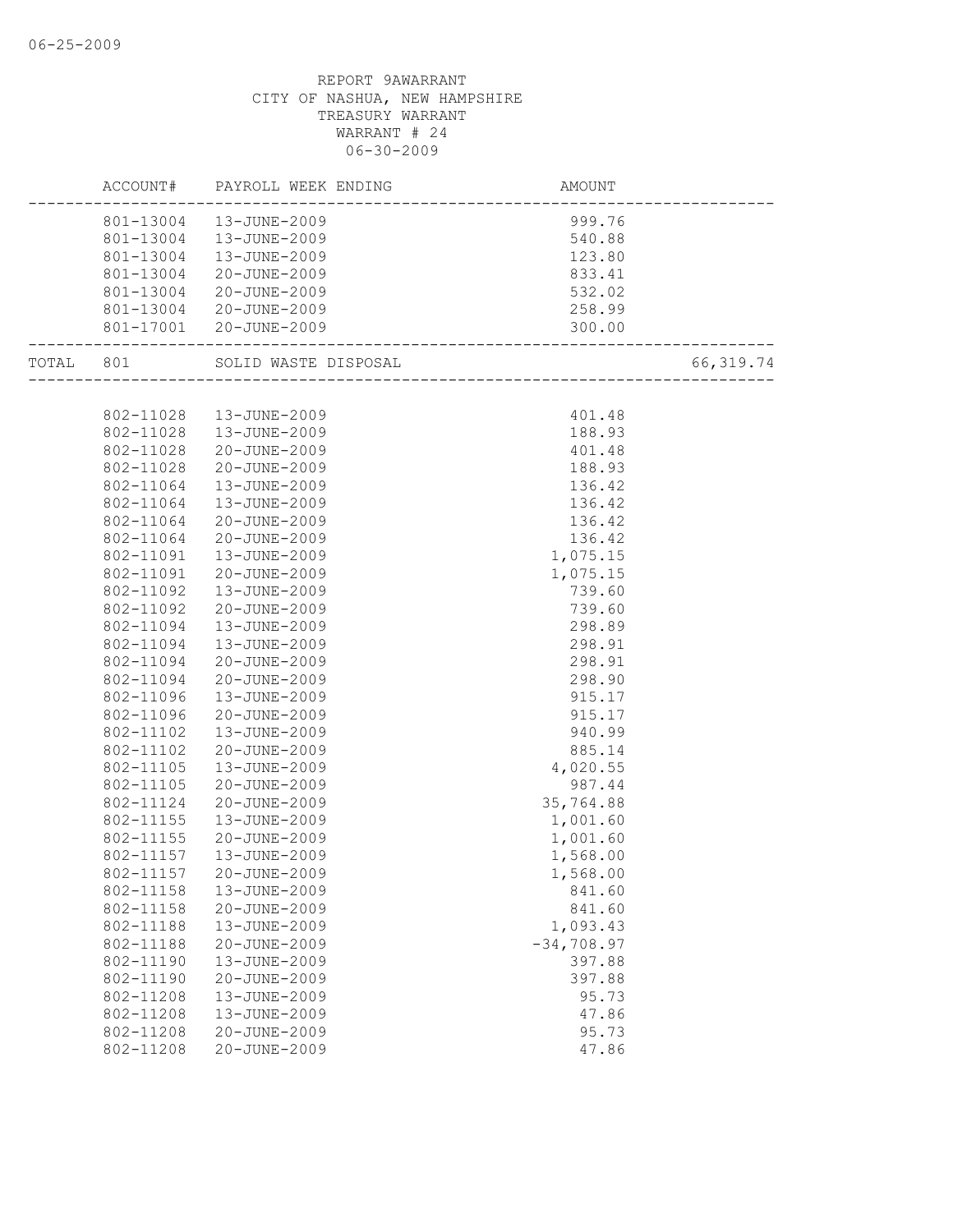## REPORT 9AWARRANT CITY OF NASHUA, NEW HAMPSHIRE TREASURY WARRANT WARRANT # 24 06-30-2009

| ACCOUNT#  | PAYROLL WEEK ENDING | AMOUNT   |
|-----------|---------------------|----------|
| 802-11211 | 13-JUNE-2009        | 264.98   |
| 802-11211 | 13-JUNE-2009        | 397.46   |
| 802-11211 | 20-JUNE-2009        | 264.98   |
| 802-11211 | 20-JUNE-2009        | 397.46   |
| 802-11222 | 13-JUNE-2009        | 205.14   |
| 802-11222 | 20-JUNE-2009        | 205.14   |
| 802-11260 | 13-JUNE-2009        | 1,760.00 |
| 802-11260 | 20-JUNE-2009        | 1,760.00 |
| 802-11270 | 13-JUNE-2009        | 1,060.46 |
| 802-11270 | 20-JUNE-2009        | 1,060.46 |
| 802-11333 | 13-JUNE-2009        | 1,042.06 |
| 802-11333 | 20-JUNE-2009        | 1,042.06 |
| 802-11435 | 13-JUNE-2009        | 441.69   |
| 802-11435 | 13-JUNE-2009        | 176.68   |
| 802-11435 | 20-JUNE-2009        | 425.13   |
| 802-11435 | 20-JUNE-2009        | 170.05   |
| 802-11480 | 13-JUNE-2009        | 2,693.12 |
| 802-11480 | 20-JUNE-2009        | 2,693.12 |
| 802-11507 | 13-JUNE-2009        | 746.80   |
| 802-11507 | 20-JUNE-2009        | 746.80   |
| 802-11513 | 13-JUNE-2009        | 5,950.40 |
| 802-11513 | 20-JUNE-2009        | 5,946.50 |
| 802-11514 | 13-JUNE-2009        | 2,644.80 |
| 802-11514 | 20-JUNE-2009        | 2,644.80 |
| 802-11681 | 13-JUNE-2009        | 305.96   |
| 802-11681 | 13-JUNE-2009        | 1,223.86 |
| 802-11681 | 20-JUNE-2009        | 305.96   |
| 802-11681 | 20-JUNE-2009        | 1,223.86 |
| 802-11693 | 13-JUNE-2009        | 1,172.39 |
| 802-11693 | 20-JUNE-2009        | 1,172.38 |
| 802-11763 | 13-JUNE-2009        | 173.55   |
| 802-11763 | 13-JUNE-2009        | 694.22   |
| 802-11763 | 20-JUNE-2009        | 173.55   |
| 802-11763 | 20-JUNE-2009        | 694.22   |
| 802-11764 | 13-JUNE-2009        | 1,150.52 |
| 802-11764 | 20-JUNE-2009        | 1,150.52 |
| 802-12154 | 13-JUNE-2009        | 1,831.75 |
| 802-12154 | 20-JUNE-2009        | 440.00   |
| 802-12154 | 20-JUNE-2009        | 1,648.00 |
| 802-12203 | 13-JUNE-2009        | 480.00   |
| 802-12203 | 20-JUNE-2009        | 480.00   |
| 802-13004 | 13-JUNE-2009        | 577.80   |
| 802-13004 | 13-JUNE-2009        | 1,736.95 |
| 802-13004 | 20-JUNE-2009        | 457.27   |
| 802-13004 | 20-JUNE-2009        | 1,069.11 |
|           |                     |          |